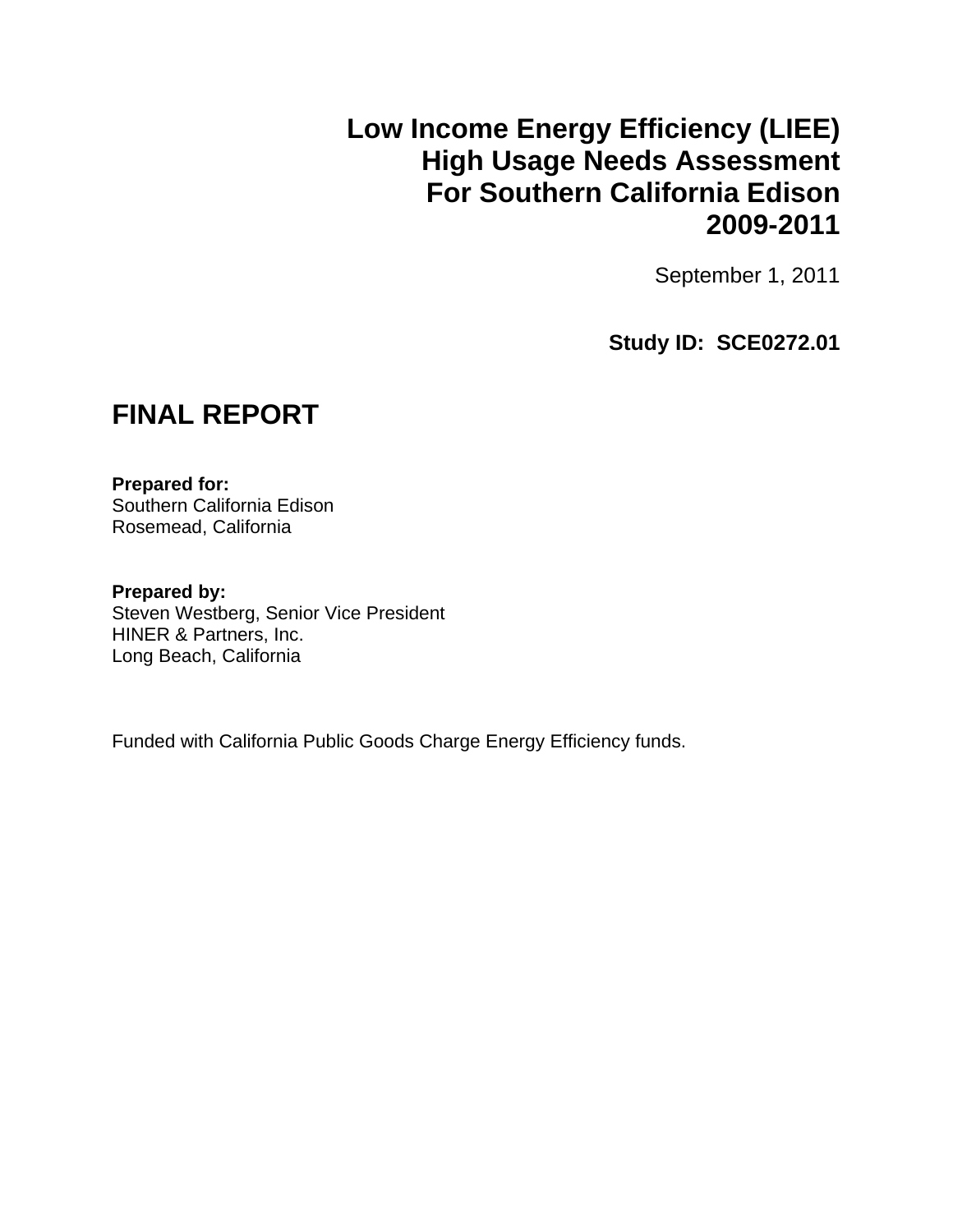# **ACKNOWLEDGEMENTS**

This research was completed by HINER & Partners, Inc., Long Beach, California under the contract direction of Southern California Edison, Rosemead, California.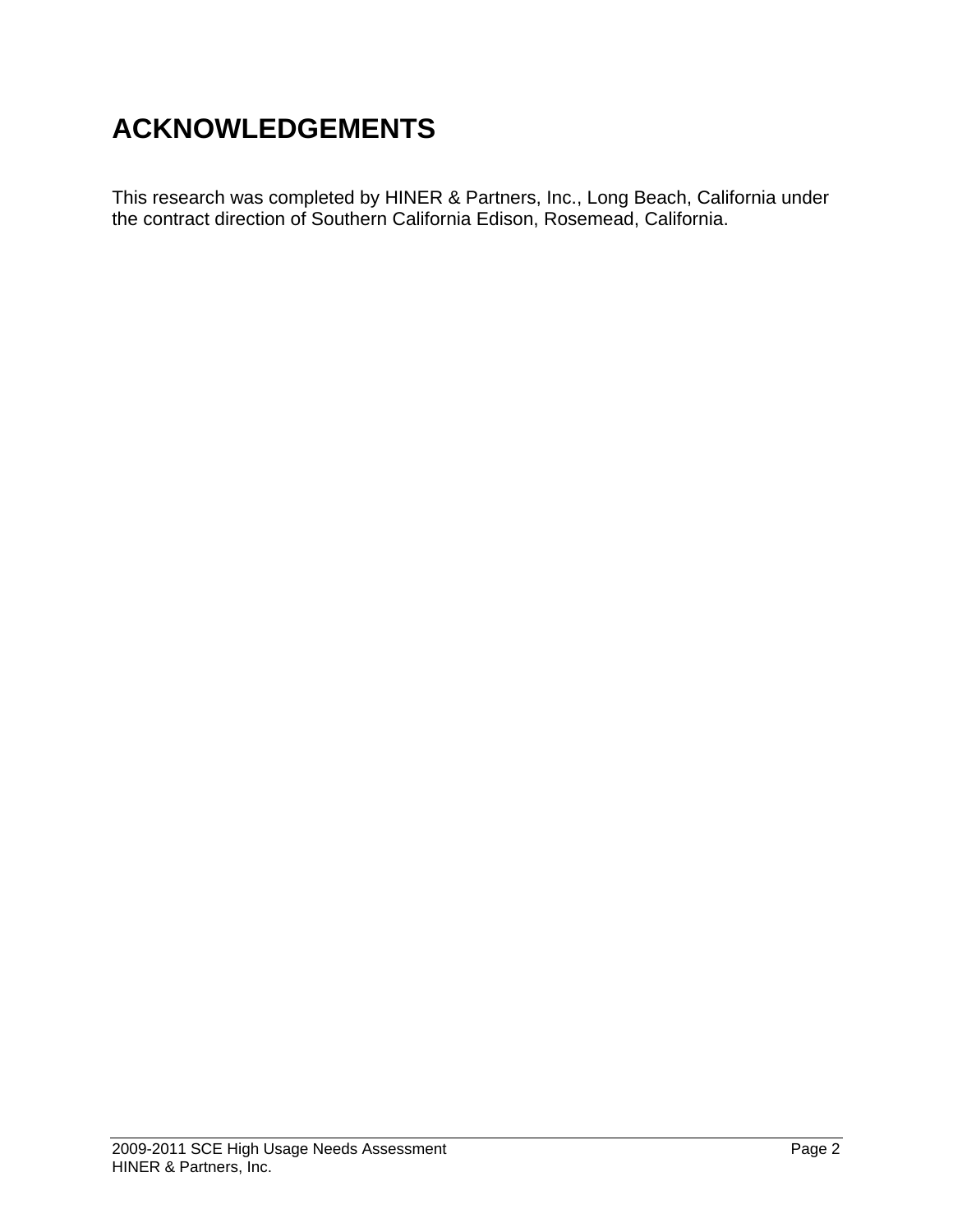# **TABLE OF CONTENTS**

|      |                                                                                                                                                                                                                                                                                  |                                                                                  | 2  |
|------|----------------------------------------------------------------------------------------------------------------------------------------------------------------------------------------------------------------------------------------------------------------------------------|----------------------------------------------------------------------------------|----|
|      |                                                                                                                                                                                                                                                                                  |                                                                                  | 3  |
|      |                                                                                                                                                                                                                                                                                  | 6<br>6<br>$\overline{7}$                                                         | 6  |
| L.   |                                                                                                                                                                                                                                                                                  |                                                                                  | 10 |
| Ⅱ.   | In-Home Qualitative Interviews and Observations                                                                                                                                                                                                                                  | 13<br>15<br>16<br>18<br>18                                                       | 12 |
| III. | High Usage Needs Assessment: Key Differentiators of High Usage<br>Summary of Results: Key Differentiators Between High Usage and                                                                                                                                                 | 20<br>21<br>21<br>23<br>25<br>26<br>29<br>31<br>31<br>33                         | 20 |
| IV.  | High Usage Needs Assessment: Subgroups Among High Users.<br>How Does the Current LIEE Program Meet Their Needs<br>How Does the Current LIEE Program Meet Their Needs<br>How Does the Current LIEE Program Meet Their Needs<br>How Does the Current LIEE Program Meet Their Needs | 35<br>36<br>38<br>38<br>38<br>40<br>40<br>40<br>42<br>42<br>42<br>44<br>44<br>44 | 35 |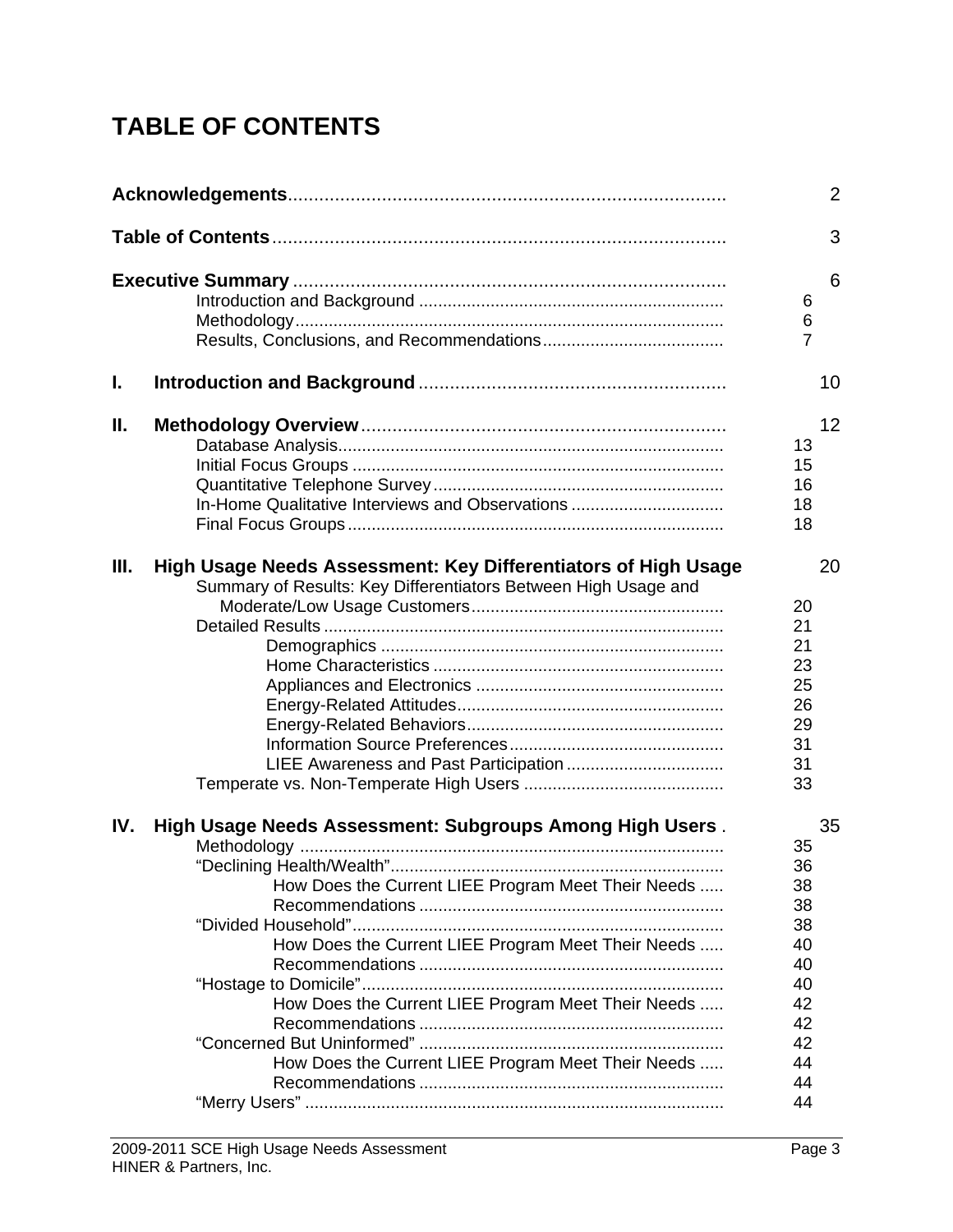|    | How Does the Current LIEE Program Meet Their Needs       | 46<br>46 |
|----|----------------------------------------------------------|----------|
| V. |                                                          | 47       |
|    |                                                          | 50       |
|    | Appendix A. Database Analysis Results by Quintiles       | 50       |
|    | Appendix B. Telephone Survey Results by Quintiles        | 54       |
|    | Appendix C. Focus Group Discussion Guide: Initial Groups | 71       |
|    | Appendix D. Telephone Survey Research Instrument         | 82       |
|    |                                                          | 93       |
|    | Appendix F. Focus Group Discussion Guide: Final Groups   | 130      |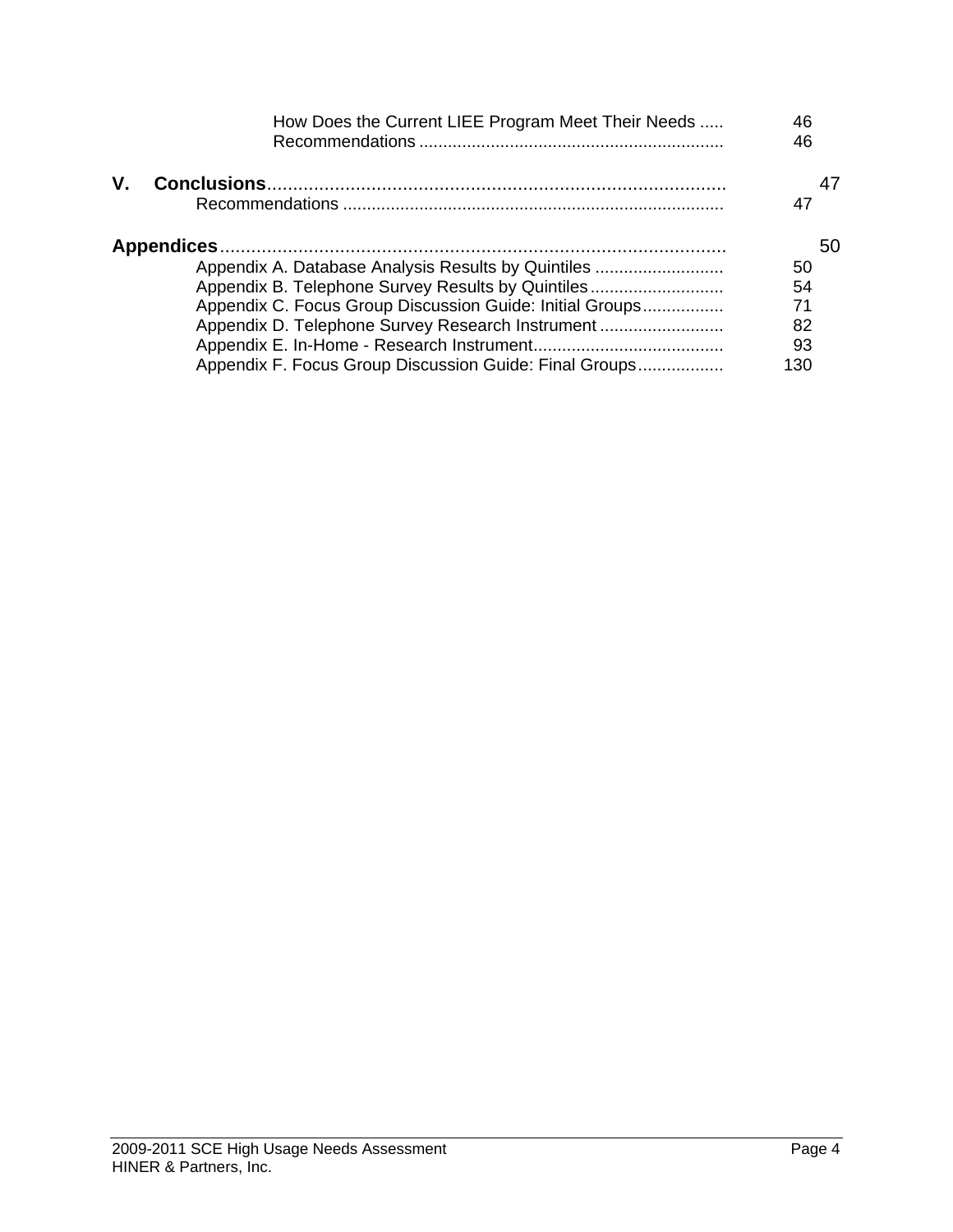## **List of Tables**

|                                                                         | 12 |
|-------------------------------------------------------------------------|----|
| Table 2: Initial Focus Group Schedule and Locations                     | 15 |
| Table 3: Segmentation-Based Telephone Survey Sample Sizes               | 16 |
| Table 4: Sample Sizes for Electricity Usage Quintile Analysis           | 17 |
| Table 5: In-Home Interview Schedule and Locations                       | 18 |
| Table 6: Final Focus Group Schedule and Locations                       | 19 |
|                                                                         | 21 |
|                                                                         | 21 |
| Table 9: High Usage Profile: Household Income                           | 22 |
|                                                                         | 22 |
| Table 11: High Usage Profile: Person with Disability in Home            | 22 |
|                                                                         | 23 |
|                                                                         | 23 |
| Table 14: High Usage Profile: Energy Efficient Features                 | 23 |
| Table 15: High Usage Profile: Air Conditioning Type                     | 24 |
| Table 16: High Usage Profile: All Electric or Electric and Gas          | 24 |
| Table 17: High Usage Profile: Appliances in the Home                    | 25 |
| Table 18: High Usage Profile: Electronics in the Home                   | 25 |
| Table 19: High Usage Profile: Efforts to Save Energy                    | 26 |
| Table 20: High Usage Profile: Motivational Priorities                   | 26 |
| Table 21: High Usage Profile: Obstacles to Saving Energy                | 27 |
| Table 22: High Usage Profile: Attitudes About Energy                    | 28 |
| Table 23: High Usage Profile: Electricity Usage (SCE data)              | 29 |
| Table 24: High Usage Profile: Energy Efficient Behaviors                | 29 |
| Table 25: High Usage Profile: Bill Payment Events (SCE data)            | 30 |
| Table 26: High Usage Profile: EE Program Participation                  | 30 |
| Table 27: High Usage Profile: Preferred Information Sources             | 31 |
| Table 28: High Usage Profile: Program Participation (SCE data)          | 31 |
| Table 29: High Usage Profile: Heard of EMA/LIEE                         | 32 |
| Table 30: High Usage Profile: Reasons for Not Participating in EMA/LIEE | 32 |
|                                                                         | 36 |
| Table 32: "Declining Health/Wealth" Supporting Data                     | 37 |
| Table 33: "Declining Health/Wealth" Supporting Qualitative              | 37 |
|                                                                         | 39 |
| Table 35: "Divided Household" Supporting Qualitative                    | 39 |
| Table 36: "Hostage to Domicile" Supporting Data                         | 41 |
| Table 37: "Hostage to Domicile" Supporting Qualitative                  | 41 |
| Table 38: "Concerned But Uninformed" Supporting Data                    | 43 |
| Table 39: "Concerned But Uninformed" Supporting Qualitative             | 43 |
|                                                                         | 45 |
| Table 41: "Merry Users" Supporting Qualitative                          | 45 |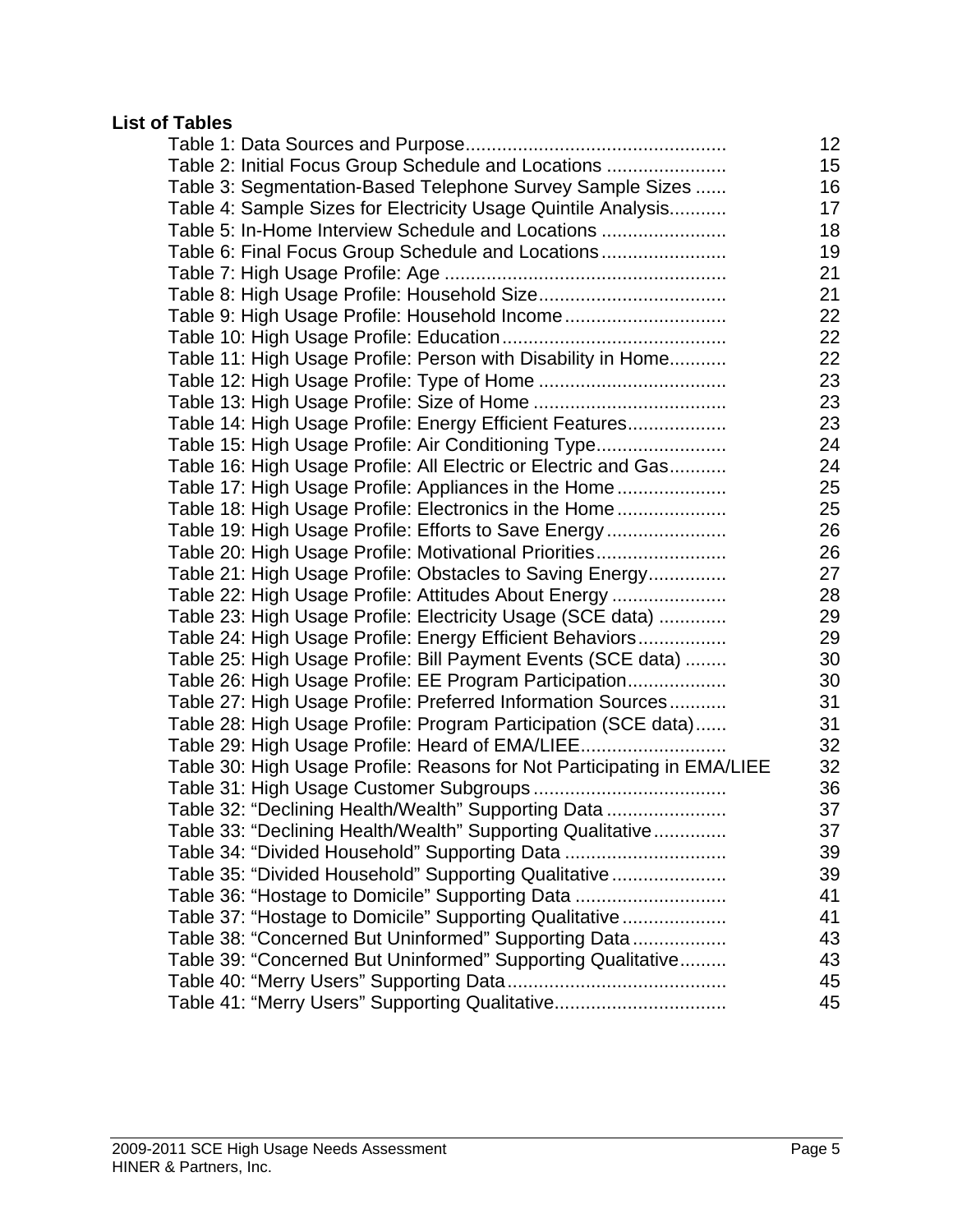## **EXECUTIVE SUMMARY**

This report summarizes research completed to understand high electricity usage among Southern California Edison's low income customer population in support of SCE's Low Income Energy Efficiency (LIEE) program<sup>[1](#page-5-0)</sup>.

## **Introduction and Background**

During the 2009-2011 program cycle, the Commission Decision 08-11-031 authorized Southern California Edison (SCE) to conduct a study to understand and identify potential causes and needs of high-tier<sup>[2](#page-5-1)</sup> low income customer energy use in temperate climate zones. The study was intended to inform different aspects of LIEE program delivery including: potential measure offerings, communication vehicles for marketing and education, and recommendations regarding energy efficient practices for this group of customers.

While the High Usage Needs Assessment focused on high electricity usage customers in temperate climate zones, the study was designed to examine and inform understanding of the needs and energy-related practices of low-income customers in all usage groups and climate zones. Moreover, the study sought to identify relevant usage-based factors that may not be reflected by climate-sensitive measures.

It was expected that the results of the study would be predictive (e.g., how do we identify who these customers are), descriptive (e.g., what distinctive characteristics do these customers have), and prescriptive (e.g., what can we do for them?).

## **Methodology**

To achieve the High Usage Needs Assessment objectives, the research team followed a five-phase approach that included:

(1) Database analysis based on SCE CARE customer data<sup>[3](#page-5-2)</sup>, SCE billing, usage, and program participation data were gathered and analyzed in conjunction with

<span id="page-5-0"></span> $\overline{a}$  $1$  While in this report the program is referred to as the LIEE (Low Income Energy Efficiency) or EMA (Energy Management Assistance) program since these were the Statewide and SCE names of the program for the 2009-2011 research cycle, forthcoming, the new statewide name for the program is Energy Savings Assistance Program.

<span id="page-5-1"></span> $2$  High usage is defined as household electricity use in the top quintile (e.g., the top 20 percent) in each climate zone in SCE's service territory. The top 20 percent were defined as high users because this creates a relatively large pool for analysis (and subsequent recommendations), yet is not too broad so as to remain undifferentiated from the rest of the low income population. High usage was also defined within climate zone because of the wide variation in climate areas and climate-driven electricity usage throughout SCE's service territory. Without this constraint, the majority of high users would be located in the hot, inland climate zones, leaving relatively few in temperate areas for analysis.

<span id="page-5-2"></span> $3$  CARE customers were used as a proxy for the SCE "low income" customers. However, it is possible that SCE's low income CARE program participants differ from SCE's non-CARE low income customers. This research did not examine potential differences between the CARE vs Non-CARE low income customers.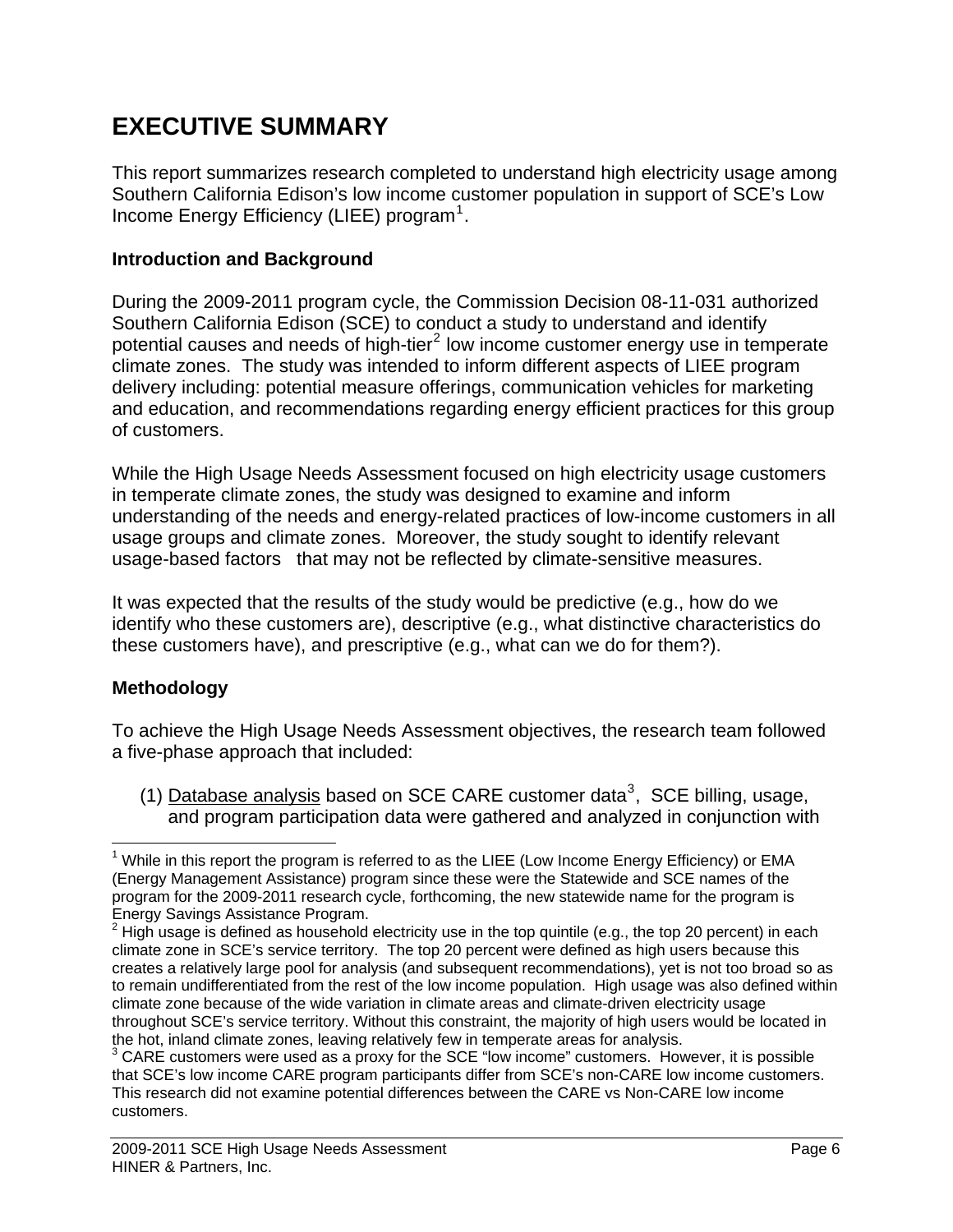geographic, weather, and census data to create distinct electricity usage groups, where "high usage" is defined as those in the top 20% (top quintile) within a climate zone.

- (2) Focus groups (part 1). Exploratory focus groups were conducted to understand customer issues, concerns, attitudes, and experiences to be used to inform development of the quantitative instrument.
- (3) Telephone survey. A phone survey with a randomly drawn sample from Southern California Edison's CARE customers to gather additional potentially differentiating information on relevant variables not available via the existing utility records. The survey's included questions regarding demographics, home characteristics, appliances and electronics, energy usage behaviors, as well as knowledge and experience with SCE's low income energy efficiency program..
- (4) In-home interviews and observations. This component was designed to more clearly understand the unique circumstances and beliefs or attitudes that are the main contributors to a households high energy use, and to define subgroups among the high usage segments. Observational data and follow-up discussions also served to enhance and confirm data collected via other methods.
- (5) Focus groups (part 2). These discussions were intended to focus on identifying marketing and communication issues, and barriers relevant to select "high" and "moderate" interest segments.

## **Results, Conclusions, and Recommendations**

Contrary to what was expected we did not find that it was a poorly functioning refrigerator or air conditioner that was the main culprit or reason for unusually high usage in low income households. Rather, we found that a variety of different factors contribute to high usage. These include behavioral, knowledge or attitude-based factors, as well as circumstantial factors related to the household or home itself. By and large, high usage is driven by having physically bigger homes, more people in the homes, more appliances and electronics, and more challenges associated with controlling energy use.

In addition, high usage households are characterized by having less concern and less knowledge with regard to implementing more energy efficiency practices – which can include daily behaviors such as turning off lights and TVs or making decisions regarding new appliance purchases or getting rid of ill-performing or secondary appliances and electronics. Financially speaking, while in many cases these households struggle to pay their bills, they also tend to skew higher on income. In terms of general attitudes, they tend to feel it is "their right" to be able to use the energy they want and need, and as such are less likely to make personal "sacrifices" in service of comfort, as is often the case with their lower usage counterparts. In other words, the idea of reducing their electricity usage by doing without is a turn-off.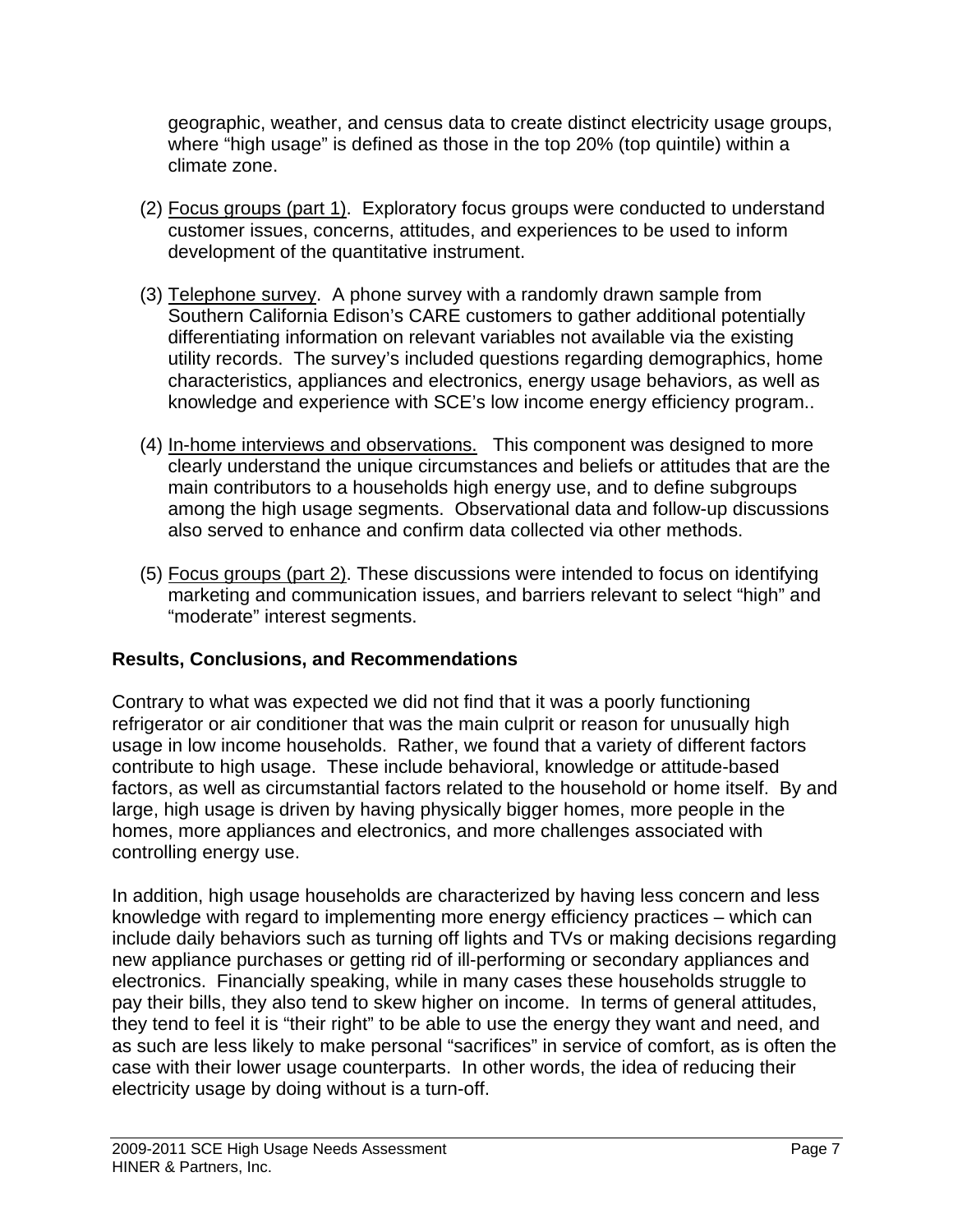Three main conclusions or "needs" regarding reducing their electricity usage emerged. High usage low income customers may benefit from:

- (1) More control since they have more people, more appliances and electronics, and more space (for heating and cooling).
- (2) More education about what they can do to manage and reduce their energy use.
- (3) Greater reach into the household so that more household members can be informed.

The research identified five main subgroups of low income high usage customers. These include: "Declining Health/Wealth," "Divided Household," "Hostage to Domicile," "Concerned but Uninformed," and "Merry Users." The existing LIEE program meets the needs of some, but not all, of the subgroups.

While the research did not identify a particular "measure" that would assist these customers in reducing their consumption, a variety of educational, marketing, and lifestyle-specific program enhancements may assist these customers in reducing their energy bills and overall usage. In addition, the program could consider measures such as power strips or other technology-based controls that can assist these households in managing or monitoring their energy usage.

Specific recommendations for program enhancements include:

- (1) Increase focus on education delivery:
	- a. Develop and target educational materials at other members of the household, such as children and roommates.
	- b. Customers suggested reminders, helpful hints, checklists, and how much energy things use. Highlight the savings potential from specific actions to generate greater "concern" and increased personal action.
- (2) Enhance cooperation within a household through increased bill payer control, for example, smart power strips and "parental control" devices can be added to program measures.
- (3) For medically-dependent households, identify any unique energy-related needs that their specific medical situations require that might be addressed through program measures or even other programs.
- (4) Add measures that are suited to a more transient renter population and do not require landlord approval, such as portable or plug-in energy control devices and replacement CFLs.

Program marketing should speak more directly to these subgroups.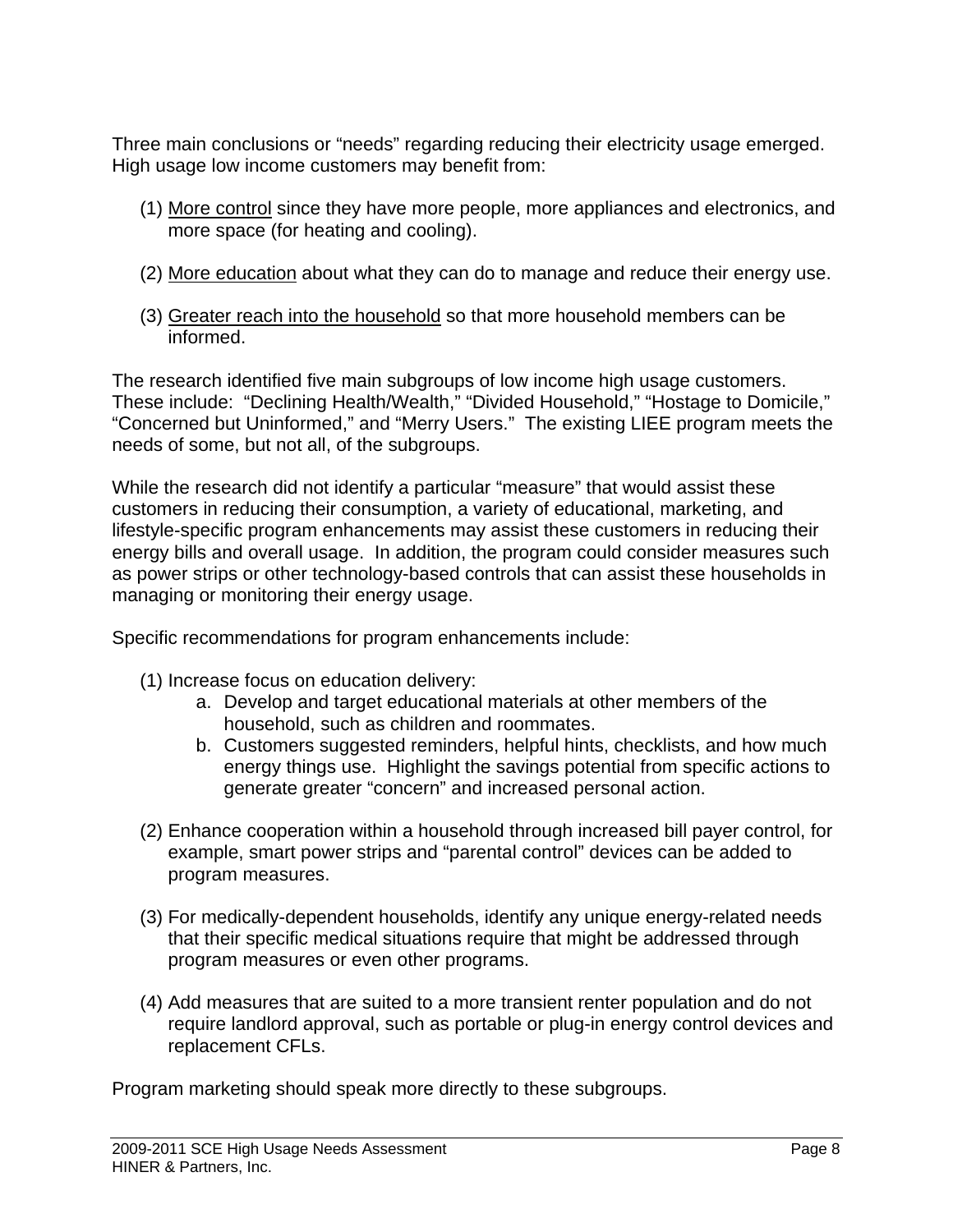- (1) Each subgroup represents a unique scenario that can be the focus of different creative executions. For example:
	- Messaging targeted to "Divided Households" can recognize that getting cooperation from others in the household is a major barrier.
	- Outreach aimed at "Declining Health/Wealth" households could include a prepare-for-retirement message to encourage energy efficiency improvements before they reach the stage of declining health and wealth.
	- Messages for the "Concerned But Uninformed" and the "Merry Users" could include factual information about the cost of leaving TVs or other electronics on, or the cost of running a Central AC when no one is home.
- (2) Tactics to reach these different subgroups can also be employed. For example:
	- a. Work through county health organizations to reach "Declining Health/Wealth."
	- b. Work through schools for education and distribution of portable program measures to reach "Divided Households," "Concerned But Uninformed," and "Merry Users."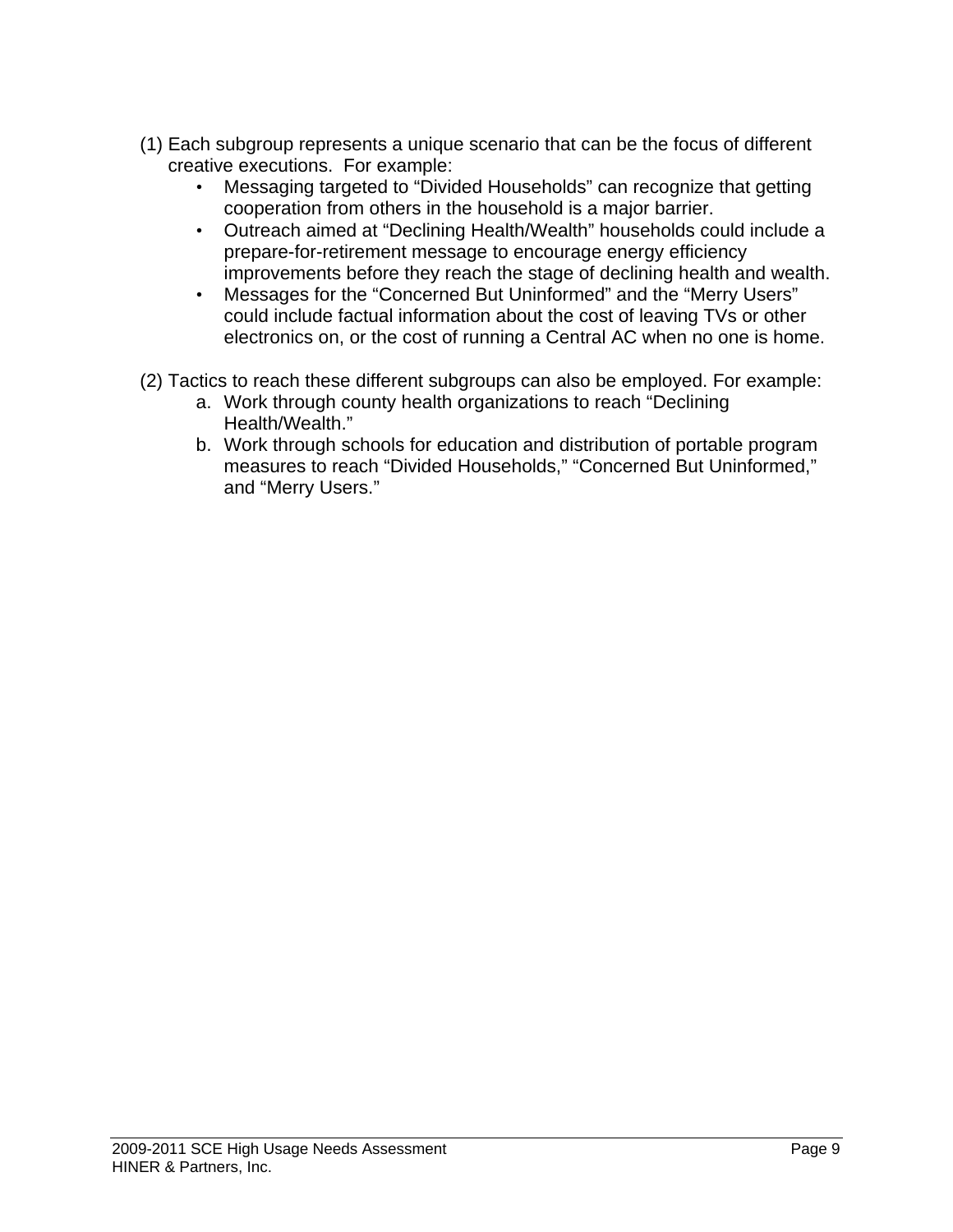## **I. INTRODUCTION AND BACKGROUND**

In California, the Investor Owned Utilities regulated by the California Public Utilities Commission (CPUC) are responsible for administering statewide programs designed to provide our low income population with a resource that assists customers in lowering energy costs, reducing the financial burden of energy bills, and improving quality of life in terms of issues related to physical comfort and safety. Reducing the energy burden on this group of customers is also expected to serve the overall goals of the state to reduce greenhouse gas emissions. The two primary programs administered by the Investor Owned Utilities include: (1) The California Alternate Rates for Energy (CARE) program which offers discounted utility rates to qualifying low-income customers in order to reduce financial burden and avoid threatened or actual service disconnection, and (2) The Low Income Energy Efficiency (LIEE) program which provides a range of energy-related no-cost services including refrigerator replacement, evaporative cooler installation, replacement of central or room air conditioning equipment, home weatherization, and lighting measures such as CFLs and torchieres. In addition, the program provides informational and educational materials on energy efficiency practices. Both programs are available to customers who meet the qualifying guidelines.

Historically, low-income energy efficiency programs have been implemented in recognition of the limited financial resources and access that might hinder low-income customer participation in conventional energy efficiency programs.

During the 2009-2011 program cycle, the Commission Decision 08-11-031 authorized Southern California Edison (SCE) to conduct a study to understand and identify potential causes and needs of high-tier<sup>[4](#page-9-0)</sup> low income customer energy use in temperate climate zones. The study was intended to inform different aspects of LIEE program delivery including: potential measure offerings, communication vehicles for marketing and education, and recommendations regarding energy efficient practices for this group of customers.

It was anticipated that if SCE could learn more about the unique needs and circumstances of these customers, program managers may be able to expand program offerings to include a measure or service that might enable these customers to be better served and serve the overall state goals of emission reduction by mitigating the consumption of customers with unusually high usage. In addition to identifying relevant potential measures for this group of customers, this research sought to examine

<span id="page-9-0"></span><sup>1</sup>  $4$  High usage is defined as household electricity use in the top quintile (e.g., the top 20 percent) in each climate zone in SCE's service territory. The top 20 percent were defined as high users because this creates a relatively large pool for analysis (and subsequent recommendations), yet is not too broad so as to remain undifferentiated from the rest of the low income population. High usage was also defined within climate zone because of the wide variation in climate areas and climate-driven electricity usage throughout SCE's service territory. Without this constraint, the majority of high users would be located in the hot, inland climate zones, leaving relatively few in temperate areas for analysis.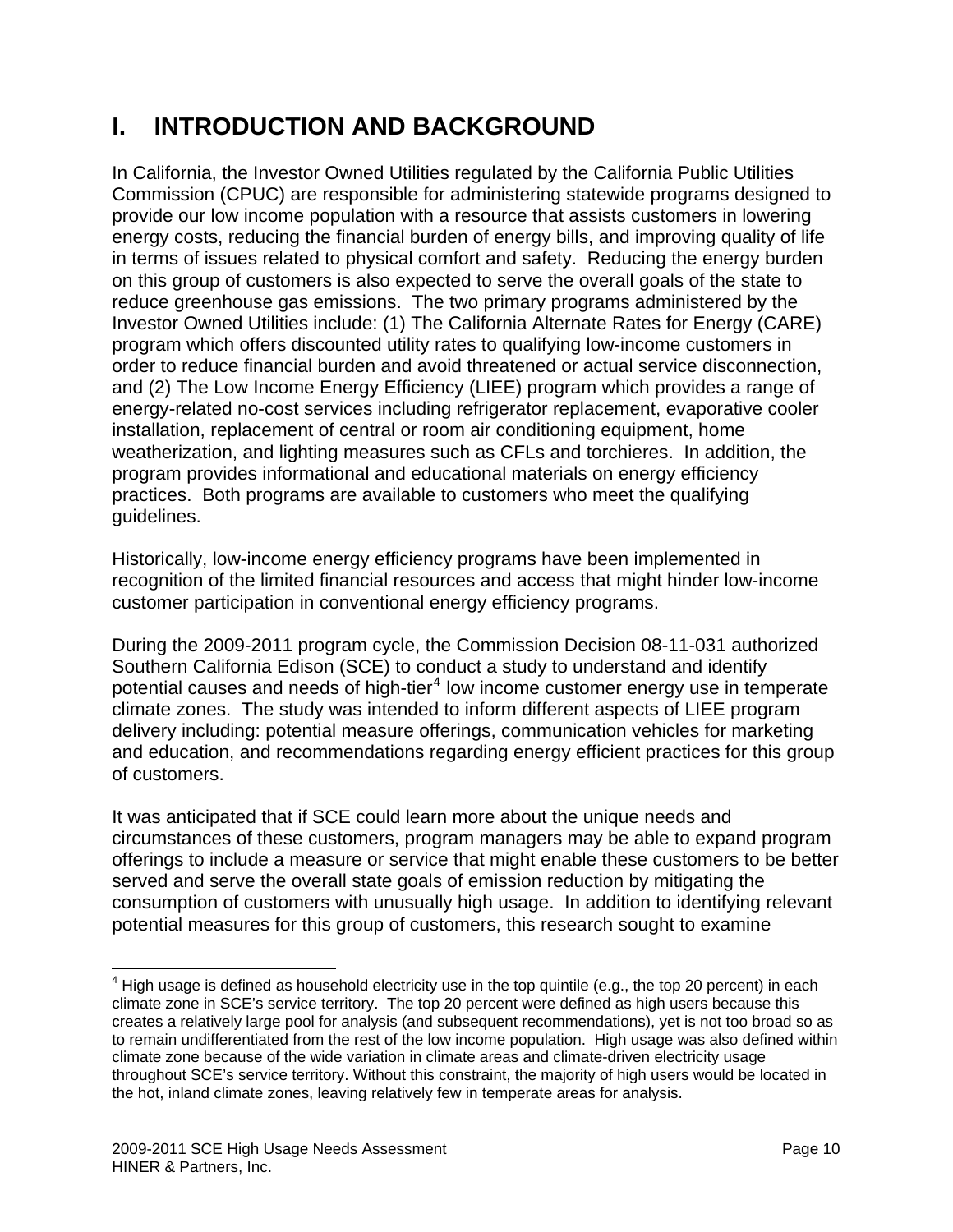behavioral and communication related variables that could inform and improve program delivery with regard to communication vehicles for marketing and education, and potential recommendations regarding energy efficient practices for these customers.

While the High Usage Needs Assessment focused on high electricity usage customers in temperate climate zones, the study was designed to examine and inform understanding of the needs and energy-related practices of low-income customers in all usage groups and climate zones. Moreover, the study sought to identify relevant usage-based factors that may not be reflected by climate-sensitive measures.

As a result, customers in both temperate and non-temperate areas were examined in the research. It was anticipated that the findings would inform relevant program design and delivery plans proposed for SCE's 2012-14 Energy Savings Assistance Program application.

It was expected that the results of the study would be predictive (e.g., how do we identify who these customers are), descriptive (e.g., what distinctive characteristics do these customers have), and prescriptive (e.g., what can we do for them?).

The key objectives of the SCE High Usage Needs Assessment Study were to:

- Identify energy inefficient practices and beliefs that are likely to contribute to unusually high electricity usage among this group of low-income customers, particularly in temperate climate zones.
- Identify energy-inefficient appliances, electronics and household characteristics (e.g., age or style of home) that are likely to contribute to unusually high electricity usage among this group.
- Identify the barriers to changing energy inefficient attitudes and behavior.
- Outline messages, information and strategies that are likely to be successful in reaching and communicating with high electricity usage customers.

The results of the research are included in this report.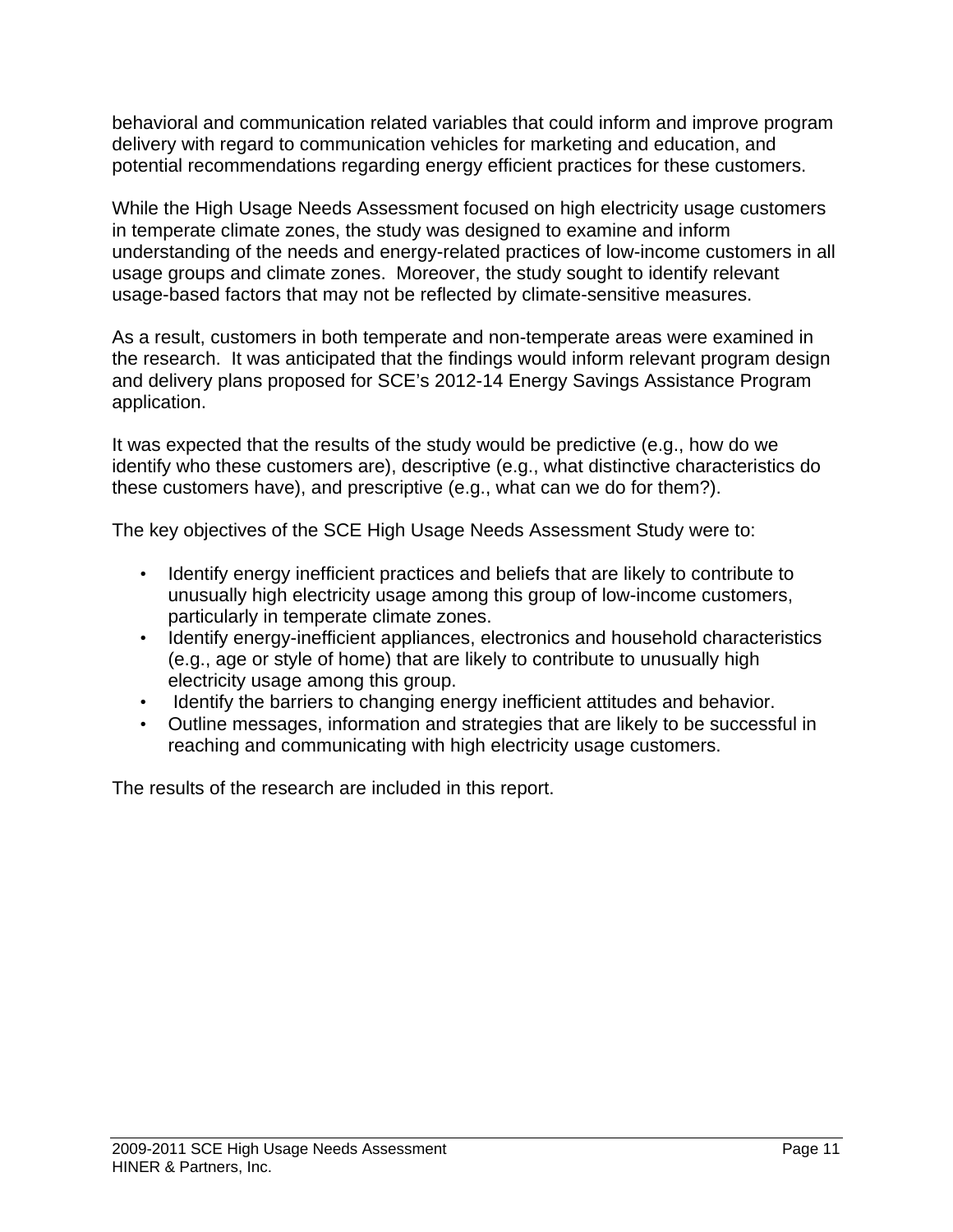## **II. METHODOLOGY**

To achieve the High Usage Needs Assessment objectives, the research team followed a five-phase approach that included: (1) analysis of SCE CARE billing, program participation, usage, geographic data records, (2) exploratory focus group discussions, (3) telephone surveys, (4) in-home visits, and (5) confirmatory focus group discussions (Table 1). By triangulating multiple data sources, factors contributing to high electricity use could be identified that might not be uncovered if only one source of data were used for understanding potential determinants of high consumption.

| <b>Data Source</b>                   | <b>Type</b>                             | <b>Number</b> | <b>Dates</b> | <b>Purpose</b>                                     |
|--------------------------------------|-----------------------------------------|---------------|--------------|----------------------------------------------------|
| Low Income (CARE) Customer           | <b>SCE Database:</b>                    | 200,000       | Aug          | Determine usage quintiles;                         |
| Population                           | utility, geographic,<br>and census data | analyzed      | 2010         | profile quintile groups on<br>additional variables |
| <b>CARE Customers: temperate</b>     | <b>Focus Groups</b>                     | 6 groups      | Feb          | Understand attitudinal and                         |
| climate, non-temperate               |                                         | (2 high       | 2010         | perceptual issues for                              |
| climate, high usage                  |                                         | usage)        |              | quantitative survey                                |
| <b>CARE Customers: stratified by</b> | <b>Telephone Survey</b>                 | 1,536         | Oct/Nov      | Profile quintile groups                            |
| segments                             |                                         | interviews    | 2010         | based on survey data                               |
| <b>High Usage CARE Customers:</b>    | In-Home                                 | 29            | Dec          | Determine reasons for                              |
| 3 temperate areas and 2 non-         | Qualitative and                         | interviews    | 2010         | high usage based on                                |
| temperate areas                      | Observational                           |               |              | observation and                                    |
|                                      |                                         |               |              | discussion                                         |
| CARE Customers: high and             | <b>Focus Groups</b>                     | 3 groups      | Feb          | Discuss barriers to LIEE                           |
| moderate interest segments           |                                         |               | 2011         | program and messaging                              |

## **Table 1: Data Sources and Purpose**

With the exception of the qualitative in-home visits, the phases of research for the High Usage Needs Assessment were completed in conjunction with the LIEE Segmentation Research. Additional details for each of the five phases include:

- (1) Database analysis. Based on SCE CARE customer data<sup>[5](#page-11-0)</sup>, SCE billing, usage, and program participation data were gathered and analyzed in conjunction with geographic, weather, and census data to create distinct electricity usage groups, where "high usage" is defined as those in the top 20% (top quintile) within a climate zone.
- (2) Focus Groups. Exploratory focus groups were conducted to understand customer issues, concerns, attitudes, and experiences to be used to inform development of the quantitative instrument.
- (3) Telephone survey. A phone survey was completed among a randomly drawn sample from Southern California Edison's CARE customer population to gather additional potentially differentiating information on relevant variables not available

<span id="page-11-0"></span><sup>1</sup>  $5$  CARE customers were used as a proxy for the SCE "low income" customers. However, it is possible that SCE's low income CARE program participants differ from SCE's non-CARE low income customers. This research did not examine potential differences between the CARE vs Non-CARE low income customers.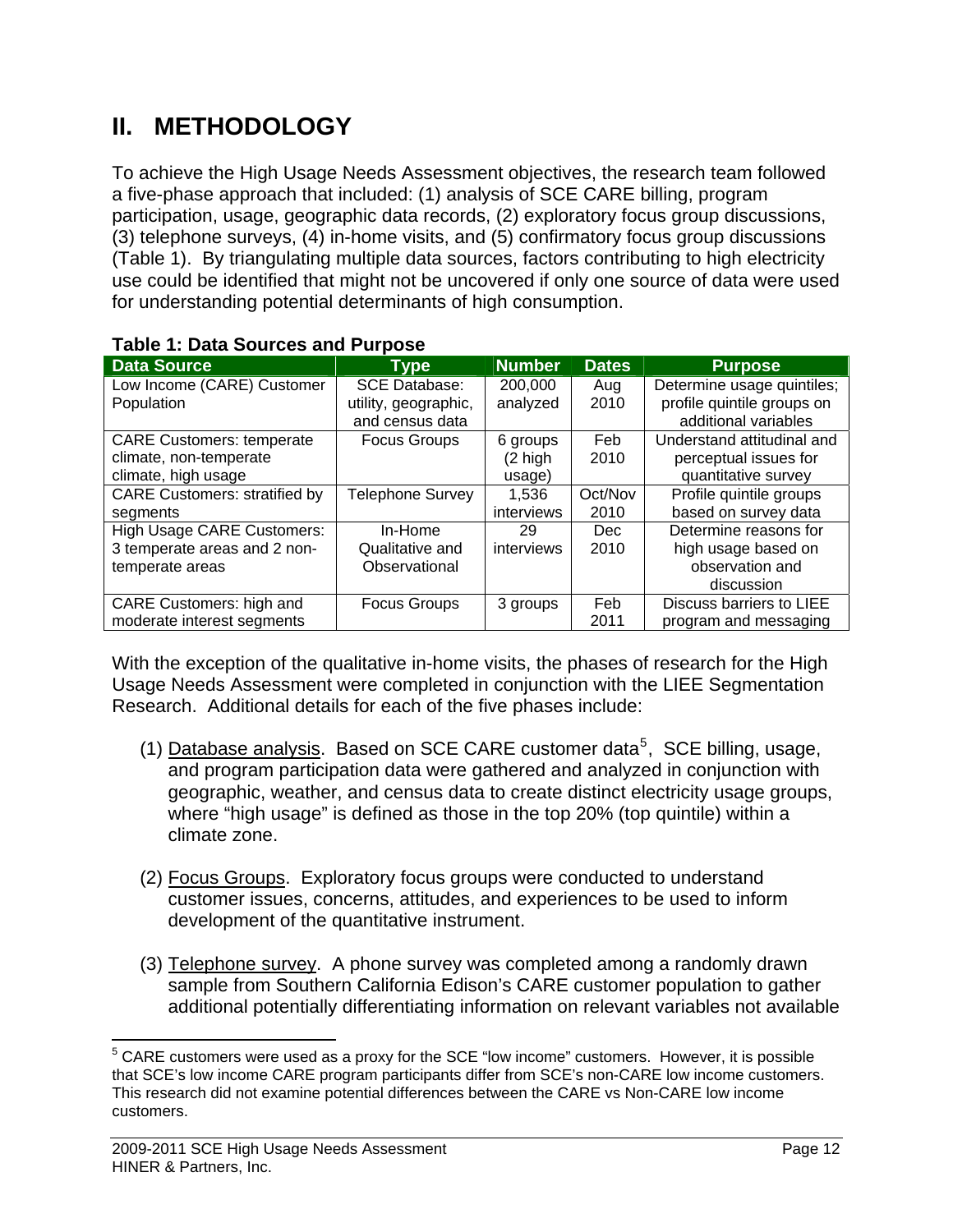via the existing utility records. The survey's included questions regarding demographics, home characteristics, appliances and electronics, energy usage behaviors, as well as knowledge and experience with SCE's low income energy efficiency program.

- (4) In-home interviews and observations. This component was designed to more clearly understand the unique circumstances and beliefs or attitudes that are the main contributors to a households high energy use, and to define subgroups among the high usage segments. Observational data and follow-up discussions also served to enhance and confirm data collected via other methods.
- (5) Focus Groups. These discussions were intended to focus on identifying marketing and communication issues, and barriers relevant to select "high" and "moderate" interest segments.

## **Database Analysis**

For the first phase of research, Southern California Edison created a dataset of service account-level information among the current CARE customer population. The utility's CARE customers are those customers who are participating in a "rate discount" program which entitles them to a 20% discount on their electric bill.

About 2 million SCE CARE customer records were examined during this phase of the project, although the actual segmentation analysis was completed using a randomlygenerated subsample of 200,000 CARE customer records for more efficient data processing. At any moment in time, SCE has fewer than 2 million CARE customers, but the dataset included those enrolled in CARE at a specific residence for at least one year out of the three year period from which the data was gathered. About 865,000 of these customers were in CARE at the same residence during the entire three years. Another 530,000 moved into a new residence and/or enrolled in CARE at some point during the three-year period, and the remaining 675,000 moved out or dropped out of CARE during the same three-year period. It is possible and acceptable that a "move-out" customer is included again as a separate "move in" customer, since the relevant unit of interest is the unique combination of a household living in a specific location. For example, a family moving from one residence to another may have different energy consumption at the different homes. Likewise, a specific physical residence may show different energy consumption patterns depending on the residents who are living there.

The CARE population was used to represent the population of LIEE-eligible customers because eligibility requirements for the two programs are similar, the CARE program periodically validates participant income, and the population of CARE participants is estimated to represent almost 100% of all CARE-eligible customers. The service account-level data is of three types: utility-gathered, geographic, and census-derived.

The utility customer data is typical of the information that is used to transact utility customer business, and was compiled across the previous three years. These data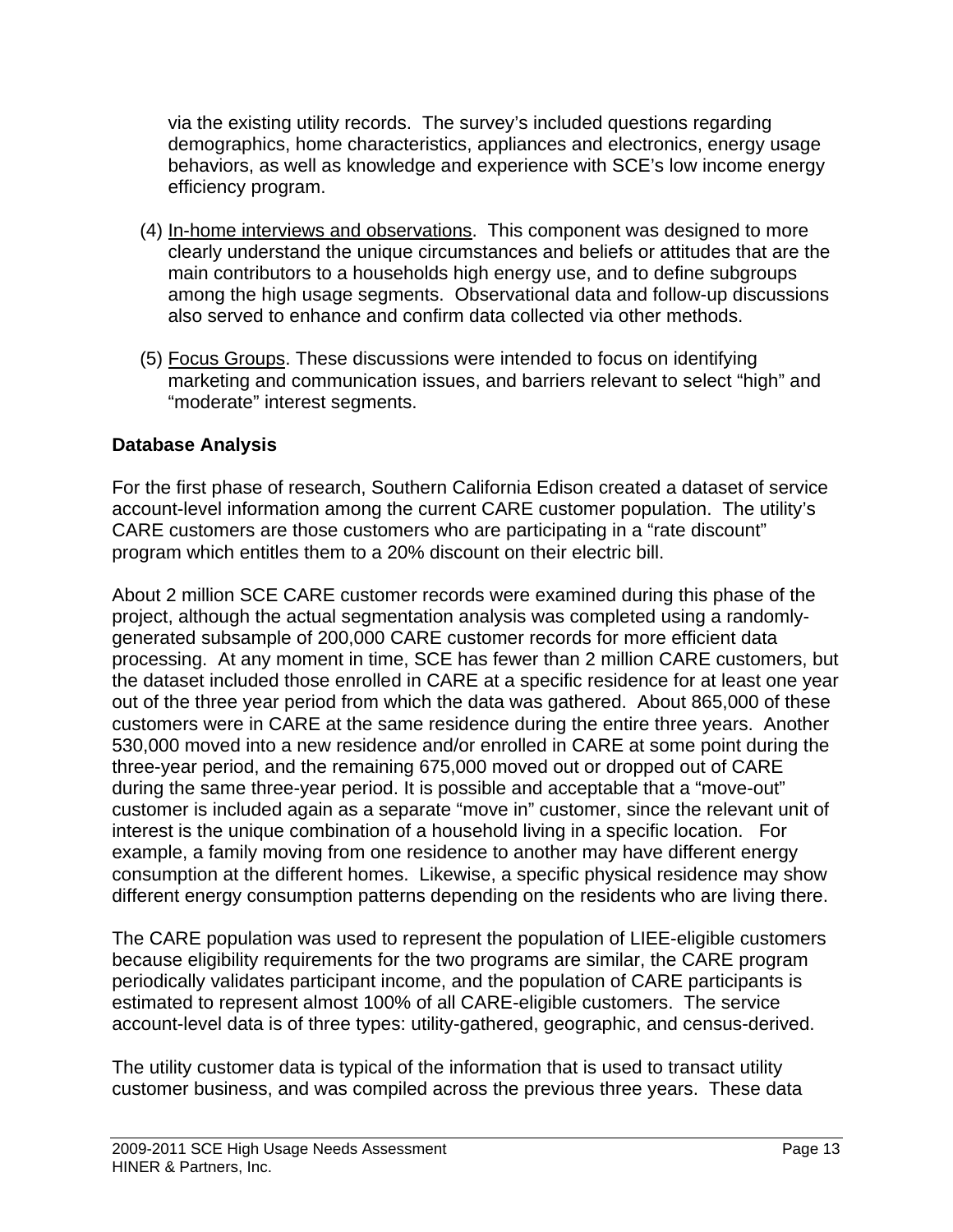includes: monthly kWh usage (consolidated into 12 quarters), frequency of program participation (e.g., the LIEE program, the mobile home EE program, energy efficiency rebates, appliance recycling, home energy efficiency surveys, level payment plan, energy assistance fund, and an online account service called MyAccount), frequency of specific payment anomalies (e.g., disconnections, contacting SCE about payments, overdue notices and fee events, SCE-created credit score), year service account was established, year premise was established, housing type (e.g., single family, multifamily, mobile home), and language preference (e.g., the customer used a language gate or specified a language preference to SCE). Of note, the utility data is used primarily for billing and program implementation purposes and are available for nearly all customer accounts.

The geographic data included a climate zone indicator of the service address (used by California's investor owned utilities for determining energy "baseline" allocations, among other things), physical location (city/county/zip), and an urban/rural indicator. Census-derived data, which is modeled from census block group-level data, includes: rooms per dwelling, year built, household income, household size, density (people per square mile), and renter proportion. Because these data are promulgated at the block group level, the household-level data is essentially an average of the census block group. Individual household differences are not represented.

This combined utility, geographic, and census data were used to develop a multidimensional segmentation solution (for the Segmentation Study), as well as identify high usage households for the purposes of this research.

Each service account was assigned to an electricity usage quintile within its respective climate zone. The top quintile (e.g., the top 20 percent) in each climate zone were identified as high users. These customers provided a relatively large pool for withingroup analysis, while also allowing for between group comparisons with rest of the low income population. High usage customers were also differentiated by climate zone to account for climate or weather-sensitive electricity usage.

Once usage quintiles were defined, subgroups of each quintile were created and compared across *all* of the dataset variables. Distinctive characteristics of high usage customers are discussed in the results section.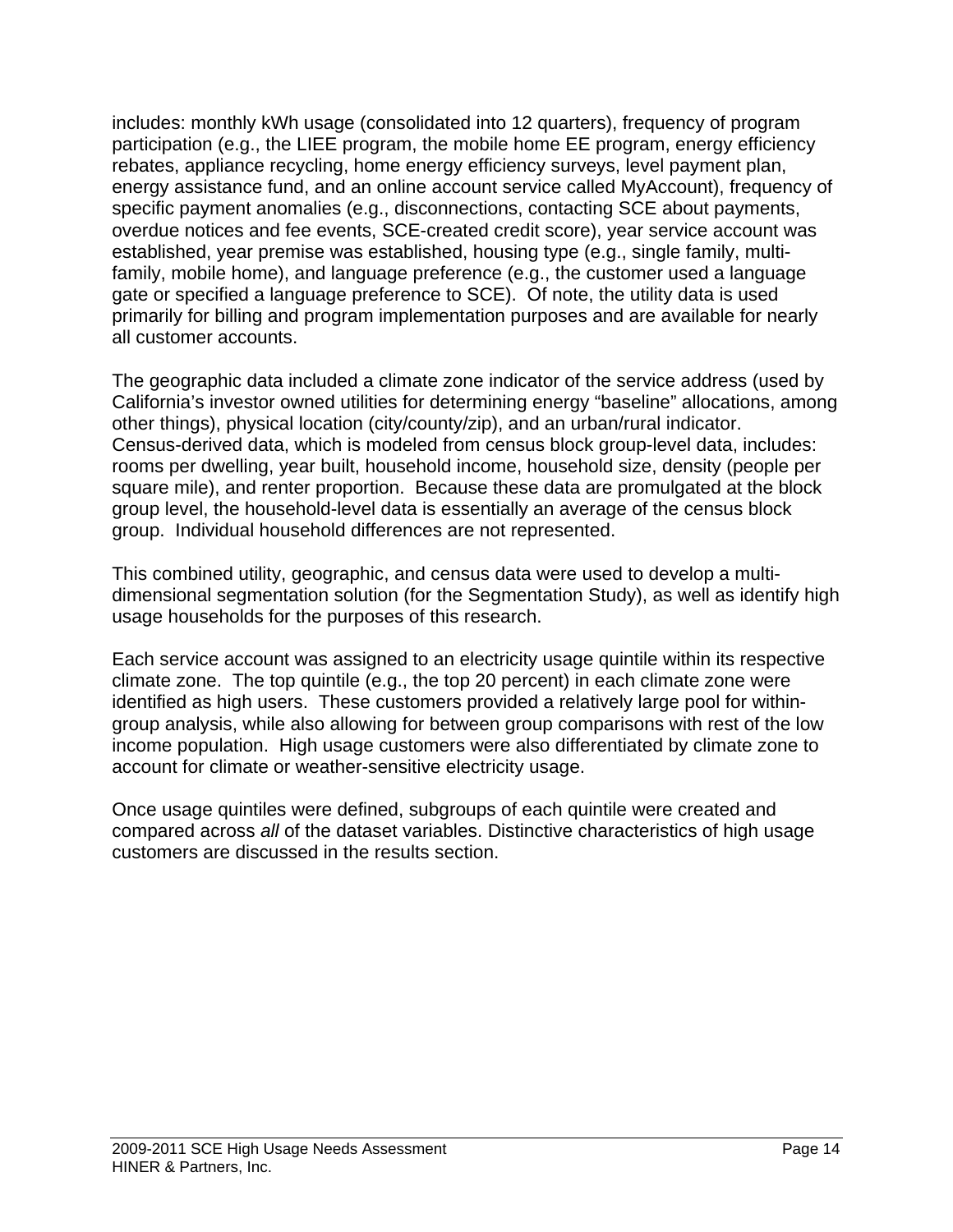## **Initial Focus Groups**

For the second phase of the research, six focus groups were conducted, with an average of 8 customers per group. Two focus groups were completed with high usage customers living in a temperate climate zone, and four focus groups were completed among a cross section of all low income customers (two each in temperate and nontemperate climate zones).

Customers were randomly selected and recruited from SCE's CARE customers residing within 15 miles of the location of the group. Customers were further identified based on: (1) past LIEE (Energy Management Assistance) participation, (2) Spanish-language preference, and (3) past-year electricity usage. The High Usage groups included customers with past year usage in the top quintile (top 20%) for their climate zone. All other groups included a mix of customers across all usage levels.

During recruitment for the groups, customers were asked additional questions to ensure that each group included people in different life circumstances: number of people in the household, age, gender, owners and renters, and income (within the limits of CARE qualification).

The following table illustrates the breakdown of the groups.

| <b>Date</b> | <b>Location</b> | <b>Group Composition</b> | <b>Language</b> |  |  |
|-------------|-----------------|--------------------------|-----------------|--|--|
| Feb 2, 2010 | Long Beach      | <b>LIEE Participants</b> | English         |  |  |
| Feb 2, 2010 | Long Beach      | Non-Participants         | English         |  |  |
| Feb 3, 2010 | Los Angeles     | <b>High Usage</b>        | English         |  |  |
| Feb 3, 2010 | Los Angeles     | <b>High Usage</b>        | Spanish         |  |  |
| Feb 4, 2010 | Palm Springs    | Non-Participants         | Spanish         |  |  |
| Feb 4, 2010 | Palm Springs    | <b>LIEE Participants</b> | English         |  |  |

#### **Table 2: Initial Focus Group Schedule and Locations**

Customers were recruited to a central facility for a 2-hour group discussion. The discussion areas of these groups covered topics such as:

- Energy efficient and inefficient habits and behaviors
- Reasons and motivations for increases and decreases in energy use
- Reasons for high use relative to neighbors
- Barriers to adopting more energy efficient behaviors
- Gain insights into customer hardships and dealing with energy bills
- Gain insights into customer awareness and perceptions of the LIEE program (known as Energy Management Assistance or "Emma"), and barriers to participation

The interview guide is provided in Appendix C.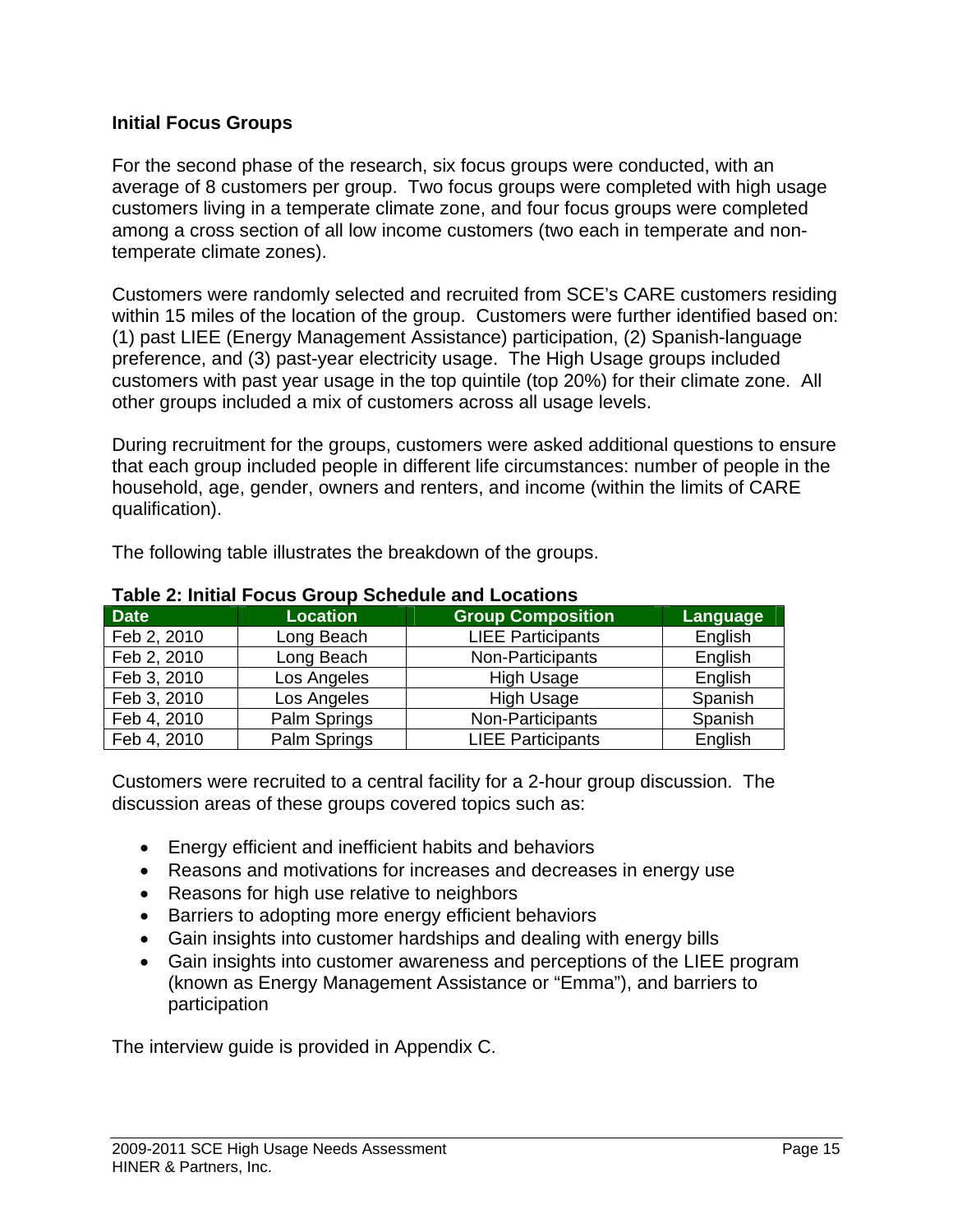The information from these focus groups was used to further our understanding of this customer population, provide further insight that can help explain the differences between high electricity users and others, and develop the research instrument for the telephone survey.

## **Telephone Survey**

In the third phase of research, the research team completed 1,536 telephone survey interviews designed to gather additional descriptive information on the usage groups that were identified via analyses of SCE's existing customer data and census data. The survey inquired about key behavioral, attitudinal, circumstantial, situational, and demographic variables that were not available via these other sources but might assist in differentiating high usage from the lower usage customers within the low income population. The survey sample frame included the population of SCE's CARE customers.

The survey was designed to serve two purposes: the low income customer segmentation and the high usage needs assessment. For this reason, the survey sample was stratified. Five of the eight segments determined by the Segmentation Study were relatively small (less than 15% of the population) given the proposed total sample size, so the survey sample was stratified across the eight segments, and sampling was done randomly within strata. An "oversample" of interviews was completed for the five smallest segments in order to boost the number of completed interviews above 170 for each segment. Results were weighted within each segment to match population proportions. In total, each segment was represented by between 173 and 251 interviews, with oversample quotas ranging from 5 to 131 interviews. These sample sizes provide margins of error for each segment between 6.2% and 7.4% at a 95% confidence level.

| <b>Segment</b> | <b>Size</b> | Proportional<br><b>Sample</b><br>Quota | Over-<br><b>Sample</b>   | <b>Total</b><br><b>Sample</b><br><b>Quotas</b> | <b>Margin of</b><br><b>Error (95%)</b> |
|----------------|-------------|----------------------------------------|--------------------------|------------------------------------------------|----------------------------------------|
|                | 21%         | 251                                    | $\overline{\phantom{a}}$ | 251                                            | $+/- 6.2%$                             |
| $\overline{2}$ | 17%         | 204                                    | $\overline{\phantom{a}}$ | 204                                            | $+/- 6.8%$                             |
| 3              | 16%         | 194                                    | $\overline{\phantom{a}}$ | 194                                            | $+/- 7.1%$                             |
| 4              | 14%         | 168                                    |                          | 175                                            | $+/- 7.4%$                             |
| 5              | 14%         | 168                                    | 5                        | 173                                            | $+/- 7.4%$                             |
| 6              | 9%          | 108                                    | 66                       | 174                                            | $+/- 7.4%$                             |
| 7              | 5%          | 60                                     | 114                      | 174                                            | $+/- 7.4%$                             |
| 8              | 5%          | 60                                     | 131                      | 191                                            | $+/- 7.4%$                             |
| Total          | 100%        | 1,213                                  | 323                      | 1,536                                          |                                        |

## **Table 3: Segmentation-Based Telephone Survey Sample Sizes**

There were 350 interviews among high usage customers (belonging to the top usage quintile) in the sample of 1,536 of total interviews. An additional oversample of 186 interviews among high users proportional to their representation within the eight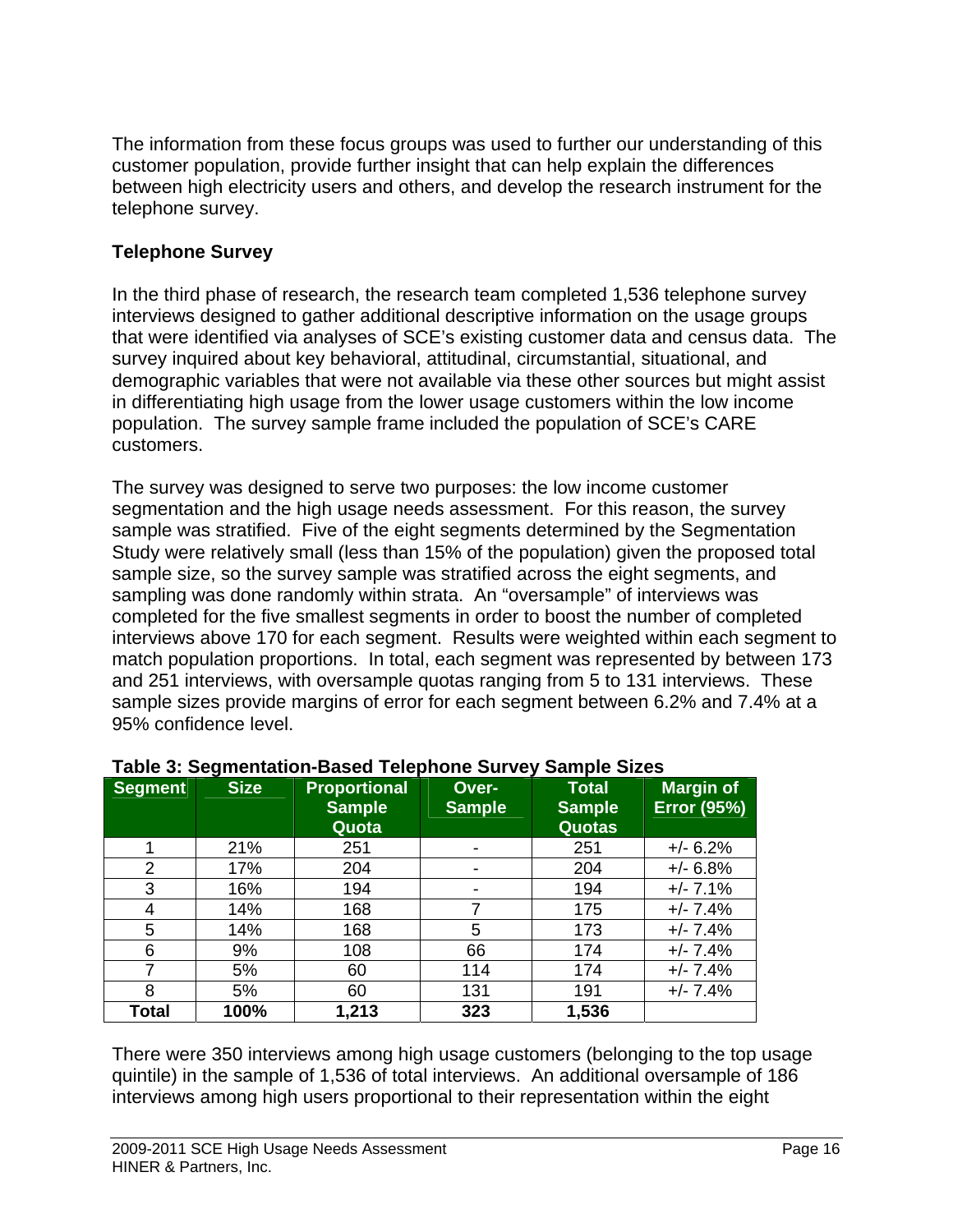segments was completed to yield a total high usage sample size of 536. The same weighting that was applied based on segment membership was used in the usage quintile analysis to ensure that each quintile was representative across the population. For the usage quintile analysis, unweighted and weighted sample sizes are shown below (table 4).

| Quintile        | <b>Sample Size</b><br>(unweighted) | Sample Size<br>(weighted) | <b>Margin of Error</b><br>(95%) |
|-----------------|------------------------------------|---------------------------|---------------------------------|
| Top 20%         | 536                                | 445                       | $+/- 4.6%$                      |
| 2 <sub>nd</sub> | 294                                | 267                       | $+/- 6.0%$                      |
| <b>2rd</b>      | 303                                | 322                       | $+/- 5.4%$                      |
| ⊿ <sup>th</sup> | 286                                | 320                       | $+/- 5.5%$                      |
| Bottom 20%      | 303                                | 368                       | $+/- 5.1%$                      |
| Total           | 1,722                              | 1,722                     |                                 |

## **Table 4: Sample Sizes for Electricity Usage Quintile Analysis**

The interviews were completed using a CATI system between October 12 and November 8, 2010. Because the low income population includes not only Englishspeaking customers but those who speak languages other than English, a variable that indicates the customer's language preference was used to identify customers with a Spanish-language preference. These Spanish-speaking customers represent approximately 30% of SCE's low income population, so interviews were completed in English (70%) and Spanish (30%), depending on the language preference of the respondent. The average interview length was 21 minutes in English and 24 minutes in Spanish. Refusal rates (the percentage reached by phone who refused to answer any questions) were quite low at 31% among English speakers and 21% among Spanish speakers.

Survey topics (Appendix D) included: demographics (e.g., age, gender, education, income, ethnicity, disabled person in home, number in household), home characteristics (e.g., type, square footage, own or rent, energy efficient features, type and age of AC), type and number of major appliances, type and number of major electronics, energyrated attitudes (overall effort made to save energy, beliefs about success, self-described obstacles, agreement/disagreement with attitude statements), energy-related behaviors (e.g., frequency of taking specific actions, HVAC temperature settings), connection with utility programs (e.g., overall opinion about utility EE programs, awareness and participation in specific EE programs), LIEE program (awareness, knowledge, participation, barriers), and information source preferences.

The telephone survey data were used to profile the five electricity usage-based quintile groups to identify key behavioral, attitudinal, circumstantial, situational, and demographic variables that differentiate between high users and the other usage level groups. In this way, the survey data were used to validate usage group differences identified by the initial dataset variables, as well as identify relevant behavioral, attitudinal and demographic variables that contribute to differences among the usage groups.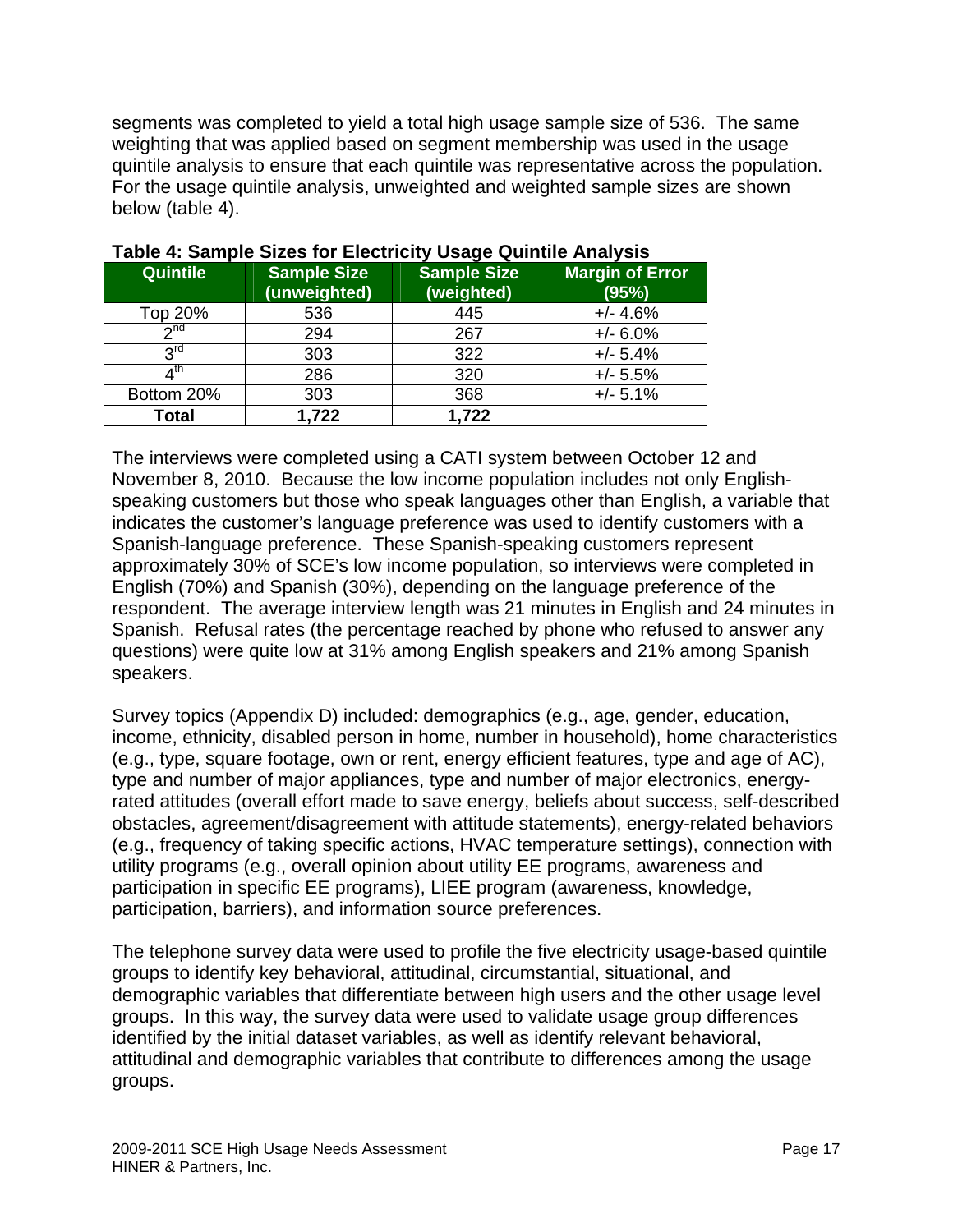## **In-Home Qualitative Interviews and Observations**

The fourth component of the research involved visiting 29 "high usage" homes and conducting in-depth interviews and observations with this sample of low income customers. Twenty-one interviews were completed with customers in temperate locations (clustered in four different geographic areas), and 8 interviews were completed in non-temperate areas (clustered in two geographic areas). Respondents were pre-recruited from randomly generated lists of low income households in each of the geographic clusters. All in-home interviews were conducted in English.

| <b>Date</b>  | <b>Location</b> | <b>Climate</b> | <b>Number</b> | Language |
|--------------|-----------------|----------------|---------------|----------|
| Nov 23, 2010 | Long Beach      | Temperate      |               | English  |
| Nov 30, 2010 | Lancaster       | Non-Temperate  |               | English  |
| Dec 1, 2010  | San Bernardino  | Non-Temperate  |               | English  |
| Dec 7, 2010  | Anaheim/Orange  | Temperate      |               | English  |
| Dec 8, 2010  | Garden Grove    | Temperate      |               | English  |
| Dec 10, 2010 | Oxnard          | Temperate      |               | English  |
| Dec 14, 2010 | Oxnard          | Temperate      | 3             | English  |
| Dec 15, 2010 | Long Beach      | Temperate      |               | English  |

| Table 5: In-Home Interview Schedule and Locations |
|---------------------------------------------------|
|---------------------------------------------------|

Each two to three-hour session included: (1) the respondent completing a 15-page written survey comparable to the quantitative telephone survey described above (which included an inventory of the appliances and electronics present), (2) an observational walk-through to confirm and validate the self-reported information in the assessment as well as to note any apparent reasons for high electricity usage such as appliances or electronics left on, the general age and condition of these items, etc., and (3) a 45-60 minute open-ended semi-structured interview discussion with probing to provide deeper insight regarding the reasons underlying the household's high usage (Appendix E).

As might be expected, these observations and interviews generated insights into behaviors that are not commonly garnered via traditional self-reported data. For example, when asked how much TV the household watches, respondents reported a couple of hours, but when the observer was there, there were 3 or 4 TVs that were left on unattended with no one watching, which suggests that "how much TV is watched" is NOT the same as "how many hours are all your TVs on during the day"? These types of observational and depth-interviewing assisted in further describing some key issues related to "high usage" as well as differentiators for identifying and profiling some of the different sub-groups of "high users" as will be described later.

## **Final Focus Groups**

A final set of three focus groups was conducted with customers from several higher usage segments, primary to better understand customer needs and barriers to participation that may be specifically tied to marketing and messaging relevant to the different types of usage groups.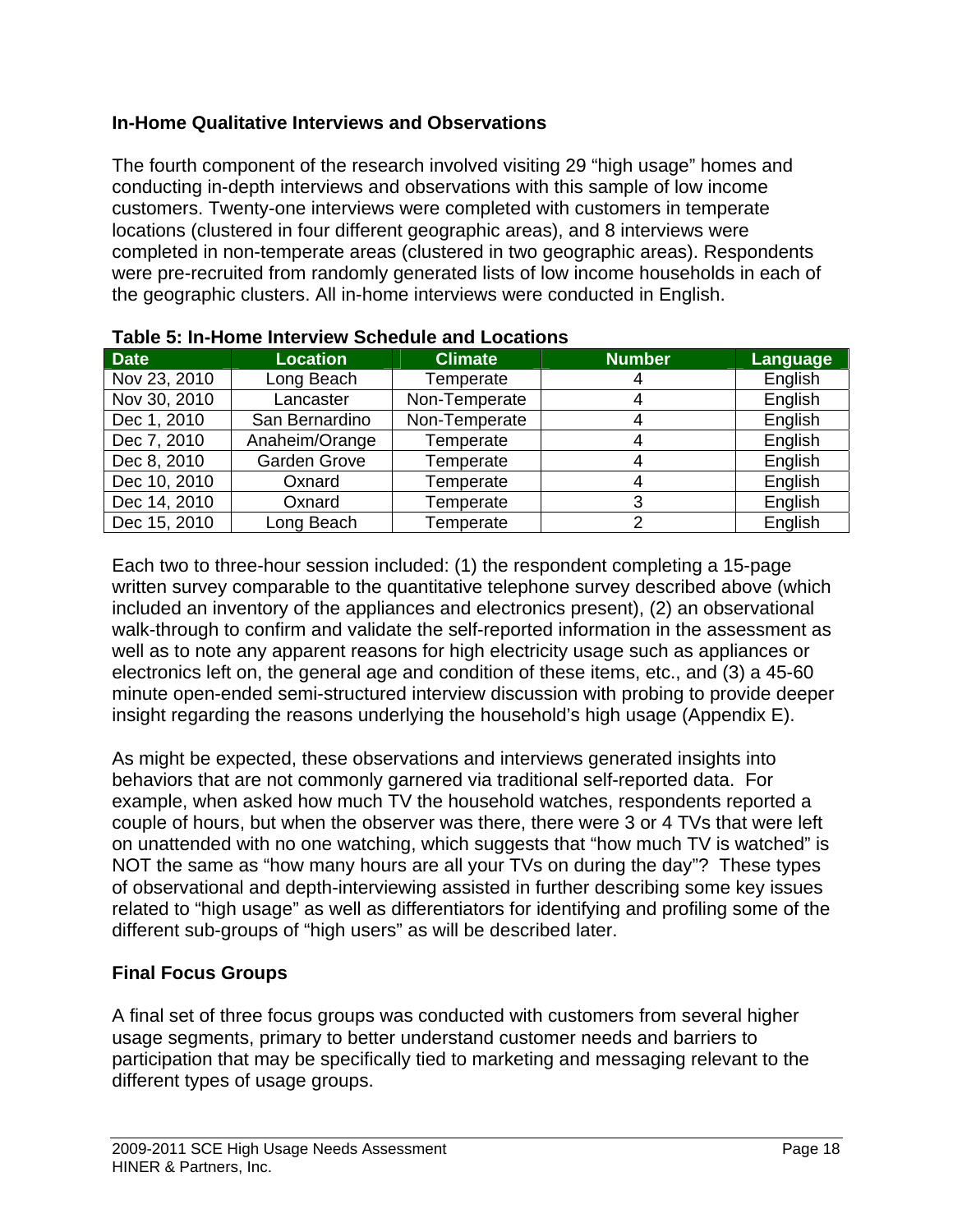Locations and group composition are described in the table below. Because the number of groups was limited to three, the program team identified segments of "higher interest," "medium interest," and "lower interest". Relative interest was based on a variety of factors including the potential need/benefit for particular segments – given what the program offers and the overall program goals. The program team anticipates that the "interest" allocations of the various segments is not likely to remain static.

| <b>Date</b>  | <b>Location</b> | <b>Group Composition</b> | Language |
|--------------|-----------------|--------------------------|----------|
| Feb 16, 2011 | Riverside       | High & Medium Interest   | English  |
| Feb 17, 2011 | Los Angeles     | High Interest            | English  |
| Feb 17, 2011 | Los Angeles     | Medium Interest          | English  |

|  | Table 6. Final Focus Group Schedule and Locations |
|--|---------------------------------------------------|
|--|---------------------------------------------------|

Customers were randomly selected and recruited from SCE's population of CARE customers residing within 15 miles of the location of the group. Customers were further identified based on: (1) electricity usage (only customers in the top 3 quintiles were recruited), and (2) segment membership (as determined from the Segmentation Study). Segments were grouped as follows:

- "Higher interest" segments: 4 and 7
- "Medium interest" segments: 3, 5, 6, and 8
- "Lower interest" segments: 1, 2 (excluded from these focus groups)

During recruitment for the groups, customers were asked additional questions to ensure that each group included people who fit the prototypical characteristics of each segment, including: number of people in the household, age, frequency of bill payment contacts, owners and renters, and income.

Customers were recruited to a central facility for a 2-hour group discussion. Discussion topics included: overall energy habits and use (e.g., main uses of energy in the household, households habits and practices regarding energy use), efforts to conserve energy (and challenges in doing so), sources of assistance for dealing with high energy bills, perceptions and experiences concerning the LIEE program (e.g., awareness, interest, and barriers), review of LIEE outreach methods, and review of the LIEE enrollment process (Appendix F).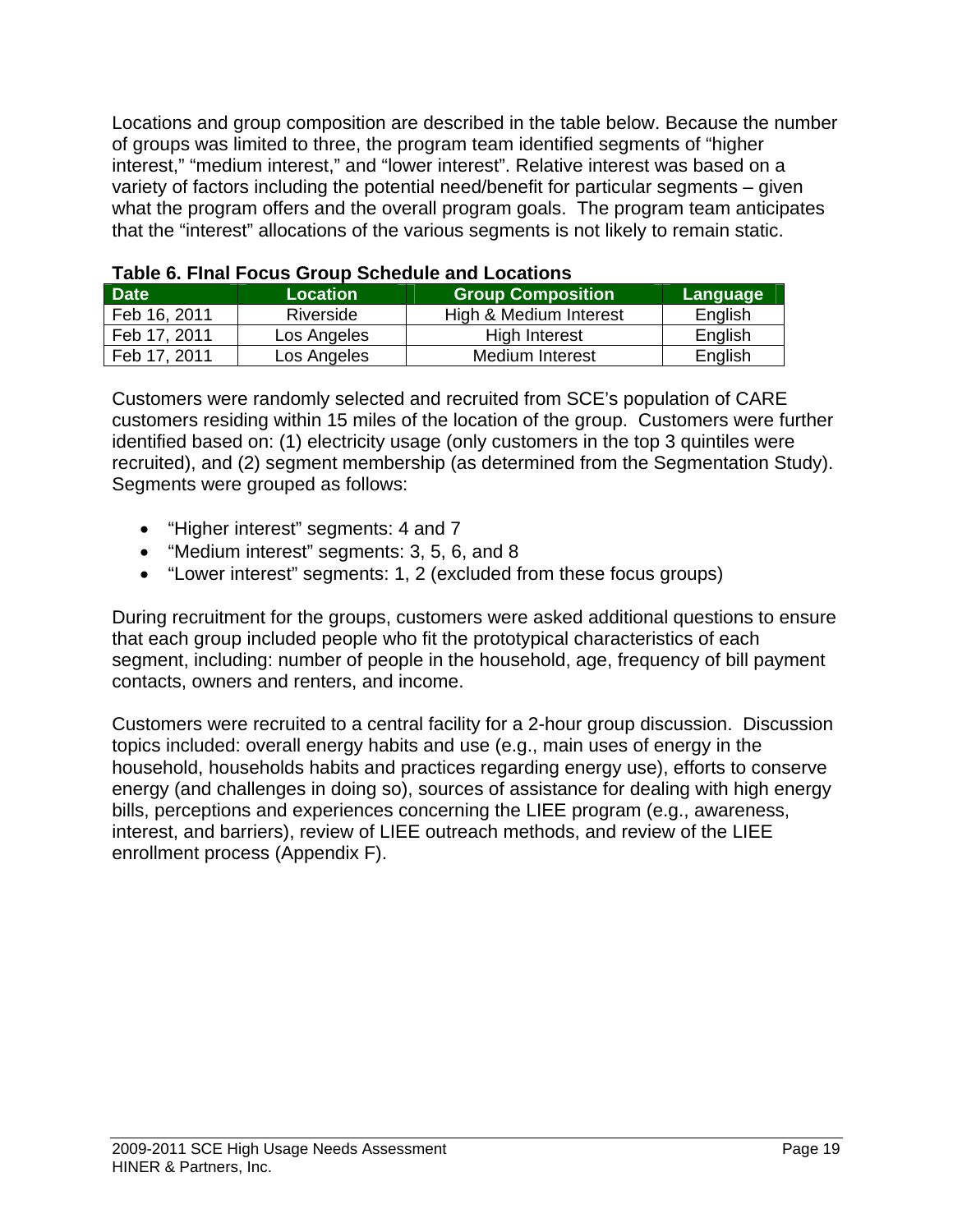## **III. HIGH USAGE NEEDS ASSESSMENT: KEY DIFFERENTIATORS OF HIGH USAGE**

Results are discussed in two sections: (a) a description of the overall profile of the "high usage customers" as defined by the top usage quintile and how these customers are different from the remaining 80% of low income customers, and (b) a breakdown of the "overall high usage customers" into a number of sub-groups that are differentiated in key ways which will allow program management to better identify, target and meet the unique needs of specified high usage groups.

## **Summary of Results: Key Differentiators between High Usage and Moderate/Low Usage Customers**

Based on significant difference testing between low income high electricity users (top quintile) and moderate to low electricity users (bottom 4 quintiles) across the variables from the dataset and telephone survey, low income high users as a whole, in both temperate and non-temperate climate zones, are characterized by the following related to their energy consumption:

- More likely homeowners who live in physically larger homes (44-65 years, not retired, higher income).
- More electricity-consuming appliances and electronics of all types (extra refrigerators, dishwashers, pools, etc.; multiple TV's, game systems, DVR's, etc.)
- More people in the household (more children, more related and unrelated adults), and more trouble controlling others in the home.
- Not as diligent about trying to save energy leaving things on when not using them (and among higher income customers, less willing to do without the benefits of electricity usage).
- Less knowledgeable about what to do not knowing what uses a lot or what behaviors are problematic.
- Concerned about the cost of energy and some struggle to pay their energy bills.
- For some, a disability or medical condition of a household member imposes additional energy needs – for heating or cooling, medical equipment, more TV use, etc. – beyond simply being housebound.

Based on these distinctions, three main conclusions or "needs" regarding reducing their electricity usage emerge. In particular, high usage low income customers may benefit from:

- (1) More control since they have more people, more appliances and electronics, and more space (for heating and cooling).
- (2) More education about what they can do to manage and reduce their energy use.
- (3) Greater reach into the household so that more household members can be informed.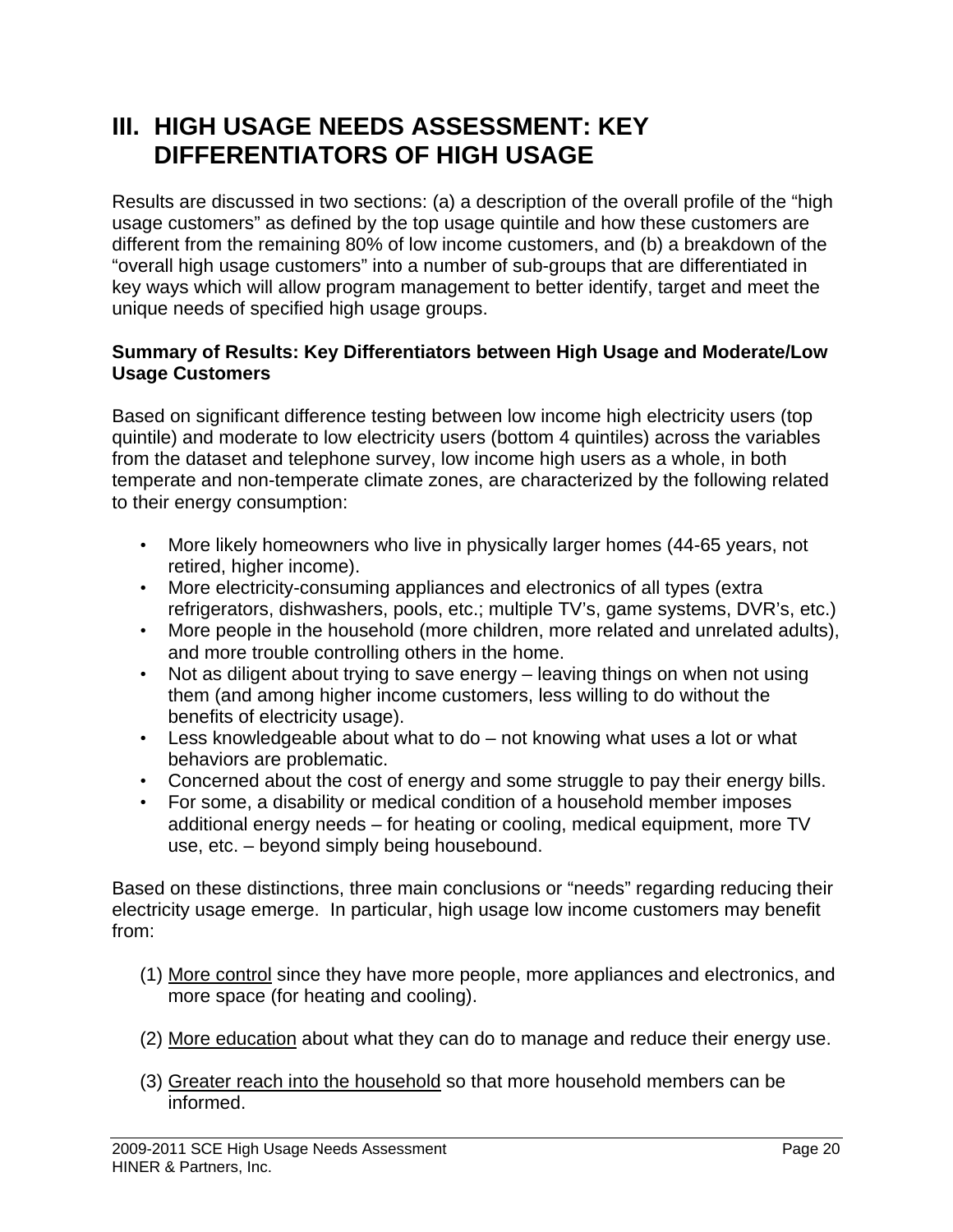Moreover, based on high users' reasons for *not* participating in LIEE in the past along with some of the differentiators previously discussed, it might be that high users are less likely to have responded to LIEE marketing in the past compared to lower usage groups.

High users, with their larger homes and somewhat higher incomes, might not consider themselves qualified for or in need of the program. It is also likely that program measures do not currently address the root cause of their particularly high energy consumption – which is primarily related to having lots of appliances and electronics, lots of people in the household using these things, and a lack of cooperation (and control) over wasteful practices.

## **Detailed Results**

Characteristics that define high users (compared to lower usage groups) regardless of their geographic location are described below. This comparison is based on the quantitative survey results. Significant differences at a 95% confidence level are indicated by  $\lt$  or  $\gt$ .

## **Demographics**

• Householder Age and Household Size: High users are more likely to be headed by someone who is middle-aged (45-64, probably not retired), and are more likely to have larger household sizes – yet not just with those under 18 or over 65, suggesting that high users are also more likely to have other adults in the home (e.g., roommates or boarders, related extended family members such as adult children living at home).

## **Table 7: High Usage Profile: Householder Age**

| -<br>"In what year were you born?" | <b>High Users</b> | <b>Low/Moderate</b><br><b>Users</b> |
|------------------------------------|-------------------|-------------------------------------|
|                                    | $(n=445)$         | $(n=1,277)$                         |
| 18 to 44 years                     | 33%               | 36%                                 |
| 45 to 64 years                     | 42%               | 32%                                 |
| 65 years or older                  | 21%               | 26%                                 |
| Refused                            | 3%                | 5%                                  |

Significant differences at 95% confidence indicated by < and >

#### **Table 8: High Usage Profile: Household Size (number living in home)**

| "How many people live in your home at least 6<br>months out of the year?" | <b>High Users</b> | <b>Low/Moderate</b><br><b>Users</b> |
|---------------------------------------------------------------------------|-------------------|-------------------------------------|
|                                                                           | $(n=445)$         | $(n=1,277)$                         |
| Mean                                                                      | 4.3               | 3.2                                 |
| How many are under 18 (mean)                                              | 2.3               | 2.3                                 |
| How many are 65 or older (mean)                                           | 1.5               |                                     |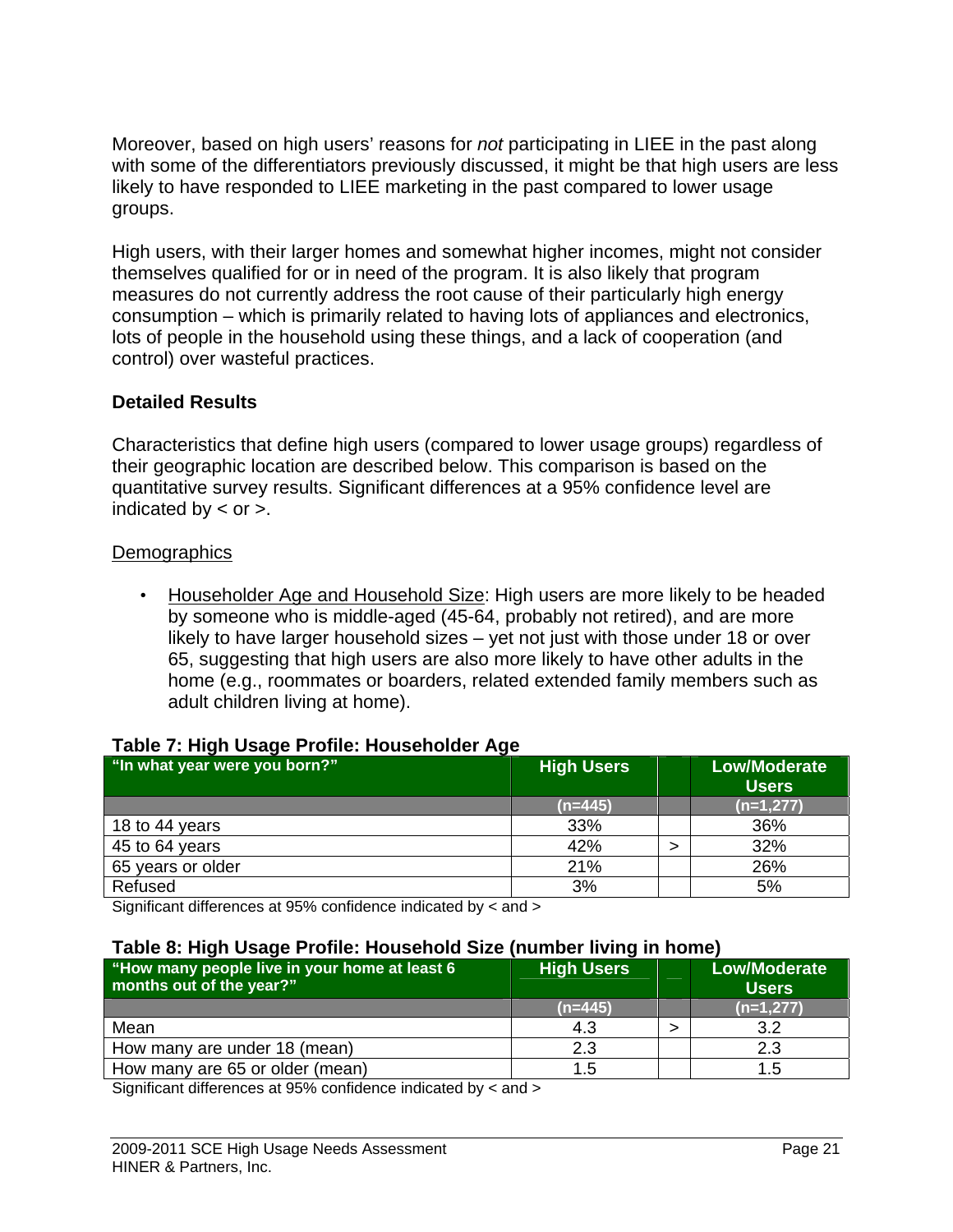• Income and Education: High users have higher household income and education (although over half are still very low income with HHI under \$33,000/year).

#### **Table 9: High Usage Profile: Household Income**

| "Which of the following categories best describes<br>you annual household income?" | <b>High Users</b> | <b>Low/Moderate</b><br><b>Users</b> |
|------------------------------------------------------------------------------------|-------------------|-------------------------------------|
|                                                                                    | $(n=445)$         | $(n=1,277)$                         |
| Less than \$33,000                                                                 | 56%               | 67%                                 |
| \$33,000 to less than \$53,000                                                     | 23%               | 12%                                 |
| \$53,000 or more                                                                   | 10%               | 6%                                  |
| <b>Refused or Don't Know</b>                                                       | 11%               | 15%                                 |

Significant differences at 95% confidence indicated by < and >

#### **Table 10: High Usage Profile: Education**

| "Which of the following best describes your<br>education?" | <b>High Users</b> | <b>Low/Moderate</b><br><b>Users</b> |
|------------------------------------------------------------|-------------------|-------------------------------------|
|                                                            | $(n=445)$         | $(n=1,277)$                         |
| High school or less                                        | 39%               | 46%                                 |
| Some college                                               | 36%               | 31%                                 |
| College graduate                                           | 23%               | 21%                                 |
| Refused                                                    | 2%                | 2%                                  |

Significant differences at 95% confidence indicated by < and >

• Disability: High users are more likely to have a disabled person living in the home, and in particular someone with a mobility disability.

#### **Table 11: High Usage Profile: Person with Disability Living in Home**

| "Do you or does anyone in your household have a<br>permanent disability related to mobility, hearing,<br>vision, cognitive, psychological, or chronic<br>disease?" | <b>High Users</b> | <b>Low/Moderate</b><br><b>Users</b> |
|--------------------------------------------------------------------------------------------------------------------------------------------------------------------|-------------------|-------------------------------------|
|                                                                                                                                                                    | $(n=445)$         | $(n=1,277)$                         |
| Yes                                                                                                                                                                | 38%               | 28%                                 |
| <b>No</b>                                                                                                                                                          | 60%               | 68%                                 |
| Refused                                                                                                                                                            | 2%                | 4%                                  |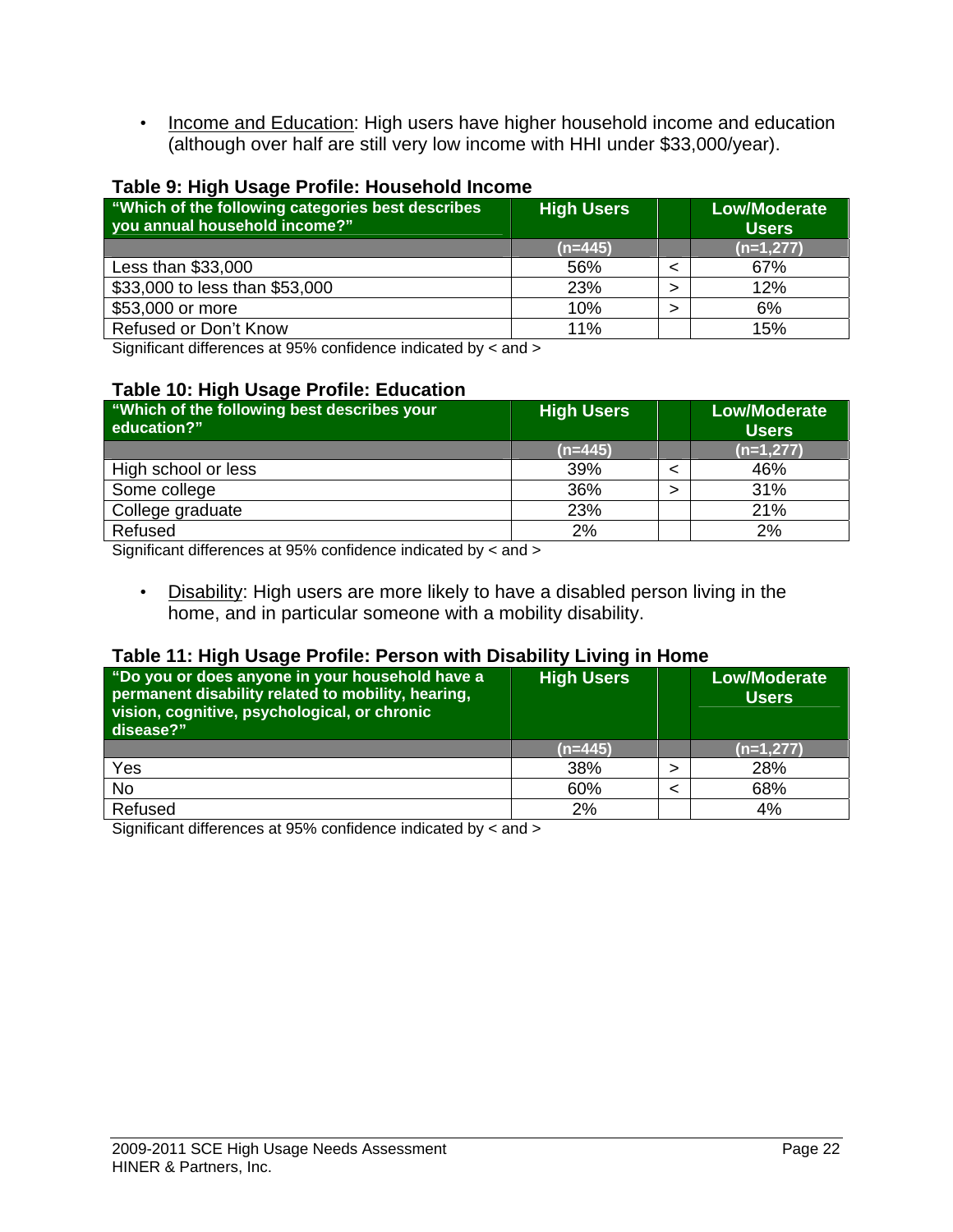### Home Characteristics

• Type of Home: High users are more likely owners in single family homes, so their homes are larger and they tend to have lived there a longer time.

### **Table 12: High Usage Profile: Type of Home**

| "What type of home do you live in?" | <b>High Users</b> |   | <b>Low/Moderate</b><br><b>Users</b> |
|-------------------------------------|-------------------|---|-------------------------------------|
|                                     | $(n=445)$         |   | $(n=1,277)$                         |
| Single Family                       | 74%               | > | 55%                                 |
| Apartment                           | 11%               |   | 25%                                 |
| Mobile Home                         | 6%                |   | 6%                                  |
| <b>Duplex</b>                       | 2%                |   | 5%                                  |
| Condominium                         | 3%                |   | 5%                                  |
| Townhouse or Row House              | 4%                |   | 4%                                  |
| Don't know                          | $< 1\%$           |   | $< 1\%$                             |

Significant differences at 95% confidence indicated by < and >

#### **Table 13: High Usage Profile: Size of Home**

| "Approximately how many square feet is your<br>home?" | <b>High Users</b> | Low/Moderate<br><b>Users</b> |
|-------------------------------------------------------|-------------------|------------------------------|
|                                                       | $(n=445)$         | $(n=1.277)$                  |
| Mean (square feet)                                    | 1,851             | 440. ا                       |

Significant differences at 95% confidence indicated by < and >

• EE Features: High users are *more* likely to have more energy efficient features (ceiling fans, programmable thermostats, adequate insulation and weatherstripping, etc.) and they are more likely to have installed it while living there. High users are also more likely to have taken additional actions to make their home more energy efficient, including appliance and insulation upgrades.

– It is likely that because they tend to be homeowners and to have higher income they tend to make EE improvements to their homes more frequently than lower usage groups.

#### **Table 14: High Usage Profile: Energy Efficient Features**

| "To the best of your knowledge, which of the<br>following does your home have?"<br>(multiple responses) | <b>High Users</b> |   | <b>Low/Moderate</b><br><b>Users</b> |
|---------------------------------------------------------------------------------------------------------|-------------------|---|-------------------------------------|
|                                                                                                         | $(n=445)$         |   | $(n=1,277)$                         |
| Ceiling fan                                                                                             | 75%               | > | 64%                                 |
| Programmable thermostat                                                                                 | 70%               | > | 62%                                 |
| Double pane windows                                                                                     | 54%               |   | 50%                                 |
| Attic insulation                                                                                        | 51%               | ↘ | 39%                                 |
| Weatherstripping                                                                                        | 40%               | > | 35%                                 |
| Whole house fan                                                                                         | 27%               | ↘ | 22%                                 |
| Motorized attic vents                                                                                   | 20%               | ↘ | 13%                                 |
| CFL's more than 50%                                                                                     | 54%               |   | 52%                                 |
| Number of EE Features (mean)                                                                            | 3.4               | > | 2.8                                 |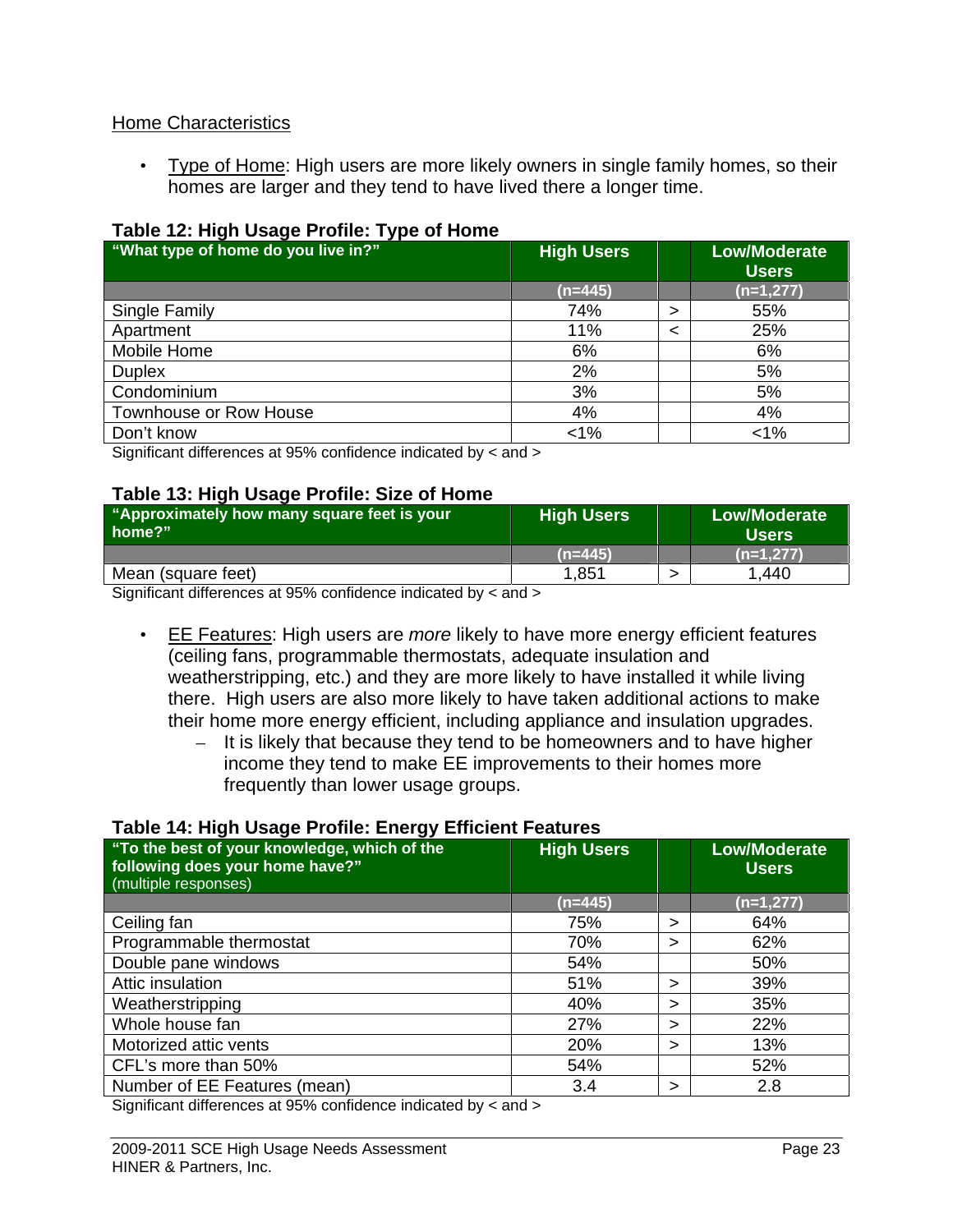• AC: High users are more likely to have central AC, and AC of any type (particularly those in non-temperate zones, but this applies to temperate as well).

| "What type of air conditioning does your home<br>have?"<br>(multiple responses) | $\overline{\phantom{a}}$<br>. .<br><b>High Users</b> |   | <b>Low/Moderate</b><br><b>Users</b> |
|---------------------------------------------------------------------------------|------------------------------------------------------|---|-------------------------------------|
|                                                                                 | $(n=445)$                                            |   | $(n=1,277)$                         |
| Central AC                                                                      | 57%                                                  | > | 44%                                 |
| Window or wall AC                                                               | 17%                                                  |   | 20%                                 |
| Evaporative or swamp cooler                                                     | 13%                                                  |   | 13%                                 |
| Heat pump                                                                       | 4%                                                   |   | 3%                                  |
| Fans                                                                            | 20%                                                  |   | 19%                                 |
| Portable AC                                                                     | 3%                                                   |   | 4%                                  |
| None                                                                            | 11%                                                  | < | 16%                                 |
| Don't know                                                                      | 1%                                                   |   | 2%                                  |

## **Table 15: High Usage Profile: Air Conditioning Type**

Significant differences at 95% confidence indicated by < and >

• All Electric: High users are more likely to be all electric, although just 16% of high users are in this category. The majority of all electric homes are apartments and condominiums located in temperate climate zones.

#### **Table 16: High Usage Profile: All Electric or Electric and Gas**

| "Is your home all electric or do you have both<br>electricity and natural gas?" | <b>High Users</b> | <b>Low/Moderate</b><br><b>Users</b> |
|---------------------------------------------------------------------------------|-------------------|-------------------------------------|
|                                                                                 | $(n=445)$         | $(n=1,277)$                         |
| All Electric                                                                    | 16%               | 11%                                 |
| <b>Electricity and Gas</b>                                                      | 83%               | 88%                                 |
| Don't know                                                                      | $1\%$             | 1%>                                 |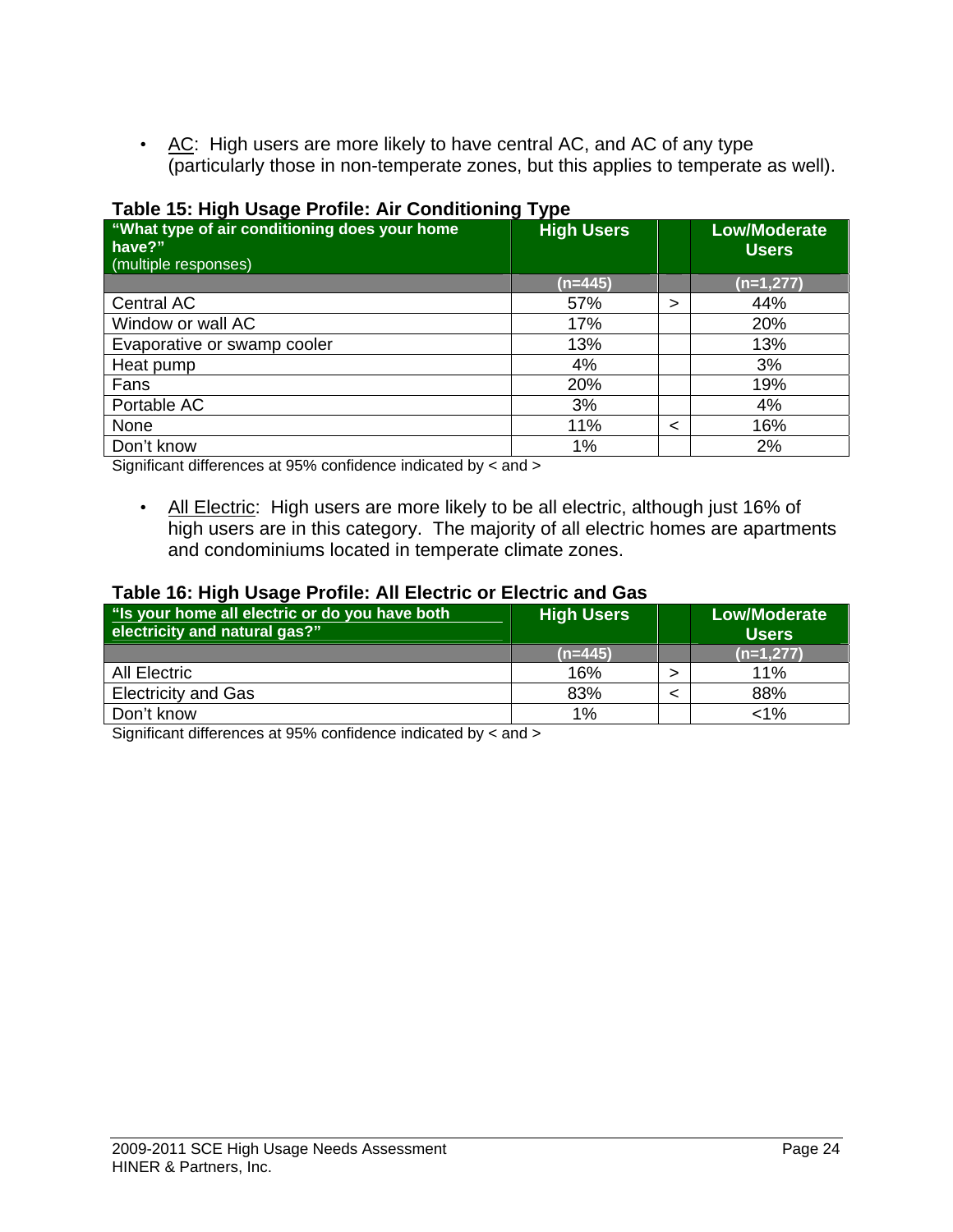## Appliances and Electronics

• Appliances: High users tend to have more appliances of all types: refrigerators, standalone freezers, clothes washers and dryers, dishwashers, window AC, plugin electric heaters, and pools and spas). Also, high users in non-temperate zones have more appliances of all types than those in temperate zones. Nontemperate homes tend to be newer and larger since they are in areas of more recent development, so are more likely to have more major appliances (such as a dishwasher or second refrigerator).

| "How many of each of the following does your<br>household have?"<br>(means) | <b>High Users</b> |   | <b>Low/Moderate</b><br><b>Users</b> |
|-----------------------------------------------------------------------------|-------------------|---|-------------------------------------|
|                                                                             | $(n=445)$         |   | (n=1,277)                           |
| Refrigerators                                                               | 1.4               | > | 1.2                                 |
| Standalone freezers                                                         | 0.3               | > | 0.2                                 |
| <b>Clothes washers</b>                                                      | 0.9               | > | 0.8                                 |
| Clothes dryers                                                              | 0.9               | > | 0.7                                 |
| <b>Dishwashers</b>                                                          | 0.5               | > | 0.4                                 |
| <b>Window AC</b>                                                            | 0.2               |   | 0.2                                 |
| Plug-in electric heaters                                                    | 0.4               | > | 0.3                                 |
| Pools or spas                                                               | 0.2               | > | 0.1                                 |
| Total                                                                       | 4.8               | > | 3.8                                 |

#### **Table 17: High Usage Profile: Appliances in the Home**

Significant differences at 95% confidence indicated by < and >

• Electronics: High users are also more likely to have substantially more electronics of all types: TV's desktop and laptop computers, cable/DVR boxes, and video game consoles. Perhaps this is related to the number of people in the home as well as to somewhat higher incomes. For example, in some cases these homes have 5+ TV's, 3 or 4 video game consoles, and multiple desktop and laptop computers, monitors, and other peripherals.

#### **Table 18: High Usage Profile: Electronics in the Home**

| "How many of each of the following does your<br>household have?"<br>(means) | <b>High Users</b> | <b>Low/Moderate</b><br><b>Users</b> |
|-----------------------------------------------------------------------------|-------------------|-------------------------------------|
|                                                                             | (n=445)           | $(n=1,277)$                         |
| <b>TVs</b>                                                                  | 3.1               | 2.3                                 |
| Desktop computers                                                           | 1.0               | 0.6                                 |
| Laptop computers                                                            | 0.9               | 0.5                                 |
| Cable/DVR console                                                           | 1.9               | 1.2                                 |
| Video game console                                                          | 0.8               | 0.5                                 |
| Total                                                                       | 7.7               | 5.1                                 |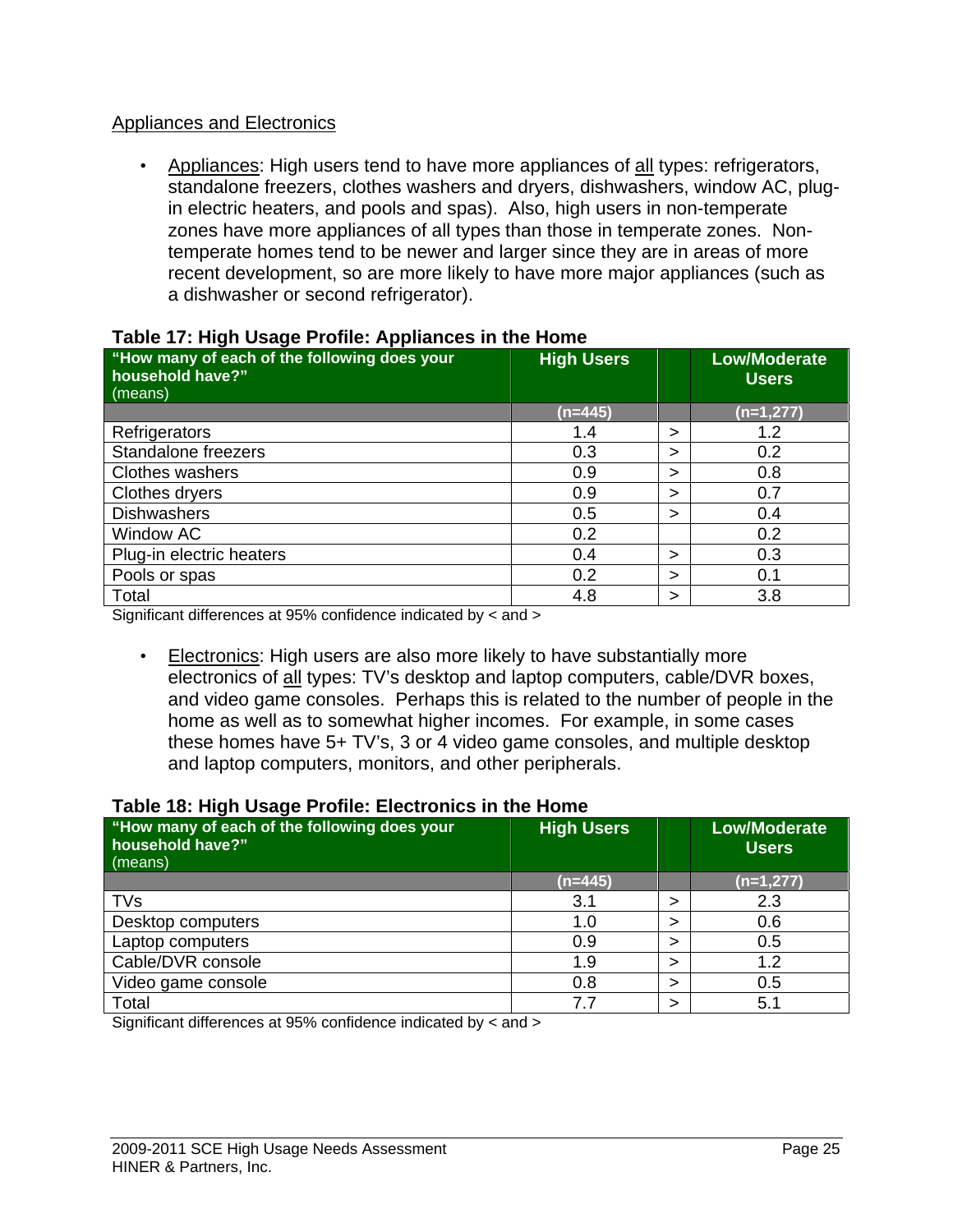## Energy-Related Attitudes

• The telephone survey data show that relative to those who use less energy, the households that use more energy tend to be less likely to say they always try to save and less likely to think they have been successful.

### **Table 19: High Usage Profile: Efforts to Save Energy**

| "How would you describe your household's efforts<br>to save energy in your home?" "How successful do<br>you think you have been?"<br>$\sqrt{(Top 2 Box)}$ | <b>High Users</b> | <b>Low/Moderate</b><br><b>Users</b> |
|-----------------------------------------------------------------------------------------------------------------------------------------------------------|-------------------|-------------------------------------|
|                                                                                                                                                           | $(n=445)$         | $(n=1,277)$                         |
| Always try to save                                                                                                                                        | 78%               | 84%                                 |
| Have been successful                                                                                                                                      | 54%               | 68%                                 |

Significant differences at 95% confidence indicated by < and >

• High users are also more interested in being comfortable and productive and less interested in improving the environment (especially those in non-temperate zones) when compared to lower usage quintiles. These results suggest that high users are a bit less motivated to save and they have more barriers to success when they try.

#### **Table 20: High Usage Profile: Motivational Priorities**

| "Tell me which of the following is more important to<br>you by allocating 10 points between each of the<br>three options."<br>$(means - 10 point allocation)$ | <b>High Users</b> | <b>Low/Moderate</b><br><b>Users</b> |
|---------------------------------------------------------------------------------------------------------------------------------------------------------------|-------------------|-------------------------------------|
|                                                                                                                                                               | $(n=445)$         | $(n=1,277)$                         |
| Save money on the bill                                                                                                                                        | 5.2               | 5.1                                 |
| Improve the environment                                                                                                                                       | 2.7               | 3.0                                 |
| Be comfortable and productive                                                                                                                                 | 2.2               | 2.0                                 |

Significant differences at 95% confidence indicated by < and >

• Qualitative data supports this idea with some high usage customers indicating it is their "right" to use what they want if they pay for it, and while saving energy would be nice, they do not want to sacrifice personal comforts – so they keep their house cool in the summer, their spa hot, and their beer cold in the spare refrigerator.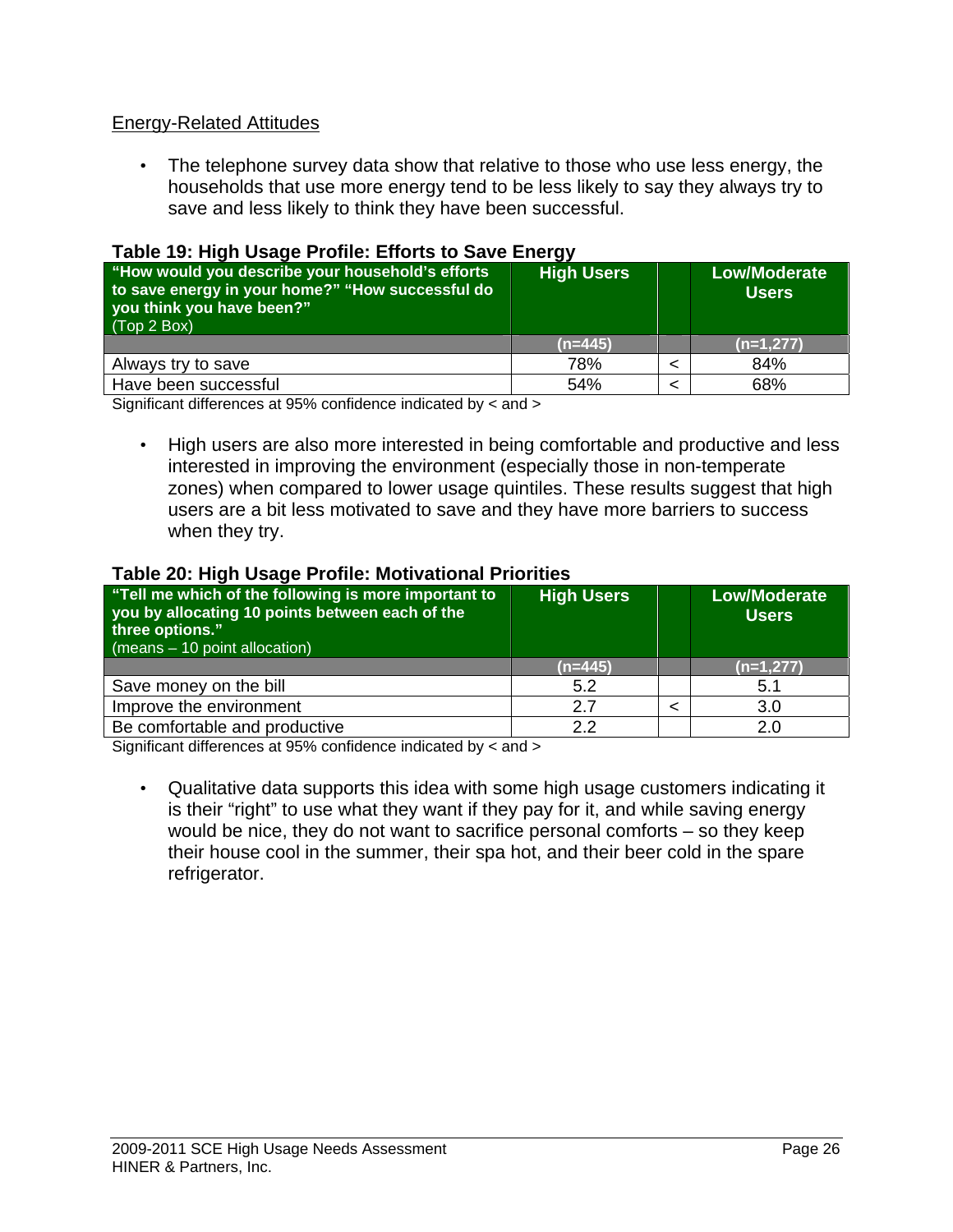• Regarding obstacles to saving energy, high usage households (with more people) report that cooperation from others is their main obstacle to saving energy – suggesting the bill payer may face resistance from other members who do not share their attitudes. High users are also less likely to say they "don't know" what their obstacles are, suggesting that high users have more clarity, or at least more hypotheses, about the reasons behind their usage.

| $\frac{1}{2}$ and $\frac{1}{2}$ . Then $\frac{1}{2}$ degree in the condet condeted to be ving Endry. |                   |   |                     |
|------------------------------------------------------------------------------------------------------|-------------------|---|---------------------|
| "What obstacles do you face in trying to save                                                        | <b>High Users</b> |   | <b>Low/Moderate</b> |
| energy in your home?"                                                                                |                   |   | <b>Users</b>        |
| (multiple responses)                                                                                 |                   |   |                     |
|                                                                                                      | $(n=445)$         |   | (n=1,277)           |
| Cooperation of others                                                                                | 29%               | ⋗ | 16%                 |
| Condition of home                                                                                    | 11%               |   | 9%                  |
| Cost                                                                                                 | 9%                |   | 9%                  |
| Too many things                                                                                      | 8%                |   | 8%                  |
| Heating or cooling                                                                                   | 9%                |   | 8%                  |
| Renting                                                                                              | 4%                |   | 3%                  |
| Don't know what to do                                                                                | 2%                |   | 3%                  |
| Age of home                                                                                          | 4%                |   | 3%                  |
| Construction of home                                                                                 | 3%                |   | 2%                  |
| Lack of time                                                                                         | 1%                |   | 1%                  |
| Medical needs                                                                                        | 3%                |   | $1\%$               |
| Pool or spa                                                                                          | 2%                |   | $< 1\%$             |
| Work at home                                                                                         | $< 1\%$           |   | $< 1\%$             |
| Other                                                                                                | 11%               |   | 10%                 |
| Don't know                                                                                           | 25%               | < | 40%                 |

#### **Table 21: High Usage Profile: Obstacles to Saving Energy**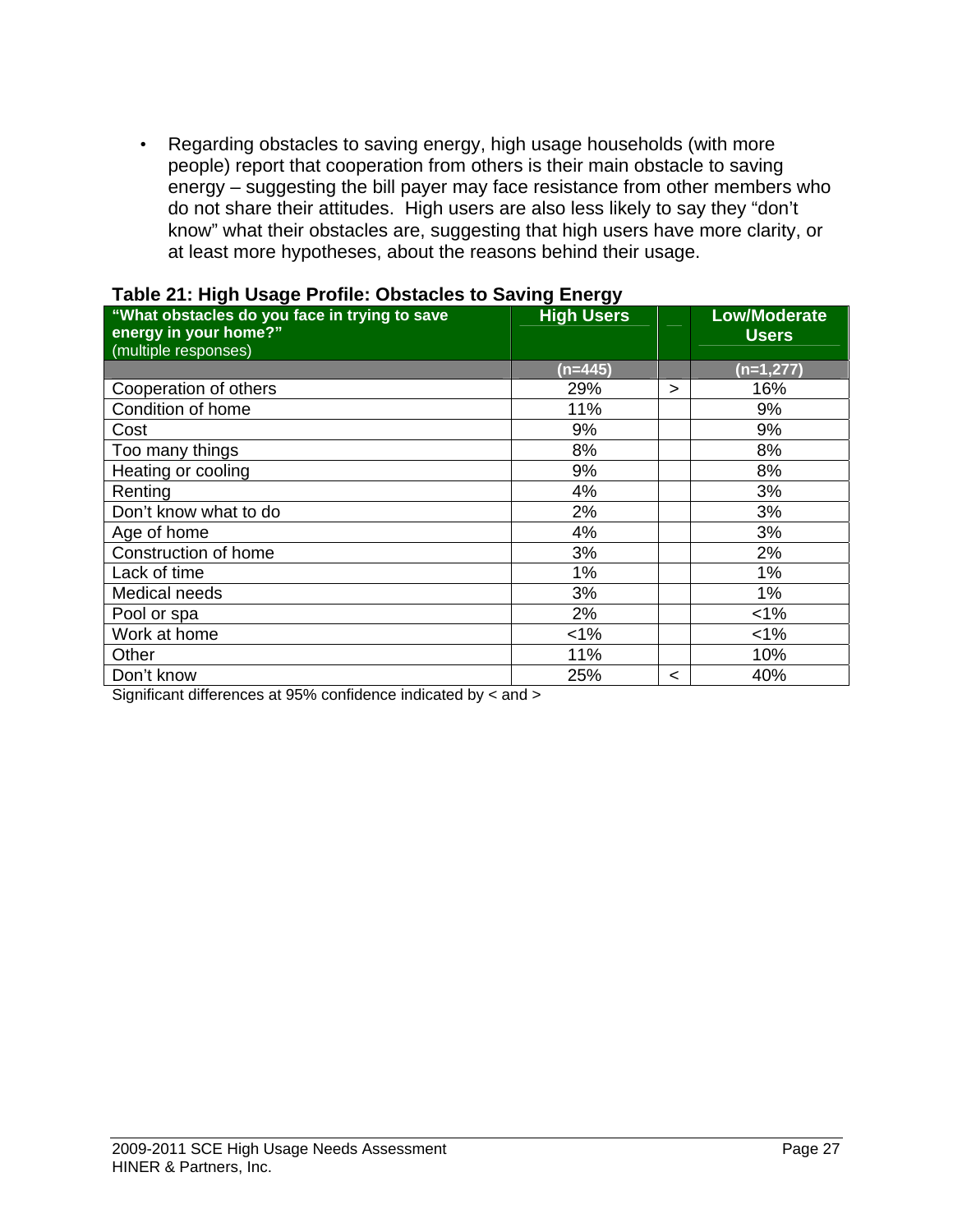- Additionally, high users are: more concerned about the cost of energy and being able to pay their energy bill, more likely to think about how much energy they use at home , and less likely to think they have done all they can to save energy – which implies that energy use weighs on their minds.
- At the same time, they are less knowledgeable about how they can save suggesting that they recognize their high usage situation but don't have all the information needed to make a change.

| --<br><b>High Users</b> |         | <b>Low/Moderate</b><br><b>Users</b> |
|-------------------------|---------|-------------------------------------|
| $(n=445)$               |         | (n=1,277)                           |
| 79%                     | ⋗       | 72%                                 |
| 63%                     | $\,<\,$ | 68%                                 |
| 56%                     | $\,<\,$ | 61%                                 |
|                         |         |                                     |
| 47%                     | $\,<\,$ | 56%                                 |
| 59%                     | >       | 52%                                 |
|                         |         |                                     |
| 35%                     | $\,<\,$ | 48%                                 |
|                         |         |                                     |
| 15%                     | $\,<\,$ | 24%                                 |
|                         |         |                                     |
| 27%                     | ⋗       | 21%                                 |
|                         |         |                                     |
| 26%                     | >       | 22%                                 |
|                         |         |                                     |
|                         |         |                                     |

#### **Table 22: High Usage Profile: Attitudes About Energy**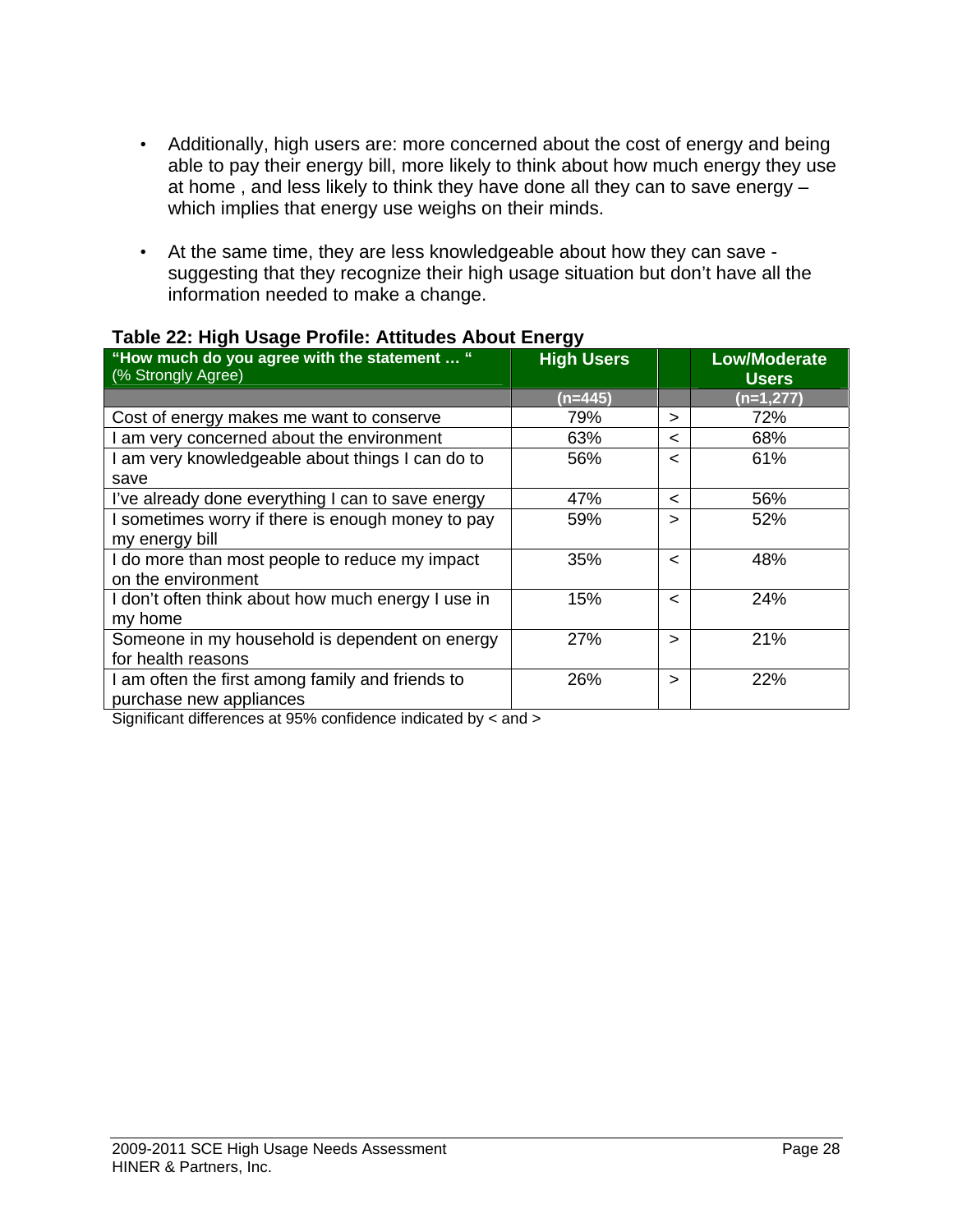## Energy-Related Behaviors

• Energy Usage: High usage customers (in both temperate and non-temperate climate zones) are higher users of electricity across all times of year (based on quarterly usage), suggesting that high usage is not predominantly climaterelated. In fact, high users' summer-winter ratio (summer energy usage divided by winter energy use) is 1.36 compared to 1.42 for the remaining 80% of the low income population (the lower 4 quintiles). High users load is heavy year-round and their summer AC usage is proportionally even a little lower than among the lower usage groups. Most differences between temperate and non-temperate high users are also found among lower usage groups – so these differences are a function of other "non-climate or geography-based" usage variables.

| <b>Electricity Usage</b> | (average monthly kWh from SCE data) | <b>High Users</b> | <b>Low/Moderate</b><br><b>Users</b> |
|--------------------------|-------------------------------------|-------------------|-------------------------------------|
|                          |                                     | $(n=445)$         | $(n=1,277)$                         |
| Winter                   | (Q1 2009)                           | 908               | 358                                 |
| Spring                   | (Q2 2009)                           | 840               | 334                                 |
| Summer                   | (Q3 2009)                           | 1234              | 507                                 |
| Fall                     | (Q4 2009)                           | 912               | 365                                 |
| Overall                  | (2009)                              | 925               | 386                                 |

## **Table 23: High Usage Profile: Electricity Usage**

Significant differences at 95% confidence indicated by < and >

• Behaviors Within the Home: Consistent with their self-described lack of knowledge, high users are less likely to follow energy efficient practices at home: turning off lights and TVs, powering down computers, unplugging chargers, and using fans on hot days. This suggests that high usage is not just because of their environment or the physical condition of their home and appliances. It is also about their behaviors. Across high usage households, it reflects a lack of understanding of what to do, a lack of cooperation among household members, or it can be "more trouble" to act in ways that would reduce energy use (e.g., turning off TV's that are not in use or only washing full loads).

#### **Table 24: High Usage Profile: Energy Efficient Behaviors**

| ັ<br>"How often do you "<br>(% who "always" do this) | <b>High Users</b> |   | <b>Low/Moderate</b><br><b>Users</b> |
|------------------------------------------------------|-------------------|---|-------------------------------------|
|                                                      | (n=445)           |   | $(n=1,277)$                         |
| Turn off lights                                      | 73%               | < | 79%                                 |
| Power down computer                                  | 61%               | < | 68%                                 |
| Unplug chargers                                      | 54%               |   | 59%                                 |
| Turn off TV                                          | 69%               | < | 76%                                 |
| Run appliances full                                  | 77%               |   | 74%                                 |
| Use fans on hot days                                 | 40%               | < | 45%                                 |
| Raise/lower thermostat                               | 33%               |   | 32%                                 |
| Clothing for warmth                                  | 59%               |   | 59%                                 |
| Close ducts                                          | 51%               |   | 52%                                 |
| Lower hot water temp                                 | 29%               |   | 31%                                 |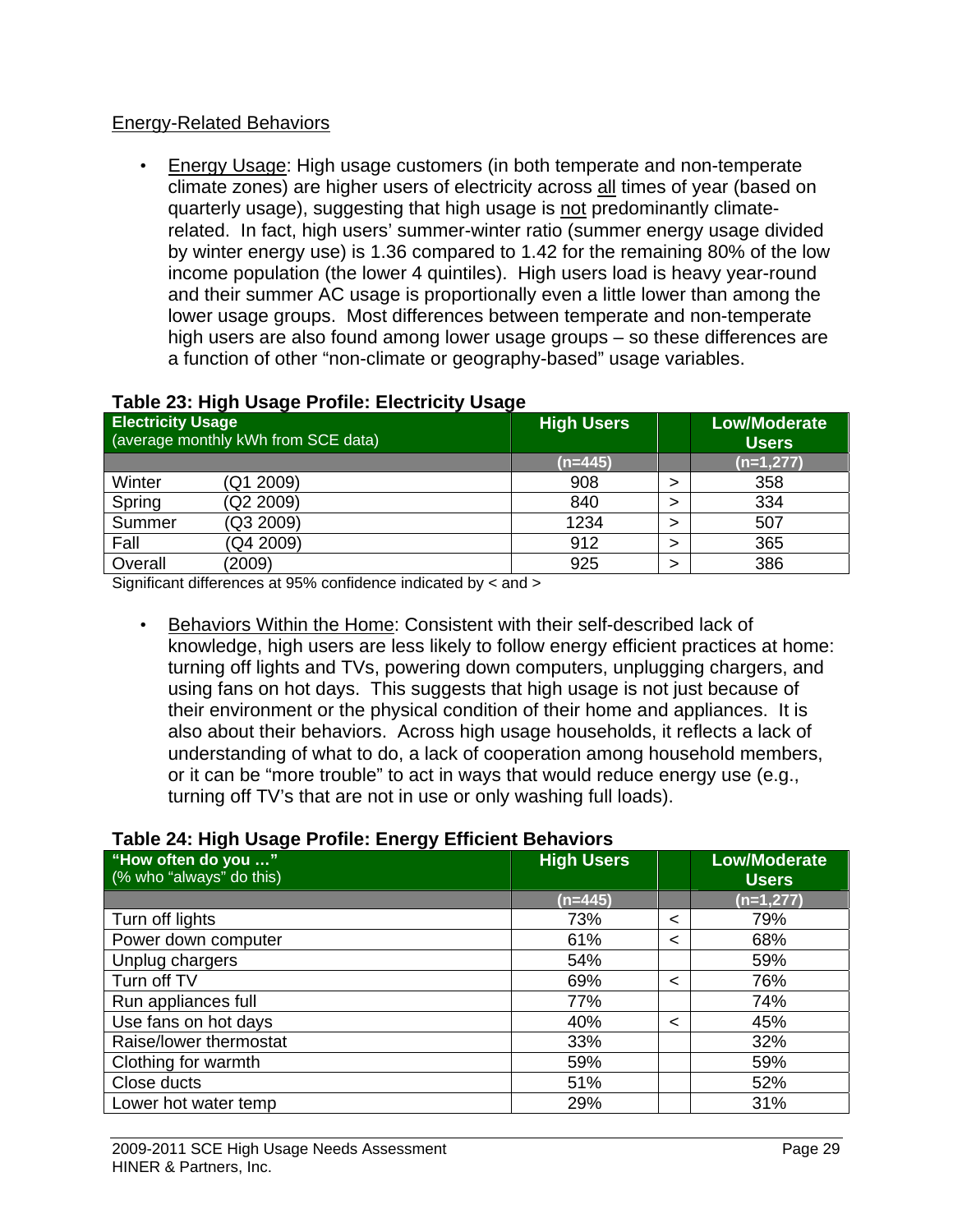Significant differences at 95% confidence indicated by < and >

• Energy Bill Payment Events. High usage customers have more bill payment problems. This is likely a reflection of their relatively higher usage as well as a number of different things related to energy attitudes and behaviors. In part, this group is less "conscious" and less vigilant about saving energy, with "comfort" as the dominant motivator relative to "saving" as is the case with other low income customers. In addition, this group includes larger households that have other demands for their resources as well, including the needs of children and household members with disabilities.

## **Table 25: High Usage Profile: Bill Payment Events**

| <b>Bill Payment Events</b><br>$(means - from 3 years of SCE data)$ | <b>High Users</b> | <b>Low/Moderate</b><br><b>Users</b> |
|--------------------------------------------------------------------|-------------------|-------------------------------------|
|                                                                    | $(n=445)$         | $(n=1,277)$                         |
| Number of payment-related contacts with SCE                        | 2.42              | 0.74                                |
| Number of overdue fees                                             | 0.54              | 0.31                                |
| Number of disconnects                                              | 0.24              | 0.13                                |

Significant differences at 95% confidence indicated by < and >

• Participation in Utility Programs. High users tend to have higher participation in the Summer Discount Plan, perhaps because they are more likely to have central AC and because they are motivated to try to lower their energy bill. Nontemperate high users also have higher participation in ARP and EE Rebates – probably related to their higher ownership rates for appliances.

## **Table 26: High Usage Profile: EE Program Participation[6](#page-29-0) (Survey)**

| . .<br>"Which of the following programs have you<br>participated in?"<br>(if ever participated) | <b>High Users</b> | . . | <b>Low/Moderate</b><br><b>Users</b> |
|-------------------------------------------------------------------------------------------------|-------------------|-----|-------------------------------------|
|                                                                                                 | $(n=205)$         |     | $(n=587)$                           |
| <b>Appliance Recycling</b>                                                                      | 44%               |     | 37%                                 |
| <b>EE Rebates</b>                                                                               | 38%               |     | 27%                                 |
| Home Energy Surveys                                                                             | 34%               |     | 27%                                 |
| <b>Summer Discount Plan</b>                                                                     | 34%               |     | 24%                                 |
| Energy Management Assistance (EMA/LIEE)                                                         | 36%               |     | 32%                                 |

Significant differences at 95% confidence indicated by < and >

 $\overline{a}$ 

<span id="page-29-0"></span> $6$  EMA/LIEE participation includes customers who say they have participated in the LIEE program at any time in the past. The data do not reflect participant customer data from a specified program year.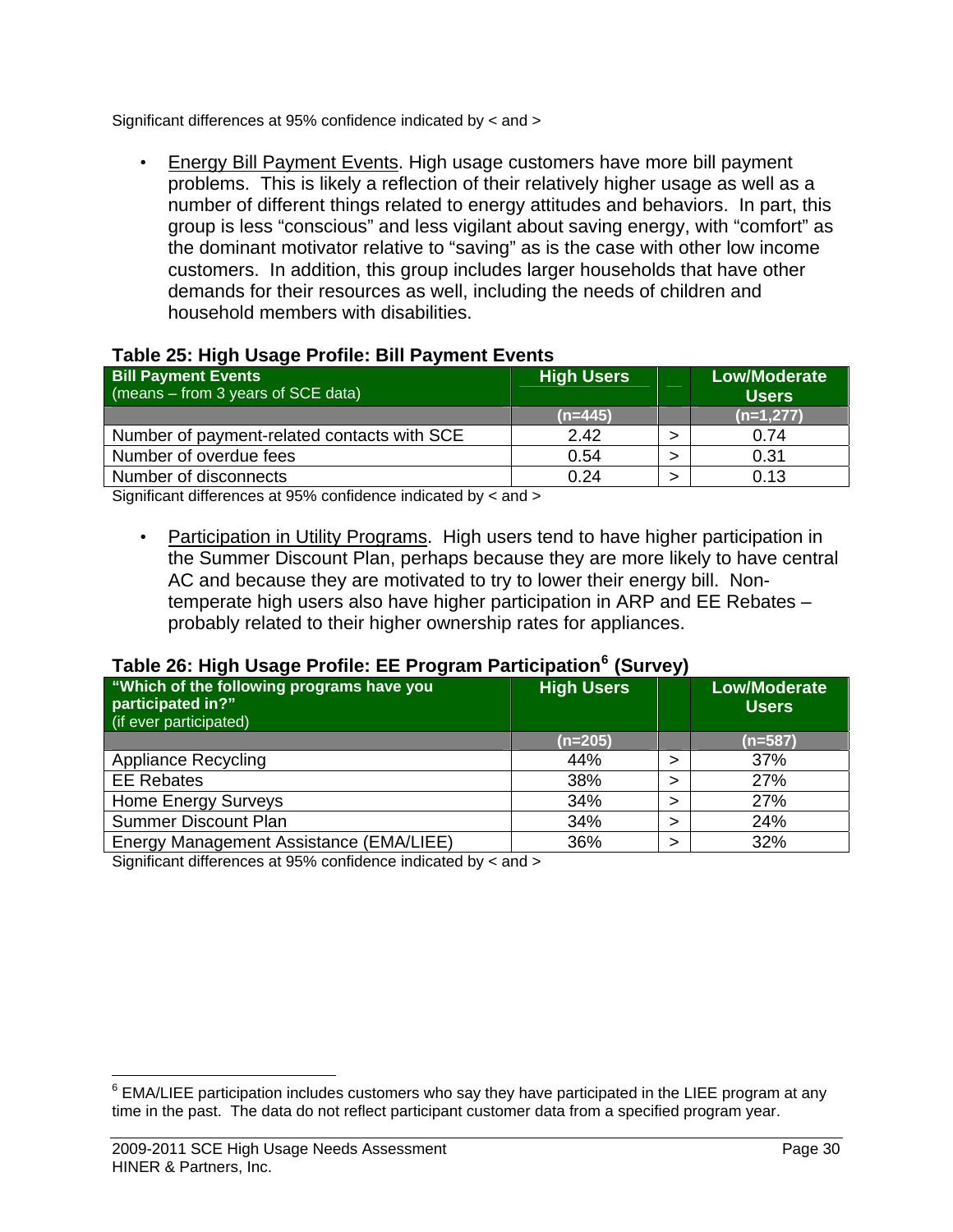## Information Source Preferences

• Probably related to their demographics and socio-economics (higher income levels compared to lower usage groups), high usage low income customers more likely to be online and to want to interact with SCE online (they are more likely to want information from SCE through the Internet and email, and they are more likely to be "My Account" users).

| . as is an imagin soagen remorrhoromed milemation se<br>"What is the best way for SCE to get information to<br>you about saving energy or about their programs?"<br>(multiple responses) | <b>High Users</b> |         | <b>Low/Moderate</b><br><b>Users</b> |
|------------------------------------------------------------------------------------------------------------------------------------------------------------------------------------------|-------------------|---------|-------------------------------------|
|                                                                                                                                                                                          | (n=445)           |         | (n=1,277)                           |
| <b>SCE Separate Mail</b>                                                                                                                                                                 | 69%               |         | 68%                                 |
| <b>SCE Bill or Inserts</b>                                                                                                                                                               | 37%               | $\,<\,$ | 42%                                 |
| Phone                                                                                                                                                                                    | 17%               |         | 19%                                 |
| Internet/Website                                                                                                                                                                         | 15%               | ⋗       | 11%                                 |
| News: TV/Radio                                                                                                                                                                           | 5%                |         | 7%                                  |
| Email                                                                                                                                                                                    | 11%               | ⋗       | 6%                                  |
| <b>SCE Employees/In-Person</b>                                                                                                                                                           | 5%                |         | 5%                                  |
| <b>SCE Advertising: TV/Radio</b>                                                                                                                                                         | 4%                |         | 4%                                  |
| <b>SCE Website</b>                                                                                                                                                                       | 4%                |         | 3%                                  |
| <b>Newspapers</b>                                                                                                                                                                        | 2%                |         | 2%                                  |
| Word of Mouth                                                                                                                                                                            | 2%                |         | 2%                                  |
| Community/Assistance Org.                                                                                                                                                                | $< 1\%$           |         | 1%                                  |
| Contractors                                                                                                                                                                              | $< 1\%$           |         | $< 1\%$                             |
| <b>Stores/Retailers</b>                                                                                                                                                                  |                   |         | $< 1\%$                             |
| None                                                                                                                                                                                     | 1%                |         | 1%                                  |

#### **Table 27: High Usage Profile: Preferred Information Sources**

Significant differences at 95% confidence indicated by < and >

#### LIEE Awareness and Past Participation

• High user's awareness and participation in the LIEE program also has implications. High users are less likely to have participated in LIEE, and those who have not are less likely to know about it. Regarding reasons for not participating (among those aware of it who have not participated), higher users are more likely to think they don't need it.

#### **Table 28: High Usage Profile: Program Participation (SCE data)**

| <b>EE Programs Participated In</b><br>(SCE data) | <b>High Users</b> | <b>Low/Moderate</b><br><b>Users</b> |
|--------------------------------------------------|-------------------|-------------------------------------|
|                                                  | $(n=445)$         | $(n=1,277)$                         |
| <b>LIEE Participant</b>                          | 8%                | 12%                                 |
| My Account                                       | 31%               | 22%                                 |
| <b>Medical Baseline</b>                          | 7%                | 5%                                  |
| Level Payment Plan                               | 12%               | 7%                                  |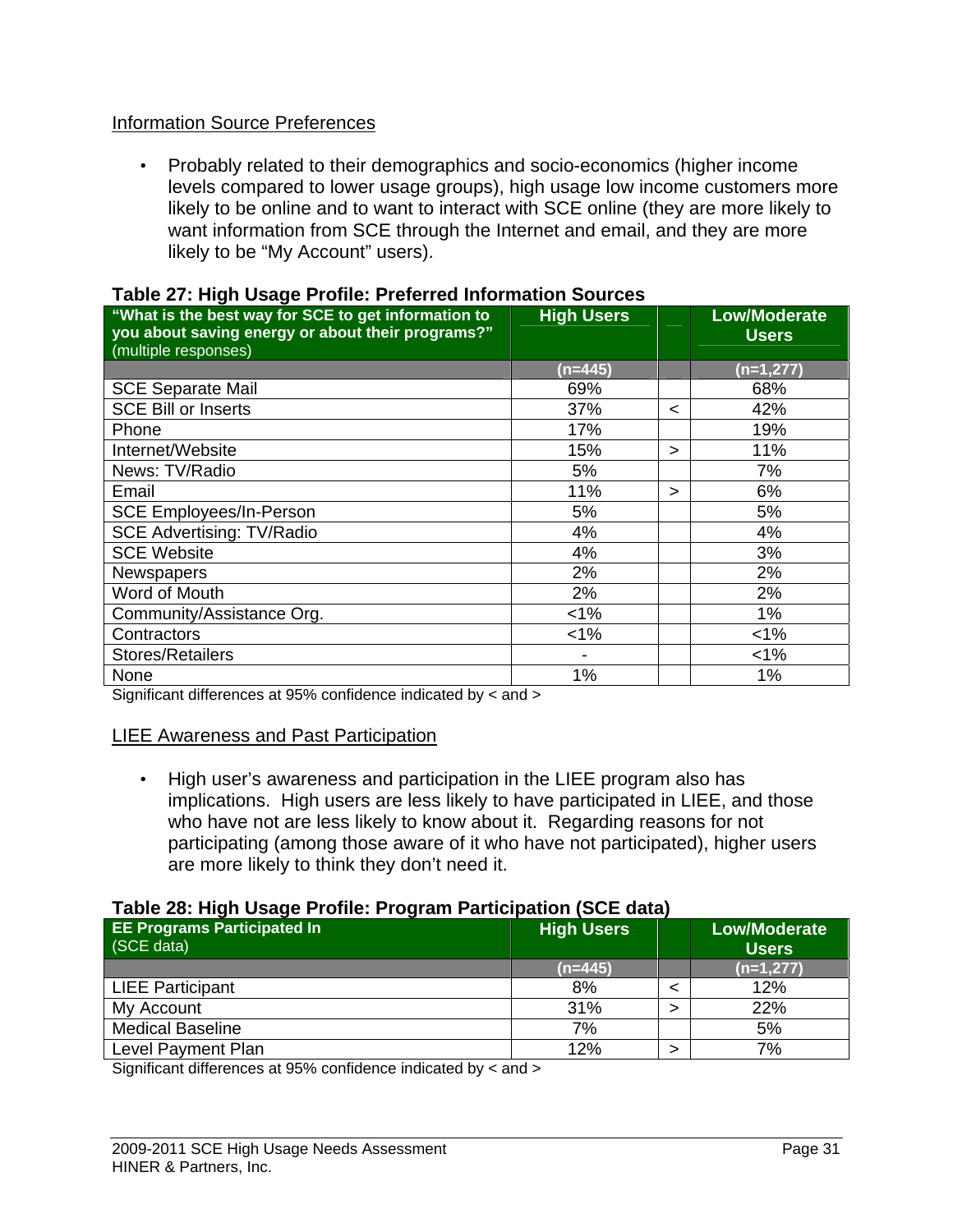### **Table 29: High Usage Profile: Heard of Energy Management Assistance (EMA/LIEE)**

| "Have you heard of this 'emma' program that<br>includes weatherstripping, insulation, refrigerators,<br>and such?"<br>(among non-participants) | <b>High Users</b> | <b>Low/Moderate</b><br><b>Users</b> |
|------------------------------------------------------------------------------------------------------------------------------------------------|-------------------|-------------------------------------|
|                                                                                                                                                | $(n=286)$         | $(n=863)$                           |
| Yes                                                                                                                                            | 34%               | 39%                                 |
| <b>No</b>                                                                                                                                      | 63%               | 58%                                 |
| Don't know                                                                                                                                     | 3%                | 2%                                  |

Significant differences at 95% confidence indicated by < and >

### **Table 30: High Usage Profile: Reasons for Not Participating in EMA/LIEE**

| "Which of the following are reasons you've not<br>signed up for the 'emma' program?"<br>(among those aware who have not participated) | <b>High Users</b> |                | <b>Low/Moderate</b><br><b>Users</b> |
|---------------------------------------------------------------------------------------------------------------------------------------|-------------------|----------------|-------------------------------------|
|                                                                                                                                       | $(n=41)$          |                | $(n=125)$                           |
| Not sure how to sign up                                                                                                               | 41%               |                | 45%                                 |
| Don't think you would qualify                                                                                                         | 38%               |                | 39%                                 |
| Don't think your home needs it                                                                                                        | 45%               | $\mathbf{v}^*$ | 32%                                 |
| Someone else need it more than you do                                                                                                 | 39%               |                | 37%                                 |
| Doubt the workmanship                                                                                                                 | 14%               |                | 17%                                 |
| Doubt appliance quality                                                                                                               | 14%               |                | 14%                                 |
| Some other reason                                                                                                                     | 19%               |                | 19%                                 |

\*Difference is significant at 85% confidence – small sample size

• These results suggest that high users are less likely to respond to LIEE marketing. It is possible that high users, with their larger homes and somewhat higher incomes, do not consider themselves qualified for the program or they don't think they need it. It is also possible that the program does not address the root causes of particularly high energy consumption for some high users – which is related to having lots of appliances and electronics, lots of people in the household using these things, and a lack of cooperation (and control) over wasteful practices.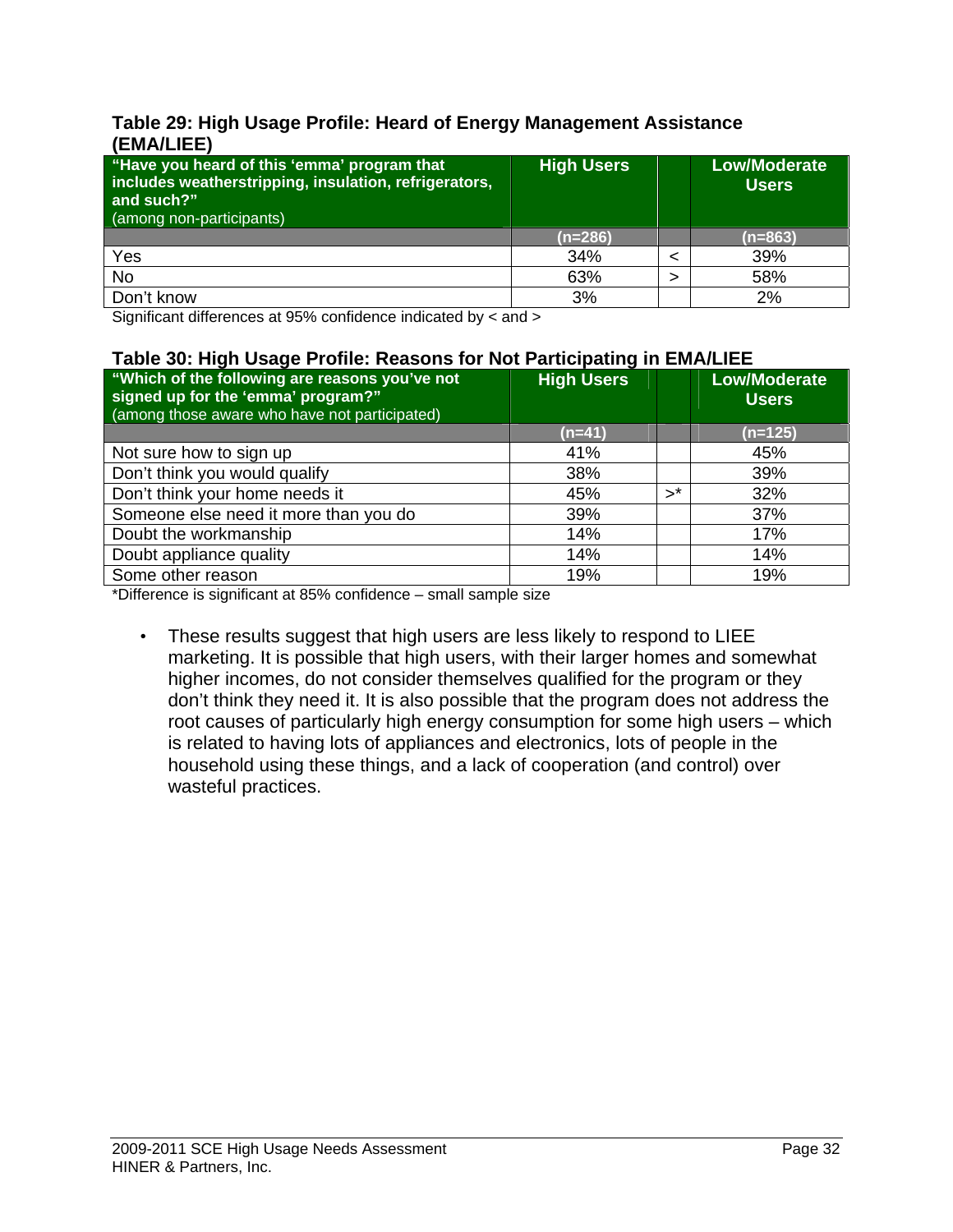## **Temperate vs. Non-Temperate High Users**

An initial hypothesis was that temperate climate high users had different characteristics and/or needs from non-temperate high users regarding the causes of their higher electricity usage – based on the premise that while AC load drives high usage in hot inland areas, other factors must account for high usage in coastal areas.

Significant difference testing between low income high electricity users in temperate and non-temperate climate zones across the variables from the dataset and telephone survey found that there are some differences between the two groups worth discussion. Temperate high users do have lower overall electricity usage than high users in nontemperate areas across all four quarters, and this difference is greatest during the summer Quarter. These differences are likely a result of several geographic-based factors (see Appendices A and B for detailed data):

- Differences in housing stock. Temperate areas have older, smaller homes, and more multi-family homes so more renters.
- Household composition. Temperate areas have older householders with smaller household sizes.
- AC usage. Temperate high users are less likely to have central AC or evaporative (swamp) coolers, and are more likely to have fans and window AC units.
- Appliances. Temperate high users' homes, which are smaller, older and more likely to be occupied by renters, have fewer appliances.
- Electronics. Temperate high users, with smaller household sizes, have fewer TVs and cable/DVR boxes.
- Environmentalism. Temperate high users are more motivated by "improving the environment," while non-temperate high users are more motivated by being "comfortable and productive."
- Obstacles to reducing electricity use. Temperate high users, with smaller household sizes, are less likely to say that cooperation from others is an obstacle (although it is still the number one obstacle for them), and they are less likely to mention the need for heating or cooling as an obstacle. Temperate high users are more likely to mention that they "don't know" what their main obstacles to reducing electricity use are.
- EE behaviors. Temperate high users are more likely to use fans (since they have them and fans are more effective in temperate areas for cooling) and to unplug chargers, yet they are less likely to lower their hot water thermostat temperature. Temperate high users (with AC) tend to set their thermostats lower during the summertime as well, perhaps to achieve a greater difference between inside and outside temperature to increase their perception of cooling.
- EE program participation. Temperate high users are less likely to have participated in an SCE energy efficiency program of any type, including the LIEE program. Lower energy usage overall, and commensurately lower bills, likely reduces interest in measures to save energy. Among those who have participated in LIEE, temperate high users are more likely to mention doing so for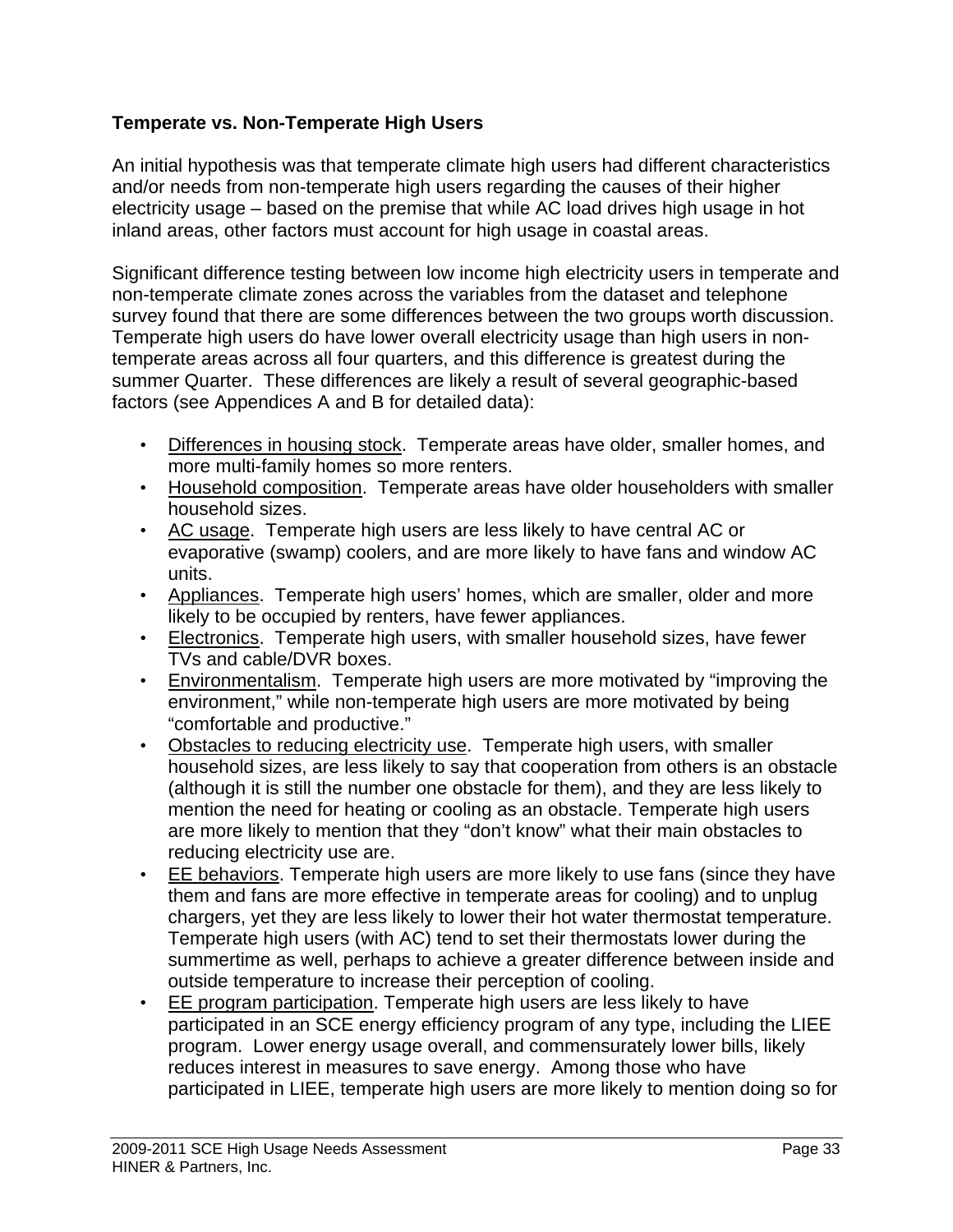the light bulbs (perhaps because other measures are not so compelling to those in temperate climate areas).

However, these differences are not nearly as substantial as the differences across these same variables between the high users as a group overall compared to the moderate and low usage groups. In other words, high users in temperate and nontemperate climate zones are much more similar than they are different from each other when examined in the context of all electricity usage groups.

A main implication is that marketing strategies and program features can be relatively consistent for all high users no matter where or in which climate zone they are located – with a few possible exceptions:

- Central AC measures offered through the LIEE program should find more candidates in non-temperate areas, while window AC replacement (offered through the LIEE program) should find more candidates in temperate areas.
- An environmental message might be more effective in temperate areas.
- Control devices might have somewhat lesser appeal or impact in temperate areas (since these customers have smaller households and are less likely to need cooperation from others).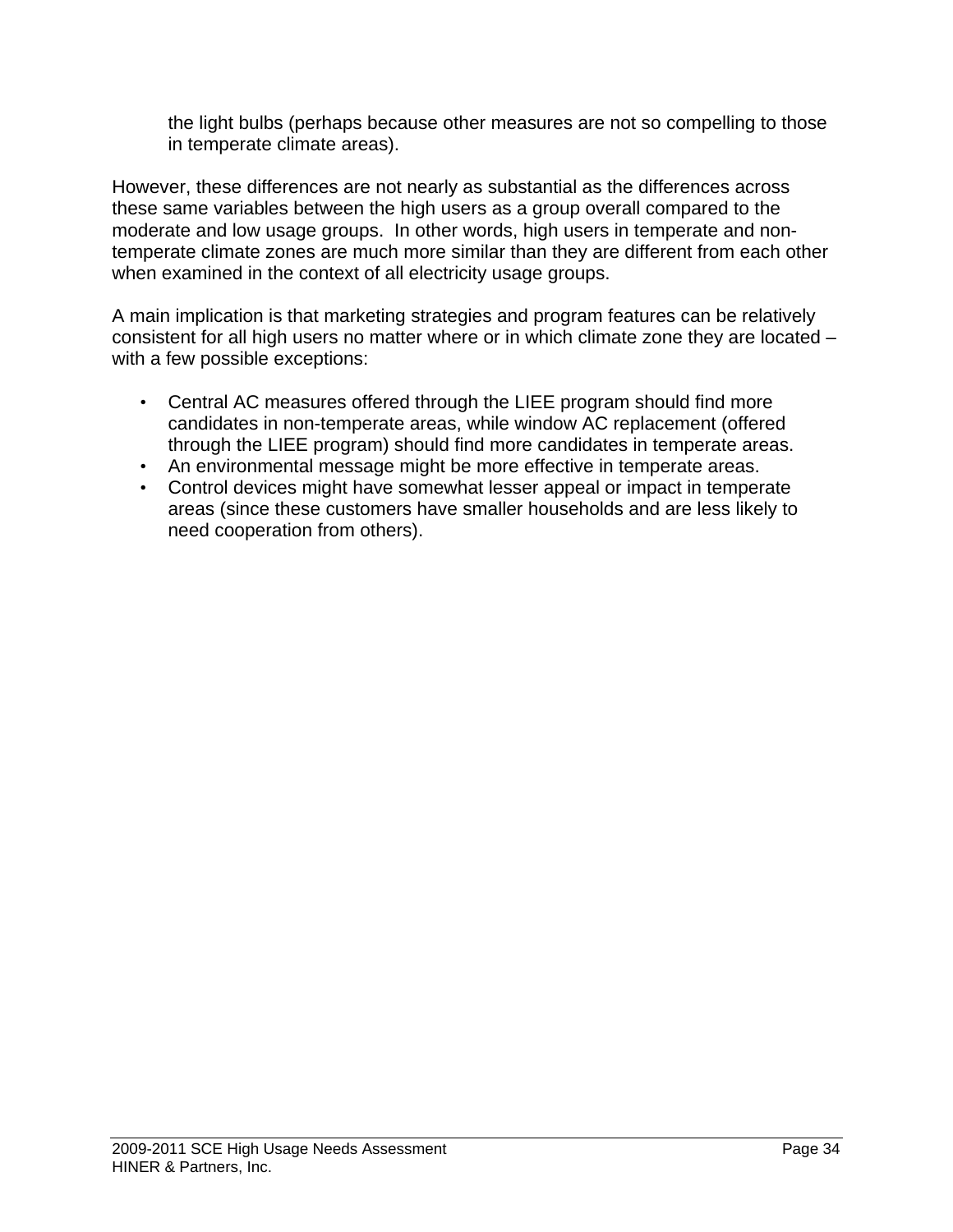## **IV. HIGH USAGE NEEDS ASSESSMENT: SUBGROUPS AMONG HIGH USERS**

The research demonstrates that while there is an overall profile of the high usage customers, high usage customers can be further distilled into a handful of subgroups that are differentiated by a number of the variables previously reviewed. The generalized characteristics of high users apply to *most* high users but certainly not all, so identifying unique subgroups provides deeper insight into the reasons for high usage and potential remedies for the LIEE program.

## **Methodology**

Five specific groups were identified that account for a majority of the high usage population. A sixth group is "undetermined." The main differentiating characteristics of these subgroups were first identified from the in-home interviews – based on interviewer observations and discussions with the customer. Characteristics most prominent in distinguishing between the in-home qualitative respondents included demographic and home information, observed and stated behaviors, and attitudes and beliefs.

Distinguishing demographic and home characteristics include:

- Number of people in the household
- Age of the householder
- Someone in the household has a medically-based and/or age-based need for cooling, or is house-bound so is always there, etc.
- Age and condition of the home, and without the resources and/or ability (such as renters) to improve the physical condition
- The number of energy-consuming items in the household (but no specific items stood out)

Distinguishing observed and stated behaviors are:

• Leaving electronics (e.g., TVs) and appliances (e.g., air conditioning) on for extended periods vs. diligently turning things off

Distinguishing attitudes and beliefs that are major barriers to reducing usage include:

- Gaining cooperation from others in the household
- Condition of the home
- Not interested in the effort to conserve or not wanting to give up the benefits of electricity usage
- Lack of knowledge about what to do to reduce energy usage, or lack of understanding the impact of usage behaviors on the bill

In sum, these characteristics assisted to define the five subgroups. Moreover, since these issues were included in the telephone survey, parameters for these key variables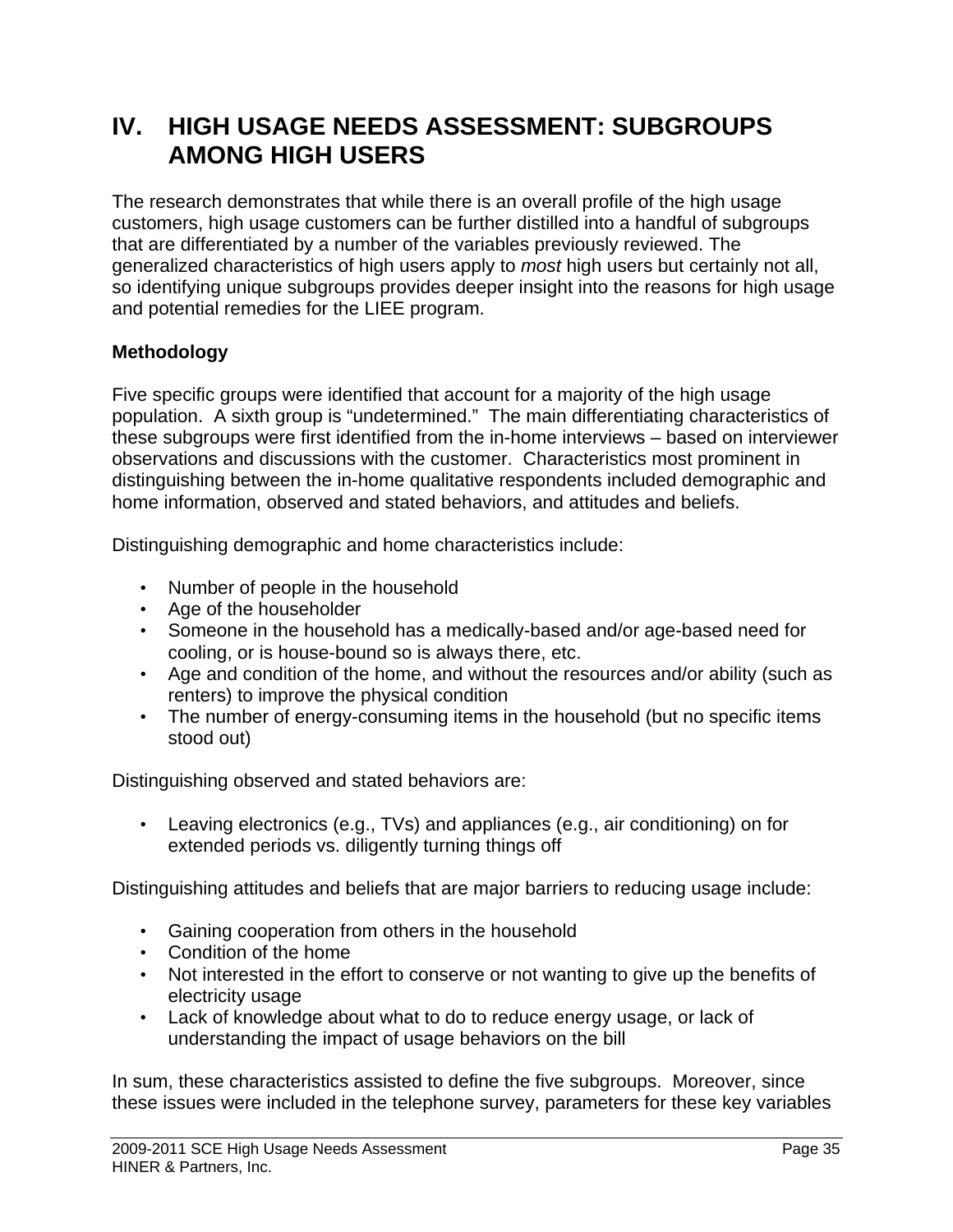could be used to place the high usage survey sample into the five subgroups. Each subgroup was then profiled across all the variables in the quantitative survey and from the SCE dataset (that included billing, geographic, and census data), and the subgroup proportions in the low income population were estimated. There is some overlap regarding segment membership (some customers can belong to more than one segment), so the total percentage exceeds 100. The subgroups and population proportions (among high users) are shown below (Table 31).

| <b>Subgroups</b>                | <b>Percent of High</b><br><b>User Population</b> | <b>Sample Size</b> |
|---------------------------------|--------------------------------------------------|--------------------|
|                                 |                                                  | $(n=445)$          |
| Declining Health / Wealth       | 27%                                              | 120                |
| <b>Divided Household</b>        | 26%                                              | 117                |
| Hostage to Domicile             | 24%                                              | 108                |
| <b>Concerned But Uninformed</b> | 19%                                              | 83                 |
| <b>Merry Users</b>              | 13%                                              | 57                 |
| Undetermined                    | 26%                                              | 118                |

### **Table 31: High Usage Customer Subgroups**

Subgroup descriptions that follow are based primarily on the phone survey and dataset data, and secondarily on the in-home interviews and observational data. Recommendations for each subgroup are also provided.

## **Declining Health/Wealth (27% of the high user population)**

Current energy consumption for this subgroup is tied to changes in the health and/or economic situation of someone in the household.

- A high proportion say that someone with a disability lives there, and they have the highest proportion of all the subgroups on Medical Baseline (a rate-based program for customers with a medical need for higher electricity usage). Declining wealth can be attributed to retirement, or related to the disability.
- Demographically, they tend to be older, to have lived in their home longer, and to have the lowest income. They have the smallest households (in terms of number of people) and the fewest electronics, but the highest electricity usage of all the subgroups, too.
- They believe they try hard to save energy, and that they are successful, but they feel energy dependent – suggesting that they conserve in areas where they can but are constrained either by their medical needs or by characteristics of their home that are no longer affordable (e.g., a swimming pool, more rooms or square footage). They are the least likely subgroup to think they could reduce their energy use further.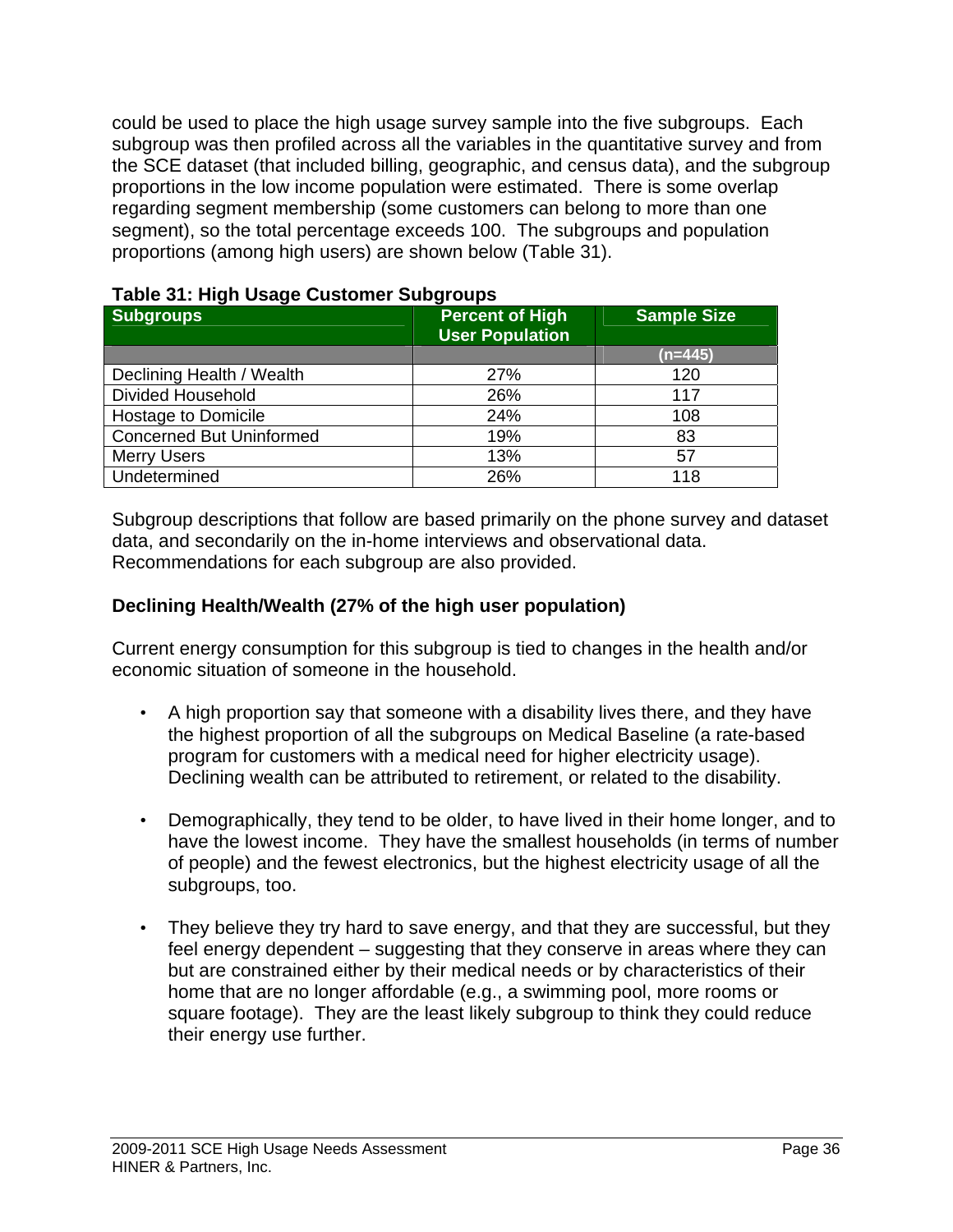- Their efforts are evidenced by the fact that they are more likely to participate in other utility energy efficiency programs. Those who know about the LIEE program do tend to participate.
- Main barriers to reducing energy use are the need to maintain heating or cooling, medical needs of someone in the home, and the cost of repairs or new appliances.

|                                                | <b>Declining</b><br><b>Health/Wealth</b> |         | <b>High Users</b><br><b>Total</b> |
|------------------------------------------------|------------------------------------------|---------|-----------------------------------|
| <b>Demographics</b>                            | $(n=120)$                                |         | (n=445)                           |
| Someone with disability living in home         | 88%                                      | $\geq$  | 38%                               |
| Household income less than \$33,000            | 67%                                      | $\geq$  | 63%                               |
| Age (mean)                                     | 59.4                                     | >       | 51.9                              |
| Number living in the home (mean)               | 3.6                                      | $\,<\,$ | 4.3                               |
| <b>Electricity Usage (SCE data)</b>            |                                          |         |                                   |
| Quarterly usage (mean)                         | 1044                                     | >       | 975                               |
| <b>Efforts to Save (1 to 5 scale)</b>          |                                          |         |                                   |
| Always try to save (% rating 4-5)              | 89%                                      | >       | 78%                               |
| Have been successful (% rating 4-5)            | 65%                                      | >       | 54%                               |
| <b>Energy Efficiency Program Participation</b> |                                          |         |                                   |
| Appliance Recycling Program (ARP)              | 28%                                      | $\geq$  | 21%                               |
| <b>EE Rebates</b>                              | 24%                                      | >       | 17%                               |
| Home Energy Efficiency Surveys (HEES)          | 24%                                      | >       | 16%                               |
| Summer Discount Plan (SDP; AC Cycling)         | 22%                                      | $\geq$  | 16%                               |
| Energy Management Assistance (EMA/LIEE)        | 21%                                      | >       | 17%                               |
| <b>Obstacles to Saving Energy</b>              |                                          |         |                                   |
| Maintain comfort / heating / cooling           | 12%                                      | $\geq$  | 9%                                |
| Cost of new appliances                         | 12%                                      | $\geq$  | 9%                                |
| Medical needs                                  | 10%                                      | >       | 3%                                |

## **Table 32: Declining Health/Wealth Supporting Data**

Significant differences at 95% confidence indicated by < and >

From the qualitative in-home visits, example verbatim comments and interviewer comments include:

# **Table 33: Declining Health/Wealth Supporting Qualitative**

|                   | <b>Qualitative Comments</b>                                                                                                                                                                                                 |
|-------------------|-----------------------------------------------------------------------------------------------------------------------------------------------------------------------------------------------------------------------------|
| <b>Respondent</b> | "My challenge is how to afford energy I'm on fixed income I<br>can't tolerate hot temperatures, especially when trying to sleep<br>[because of my sleep apnea] I need to use the A/C."                                      |
| <b>Observer</b>   | Many of the respondent's consumer electronics are old, pre-<br>Energy Star era devices, including a older plasma TV, laser disc<br>player, turntable, stereo receiver and amplifier.                                        |
| <b>Respondent</b> | "The energy bill is high. I'm trying to cut down. The pool is a big<br>energy useI'm recovering from a heart attack and my wife is not<br>working. I need the A/C because of my heart attack. [The heat<br>makes it race.]" |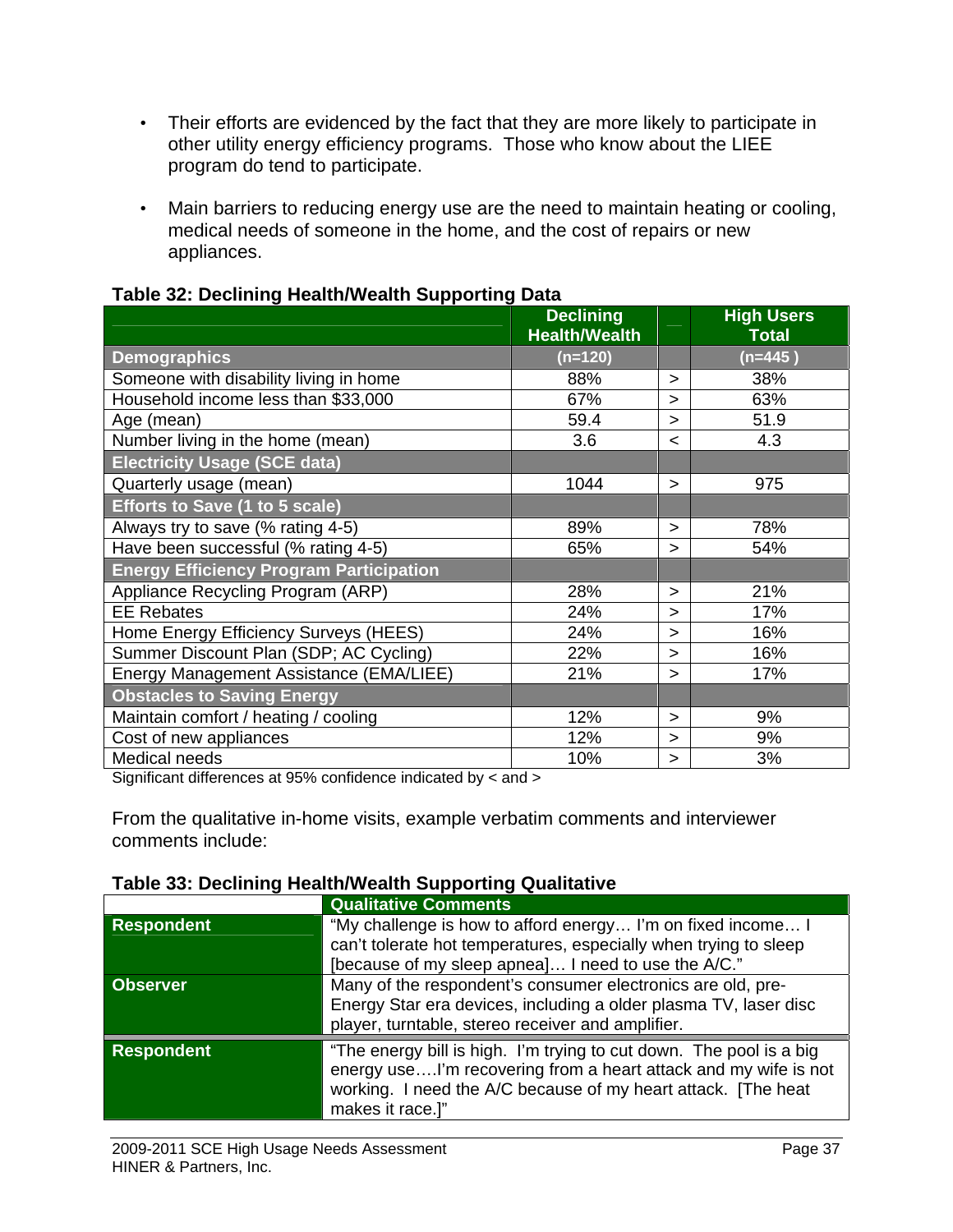| <b>Observer</b> | The home is two-stories, fully appointed, with a pool and         |
|-----------------|-------------------------------------------------------------------|
|                 | entertainment area outside, though only two people live in it. To |
|                 | cool both levels, the couple uses the A/C heavily.                |

### How does the current LIEE program meet their needs?

The LIEE program does address the needs of some of these households (particularly those that overlap with the "Hostage to Domicile" subgroup) – in so far as weatherization can reduce their heating and cooling demands, and/or replacement refrigerators can be provided.

## Recommendations

Ensuring that these customers are aware of and participate in other relevant utility programs such as "medical baseline" may be beneficial. A "prepare-for-retirement" message to encourage customers to make their homes more energy efficient *before* they reach this stage of declining health/wealth could also be considered. Program marketing might work through county health organizations, which are routinely in contact and even in the homes of this low income group, in order to specifically identify more of these households. To enhance the current LIEE program offering, an implementation team that specializes in medically-dependent households might identify other energy-related needs that the household's specific medical situation could benefit from.

# **Divided Household (26% of the high user population)**

This sub-group is characterized most by larger households with members who act independently, and sometimes contrarily, with regard to their attitudes and behaviors related to energy use. For example, each person might watch the same show but on their own TV, or the bill payer might be the only one in the household who is takes actions to save energy. Characteristics of these households include:

- Cooperation from others in the household is the number one stated barrier to reducing electricity usage, and is a defining characteristic – contributing to their low frequency of energy efficient behaviors (second only to Merry Users), and a reason why they believe they try hard to conserve but feel they have less success.
- This group includes households with more appliances and electronics, so inherently need to be more diligent to keep their energy consumption in check.
- Demographically, they are younger, in larger households with children or other adults in addition to the head of household, a high proportion are Spanishspeakers, and they are more likely to be renters.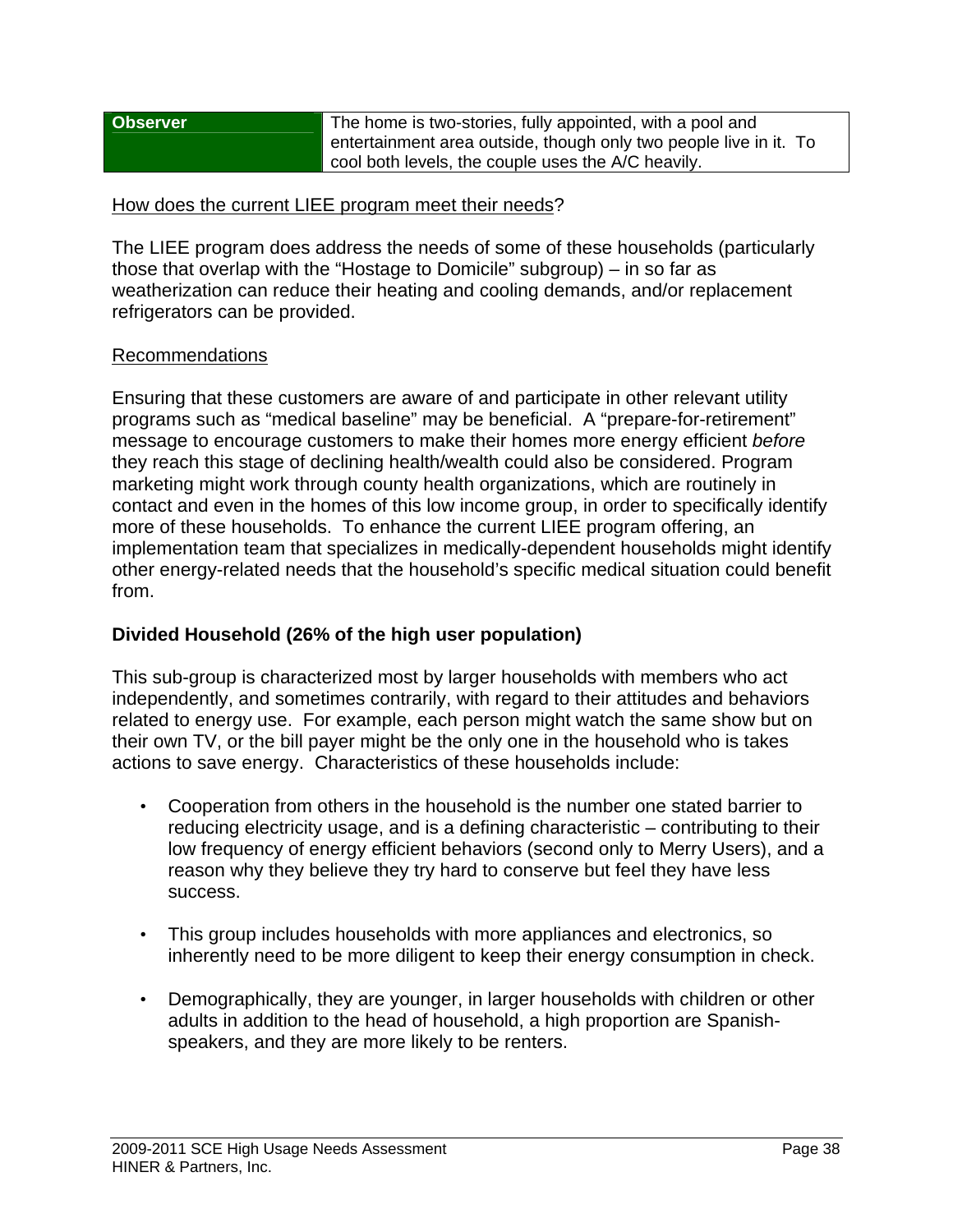• They have a higher incidence of disconnects, likely a result of having many other demands for their limited resources (because of the number of people in the household).

|                                   | <b>Divided</b><br><b>Household</b> |         | <b>High Users</b><br><b>Total</b> |
|-----------------------------------|------------------------------------|---------|-----------------------------------|
| <b>Obstacles to Save Energy</b>   | $(n=117)$                          |         | $(n=445)$                         |
| Cooperation of others in the home | 100%                               | >       | 29                                |
| <b>Appliances and Electronics</b> |                                    |         |                                   |
| Number of appliances (mean)       | 5.1                                | >       | 4.8                               |
| Number of electronics (mean)      | 9.0                                | >       | 7.7                               |
| <b>Demographics</b>               |                                    |         |                                   |
| Age (mean)                        | 47.9                               | $\,<\,$ | 51.9                              |
| Number living in the home (mean)  | 5.3                                | >       | 4.3                               |
| Renters                           | 46%                                | >       | 38%                               |
| <b>Energy Efficient Behaviors</b> |                                    |         |                                   |
| Turn off lights                   | 62%                                | $\,<\,$ | 73%                               |
| Turn off TV                       | 62%                                | $\,<\,$ | 69%                               |
| Unplug chargers when not home     | 42%                                | $\,<\,$ | 54%                               |
| Close heating / cooling ducts     | 42%                                | $\,<\,$ | 51%                               |
| <b>Payment History</b>            |                                    |         |                                   |
| <b>Disconnects</b>                | 0.29                               | >       | 0.24                              |

### **Table 34: Divided Household Supporting Data**

Significant differences at 95% confidence indicated by < and >

From the qualitative in-home visits, example verbatim comments and interviewer comments include:

# **Table 35: Divided Household Supporting Qualitative**

|                   | <b>Qualitative Comments</b>                                                                                                                                                                                          |
|-------------------|----------------------------------------------------------------------------------------------------------------------------------------------------------------------------------------------------------------------|
| <b>Respondent</b> | "The house uses above average energy because of the bordersThe<br>more people, the more energy is used."<br>"The Internet [computer and Internet connection] is on all the time for<br>them."                        |
| <b>Observer</b>   | Of seven household members, five are boarders.                                                                                                                                                                       |
| <b>Respondent</b> | "We use a lot of energy. Most of our appliances are electric. I don't like<br>using a lot-it's a necessary evilWe have three household<br>membersand we use TVs and space heaters [in our rooms]."                   |
| <b>Respondent</b> | "The renters don't have much activity. They watch TV in their<br>roomsTo achieve energy efficiency, "you must get the [boarders] to<br>help."                                                                        |
| <b>Respondent</b> | "Since we got teenagers with their own TVs, Ipods, video games and<br>PlayStations, they leave things on a lot The microwave is used a lot. I<br>wish the kids would make a sandwich and not just heat frozen food." |
| <b>Observer</b>   | This appears to be a highly dysfunctional family with each person using<br>energy independently.                                                                                                                     |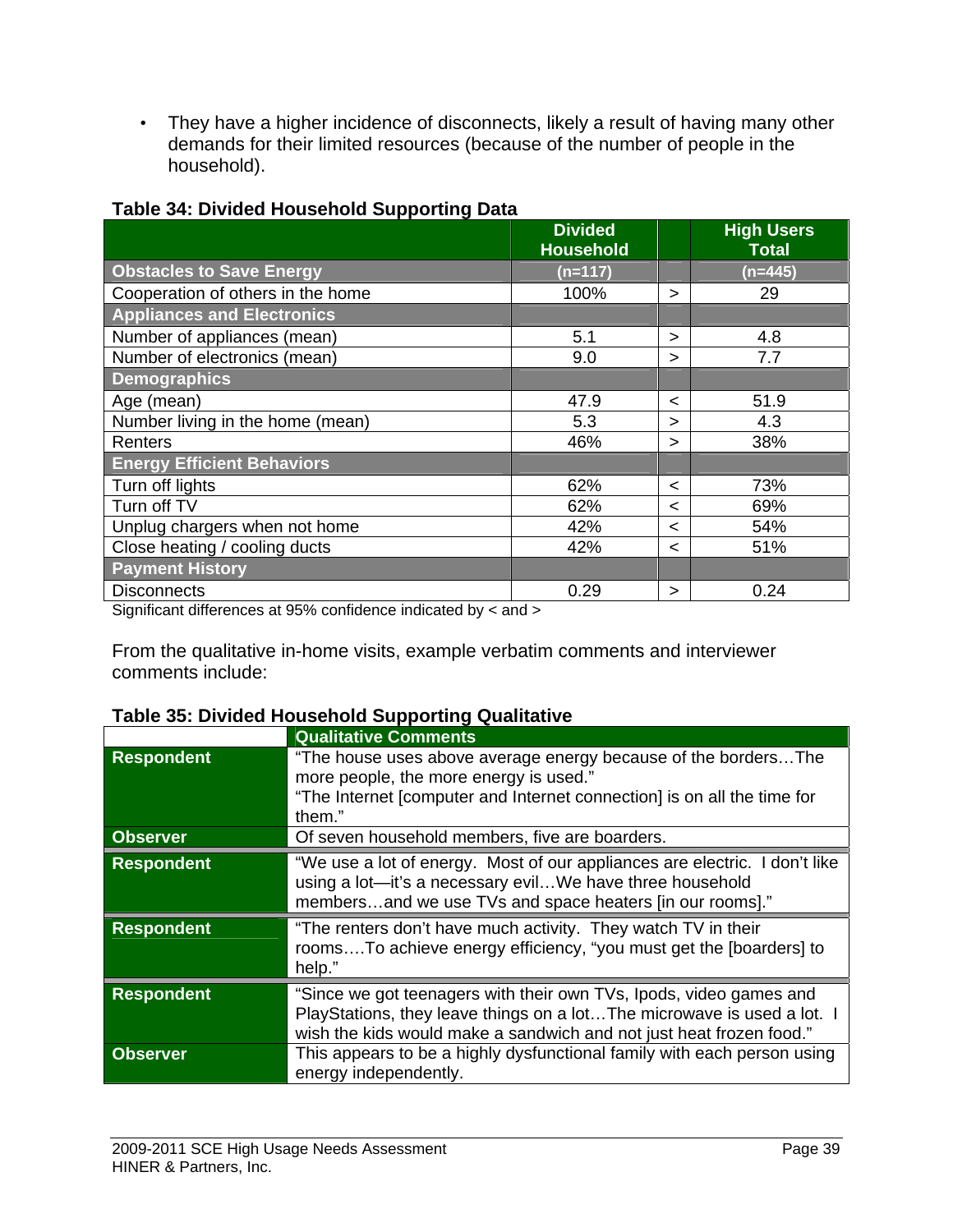# How does the current LIEE program meet their needs?

The existing LIEE program, which offers weatherization, efficient lighting, and new refrigerators along with some educational information, does meet the needs of this subgroup, but with opportunities for enhancement.

## Recommendations

While there may be a number of things that can be addressed and modified in the current program to better meet the needs of these customers, one aspect in particular stands out. Customers from this group complain that they cannot get cooperation from other members of the family or household, so there may be creative and innovative ways to address this issue. For example, consider creating targeted educational and marketing materials that are written to or for the children and teenagers in the household in a manner and format that *they* identify with. Provide tips and strategies for the bill-payers (aka parents) that might get uncooperative teenagers, roommates, or boarders on board. One customer gave an example of how she "incentivized" her teenager to be more energy efficient in the home by telling the teen that every time she found that the TV was left on she would take \$5 off what she agreed to pay for her daughter's cell phone bill. This creative mom applied similar strategies to her other children to improve cooperation and thereby reduce her energy bill.

The program may also be able to assist this group with improving cooperation through increased bill payer control – smart power strips and "parental control" devices (e.g., programmable thermostats that require an access code) could be added to program measures. It also may be possible to create educational materials or measures that assist the other uninformed or disinterested adults in the home in reducing energy use.

# **Hostage to Domicile (24% of the high user population)**

The home's structure, condition, and/or appliances are factors that compel the household to use significant electricity in the ways they now do.

- Demographically, they have the second longest tenure in residence, and they are the second oldest subgroup by age and the second lowest subgroup by income – all after "Declining Health/Wealth."
- Not surprisingly, they are in the oldest homes, they have the lowest proportion of energy efficient features in their home, and the oldest refrigerators and air conditioners.
- Likewise, main barriers to reducing energy use are the condition, construction, and age of their home, as well as the high cost of repairs and new appliances.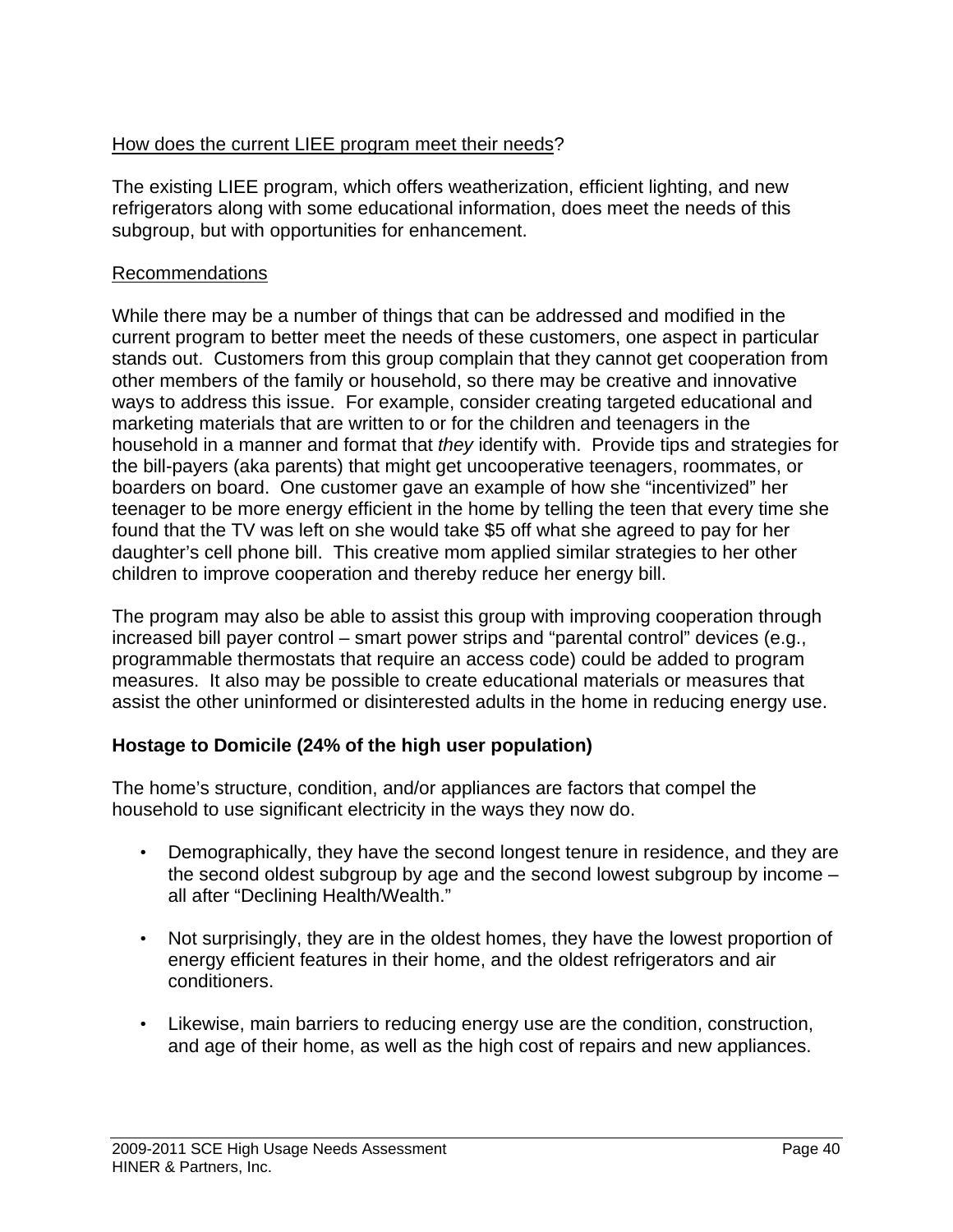• They have average participation but the lowest awareness among nonparticipants of the LIEE program – suggesting that those who know about LIEE tend to participate, but they are less likely to know about it.

|                                                | <b>Hostage to</b><br><b>Domicile</b> |         | <b>High Users</b><br><b>Total</b> |
|------------------------------------------------|--------------------------------------|---------|-----------------------------------|
| <b>Demographics</b>                            | $(n=108)$                            |         | $(n=445)$                         |
| Household income less than \$33,000            | 71%                                  |         | 63%                               |
| Age (mean)                                     | 53.2                                 |         | 51.9                              |
| Years in home (mean)                           | 15.0                                 |         | 13.8                              |
| <b>Home Characteristics</b>                    |                                      |         |                                   |
| Year home was built (mean)                     | 1964                                 | $\,<\,$ | 1970                              |
| Age of refrigerator (mean)                     | 8.7                                  | >       | 6.4                               |
| Age of AC 10+ years old                        | 40%                                  | >       | 27%                               |
| <b>Obstacles to Saving Energy</b>              |                                      |         |                                   |
| Condition of home                              | 44%                                  | ⋗       | 11%                               |
| Cost of new appliances                         | 13%                                  | >       | 9%                                |
| Age of home                                    | 15%                                  | ⋗       | 4%                                |
| Construction of home                           | 10%                                  | >       | 2%                                |
| <b>Energy Efficiency Program Participation</b> |                                      |         |                                   |
| Appliance Recycling Program (ARP)              | 18%                                  |         | 21%                               |
| Energy Management Assistance (EMA/LIEE)        | 15%                                  |         | 17%                               |
| <b>EE Rebates</b>                              | 11%                                  |         | 17%                               |
| Summer Discount Plan (SDP; AC Cycling)         | 12%                                  |         | 16%                               |
| <b>Aware of EMA/LIEE</b>                       | $(n=73)$                             |         | $(n=286)$                         |
| Yes                                            | 29%                                  |         | 34%                               |

# **Table 36: Hostage to Domicile Supporting Data**

Significant differences at 95% confidence indicated by < and >

From the qualitative in-home visits, example verbatim comments and interviewer comments include:

# **Table 37: Hostage to Domicile Supporting Qualitative**

|                   | <b>Qualitative Comments</b>                                                                                                                                                                                                                                                                                                                       |
|-------------------|---------------------------------------------------------------------------------------------------------------------------------------------------------------------------------------------------------------------------------------------------------------------------------------------------------------------------------------------------|
| <b>Respondent</b> | "We turn off the lights, the computer the TV to help save energy. I<br>read energy labels before buying electronics. But refrigerator and<br>freezer (in the kitchen) are old and probably inefficient."                                                                                                                                          |
| <b>Observer</b>   | The apartment is drafty and has few electronic devices. At least one of<br>two residents is in the home 95% of the time. To keep warm during the<br>day they spend time in the kitchen, which doubles as an "office." They<br>let their large dog outside several times per day, losing significant<br>kitchen heat each time the door is opened. |
| <b>Respondent</b> | "I'm trapped. There's not much I can do. There's energy being<br>wasted."                                                                                                                                                                                                                                                                         |
| <b>Observer</b>   | The all-electric kitchen, the drafty apartment and the weak central heat<br>are beyond the renter's control to change or improve. She does not<br>appear able to afford newer, more efficient appliances.                                                                                                                                         |
| <b>Respondent</b> | "Aging appliances and A/C are the biggest energy-related issues facing                                                                                                                                                                                                                                                                            |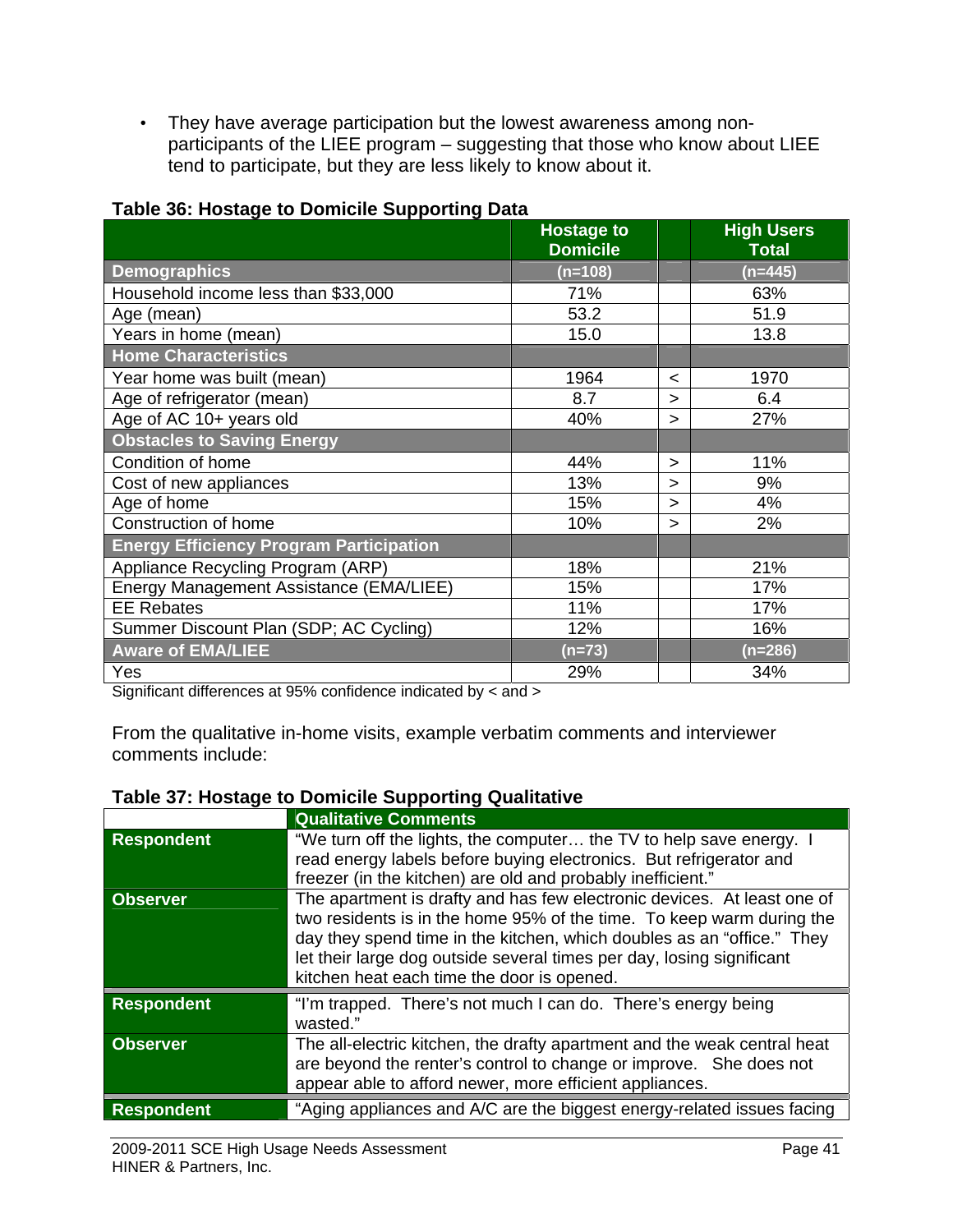|                   | me personally. Financially, it's not a good timeThe insulation and<br>weatherizing are bad."                                                                                    |
|-------------------|---------------------------------------------------------------------------------------------------------------------------------------------------------------------------------|
| <b>Observer</b>   | Customer says he's facing a layoff and can't afford more efficient<br>appliances. He doesn't want to jeopardize his landlord relationship by<br>asking for upgrades.            |
| <b>Respondent</b> | "The A/C is on 24-7 because the house doesn't cool down. The<br>insulation is inadequate The fridge is old."                                                                    |
| <b>Observer</b>   | The homeowners intend to divorce, but neither wants to invest more in<br>the house because the other will benefit. So, they accept the house<br>and its appliances as they are. |

## How does the current LIEE program meet their needs?

At its core, the low income weatherization programs were designed for this customer group, so by and large, the program meets the primary energy-related needs of this group.

#### Recommendations

While for the most part the program meets the needs of these customers, increasing the relevance and knowledge of what can be done (from a behavioral standpoint) would be beneficial for this group as well, as is the case with many of the "high usage customers." Moreover, since this group shows only "average" LIEE program participation rates relative to the other groups, it would be advantageous to increase customer awareness of the program and target these "ideally suited" customers. One caveat, however, is that SCE, as an electric-only utility, is limited in the weatherization measures that can be provided, so these customers might be better candidates for the regional gas utilities who provide services for the gas/heating related measures.

# **Concerned But Uninformed (19% of the high user population)**

These households seem to desire greater efficiency using electricity, but lack knowledge, guidance, or information. They are very much aware of their energy usage and might even believe that they are energy conservers, but they are not conservation minded in the sense that they do not really know what they can do to reduce their usage.

- Demographically, this subgroup is younger and less educated.
- They are more likely to be renters and to have the shortest tenure in their residence.
- They have a higher incidence of billing related contacts with SCE suggesting greater energy burden as well.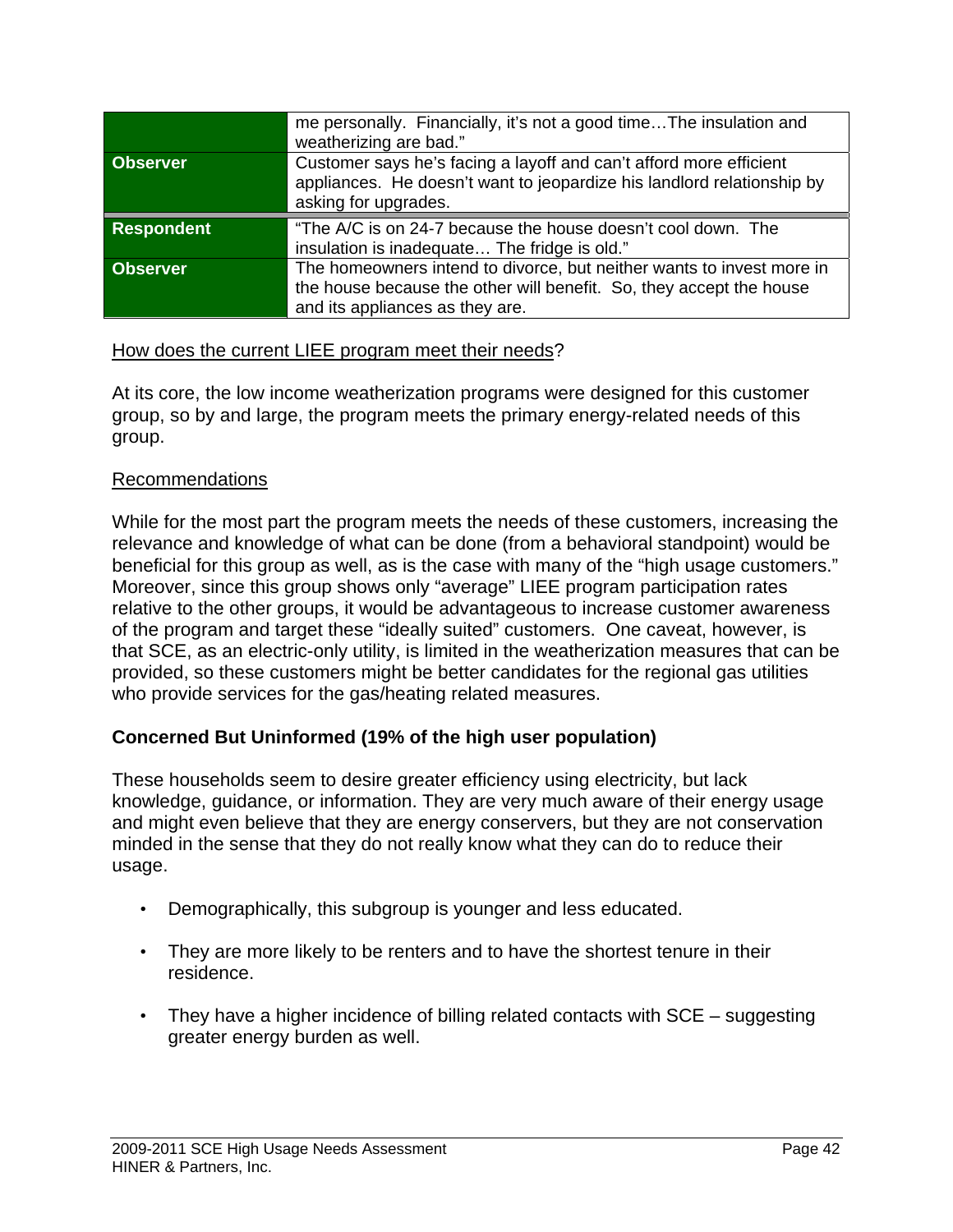• Main barriers to reducing energy use are cooperation from others, and they don't know what to do.

|                                   | <b>Concerned But</b><br><b>Uninformed</b> |   | <b>High Users</b><br><b>Total</b> |
|-----------------------------------|-------------------------------------------|---|-----------------------------------|
| <b>Demographics</b>               | $(n=83)$                                  |   | $(n=445)$                         |
| Age (mean)                        | 47.1                                      | < | 51.9                              |
| College graduate or higher        | 18%                                       |   | 23%                               |
| Years in home (mean)              | 10.3                                      | < | 13.8                              |
| <b>Home Characteristics</b>       |                                           |   |                                   |
| Renters                           | 52%                                       | > | 38%                               |
| <b>Billing Issues (SCE data)</b>  |                                           |   |                                   |
| Number of disconnects (mean)      | 0.27                                      |   | 0.24                              |
| Number of billing contacts (mean) | 25                                        | > | 21                                |
| <b>Obstacles to Saving Energy</b> |                                           |   |                                   |
| Cooperation from others in home   | 40%                                       | > | 29%                               |
| Don't know what to do             | 11%                                       | > | 2%                                |

#### **Table 38: Concerned But Uninformed Supporting Data**

Significant differences at 95% confidence indicated by < and >

From the qualitative in-home visits, example verbatim comments and interviewer comments include:

|                   | <b>Qualitative Comments</b>                                                                                                                                                                                                                                                                        |
|-------------------|----------------------------------------------------------------------------------------------------------------------------------------------------------------------------------------------------------------------------------------------------------------------------------------------------|
| <b>Respondent</b> | "I turn off lights and check on the others to turn off lights." Strongly<br>agrees: "I am very knowledgeable about things I can do around my<br>home to save energy."                                                                                                                              |
| <b>Observer</b>   | Because the apartment has minimal lighting there are relatively few<br>bulbs to turn out. But it does have five tube/plasma TVs and two game<br>consoles. Two TVs were on during the visit with no one watching.                                                                                   |
| <b>Respondent</b> | "We all need to do our bit to save energy I don't think we have any<br>energy issues. We open doors to get a breeze and we don't have A/C."                                                                                                                                                        |
| <b>Observer</b>   | The home has a spa and a large number of incandescent light fixtures<br>and bulbs.                                                                                                                                                                                                                 |
| <b>Respondent</b> | "December is the most expensive time of the year, so I decided not to<br>put up Christmas lightsWe use more than my sister, who lives two<br>blocks away"The kids watch TV [in their rooms] while I cook."                                                                                         |
| <b>Observer</b>   | All household members appear to make heavy use of the TV and<br>attached consumer electronics, which often are left on.                                                                                                                                                                            |
| <b>Respondent</b> | "I'm very particular about not leaving lights on when not in the area.<br>I've replaced old bulbs with CFLs."                                                                                                                                                                                      |
| <b>Observer</b>   | Many incandescent bulbs have been replaced with CFLs. Fear of gas<br>asphyxiation has led to the habit of always keeping a window open,<br>requiring supplemental heating & cooling. The array of consumer<br>electronics and up-sized appliances probably draw above average<br>amounts of power. |

## **Table 39: Concerned But Uninformed Supporting Qualitative**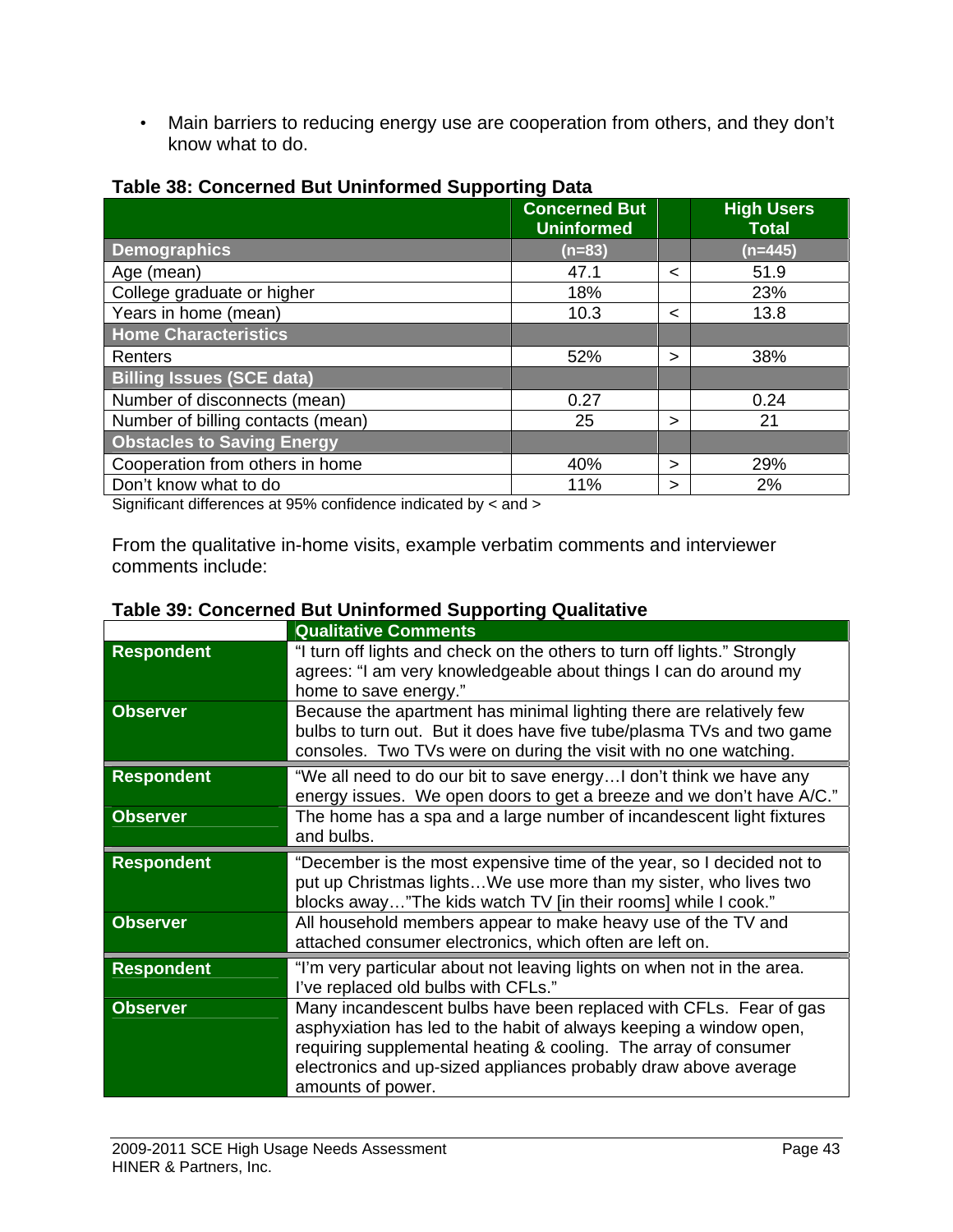# How does the current LIEE program meet their needs?

This group warrants more attention. Similar to the "Divided Household" subgroup, existing LIEE program measures are likely to have minimal impact with the "Concerned But Uninformed."

# Recommendations

Enhanced education may be considered. In particular, educational materials that are relevant and especially meaningful to the needs of this group may assist in generating greater "concern," greater understanding about "cause and effect" (e.g., leaving a TV on for 6 hours costs \$x.xx), increased personal action, and ultimately savings on energy bills and reductions in energy usage. Interestingly, while it may seem futile to attempt to move the unconcerned to concerned, some "unconcerned" customers reiterated that while they were not very concerned about doing much to save energy, it was in part because they did not realize the effect it could have on their savings and that it was not going to significantly impair their lifestyle to make relevant efficiency changes.

This group may also benefit from the addition of measures that are more appropriate for this more transient renter population. Portable or plug-in energy control devices (e.g., timers, smart power strips) that don't require landlord approval and CFL's with the ability to receive replacement CFLs (when the original bulbs burn out) are two ideas.

# **Merry Users (13% of the high user population)**

The household does not pay attention to the amount of energy used, and doesn't seem to care.

- The most affluent and educated subgroup, they are the most likely to be living in a single-family home and to reside in a temperate climate zone. As such, they are the least likely to be motivated to save money on their energy bill.
- They are the least likely to try hard to save energy, and least likely to think they've been successful. They pay relatively less attention to their energy usage and tend to do less to conserve, evidenced by the lowest frequency of energy efficient behaviors.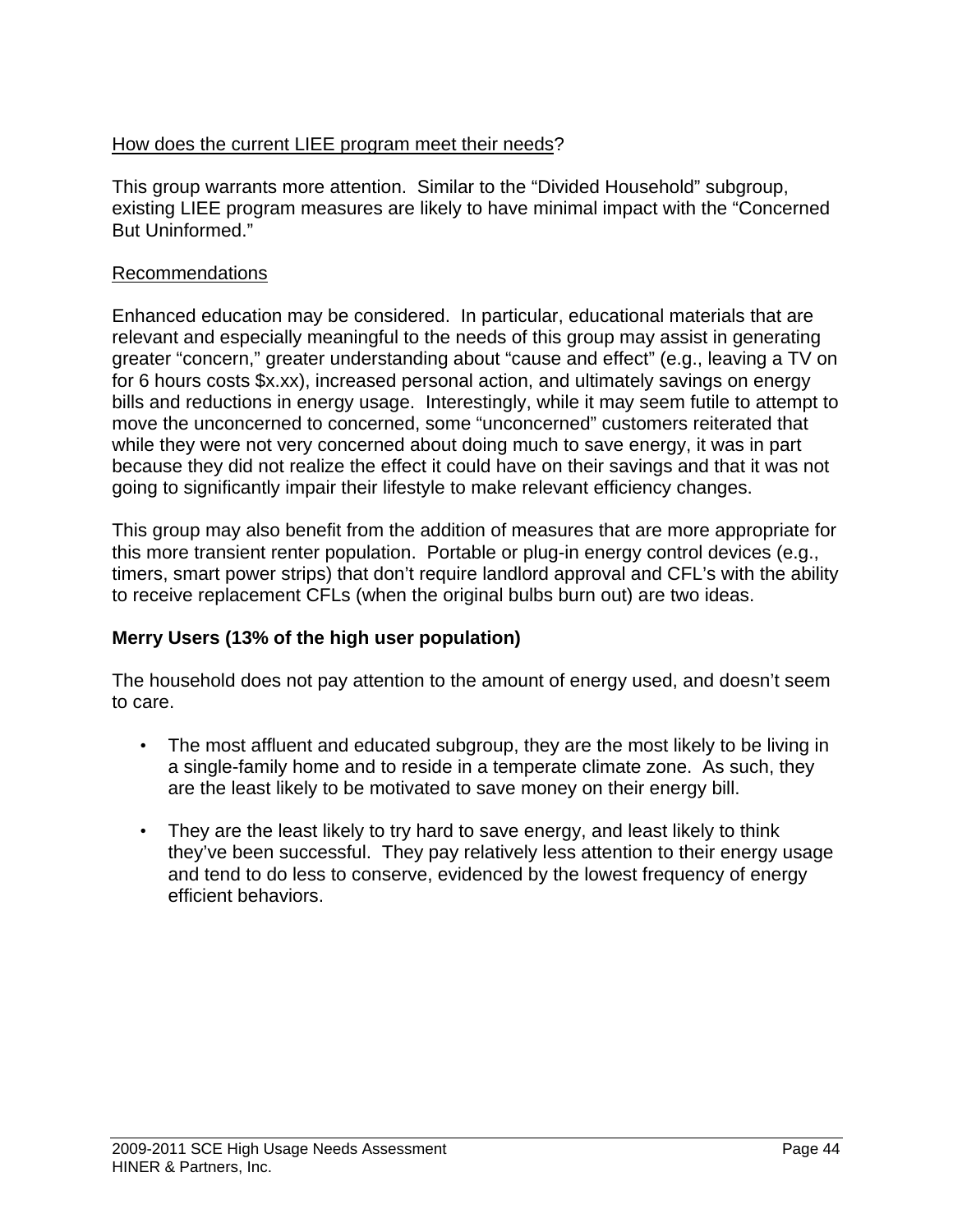• Consistent with their apparent lack of interest in their energy use, they tend to have low participation in most SCE programs (including LIEE). Their average participation in energy efficiency (e.g., appliance) rebates can be attributed to their more affluent circumstances.

|                                                | <b>Merry Users</b> |         | <b>High Users</b><br><b>Total</b> |
|------------------------------------------------|--------------------|---------|-----------------------------------|
| <b>Demographics</b>                            | $(n=57)$           |         | $(n=445)$                         |
| College graduate or higher                     | 32%                |         | 23%                               |
| Household income \$53,000 or more              | 31%                | >       | 12%                               |
| <b>Home Characteristics</b>                    |                    |         |                                   |
| Single family home                             | 78%                |         | 74%                               |
| Temperate climate zone                         | 63%                |         | 55%                               |
| <b>Efficiency Effort</b>                       |                    |         |                                   |
| Number of EE behaviors endorsed as "always"    | 3.9                |         | 5.2                               |
| Effort to save energy in home (% 4-5 rating)   | 56%                | $\,<\,$ | 78%                               |
| Have been successful (% 4-5 rating)            | 30%                | <       | 54%                               |
| <b>Energy Efficiency Program Participation</b> |                    |         |                                   |
| Appliance Recycling Program (ARP)              | 14%                |         | 21%                               |
| Energy Management Assistance (EMA/LIEE)        | 11%                |         | 17%                               |
| <b>EE Rebates</b>                              | 19%                |         | 17%                               |
| Summer Discount Plan (SDP; AC Cycling)         | 13%                |         | 16%                               |
| Home Energy Efficiency Surveys (HEES)          | 10%                |         | 16%                               |

## **Table 40: Merry Users Supporting Data**

Significant differences at 95% confidence indicated by < and >

From the qualitative in-home visits, example verbatim comments and interviewer comments include:

# **Table 41: Merry Users Supporting Qualitative**

|                   | <b>Qualitative Comments</b>                                                                                                                                                                                                                                                                             |
|-------------------|---------------------------------------------------------------------------------------------------------------------------------------------------------------------------------------------------------------------------------------------------------------------------------------------------------|
| <b>Respondent</b> | "Neighbors and friends have larger houses and somewhat higher<br>energy bills, so my bill is appropriateWe use the TVs and DVDs a lot,<br>especially in the evening and sometimes leave them on when not in<br>the room."                                                                               |
| <b>Observer</b>   | The garage contained a 2nd refrigerator, stereo and a compressor that<br>was used occasionally. The main TV is plasma and had surround<br>sound; each of the four bedroom TVs is used daily, two of which were<br>tube style.                                                                           |
| <b>Respondent</b> | "I look at the energy bills, but not too close. The bills are high, over<br>what you'd like to spend." "Sometime my mother uses the TV to fall<br>asleep The family uses the TV and PlayStation a lot The electronics<br>are on about $12 - 13$ hours a day." "They don't teach how to save<br>energy." |
| <b>Respondent</b> | "I don't give energy use a second thought. I think of my grand kids. I<br>leave it on for my puppieswhen I'm gone." She somewhat agrees<br>that "having the benefits I get from using energy is more important than                                                                                     |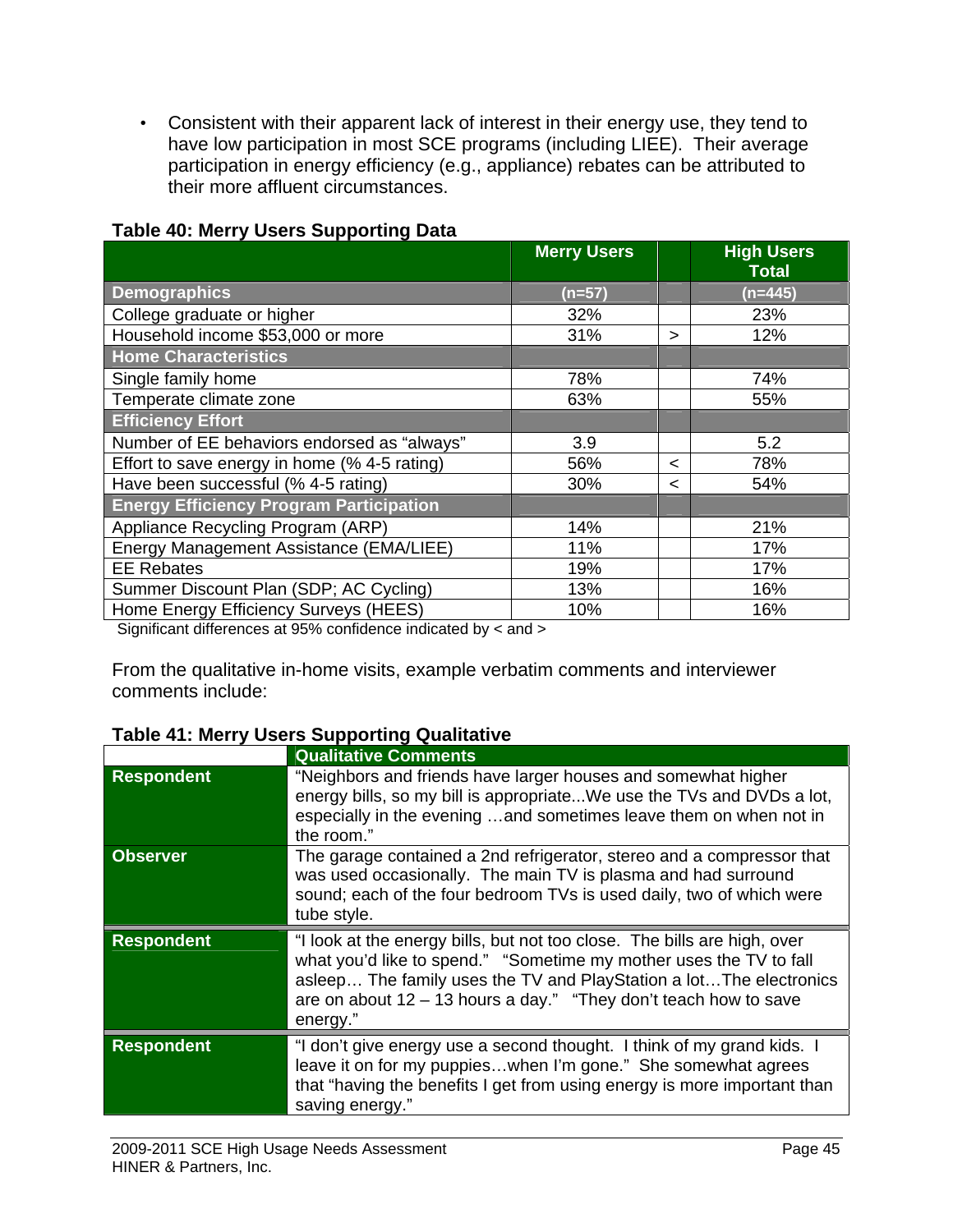| <b>Observer</b>   | Home has a large number of incandescent bulbs and six TVs, two with<br>game consoles.                                                                                                                                             |
|-------------------|-----------------------------------------------------------------------------------------------------------------------------------------------------------------------------------------------------------------------------------|
| <b>Respondent</b> | "My needs are more important than conserving. If I need it now, I'm<br>going to use itWhy should I have to wear a sweater in my house?<br>When my kids visit, I want the house warmWe use the clothes<br>washer and dryer daily." |
| <b>Observer</b>   | The home has six TVs, including an old, large rear projection-type with<br>PlayStation. A mounted LED/LCD TV remained on during the site visit.                                                                                   |

### How does the current LIEE program meet their needs?

The current program can do little to address the crux of the issues with this group, since their particularly high usage is driven primarily by attitude and behavioral choices.

## Recommendations

While this group may be considered a relatively lower priority in terms of a target group, to the extent that the program can enhance the educational and marketing materials to increase relevance, awareness and knowledge it may be possible to interest these customers in making more energy efficient choices that are beneficial to them. Again, we found in the focus groups that sometimes the "Merry Users" or those who seemed unconcerned could be moved to a place of interest and concern (and behavior change) if given information in a way that was relevant and meaningful to them. Since they overlap with "Divided Households," some "Merry Users" might be served through the recommendations for this other subgroup. Marketing will need to break through their lack of interest or motivation – perhaps through tie-ins with home improvement or appliance retailers.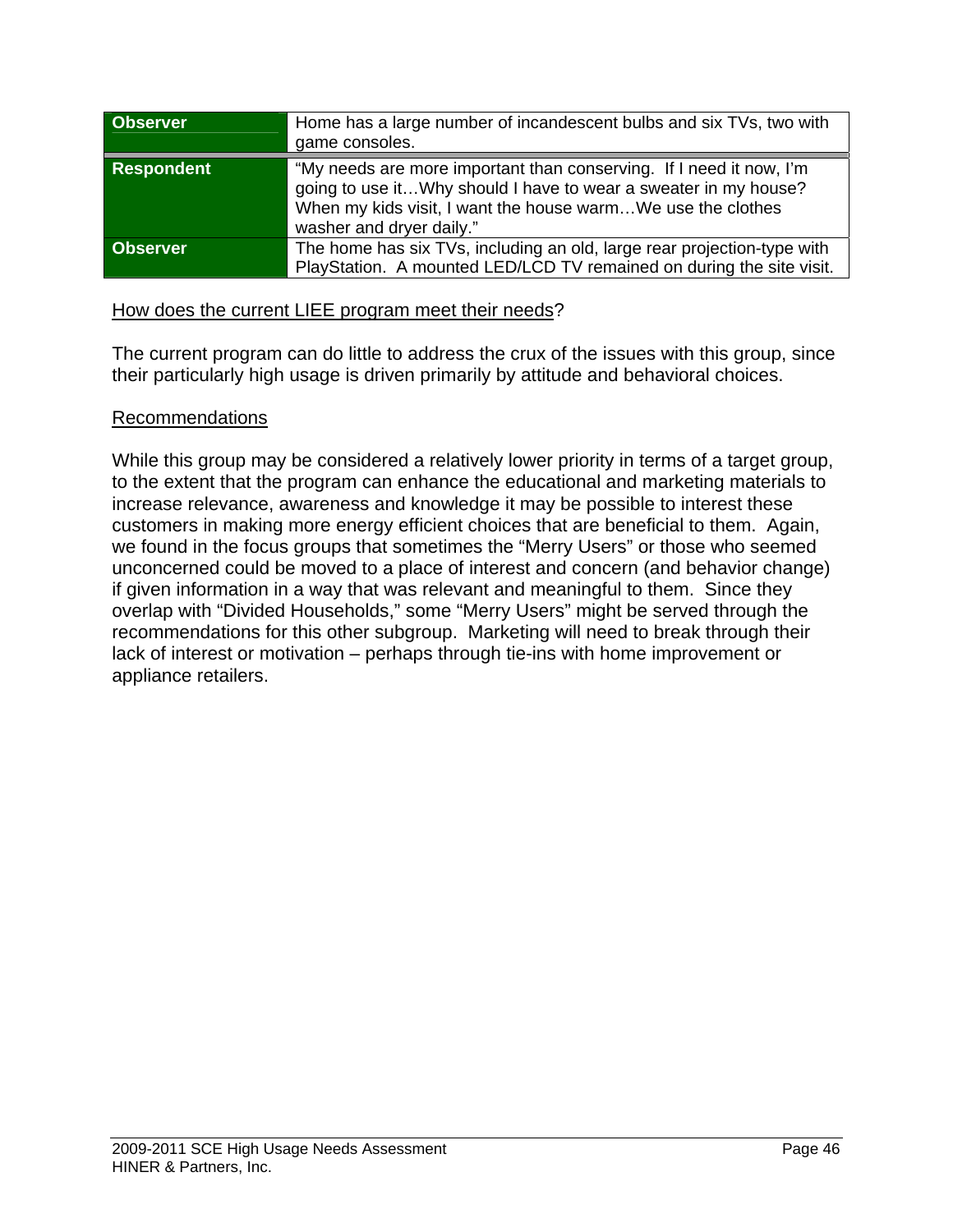# **V. CONCLUSIONS**

Contrary to what was expected we did not find that it was a poorly functioning refrigerator or air conditioner that was the main culprit or reason for unusually high usage in low income households. Rather, we found that a variety of different factors contribute to high usage. These include behavioral, knowledge or attitude-based factors, as well as circumstantial factors related to the household or home itself. By and large, high usage is driven by having physically bigger homes, more people in the homes, more appliances and electronics, and more challenges associated with controlling energy use.

In addition, high usage households are characterized by having less concern and less knowledge with regard to implementing more energy efficiency practices – which can include daily behaviors such as turning off lights and TVs or making decisions regarding new appliance purchases or getting rid of ill-performing or secondary appliances and electronics. Financially speaking, while in many cases these households struggle to pay their bills, they also tend to skew higher on income. In terms of general attitudes, they tend to feel it is "their right" to be able to use the energy they want and need, and as such as less likely to make personal "sacrifices" in service of comfort, as is often the case with the lower usage counterparts. In other words, the idea of reducing their electricity usage by doing without is a turn-off.

Three main conclusions or "needs" regarding reducing their electricity usage emerged. High usage low income customers may benefit from:

- (1) More control since they have more people, more appliances and electronics, and more space (for heating and cooling).
- (2) More education about what they can do to manage and reduce their energy use.
- (3) Greater reach into the household so that more household members can be informed.

The research identified five main subgroups of low income high usage customers. These include: "Declining Health/Wealth," "Divided Household," "Hostage to Domicile," "Concerned but Uninformed," and "Merry Users." The existing LIEE program meets the needs of some, but not all, of the subgroups.

While the research did not identify a particular "measure" that would assist these customers in reducing their consumption, a variety of educational, marketing, and lifestyle-specific program enhancements may assist these customers in reducing their energy bills and overall usage. In addition, the program could consider measures such as power strips or other technology-based controls that can assist these households in managing or monitoring their energy usage.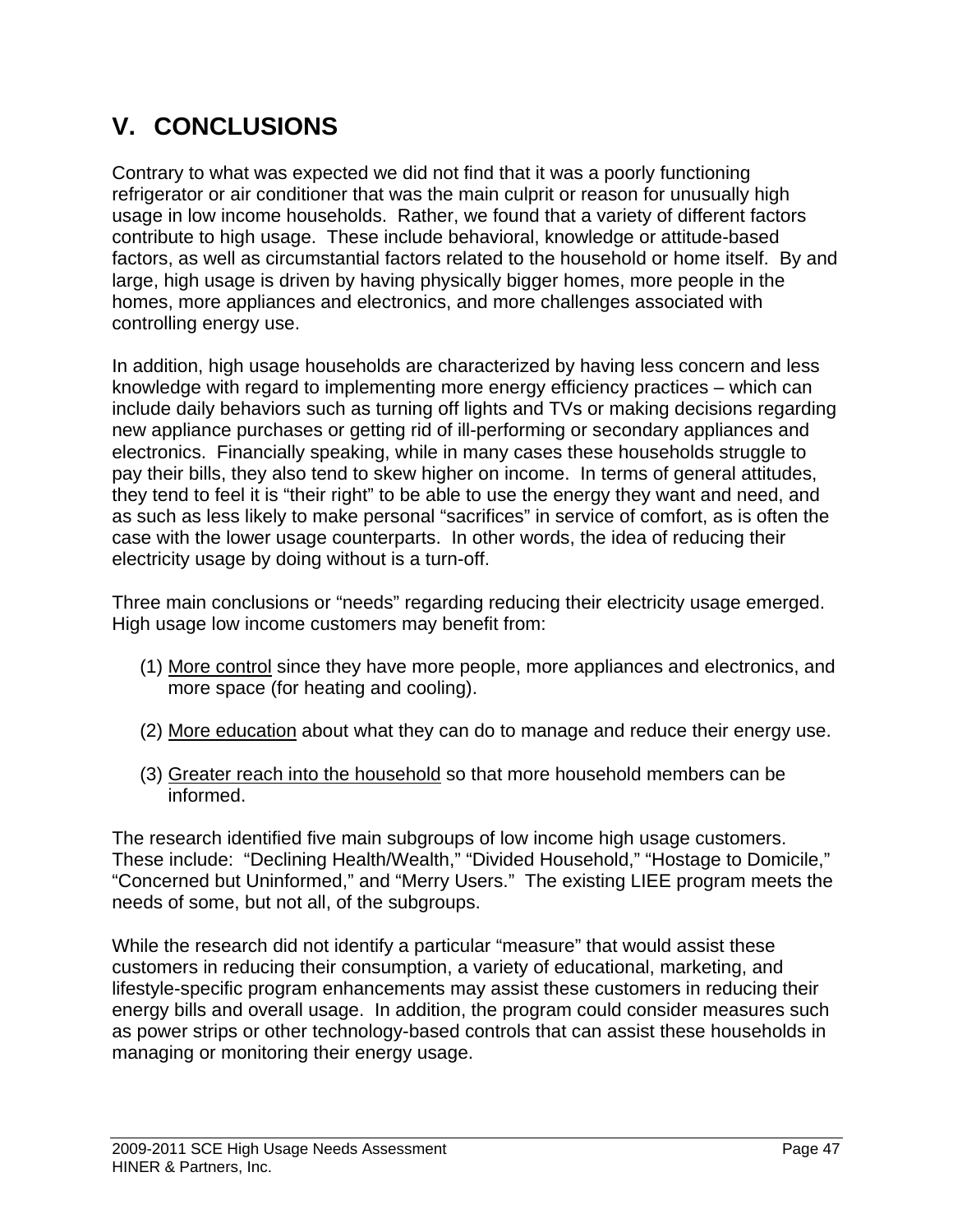## **Recommendations**

While the research did not identify a single particular "measure" we could recommend that would assist these customers in reducing their consumption, we instead recommend a variety of more educational, marketing, and lifestyle-specific program enhancements that may assist these customers in reducing their energy bills and overall usage. In addition, the program could consider measures such as power strips or other technology-based controls that can assist these households in managing or monitoring their energy usage.

Specific recommendations for program enhancements include:

- (1) Increase focus on education delivery:
	- a. Develop and target educational materials at other members of the household, such as children and roommates.
	- b. Customers suggested reminders, helpful hints, checklists, and how much energy things use. Highlight the savings potential from specific actions to generate greater "concern" and increased personal action.
- (2) Enhance cooperation within a household through increased bill payer control, for example, smart power strips and "parental control" devices can be added to program measures.
- (3) For medically-dependent households, identify any unique energy-related needs that their specific medical situations require that might be addressed through program measures or even other programs.
- (4) Add measures that are more appropriate for the more transient renter population that do not require landlord approval, such as portable or plug-in energy control devices and replacement CFLs.

Program marketing should speak more directly to these subgroups.

- (1) Each subgroup represents a unique scenario that can be the focus of different creative executions. For example:
	- Messaging targeted to "Divided Households" can recognize that getting cooperation from others in the household is a major barrier.
	- Outreach aimed at "Declining Health/Wealth" households could include a prepare-for-retirement message to encourage energy efficiency improvements before they reach the stage of declining health and wealth.
	- Messages for the "Concerned But Uninformed" and the "Merry Users" could include factual information about the cost of leaving TVs or other electronics on, or the cost of running a Central AC when no one is home.

(2) Tactics to reach these different subgroups can also be employed. For example: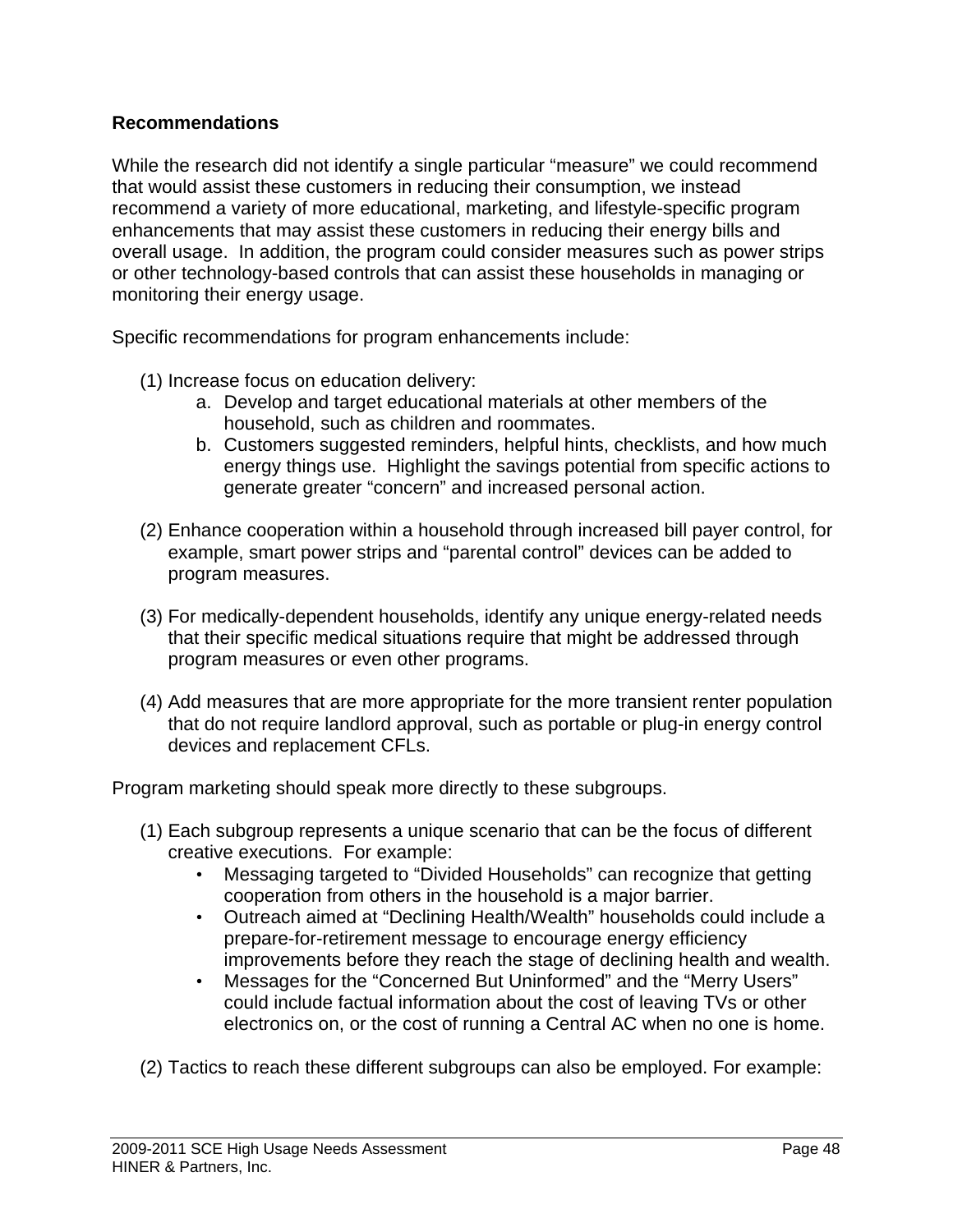- a. Work through county health organizations to reach "Declining Health/Wealth."
- b. Work through schools for education and distribution of portable program measures to reach "Divided Households," "Concerned But Uninformed," and "Merry Users."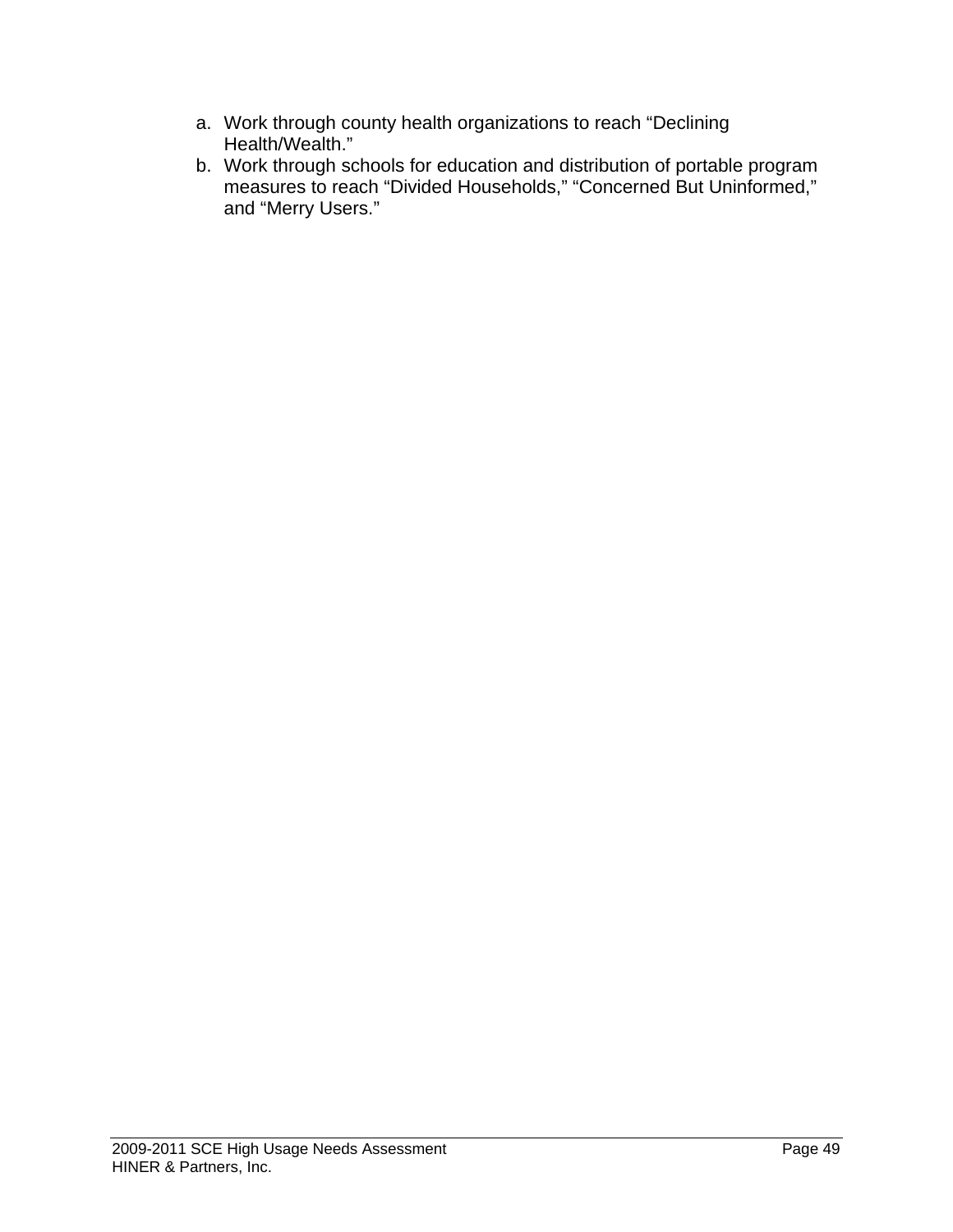# **Appendix A**

# **Database Analyses Results by Quintiles**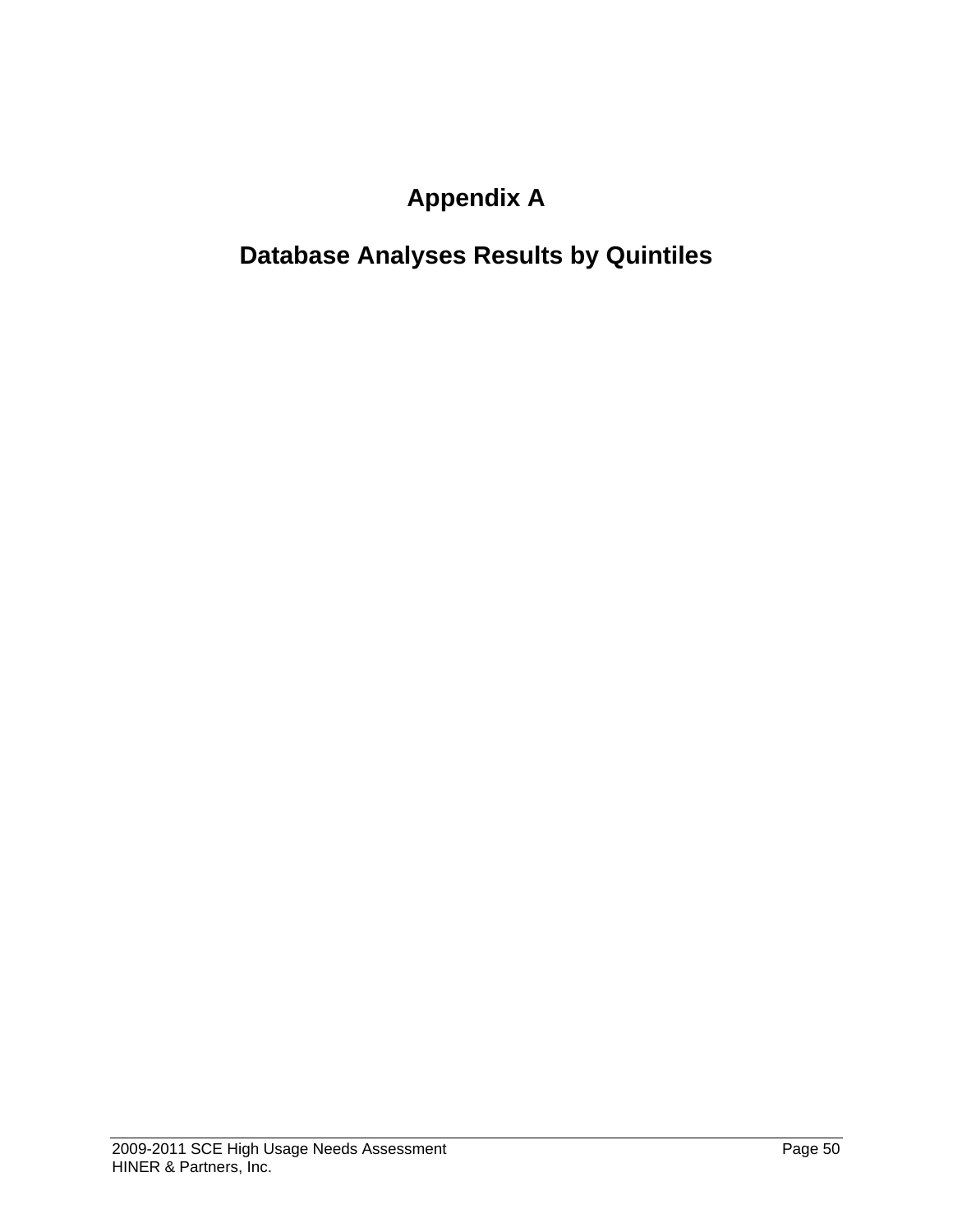# **Table A1. DATABASE DATA: ELECTRICITY USAGE, PAYMENTS**

High Usage customers (in temperate and non-temperate zones) are higher users of electricity across all times of year (quarters), and have more SCE bill payment problems.

|                                                                                                                                                     |                                           |                                                  | <b>High Users</b>                                           |                                              |                                                  | <b>Lower Users</b>                   |                                      |                                      |                                     |
|-----------------------------------------------------------------------------------------------------------------------------------------------------|-------------------------------------------|--------------------------------------------------|-------------------------------------------------------------|----------------------------------------------|--------------------------------------------------|--------------------------------------|--------------------------------------|--------------------------------------|-------------------------------------|
|                                                                                                                                                     | <b>Population</b><br>Total<br>$(n=1,536)$ | Top<br>Quintile<br><b>Temperate</b><br>$(n=245)$ | Top<br><b>Quint, Non-I</b><br><b>Temperate</b><br>$(n=199)$ | Top<br>Quintile<br><b>Total</b><br>$(n=445)$ | Lower<br><b>Quintiles</b><br>Total<br>$(n=1277)$ | 4<br>$(n=267)$                       | 3<br>$(n=322)$                       | $\overline{2}$<br>$(n=320)$          | (n=368)                             |
|                                                                                                                                                     | <b>Energy Usage (SCE)</b>                 |                                                  |                                                             |                                              |                                                  |                                      |                                      |                                      |                                     |
| Winter (Q1 2009)<br>Spring (Q2 2009)<br><b>Summer (Q3 2009)</b><br>Fall (Q4 2009)<br>Overall (2009)                                                 | 451<br>421<br>632<br>455<br>483           | 838<br>745<br>965<br>828<br>841                  | 999<br>962<br>1,562<br>1014<br>1140                         | 908<br>840<br>1,234<br>912<br>925            | 358<br>334<br>507<br>365<br>386                  | 554<br>523<br>822<br>576<br>622      | 424<br>383<br>592<br>431<br>458      | 302<br>287<br>435<br>324<br>339      | 181<br>173<br>241<br>190<br>194     |
| Payments (SCE)                                                                                                                                      |                                           |                                                  |                                                             |                                              |                                                  |                                      |                                      |                                      |                                     |
| <b>Nr. Payment Contacts</b><br>Nr. All Contacts w/SCE<br><b>Mean SCE Credit Score</b><br><b>Number Overdue Fees</b><br><b>Number of Disconnects</b> | 0.98<br>13.09<br>806<br>0.36<br>0.15      | 2.81<br>17.78<br>771<br>0.54<br>0.24             | 1.93<br>25.06<br>747<br>0.53<br>0.23                        | 2.42<br>20.96<br>760<br>0.54<br>0.24         | 0.74<br>11.59<br>817<br>0.31<br>0.13             | 1.33<br>16.31<br>787<br>0.50<br>0.25 | 0.81<br>13.05<br>812<br>0.40<br>0.11 | 0.63<br>10.29<br>824<br>0.32<br>0.15 | 0.34<br>8.05<br>836<br>0.09<br>0.04 |
| <b>Overall Payment Problems</b>                                                                                                                     |                                           | High                                             | High                                                        | High                                         | <b>Moderate</b>                                  | High                                 | <b>Moderate</b>                      | Low                                  | <b>Very Low</b>                     |

**Significant differences between (1) temperate and non-temperate, and (2) top quintile and lower quintiles (combined and individually) are indicated by blue and red shading (90% confidence level).** 

# **Table A2. DATABASE DATA: HOME CHARACTERISTICS**

Temperate High Users are in older, smaller homes (and more likely in multi-family), but this is a function of their coastal location.

|                                                                                      |                                                  |                                                  | <b>High Users</b>                                           |                                       |                                                         | Lower Users             |                         |                         |                                 |
|--------------------------------------------------------------------------------------|--------------------------------------------------|--------------------------------------------------|-------------------------------------------------------------|---------------------------------------|---------------------------------------------------------|-------------------------|-------------------------|-------------------------|---------------------------------|
|                                                                                      | <b>Population</b><br><b>Total</b><br>$(n=1,536)$ | Top<br>Quintile<br><b>Temperate</b><br>$(n=245)$ | Top<br><b>Quint, Non-I</b><br><b>Temperate</b><br>$(n=199)$ | Top<br>Quintile<br>Total<br>$(n=445)$ | Lower<br><b>Quintiles</b><br><b>Total</b><br>$(n=1277)$ | 4<br>$(n=267)$          | 3<br>$(n=322)$          | 2<br>$(n=320)$          | $(n=368)$                       |
| <b>Dwelling Characteristics (SCE and Census)</b>                                     |                                                  |                                                  |                                                             |                                       |                                                         |                         |                         |                         |                                 |
| <b>Number of Rooms (census)</b><br>Year Built (census)<br>Year of Service Acct (SCE) | 4.6<br>1970<br>2002                              | 4.7<br>1964<br>2000                              | 5.3<br>1979<br>2002                                         | 4.9<br>1970<br>2001                   | 4.5<br>1970<br>2002                                     | 4.8<br>1971<br>2002     | 4.6<br>1970<br>2002     | 4.4<br>1971<br>2003     | 4.2<br>1969<br>2003             |
| <b>Housing Type (Census)</b>                                                         |                                                  |                                                  |                                                             |                                       |                                                         |                         |                         |                         |                                 |
| <b>Single Family</b><br>Tract<br><b>Multiple</b><br>Mobile<br><b>All Others</b>      | 45%<br>18%<br>32%<br>5%<br>$<$ 1%                | 66%<br>15%<br>19%<br>1%                          | 52%<br>34%<br>6%<br>7%<br>1%                                | 60%<br>23%<br>13%<br>4%<br>$< 1\%$    | 42%<br>17%<br>36%<br>5%<br>$1\%$                        | 53%<br>23%<br>19%<br>5% | 48%<br>21%<br>24%<br>6% | 39%<br>19%<br>37%<br>5% | 31%<br>9%<br>57%<br>3%<br>$1\%$ |

Significant differences between (1) temperate and non-temperate, and (2) top quintile and lower quintiles (combined and individually) are indicated by blue<br>and red shading (90% confidence level).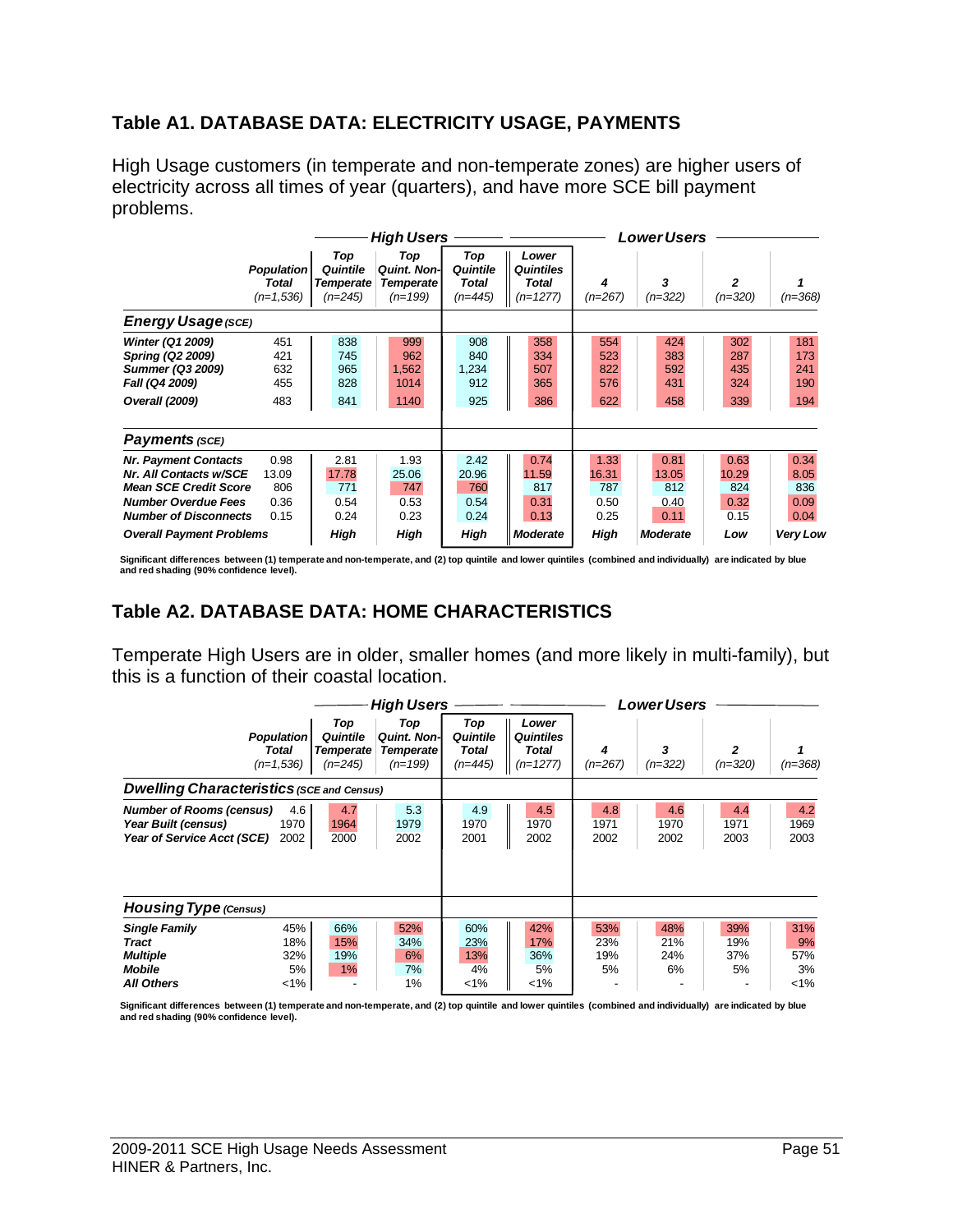# **Table A3. DATABASE DATA: HOME CHARACTERISTICS**

High users (temperate and non-temperate) are less likely to be renters, and they move less often.

|                                                                                                                                                                                        |                                                  |                                                  | <b>High Users</b>                                           |                                            |                                                         | <b>Lower Users</b>                         |                                            |                                              |                                             |  |
|----------------------------------------------------------------------------------------------------------------------------------------------------------------------------------------|--------------------------------------------------|--------------------------------------------------|-------------------------------------------------------------|--------------------------------------------|---------------------------------------------------------|--------------------------------------------|--------------------------------------------|----------------------------------------------|---------------------------------------------|--|
|                                                                                                                                                                                        | <b>Population</b><br><b>Total</b><br>$(n=1,536)$ | Top<br>Quintile<br><b>Temperate</b><br>$(n=245)$ | Top<br><b>Quint, Non-I</b><br><b>Temperate</b><br>$(n=199)$ | Top<br>Quintile<br>Total<br>$(n=445)$      | Lower<br><b>Quintiles</b><br><b>Total</b><br>$(n=1277)$ | 4<br>$(n=267)$                             | 3<br>$(n=322)$                             | $\overline{2}$<br>$(n=320)$                  | $(n=368)$                                   |  |
| Geographic (Census)                                                                                                                                                                    |                                                  |                                                  |                                                             |                                            |                                                         |                                            |                                            |                                              |                                             |  |
| <b>Percent Renters</b><br>People per Sq. Mile<br><b>Not Moved (SCE)</b><br>Households <175% Poverty<br>Rural<br><b>Suburban</b><br>Urban                                               | 46%<br>9,583<br>65%<br>22%<br>7%<br>70%          | 40%<br>10,399<br>81%<br>6%<br>3%<br>87%          | 31%<br>3,614<br>65%<br>45%<br>9%<br>45%                     | 36%<br>7,387<br>74%<br>24%<br>6%<br>68%    | 48%<br>10,664<br>63%<br>22%<br>7%<br>70%                | 40%<br>8,849<br>69%<br>23%<br>7%<br>69%    | 45%<br>9,941<br>69%<br>22%<br>7%<br>69%    | 48%<br>10,212<br>61%<br>22%<br>4%<br>71%     | 56%<br>10,933<br>56%<br>21%<br>8%<br>70%    |  |
| Climate Zones (SCE)*                                                                                                                                                                   |                                                  |                                                  | * Usage Quintiles are defined within climate zones          |                                            |                                                         |                                            |                                            |                                              |                                             |  |
| <b>Extreme Coastal</b><br><b>Inland Coastal</b><br><b>Inland Coastal Valleys</b><br><b>Inland Valleys</b><br><b>Southern Central Valley</b><br><b>High Desert</b><br><b>Low Desert</b> | 9%<br>23%<br>18%<br>23%<br>8%<br>14%<br>4%       | 16%<br>44%<br>37%                                | 48%<br>16%<br>29%<br>7%                                     | 9%<br>24%<br>20%<br>21%<br>7%<br>13%<br>3% | 9%<br>23%<br>18%<br>23%<br>8%<br>14%<br>4%              | 8%<br>22%<br>18%<br>24%<br>8%<br>16%<br>4% | 7%<br>26%<br>19%<br>25%<br>5%<br>14%<br>3% | 11%<br>20%<br>16%<br>23%<br>12%<br>15%<br>2% | 11%<br>24%<br>17%<br>20%<br>8%<br>13%<br>5% |  |
| <b>High Mountains</b>                                                                                                                                                                  | 2%                                               | 3%                                               | $-$ %                                                       | 2%                                         | 2%                                                      | 1%                                         | 2%                                         | 2%                                           | 2%                                          |  |

Significant differences between (1) temperate and non-temperate, and (2) top quintile and lower quintiles (combined and individually) are indicated by blue<br>and red shading (90% confidence level).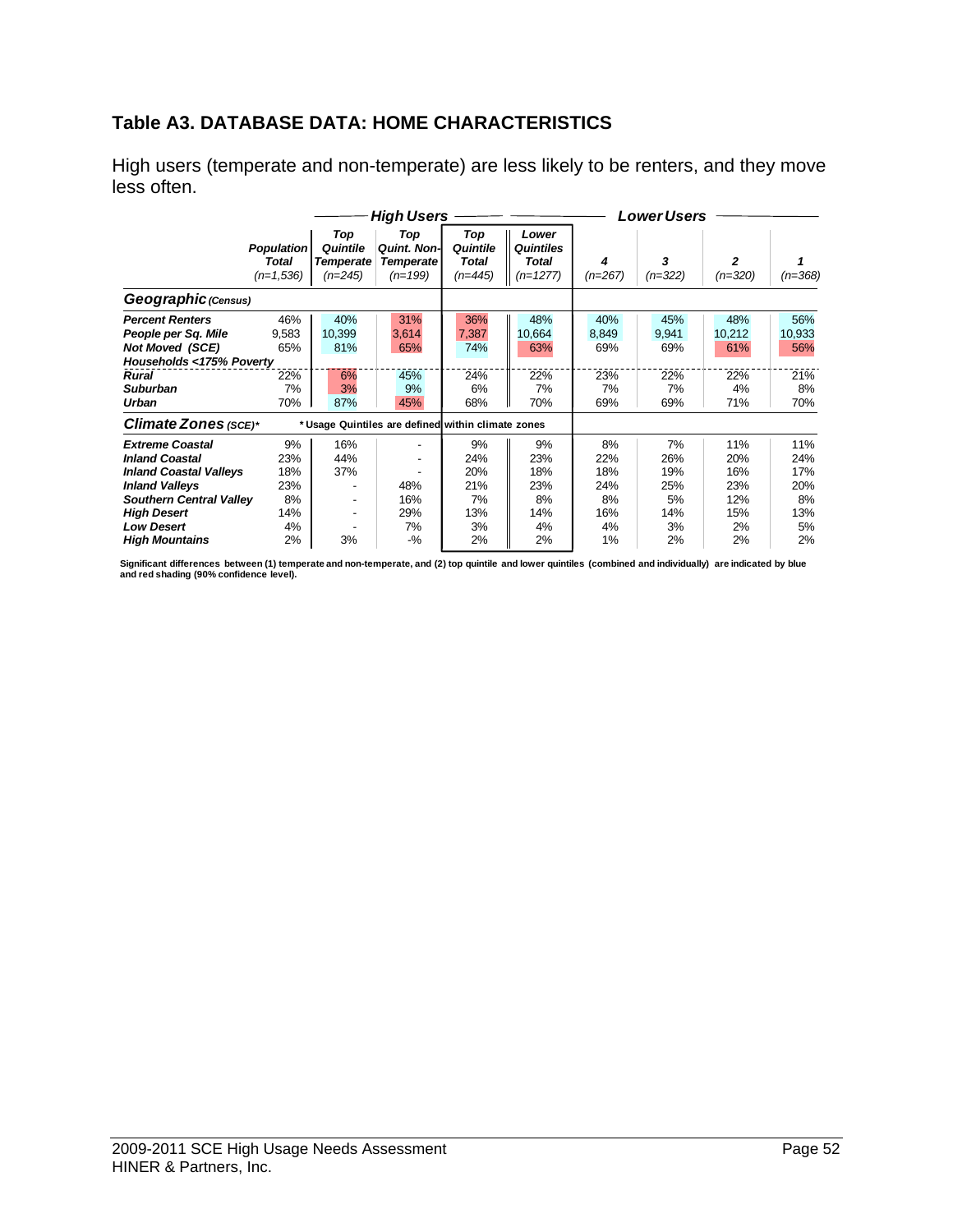# **Table A4. DATABASE DATA: SCE PROGRAM PARTICIPATION**

High users are less likely to have participated in LIEE<sup>[7](#page-52-0)</sup>, but they are more likely to participate in My Account, the Level Payment Plan, and other EE programs (ARP, EE rebates, and HEES). LPP is targeted to customers with bill payment problems. Lower participation in LIEE is counterintuitive. The program has targeted customers with bill payment problems and those with higher usage, yet still has "underserved" the high usage population in both temperate and non-temperate areas.

|                                                                                                      |                                           | <b>High Users</b>                                |                                                             |                                       |                                                  | Lower Users             |                       |                        |                        |
|------------------------------------------------------------------------------------------------------|-------------------------------------------|--------------------------------------------------|-------------------------------------------------------------|---------------------------------------|--------------------------------------------------|-------------------------|-----------------------|------------------------|------------------------|
|                                                                                                      | <b>Population</b><br>Total<br>$(n=1,536)$ | Top<br>Quintile<br><b>Temperate</b><br>$(n=245)$ | Top<br><b>Quint, Non-I</b><br><b>Temperate</b><br>$(n=199)$ | Top<br>Quintile<br>Total<br>$(n=445)$ | Lower<br><b>Quintiles</b><br>Total<br>$(n=1277)$ | $(n=267)$               | 3<br>$(n=322)$        | 2<br>$(n=320)$         | $(n=368)$              |
| <b>Programs</b> (SCE) (Percent Participants)                                                         |                                           |                                                  |                                                             |                                       |                                                  |                         |                       |                        |                        |
| <b>LIEE Participant</b><br><b>My Account</b><br><b>Medical Baseline</b><br><b>Level Payment Plan</b> | 11%<br>23%<br>5%<br>8%                    | 5%<br>29%<br>6%<br>9%                            | 11%<br>33%<br>9%<br>14%                                     | 8%<br>31%<br>7%<br>12%                | 12%<br>22%<br>5%<br>7%                           | 15%<br>23%<br>7%<br>10% | 9%<br>22%<br>4%<br>8% | 11%<br>22%<br>3%<br>9% | 11%<br>21%<br>4%<br>4% |
| <b>Programs</b> (SCE) (Mean Number of Times)                                                         |                                           |                                                  |                                                             |                                       |                                                  |                         |                       |                        |                        |
| <b>Appliance Recycling</b><br><b>EE</b> (Appliance) Rebates<br><b>Home Energy Surveys</b>            | 0.06<br>0.01<br>0.02                      | 0.08<br>0.03<br>0.01                             | 0.12<br>0.03<br>0.07                                        | 0.10<br>0.03<br>0.04                  | 0.05<br>0.01<br>0.02                             | 0.08<br>0.00<br>0.03    | 0.08<br>0.01<br>0.03  | 0.04<br>0.01<br>0.01   | 0.02<br>0.00<br>0.01   |

**Significant differences between (1) temperate and non-temperate, and (2) top quintile and lower quintiles (combined and individually) are indicated by blue and red shading (90% confidence level).** 

<span id="page-52-0"></span> 7 EMA/LIEE participation includes customers who say they have participated in the LIEE program at any time in the past. The data do not reflect participant customer data from a specified program year.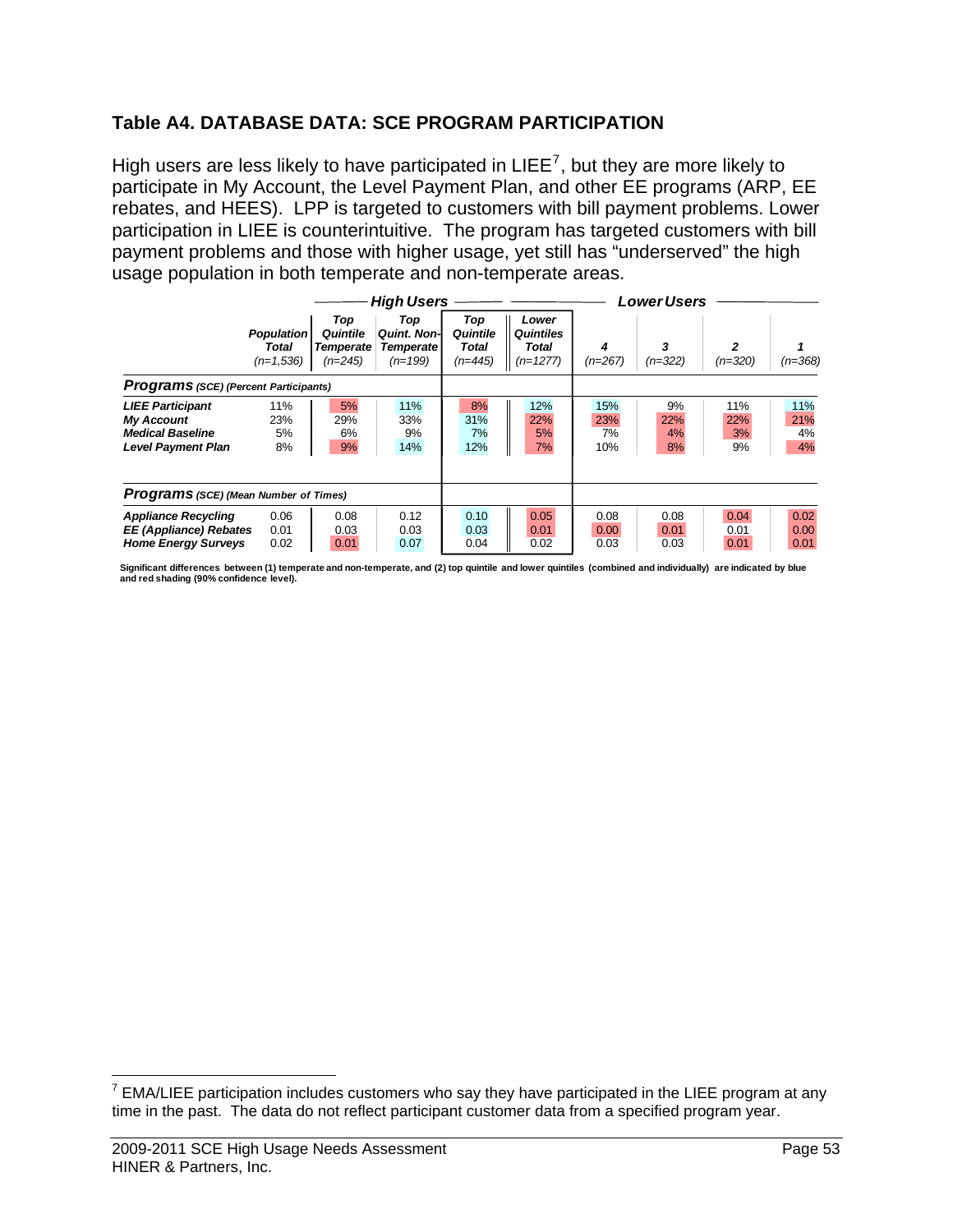# **Appendix B**

# **Telephone Survey Results by Quintiles**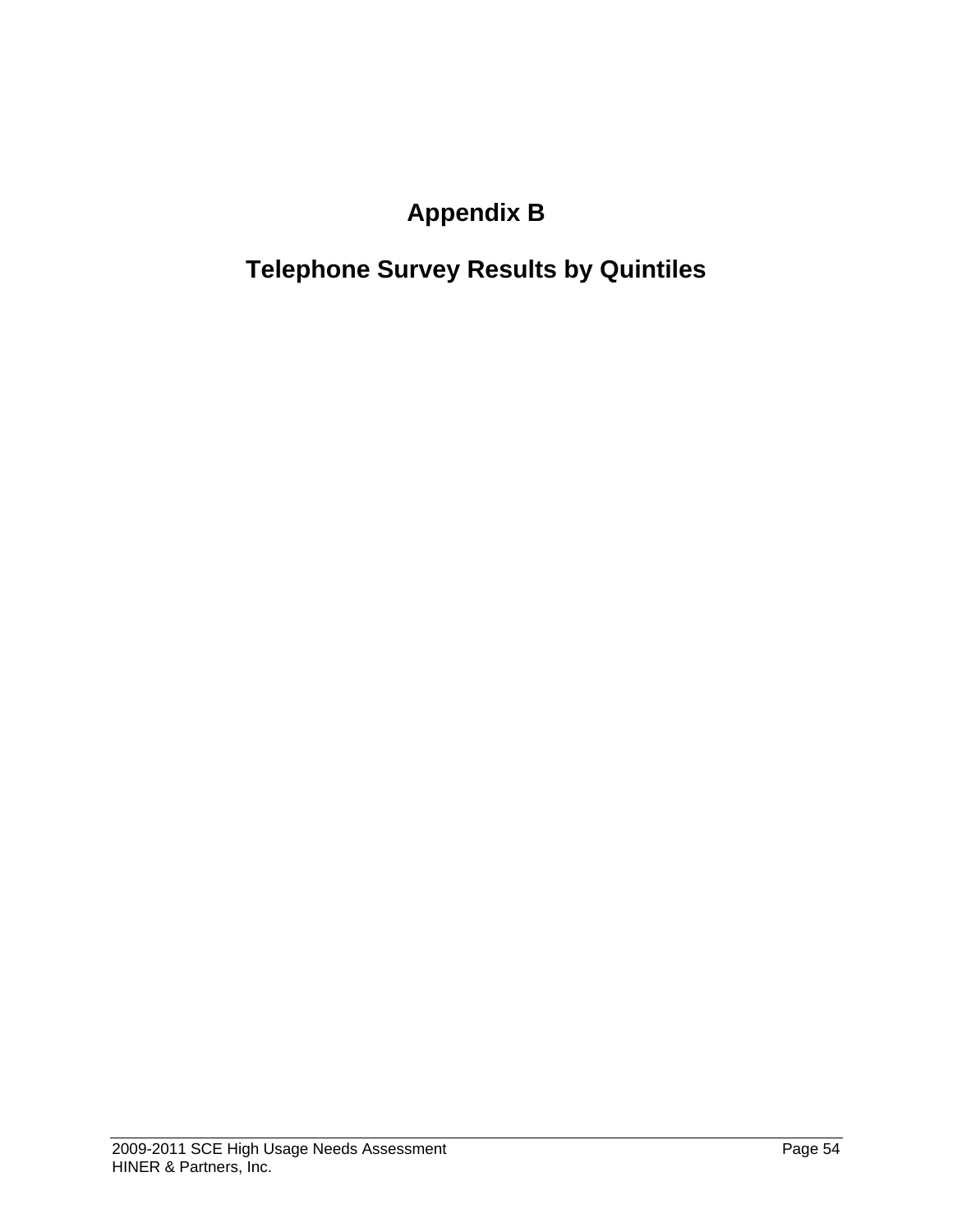### **Table B1. DEMOGRAPHICS: AGE, GENDER, HOUSEHOLD SIZE**

High users are middle aged, and are more likely to have larger household sizes – yet not with those under 18 or over 65, suggesting they are more likely to have other adults in the home.

|                                                                                                 |                                           |                                                  | <b>High Users</b>                                          |                                       | <b>Lower Users</b>                               |                                |                                |                                |                                |  |
|-------------------------------------------------------------------------------------------------|-------------------------------------------|--------------------------------------------------|------------------------------------------------------------|---------------------------------------|--------------------------------------------------|--------------------------------|--------------------------------|--------------------------------|--------------------------------|--|
|                                                                                                 | <b>Population</b><br>Total<br>$(n=1,536)$ | Top<br>Quintile<br><b>Temperate</b><br>$(n=245)$ | Top<br><b>Quint. Non-</b><br><b>Temperate</b><br>$(n=199)$ | Top<br>Quintile<br>Total<br>$(n=445)$ | Lower<br><b>Quintiles</b><br>Total<br>$(n=1277)$ | 4<br>$(n=267)$                 | 3<br>$(n=322)$                 | 2<br>$(n=320)$                 | $(n=368)$                      |  |
| $Age$ (D1)                                                                                      |                                           |                                                  |                                                            |                                       |                                                  |                                |                                |                                |                                |  |
| 18 to 44 years<br>45 to 64 years<br>65 or older<br><b>Refused</b><br>Gender (D8)<br><b>Male</b> | 36%<br>33%<br>25%<br>5%<br>31%            | 32%<br>41%<br>22%<br>5%<br>35%                   | 34%<br>44%<br>20%<br>2%<br>37%                             | 33%<br>42%<br>21%<br>3%<br>36%        | 36%<br>32%<br>26%<br>5%<br>30%                   | 34%<br>38%<br>21%<br>6%<br>30% | 35%<br>32%<br>27%<br>7%<br>28% | 39%<br>30%<br>28%<br>4%<br>29% | 38%<br>28%<br>28%<br>6%<br>33% |  |
| Female                                                                                          | 69%                                       | 65%                                              | 63%                                                        | 64%                                   | 70%                                              | 70%                            | 71%                            | 70%                            | 67%                            |  |
| Household Size (mean) (S4, S5, S6)                                                              |                                           |                                                  |                                                            |                                       |                                                  |                                |                                |                                |                                |  |
| <b>Total</b><br>Under 18<br>65 or older                                                         | 3.4<br>2.3<br>1.5                         | 4.4<br>2.2<br>1.4                                | 4.3<br>2.5<br>1.5                                          | 4.3<br>2.3<br>1.5                     | 3.2<br>2.3<br>1.5                                | 3.8<br>2.5<br>1.5              | 3.5<br>2.3<br>1.5              | 3.1<br>2.2<br>1.5              | 2.7<br>2.1<br>1.4              |  |

Significant differences between (1) temperate and non-temperate, and (2) top quintile and lower quintiles (combined and individually) are indicated by blue<br>and red shading (90% confidence level).

# **Table B2. DEMOGRAPHICS: EDUCATION AND INCOME**

High users have higher income and education (although over half have HHI under \$33,000/year).

|                                                                                     |                                           |                                                  | <b>High Users</b>                                           |                                       |                                           | Lower Users             |                         |                         |                        |  |
|-------------------------------------------------------------------------------------|-------------------------------------------|--------------------------------------------------|-------------------------------------------------------------|---------------------------------------|-------------------------------------------|-------------------------|-------------------------|-------------------------|------------------------|--|
|                                                                                     | <b>Population</b><br>Total<br>$(n=1.536)$ | Top<br>Quintile<br><b>Temperate</b><br>$(n=245)$ | Top<br><b>Quint, Non-I</b><br><b>Temperate</b><br>$(n=199)$ | Top<br>Quintile<br>Total<br>$(n=445)$ | Lower<br>Quintiles<br>Total<br>$(n=1277)$ | 4<br>$(n=267)$          | 3<br>$(n=322)$          | 2<br>$(n=320)$          | $(n=368)$              |  |
| Education (D2)                                                                      |                                           |                                                  |                                                             |                                       |                                           |                         |                         |                         |                        |  |
| <b>High school or less</b><br>Some or college grad<br><b>Refused</b>                | 76%<br>22%<br>2%                          | 75%<br>23%<br>3%                                 | 76%<br>22%<br>1%                                            | 75%<br>23%<br>2%                      | 76%<br>21%<br>2%                          | 78%<br>19%<br>3%        | 71%<br>26%<br>3%        | 81%<br>17%<br>2%        | 75%<br>22%<br>2%       |  |
| Income (D5)                                                                         |                                           |                                                  |                                                             |                                       |                                           |                         |                         |                         |                        |  |
| Less than \$33,000<br>$$33,000$ to < \$53,000<br>\$53,000 or more<br><b>Refused</b> | 65%<br>14%<br>7%<br>14%                   | 53%<br>20%<br>13%<br>13%                         | 59%<br>26%<br>7%<br>9%                                      | 56%<br>23%<br>10%<br>11%              | 67%<br>12%<br>6%<br>15%                   | 61%<br>15%<br>7%<br>16% | 61%<br>16%<br>9%<br>15% | 70%<br>13%<br>2%<br>15% | 74%<br>6%<br>6%<br>14% |  |

Significant differences between (1) temperate and non-temperate, and (2) top quintile and lower quintiles (combined and individually) are indicated by blue<br>and red shading (90% confidence level).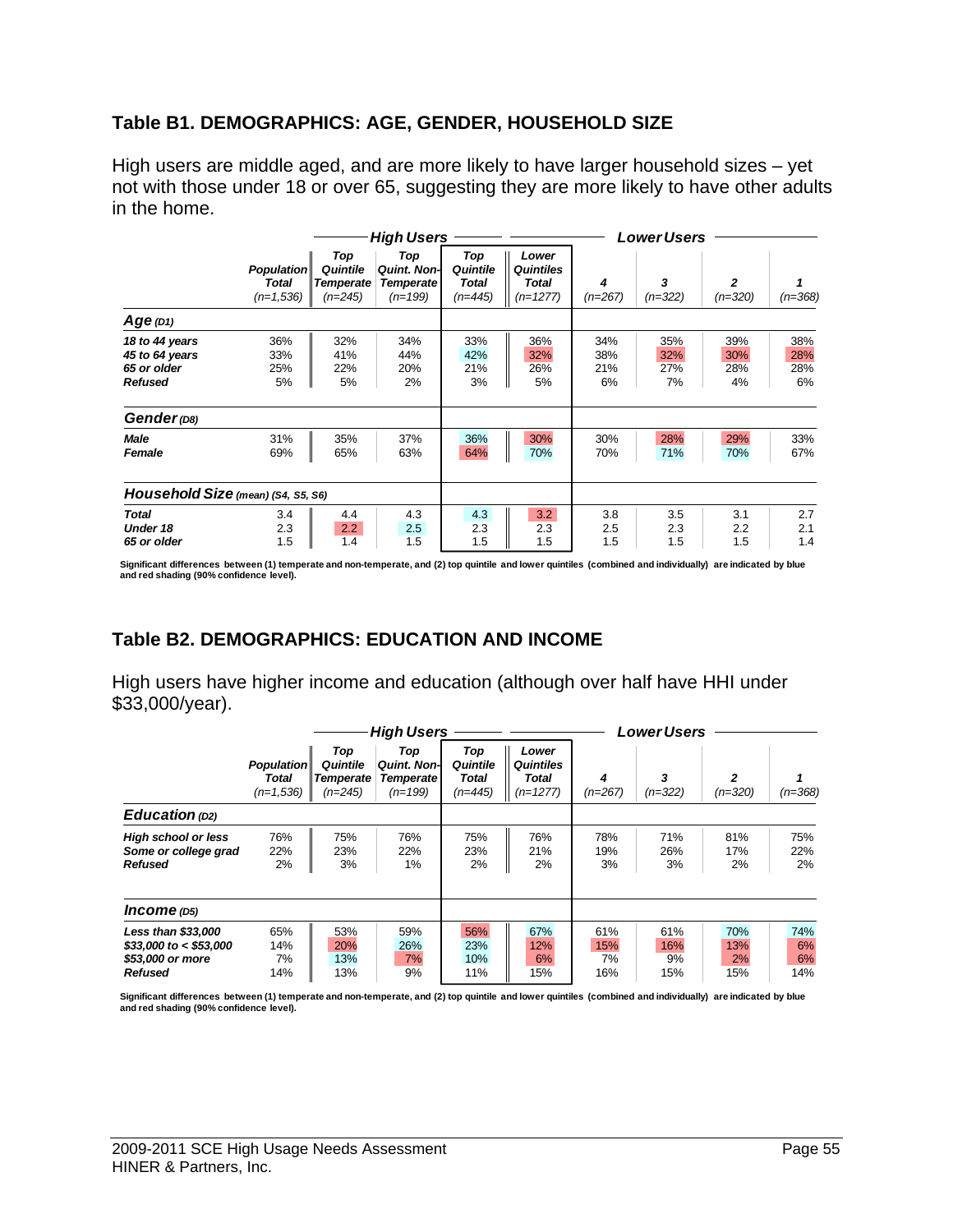## **Table B3. DEMOGRAPHICS: ETHNICITY AND LANGUAGE SPOKEN**

Temperate high users are more likely Hispanic (and less likely to speak English) while non-temperate high users are more likely white English-speakers.

|                                                                                                                                          |                                           | <b>High Users</b>                                |                                                            |                                           |                                                  |                                          | <b>Lower Users</b>                       |                                          |                                           |  |
|------------------------------------------------------------------------------------------------------------------------------------------|-------------------------------------------|--------------------------------------------------|------------------------------------------------------------|-------------------------------------------|--------------------------------------------------|------------------------------------------|------------------------------------------|------------------------------------------|-------------------------------------------|--|
|                                                                                                                                          | <b>Population</b><br>Total<br>$(n=1,536)$ | Top<br>Quintile<br><b>Temperate</b><br>$(n=245)$ | Top<br><b>Quint, Non-</b><br><b>Temperate</b><br>$(n=199)$ | Top<br>Quintile<br>Total<br>$(n=445)$     | Lower<br><b>Quintiles</b><br>Total<br>$(n=1277)$ | 4<br>$(n=267)$                           | 3<br>$(n=322)$                           | 2<br>$(n=320)$                           | $(n=368)$                                 |  |
| Ethnicity $(D3)$                                                                                                                         |                                           |                                                  |                                                            |                                           |                                                  |                                          |                                          |                                          |                                           |  |
| <b>Hispanic or Latino</b><br><b>White or Caucasian</b><br>African American<br>Asian<br>American Indian<br><b>Other</b><br><b>Refused</b> | 44%<br>36%<br>9%<br>3%<br>1%<br>4%<br>4%  | 48%<br>28%<br>11%<br>6%<br>1%<br>4%<br>2%        | 27%<br>52%<br>11%<br>1%<br>1%<br>6%<br>3%                  | 38%<br>39%<br>11%<br>3%<br>1%<br>5%<br>2% | 45%<br>35%<br>9%<br>3%<br>1%<br>4%<br>4%         | 47%<br>31%<br>9%<br>2%<br>2%<br>5%<br>5% | 45%<br>36%<br>9%<br>3%<br>4%<br>4%<br>2% | 43%<br>40%<br>7%<br>3%<br>1%<br>3%<br>3% | 46%<br>33%<br>10%<br>3%<br>1%<br>3%<br>5% |  |
| Languages Spoken In Home (D4)                                                                                                            |                                           |                                                  |                                                            |                                           |                                                  |                                          |                                          |                                          |                                           |  |
| <b>English</b><br><b>Spanish</b><br><b>All Other</b><br><b>Refused</b>                                                                   | 70%<br>31%<br>3%<br>2%                    | 71%<br>31%<br>4%<br>1%                           | 86%<br>16%<br>1%<br>$< 1\%$                                | 78%<br>24%<br>3%<br>1%                    | 69%<br>33%<br>3%<br>2%                           | 72%<br>32%<br>1%<br>2%                   | 33%<br>5%<br>2%                          | 33%<br>3%<br>2%                          | 65%<br>34%<br>3%<br>2%                    |  |

**Significant differences between (1) temperate and non-temperate, and (2) top quintile and lower quintiles (combined and individually) are indicated by blue and red shading (90% confidence level).** 

# **Table B4. DEMOGRAPHICS: DISABILITIES**

High users are more likely to have a disabled person living in the home, and in particular someone with a mobility disability.

|                                                                                                                                |                                                  |                                                  | <b>High Users</b>                                           |                                                 |                                                         | <b>Lower Users</b>                               |                                           |                                                 |                                                 |
|--------------------------------------------------------------------------------------------------------------------------------|--------------------------------------------------|--------------------------------------------------|-------------------------------------------------------------|-------------------------------------------------|---------------------------------------------------------|--------------------------------------------------|-------------------------------------------|-------------------------------------------------|-------------------------------------------------|
|                                                                                                                                | <b>Population</b><br><b>Total</b><br>$(n=1,536)$ | Top<br>Quintile<br><b>Temperate</b><br>$(n=245)$ | Top<br><b>Quint, Non-I</b><br><b>Temperate</b><br>$(n=199)$ | Top<br>Quintile<br><b>Total</b><br>$(n=445)$    | Lower<br><b>Quintiles</b><br><b>Total</b><br>$(n=1277)$ | 4<br>(n=267)                                     | 3<br>$(n=322)$                            | $\overline{2}$<br>$(n=320)$                     | $(n=368)$                                       |
| Disabled Person Living in Home (D6)                                                                                            |                                                  |                                                  |                                                             |                                                 |                                                         |                                                  |                                           |                                                 |                                                 |
| <b>Yes</b><br>No<br><b>Refused</b>                                                                                             | 30%<br>67%<br>4%                                 | 35%<br>63%<br>2%                                 | 42%<br>57%<br>2%                                            | 38%<br>60%<br>2%                                | 28%<br>68%<br>4%                                        | 30%<br>66%<br>5%                                 | 30%<br>66%<br>4%                          | 28%<br>69%<br>3%                                | 25%<br>72%<br>4%                                |
| Type of Disability (if disabled person living in home) (D7)                                                                    |                                                  |                                                  |                                                             |                                                 |                                                         |                                                  |                                           |                                                 |                                                 |
| <b>Mobility</b><br><b>Chronic Disease</b><br><b>Hearing</b><br>Psychological<br>Vision<br>Cognitive<br>Other<br><b>Refused</b> | 31%<br>28%<br>11%<br>9%<br>9%<br>8%<br>1%<br>3%  | 37%<br>25%<br>11%<br>8%<br>7%<br>6%<br>2%<br>4%  | 37%<br>22%<br>14%<br>8%<br>7%<br>10%<br>3%                  | 37%<br>24%<br>12%<br>8%<br>7%<br>8%<br>1%<br>3% | 29%<br>29%<br>10%<br>9%<br>9%<br>9%<br>2%<br>3%         | 27%<br>30%<br>4%<br>14%<br>16%<br>6%<br>1%<br>2% | 33%<br>25%<br>16%<br>8%<br>7%<br>7%<br>5% | 23%<br>34%<br>16%<br>8%<br>6%<br>8%<br>1%<br>4% | 34%<br>29%<br>3%<br>7%<br>7%<br>14%<br>4%<br>1% |

**Significant differences between (1) temperate and non-temperate, and (2) top quintile and lower quintiles (combined and individually) are indicated by blue and red shading (90% confidence level).**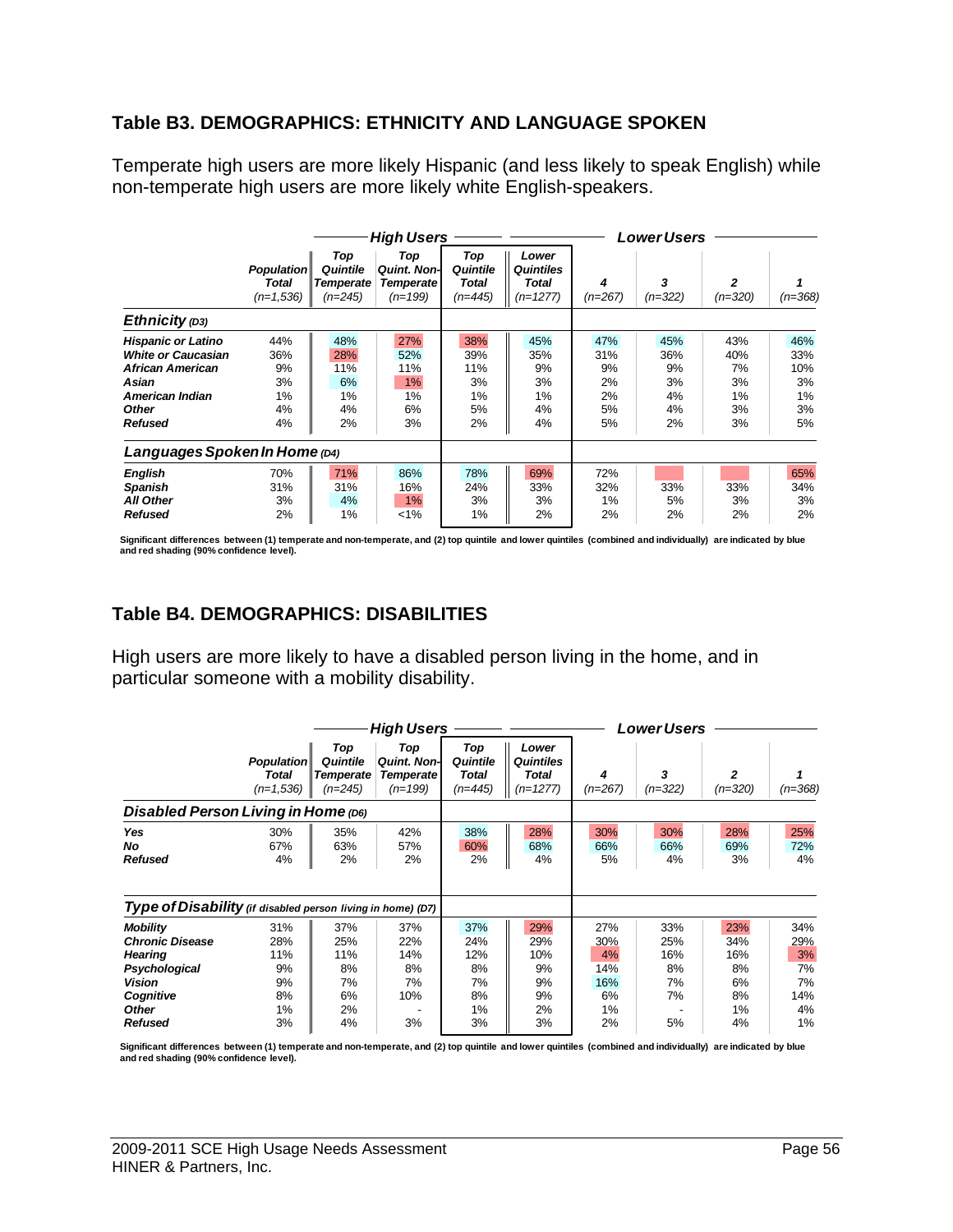## **Table B5. HOME CHARACTERISTICS: TYPE, SIZE, AGE, AND OWNERSHIP**

High users (in temperate and non-temperate zones) are more likely owners in single family homes, so their homes are larger and they tend to have lived there a longer time.

|                                                                                                                                               |                                                  |                                                  | <b>High Users</b>                                           |                                              |                                                  | <b>Lower Users</b>                 |                                               |                                               |                                               |  |
|-----------------------------------------------------------------------------------------------------------------------------------------------|--------------------------------------------------|--------------------------------------------------|-------------------------------------------------------------|----------------------------------------------|--------------------------------------------------|------------------------------------|-----------------------------------------------|-----------------------------------------------|-----------------------------------------------|--|
|                                                                                                                                               | <b>Population</b><br><b>Total</b><br>$(n=1,536)$ | Top<br>Quintile<br><b>Temperate</b><br>$(n=245)$ | Top<br><b>Quint, Non-I</b><br><b>Temperate</b><br>$(n=199)$ | Top<br>Quintile<br><b>Total</b><br>$(n=445)$ | Lower<br><b>Quintiles</b><br>Total<br>$(n=1277)$ | 4<br>$(n=267)$                     | 3<br>$(n=322)$                                | 2<br>$(n=320)$                                | $(n=368)$                                     |  |
| <b>Туре of Home</b> (нс1)                                                                                                                     |                                                  |                                                  |                                                             |                                              |                                                  |                                    |                                               |                                               |                                               |  |
| <b>Single Family</b><br><b>Apartment</b><br><b>Mobile Home</b><br><b>Duplex</b><br>Condominium<br>Townhouse or Row House<br><b>Don't Know</b> | 59%<br>23%<br>6%<br>5%<br>4%<br>4%<br>$< 1\%$    | 69%<br>16%<br>2%<br>2%<br>5%<br>5%               | 80%<br>5%<br>11%<br>1%<br>1%<br>2%<br>$1\%$                 | 74%<br>11%<br>6%<br>2%<br>3%<br>4%<br>$1\%$  | 55%<br>25%<br>6%<br>5%<br>5%<br>4%<br>$< 1\%$    | 71%<br>13%<br>5%<br>2%<br>5%<br>2% | 64%<br>14%<br>7%<br>3%<br>6%<br>5%<br>$< 1\%$ | 52%<br>27%<br>6%<br>6%<br>5%<br>4%<br>$< 1\%$ | 39%<br>41%<br>5%<br>7%<br>4%<br>3%<br>$< 1\%$ |  |
| Characteristics (means) (HC2a, HC2b, HC4, HC5)                                                                                                |                                                  |                                                  |                                                             |                                              |                                                  |                                    |                                               |                                               |                                               |  |
| Size (square footage)<br><b>Number of bedrooms</b><br><b>Years lived there</b><br>Year home was built                                         | 1,543<br>2.6<br>12.0<br>1970                     | 1,852<br>3.0<br>15.7<br>1962                     | 1,850<br>3.3<br>11.4<br>1979                                | 1,851<br>3.1<br>13.8<br>1970                 | 1,440<br>2.5<br>11.5<br>1970                     | 1,675<br>2.9<br>11.9<br>1972       | 1,490<br>2.7<br>12.8<br>1970                  | 1,314<br>2.3<br>11.3<br>1971                  | 1,302<br>2.0<br>10.3<br>1969                  |  |
| Own or Rent (HC3)                                                                                                                             |                                                  |                                                  |                                                             |                                              |                                                  |                                    |                                               |                                               |                                               |  |
| Own<br><b>Rent or lease</b><br>Don't know                                                                                                     | 51%<br>48%<br>1%                                 | 58%<br>42%                                       | 66%<br>34%<br>$1\%$                                         | 61%<br>38%<br>$1\%$                          | 48%<br>51%<br>1%                                 | 60%<br>39%<br>1%                   | 59%<br>40%<br>1%                              | 45%<br>54%<br>1%                              | 32%<br>67%<br>1%                              |  |

**Significant differences between (1) temperate and non-temperate, and (2) top quintile and lower quintiles (combined and individually) are indicated by blue and red shading (90% confidence level).**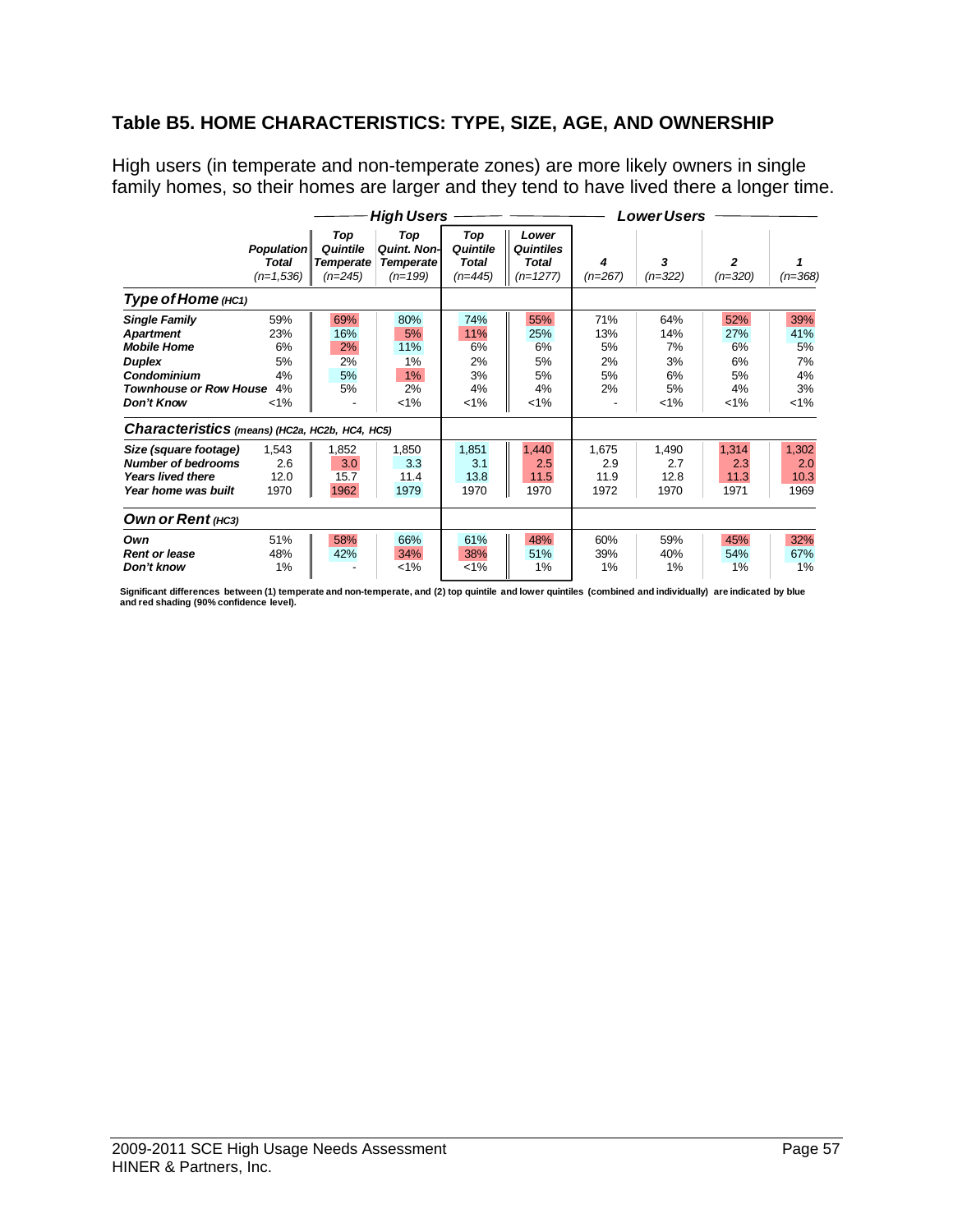# **Table B6. HOME CHARACTERISTICS: EE FEATURES AND IMPROVEMENTS**

High users (temperate and non-temperate) are *more* likely to have more of the energy efficient features shown below, and they are more likely to have installed it while living there.

|                                                                                                                                                                                                                                                        |                                                      |                                                             | <b>High Users</b>                                           |                                                             |                                                             | <b>Lower Users</b>                                          |                                                             |                                                             |                                                             |
|--------------------------------------------------------------------------------------------------------------------------------------------------------------------------------------------------------------------------------------------------------|------------------------------------------------------|-------------------------------------------------------------|-------------------------------------------------------------|-------------------------------------------------------------|-------------------------------------------------------------|-------------------------------------------------------------|-------------------------------------------------------------|-------------------------------------------------------------|-------------------------------------------------------------|
|                                                                                                                                                                                                                                                        | <b>Population</b><br>Total<br>$(n=1,536)$            | Top<br>Quintile<br>Temperate<br>$(n=245)$                   | Top<br><b>Quint. Non-</b><br><b>Temperate</b><br>$(n=199)$  | Top<br>Quintile<br>Total<br>$(n=445)$                       | Lower<br>Quintiles<br>Total<br>$(n=1277)$                   | 4<br>(n=267)                                                | 3<br>$(n=322)$                                              | 2<br>$(n=320)$                                              | (n=368)                                                     |
| <b>Energy Efficient Features (HC6)</b>                                                                                                                                                                                                                 |                                                      |                                                             |                                                             |                                                             |                                                             |                                                             |                                                             |                                                             |                                                             |
| <b>Ceiling Fan</b><br><b>Programmable Thermostat 63%</b><br><b>Double Pane Windows</b><br><b>Attic Insulation</b><br>Weatherstripping<br><b>Whole House Fan</b><br><b>Motorized Attic Vents</b><br>CFL's more than 50%<br><b>Number of EE Features</b> | 65%<br>50%<br>41%<br>36%<br>23%<br>15%<br>53%<br>2.9 | 71%<br>59%<br>48%<br>47%<br>38%<br>28%<br>19%<br>54%<br>3.1 | 80%<br>83%<br>61%<br>56%<br>41%<br>24%<br>21%<br>54%<br>3.7 | 75%<br>70%<br>54%<br>51%<br>40%<br>27%<br>20%<br>54%<br>3.4 | 64%<br>62%<br>50%<br>39%<br>35%<br>22%<br>13%<br>52%<br>2.8 | 67%<br>65%<br>57%<br>50%<br>34%<br>24%<br>20%<br>53%<br>3.2 | 68%<br>64%<br>56%<br>43%<br>39%<br>24%<br>14%<br>52%<br>3.1 | 61%<br>60%<br>44%<br>36%<br>32%<br>19%<br>11%<br>53%<br>2.6 | 59%<br>58%<br>44%<br>30%<br>35%<br>21%<br>10%<br>51%<br>2.6 |
| Already Installed When Moved In (if have feature)                                                                                                                                                                                                      |                                                      |                                                             |                                                             | (HC7)                                                       |                                                             |                                                             |                                                             |                                                             |                                                             |
| <b>Ceiling Fan</b><br><b>Programmable Thermostat 67%</b><br><b>Double Pane Windows</b><br><b>Attic Insulation</b><br>Weatherstripping<br><b>Whole House Fan</b><br><b>Motorized Attic Vents</b>                                                        | 52%<br>61%<br>69%<br>52%<br>71%<br>61%               | 47%<br>52%<br>53%<br>55%<br>37%<br>68%<br>58%               | 45%<br>58%<br>65%<br>74%<br>54%<br>62%<br>58%               | 46%<br>55%<br>59%<br>65%<br>45%<br>66%<br>58%               | 54%<br>70%<br>62%<br>70%<br>54%<br>71%<br>62%               | 48%<br>66%<br>63%<br>66%<br>50%<br>64%<br>55%               | 53%<br>64%<br>59%<br>68%<br>54%<br>63%<br>72%               | 56%<br>73%<br>60%<br>71%<br>56%<br>85%<br>62%               | 60%<br>75%<br>66%<br>75%<br>55%<br>75%<br>61%               |

Significant differences between (1) temperate and non-temperate, and (2) top quintile and lower quintiles (combined and individually) are indicated by blue<br>and red shading (90% confidence level).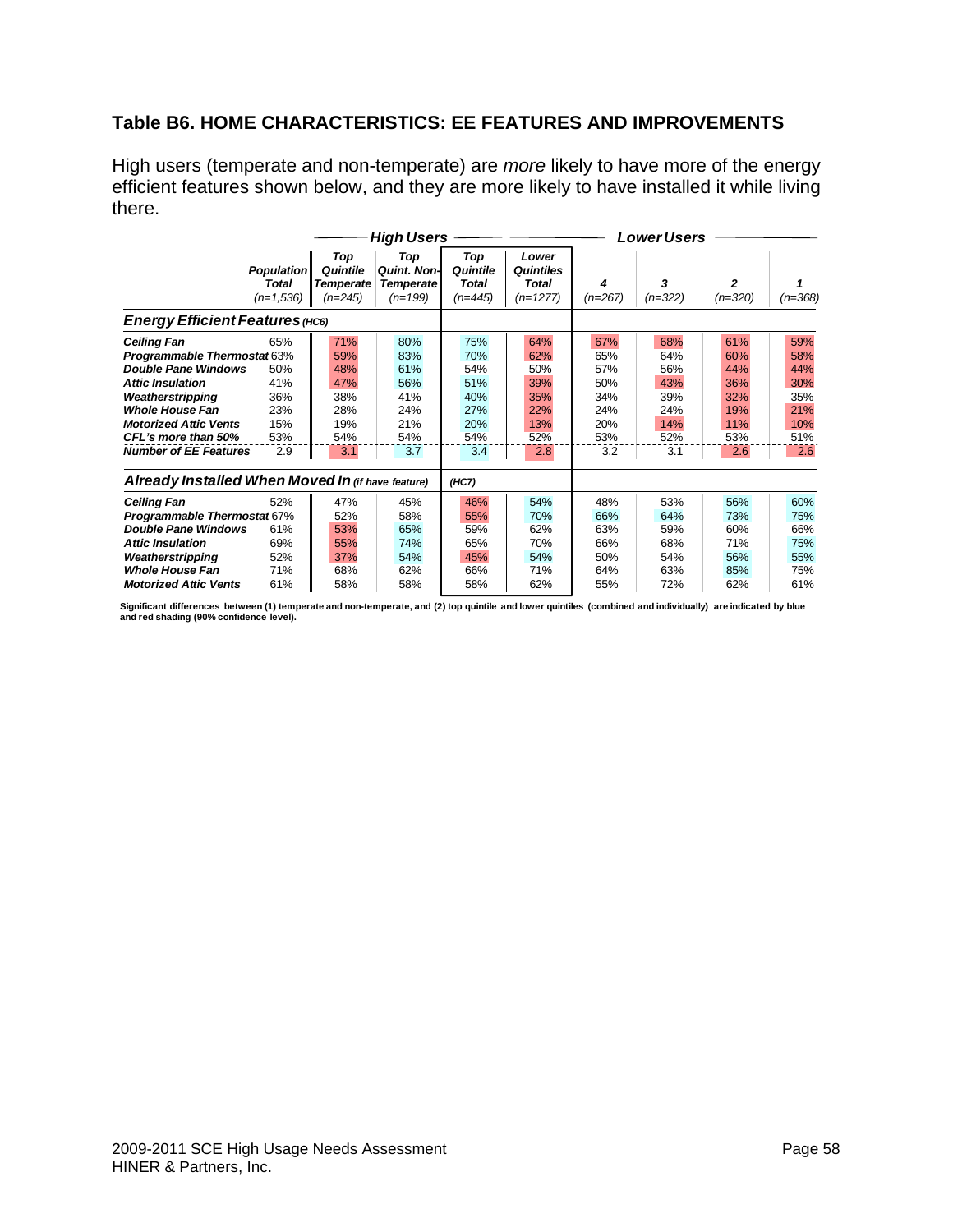## **Table B7. HOME CHARACTERISTICS: ALL ELECTRIC OR ELECTRIC AND GAS**

High users are also more likely to have taken additional actions to make their home more energy efficient, including appliance and insulation upgrades (only the top actions are shown).

|                                                                                              |                                                  |                                                  | <b>High Users</b>                                           |                                       |                                                         | <b>Lower Users</b>     |                         |                        |                          |
|----------------------------------------------------------------------------------------------|--------------------------------------------------|--------------------------------------------------|-------------------------------------------------------------|---------------------------------------|---------------------------------------------------------|------------------------|-------------------------|------------------------|--------------------------|
|                                                                                              | <b>Population</b><br><b>Total</b><br>$(n=1,536)$ | Top<br>Quintile<br><b>Temperate</b><br>$(n=245)$ | Top<br><b>Quint, Non-I</b><br><b>Temperate</b><br>$(n=199)$ | Top<br>Quintile<br>Total<br>$(n=445)$ | Lower<br><b>Quintiles</b><br><b>Total</b><br>$(n=1277)$ | 4<br>$(n=267)$         | 3<br>$(n=322)$          | 2<br>$(n=320)$         | $(n=368)$                |
| Other Action Taken (to make home more efficient) (HC11)                                      |                                                  |                                                  |                                                             |                                       |                                                         |                        |                         |                        |                          |
| Yes<br>No<br>Don't know                                                                      | 16%<br>81%<br>3%                                 | 14%<br>82%<br>3%                                 | 24%<br>73%<br>3%                                            | 19%<br>78%<br>3%                      | 15%<br>82%<br>3%                                        | 19%<br>77%<br>4%       | 16%<br>81%<br>4%        | 13%<br>84%<br>3%       | 14%<br>84%<br>2%         |
| Type of Action (if other action taken) (HC12)                                                |                                                  |                                                  |                                                             |                                       |                                                         |                        |                         |                        |                          |
| Refrigerator/Appliances<br><b>Insulation</b><br><b>Weather Stripping</b><br><b>New Doors</b> | 24%<br>13%<br>11%<br>7%                          | 25%<br>11%<br>12%<br>8%                          | 18%<br>5%<br>7%<br>5%                                       | 21%<br>8%<br>9%<br>6%                 | 24%<br>13%<br>12%<br>8%                                 | 23%<br>16%<br>6%<br>8% | 18%<br>14%<br>22%<br>5% | 26%<br>10%<br>7%<br>3% | 30%<br>13%<br>14%<br>14% |
| All Electric or Electric and Gas (HIN4)                                                      |                                                  |                                                  |                                                             |                                       |                                                         |                        |                         |                        |                          |
| <b>All Electric</b><br><b>Electricity and Gas</b><br>Don't know                              | 12%<br>87%<br>$< 1\%$                            | $1\%$                                            | 10%<br>89%<br>1%                                            | 16%<br>83%<br>$1\%$                   | 11%<br>88%<br>$< 1\%$                                   | 11%<br>89%<br>$1\%$    | 12%<br>87%<br>$1\%$     | 9%<br>91%<br>$1\%$     | 13%<br>86%<br>$1\%$      |

**Significant differences between (1) temperate and non-temperate, and (2) top quintile and lower quintiles (combined and individually) are indicated by blue and red shading (90% confidence level).** 

# **Table B8. HOME CHARACTERISTICS: AC**

High users (temperate and non-temperate) are more likely to have central AC, and AC of any type, particularly those in non-temperate zones.

|                                                                                                                                               |                                                   |                                                     | <b>High Users</b>                                           |                                                   | <b>Lower Users</b>                                      |                                                   |                                                   |                                                   |                                                      |  |
|-----------------------------------------------------------------------------------------------------------------------------------------------|---------------------------------------------------|-----------------------------------------------------|-------------------------------------------------------------|---------------------------------------------------|---------------------------------------------------------|---------------------------------------------------|---------------------------------------------------|---------------------------------------------------|------------------------------------------------------|--|
|                                                                                                                                               | <b>Population</b><br><b>Total</b><br>$(n=1,536)$  | Top<br>Quintile<br><b>Temperate</b><br>$(n=245)$    | Top<br><b>Quint, Non-I</b><br><b>Temperate</b><br>$(n=199)$ | Top<br>Quintile<br>Total<br>$(n=445)$             | Lower<br><b>Quintiles</b><br><b>Total</b><br>$(n=1277)$ | 4<br>$(n=267)$                                    | 3<br>$(n=322)$                                    | 2<br>$(n=320)$                                    | $(n=368)$                                            |  |
| Air Conditioning Type (HC9)                                                                                                                   |                                                   |                                                     |                                                             |                                                   |                                                         |                                                   |                                                   |                                                   |                                                      |  |
| <b>Central AC</b><br><b>Window or Wall AC</b><br><b>Evap or Swamp Cooler</b><br><b>Heat Pump</b><br>Fans<br>Portable AC<br>None<br>Don't know | 46%<br>19%<br>13%<br>3%<br>18%<br>4%<br>15%<br>2% | 41%<br>22%<br>5%<br>5%<br>24%<br>3%<br>19%<br>$1\%$ | 76%<br>11%<br>24%<br>4%<br>16%<br>2%<br>1%<br>1%            | 57%<br>17%<br>13%<br>4%<br>20%<br>3%<br>11%<br>1% | 44%<br>20%<br>13%<br>3%<br>19%<br>4%<br>16%<br>2%       | 54%<br>19%<br>14%<br>3%<br>19%<br>4%<br>12%<br>1% | 48%<br>19%<br>12%<br>3%<br>18%<br>4%<br>17%<br>2% | 39%<br>21%<br>15%<br>1%<br>17%<br>3%<br>17%<br>4% | 37%<br>20%<br>11%<br>3%<br>21%<br>4%<br>17%<br>$1\%$ |  |
| Age of Air Conditioner (if have some type of AC) (HC10)                                                                                       |                                                   |                                                     |                                                             |                                                   |                                                         |                                                   |                                                   |                                                   |                                                      |  |
| Less than 10 years<br>10 years or older<br>Don't know                                                                                         | 57%<br>26%<br>17%                                 | 57%<br>28%<br>15%                                   | 60%<br>27%<br>13%                                           | 59%<br>27%<br>14%                                 | 56%<br>26%<br>18%                                       | 59%<br>28%<br>13%                                 | 55%<br>30%<br>15%                                 | 57%<br>25%<br>18%                                 | 54%<br>23%<br>23%                                    |  |

Significant differences between (1) temperate and non-temperate, and (2) top quintile and lower quintiles (combined and individually) are indicated by blue **and red shading (90% confidence level).**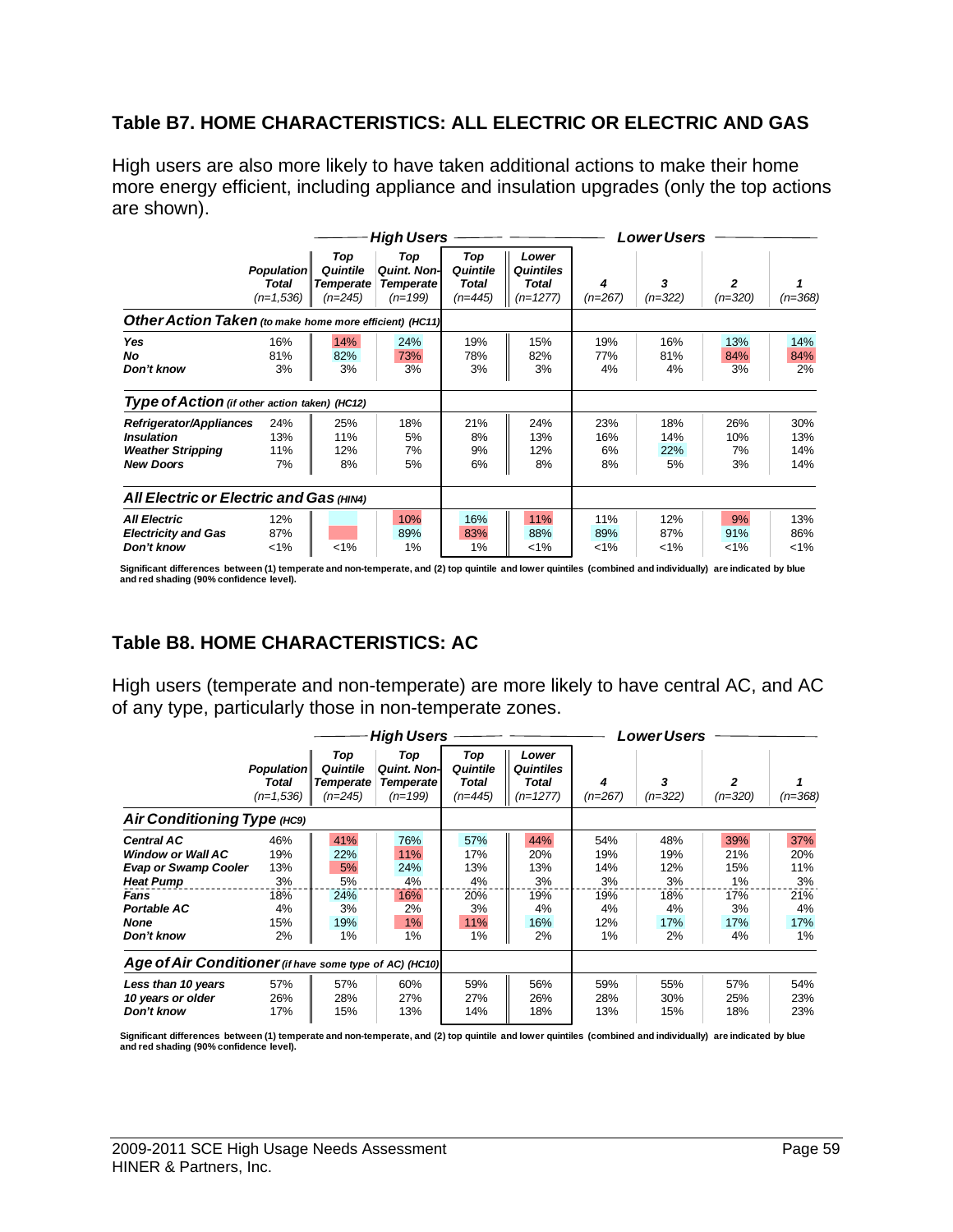### **Table B9. APPLIANCES**

High users (temperate and non-temperate) are more likely to have more appliances of all types. Interestingly, high users in non-temperate zones have more appliances than those in temperate. High users in non-temperate zones are more likely to have newer refrigerators, but high users in temperate zones have refrigerators about the same age as the rest of the low income population.

|                                                                                                                                                                                                               |                                                             |                                                             | <b>High Users</b>                                           |                                                             |                                                             | <b>Lower Users</b>                                          |                                                             |                                                             |                                                             |
|---------------------------------------------------------------------------------------------------------------------------------------------------------------------------------------------------------------|-------------------------------------------------------------|-------------------------------------------------------------|-------------------------------------------------------------|-------------------------------------------------------------|-------------------------------------------------------------|-------------------------------------------------------------|-------------------------------------------------------------|-------------------------------------------------------------|-------------------------------------------------------------|
|                                                                                                                                                                                                               | <b>Population</b><br><b>Total</b><br>$(n=1,536)$            | Top<br>Quintile<br><b>Temperate</b><br>$(n=245)$            | Top<br><b>Quint, Non-I</b><br><b>Temperate</b><br>$(n=199)$ | Top<br>Quintile<br>Total<br>$(n=445)$                       | Lower<br><b>Quintiles</b><br><b>Total</b><br>$(n=1277)$     | 4<br>$(n=267)$                                              | 3<br>$(n=322)$                                              | $\overline{2}$<br>$(n=320)$                                 | $(n=368)$                                                   |
| Appliances in the Home (means) (HIN1)                                                                                                                                                                         |                                                             |                                                             |                                                             |                                                             |                                                             |                                                             |                                                             |                                                             |                                                             |
| <b>Refrigerators</b><br><b>Standalone Freezers</b><br><b>Clothes Washer</b><br><b>Clothes Dryer</b><br><b>Dishwasher</b><br><b>Window AC</b><br><b>Plug-in Electric Heater</b><br>Pool or Spa<br><b>Total</b> | 1.2<br>0.2<br>0.8<br>0.7<br>0.5<br>1.1<br>0.3<br>0.1<br>4.0 | 1.3<br>0.2<br>0.8<br>0.8<br>0.4<br>1.2<br>0.4<br>0.2<br>4.5 | 1.4<br>0.4<br>1.0<br>0.9<br>0.7<br>1.4<br>0.5<br>0.3<br>5.2 | 1.4<br>0.3<br>0.9<br>0.9<br>0.5<br>1.3<br>0.4<br>0.2<br>4.8 | 1.2<br>0.2<br>0.8<br>0.7<br>0.4<br>1.0<br>0.3<br>0.1<br>3.8 | 1.3<br>0.2<br>0.9<br>0.9<br>0.5<br>1.2<br>0.3<br>0.1<br>4.4 | 1.2<br>0.2<br>0.8<br>0.8<br>0.5<br>1.0<br>0.3<br>0.1<br>4.1 | 1.1<br>0.2<br>0.7<br>0.7<br>0.4<br>1.0<br>0.3<br>0.1<br>3.6 | 1.1<br>0.1<br>0.6<br>0.6<br>0.3<br>0.9<br>0.3<br>0.1<br>3.3 |
| Age of Primary Refrigerator (HIN3)                                                                                                                                                                            |                                                             |                                                             |                                                             |                                                             |                                                             |                                                             |                                                             |                                                             |                                                             |
| Less than 5 years<br>6 years or older<br>Don't know                                                                                                                                                           | 51%<br>43%<br>6%                                            | 50%<br>45%<br>6%                                            | 58%<br>40%<br>2%                                            | 53%<br>42%<br>4%                                            | 51%<br>43%<br>6%                                            | 53%<br>43%<br>5%                                            | 47%<br>48%<br>4%                                            | 51%<br>43%<br>6%                                            | 53%<br>38%<br>10%                                           |

Significant differences between (1) temperate and non-temperate, and (2) top quintile and lower quintiles (combined and individually) are indicated by blue<br>and red shading (90% confidence level).

# **Table B10. ELECTRONICS**

High users (temperate and non-temperate) are also more likely to have substantially more electronics of all types – perhaps related to the number of people in the home.

|                                        |                                                  |                                                  | <b>High Users</b>                                           |                                       |                                                  | Lower Users |           |           |           |
|----------------------------------------|--------------------------------------------------|--------------------------------------------------|-------------------------------------------------------------|---------------------------------------|--------------------------------------------------|-------------|-----------|-----------|-----------|
|                                        | <b>Population</b><br><b>Total</b><br>$(n=1.536)$ | Top<br>Quintile<br><b>Temperate</b><br>$(n=245)$ | Top<br><b>Quint, Non-I</b><br><b>Temperate</b><br>$(n=199)$ | Top<br>Quintile<br>Total<br>$(n=445)$ | Lower<br><b>Quintiles</b><br>Total<br>$(n=1277)$ | $(n=267)$   | $(n=322)$ | $(n=320)$ | $(n=368)$ |
| Electronics in the Home (means) (HIN1) |                                                  |                                                  |                                                             |                                       |                                                  |             |           |           |           |
| TV's                                   | 2.5                                              | 3.0                                              | 3.2                                                         | 3.1                                   | 2.3                                              | 2.7         | 2.6       | 2.2       | 2.0       |
| <b>Desktop Computers</b>               | 0.7                                              | 0.9                                              | 1.0                                                         | 1.0                                   | 0.6                                              | 0.7         | 0.7       | 0.5       | 0.5       |
| <b>Laptop Computers</b>                | 0.5                                              | 0.9                                              | 0.9                                                         | 0.9                                   | 0.5                                              | 0.6         | 0.6       | 0.5       | 0.3       |
| <b>Cable/DVR Boxes</b>                 | 1.3                                              | 1.8                                              | 2.2                                                         | 1.9                                   | 1.2                                              | 1.7         | 1.4       | 1.0       | 1.0       |
| Video Game Console                     | 0.5                                              | 0.8                                              | 0.9                                                         | 0.8                                   | 0.5                                              | 0.6         | 0.5       | 0.5       | 0.4       |
| <b>Total</b>                           | 5.5                                              | 7.3                                              | 8.2                                                         | 7.7                                   | 5.1                                              | 6.2         | 5.8       | 4.7       | 4.2       |

**Significant differences between (1) temperate and non-temperate, and (2) top quintile and lower quintiles (combined and individually) are indicated by blue and red shading (90% confidence level).**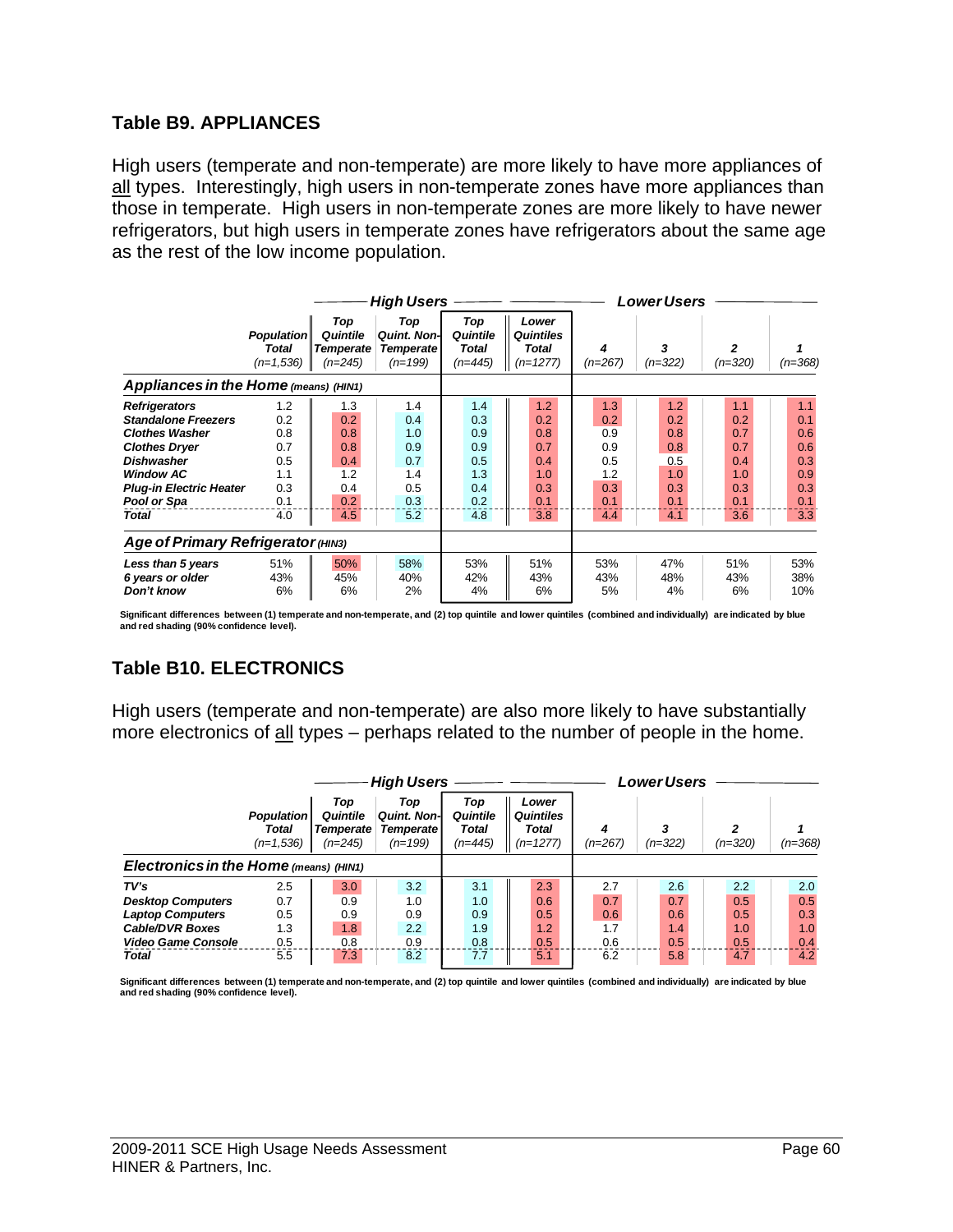## **Table B11. ENERGY-RELATED ATTITUDES: EFFORT MADE**

High users (temperate and non-temperate) are less likely to say they always try to save and less likely to think they have been successful. High users are also more interested in being comfortable and productive, especially those in non-temperate zones. These results suggest that high users are a bit less motivated to save and they have more barriers to success when they try.

|                                                                                |                                                  |                                           | <b>High Users</b>                                           |                                       |                                                  | <b>Lower Users</b> |                   |                   |                   |
|--------------------------------------------------------------------------------|--------------------------------------------------|-------------------------------------------|-------------------------------------------------------------|---------------------------------------|--------------------------------------------------|--------------------|-------------------|-------------------|-------------------|
|                                                                                | <b>Population</b><br><b>Total</b><br>$(n=1,536)$ | Top<br>Quintile<br>Temperate<br>$(n=245)$ | Top<br><b>Quint, Non-I</b><br><b>Temperate</b><br>$(n=199)$ | Top<br>Quintile<br>Total<br>$(n=445)$ | Lower<br><b>Quintiles</b><br>Total<br>$(n=1277)$ | 4<br>$(n=267)$     | 3<br>$(n=322)$    | 2<br>$(n=320)$    | $(n=368)$         |
| Efforts to Save (1 to 5 scale) (AT1, AT2)                                      |                                                  |                                           |                                                             |                                       |                                                  |                    |                   |                   |                   |
| Always try to save (4-5)<br>Have been successful (4-5)                         | 84%<br>66%                                       | 78%<br>57%                                | 78%<br>51%                                                  | 78%<br>54%                            | 84%<br>68%                                       | 84%<br>61%         | 83%<br>66%        | 85%<br>66%        | 84%<br>75%        |
| <b>Importances</b> (means - 10 point allocation) (AT3)                         |                                                  |                                           |                                                             |                                       |                                                  |                    |                   |                   |                   |
| Save money on bill<br>Improve environment<br><b>Comfortable and productive</b> | 5.1<br>3.0<br>2.0                                | 5.2<br>2.9<br>2.0                         | 5.1<br>2.5<br>2.5                                           | 5.2<br>2.7<br>2.2                     | 5.1<br>3.0<br>2.0                                | 5.1<br>2.8<br>2.3  | 5.0<br>3.1<br>1.9 | 5.2<br>2.9<br>2.0 | 5.0<br>3.2<br>1.8 |

Significant differences between (1) temperate and non-temperate, and (2) top quintile and lower quintiles (combined and individually) are indicated by blue<br>and red shading (90% confidence level).

# **Table B12. ENERGY-RELATED ATTITUDES: OBSTACLES**

In part related to their larger household sizes, high users (temperate and nontemperate) are more likely to mention cooperation from others as an obstacle. High users in non-temperate zones also mention heating or cooling as a barrier more often than other low income customers.

|                                                                                                                                                                                                                                                                                                               |                                                                                              | <b>High Users</b>                                                                    |                                                                                              |                                                                                                 |                                                                                                |                                                                                               | <b>Lower Users</b>                                                                         |                                                                                     |                                                                                         |  |
|---------------------------------------------------------------------------------------------------------------------------------------------------------------------------------------------------------------------------------------------------------------------------------------------------------------|----------------------------------------------------------------------------------------------|--------------------------------------------------------------------------------------|----------------------------------------------------------------------------------------------|-------------------------------------------------------------------------------------------------|------------------------------------------------------------------------------------------------|-----------------------------------------------------------------------------------------------|--------------------------------------------------------------------------------------------|-------------------------------------------------------------------------------------|-----------------------------------------------------------------------------------------|--|
|                                                                                                                                                                                                                                                                                                               | <b>Population</b><br><b>Total</b><br>$(n=1,536)$                                             | Top<br>Quintile<br><b>Temperate</b><br>$(n=245)$                                     | Top<br><b>Quint, Non-I</b><br><b>Temperate</b><br>$(n=199)$                                  | Top<br>Quintile<br>Total<br>(n=445)                                                             | Lower<br><b>Quintiles</b><br><b>Total</b><br>$(n=1277)$                                        | 4<br>$(n=267)$                                                                                | 3<br>$(n=322)$                                                                             | $\overline{2}$<br>$(n=320)$                                                         | $(n=368)$                                                                               |  |
| <b>Obstacles to Saving Energy (AT4)</b>                                                                                                                                                                                                                                                                       |                                                                                              |                                                                                      |                                                                                              |                                                                                                 |                                                                                                |                                                                                               |                                                                                            |                                                                                     |                                                                                         |  |
| <b>Cooperation of others</b><br><b>Condition of home</b><br>Cost<br>Too many things<br><b>Heating or cooling</b><br><b>Renter</b><br>Don't know what to do<br>Age of home<br><b>Construction of home</b><br>Lack of time<br><b>Medical needs</b><br>Pool or spa<br><b>Work at home</b><br>Other<br>Don't know | 19%<br>9%<br>9%<br>8%<br>8%<br>3%<br>3%<br>3%<br>2%<br>1%<br>1%<br>1%<br>$1\%$<br>10%<br>37% | 26%<br>11%<br>8%<br>7%<br>7%<br>4%<br>3%<br>4%<br>2%<br>2%<br>3%<br>2%<br>11%<br>29% | 33%<br>10%<br>11%<br>7%<br>12%<br>4%<br>1%<br>3%<br>3%<br>1%<br>2%<br>2%<br>1%<br>11%<br>20% | 29%<br>11%<br>9%<br>8%<br>9%<br>4%<br>2%<br>4%<br>3%<br>1%<br>3%<br>2%<br>$< 1\%$<br>11%<br>25% | 16%<br>9%<br>9%<br>8%<br>8%<br>3%<br>3%<br>3%<br>2%<br>1%<br>1%<br>$< 1\%$<br>1%<br>10%<br>40% | 27%<br>8%<br>13%<br>7%<br>9%<br>2%<br>3%<br>4%<br>2%<br>2%<br>1%<br>1%<br>$1\%$<br>11%<br>26% | 16%<br>10%<br>8%<br>9%<br>11%<br>2%<br>3%<br>2%<br>4%<br>1%<br>2%<br>$< 1\%$<br>12%<br>33% | 14%<br>10%<br>8%<br>10%<br>5%<br>5%<br>4%<br>4%<br>$< 1\%$<br>3%<br>1%<br>7%<br>43% | 10%<br>7%<br>6%<br>7%<br>6%<br>4%<br>2%<br>2%<br>2%<br>$< 1\%$<br>$< 1\%$<br>10%<br>53% |  |

**Significant differences between (1) temperate and non-temperate, and (2) top quintile and lower quintiles (combined and individually) are indicated by blue and red shading (90% confidence level).**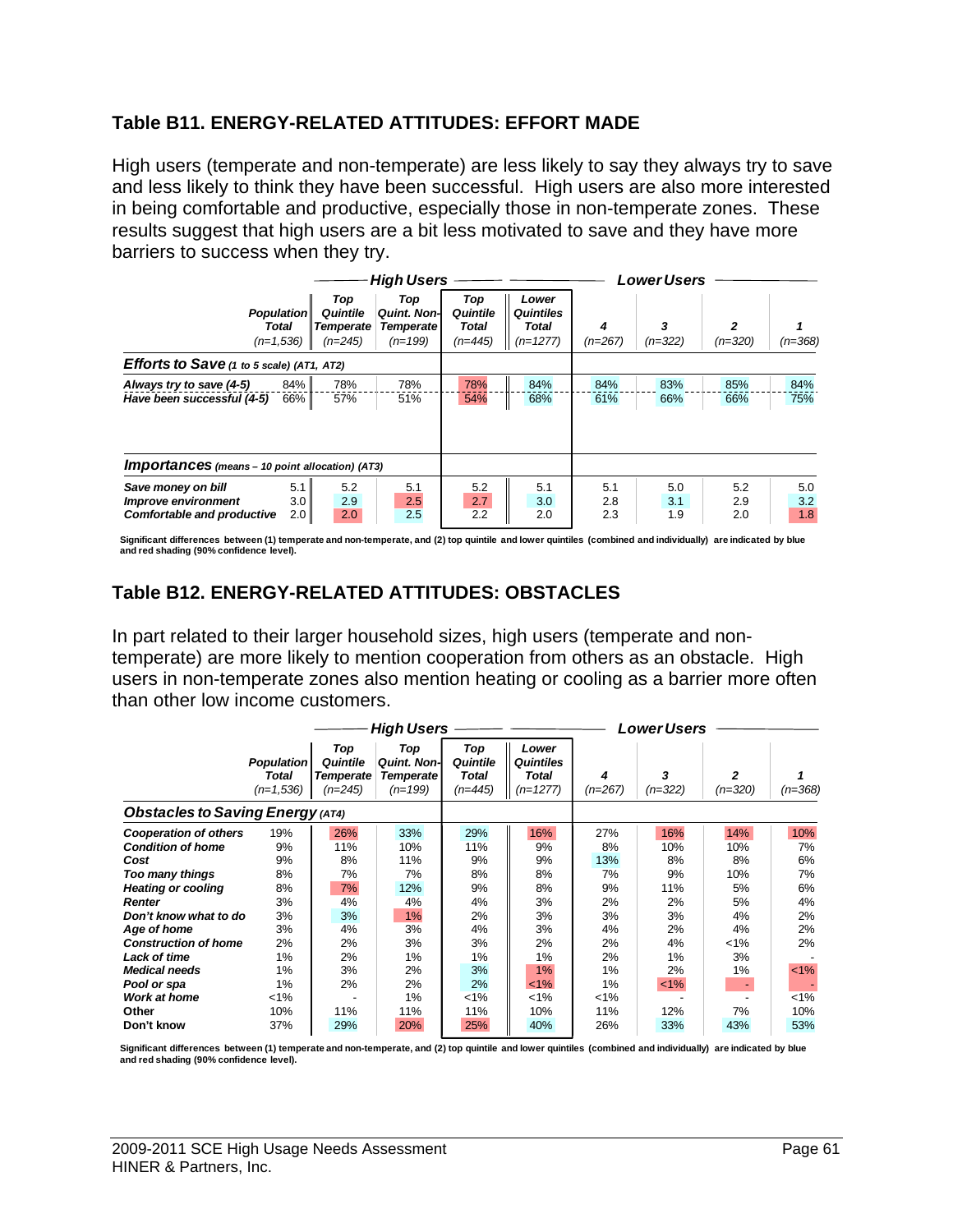# **Table B13. ENERGY-RELATED ATTITUDES: AGREEMENT WITH STATEMENTS**

Regarding their attitudes, high users are more motivated by the cost of energy and less by the environment. They also admit being less knowledgeable about how they can save.

|                                                                                                                                                                                                                                                                                                                                                                  |                                           |                                                  | <b>High Users</b>                                           |                                              |                                                         | <b>Lower Users</b>                     |                                        |                                        |                                        |
|------------------------------------------------------------------------------------------------------------------------------------------------------------------------------------------------------------------------------------------------------------------------------------------------------------------------------------------------------------------|-------------------------------------------|--------------------------------------------------|-------------------------------------------------------------|----------------------------------------------|---------------------------------------------------------|----------------------------------------|----------------------------------------|----------------------------------------|----------------------------------------|
|                                                                                                                                                                                                                                                                                                                                                                  | <b>Population</b><br>Total<br>$(n=1,536)$ | Top<br>Quintile<br><b>Temperate</b><br>$(n=245)$ | Top<br><b>Quint, Non-I</b><br><b>Temperate</b><br>$(n=199)$ | Top<br>Quintile<br><b>Total</b><br>$(n=445)$ | Lower<br><b>Quintiles</b><br><b>Total</b><br>$(n=1277)$ | 4<br>$(n=267)$                         | 3<br>$(n=322)$                         | 2<br>$(n=320)$                         | $(n=368)$                              |
| Attitudes About Energy (percent strongly agree) (AT6)                                                                                                                                                                                                                                                                                                            |                                           |                                                  |                                                             |                                              |                                                         |                                        |                                        |                                        |                                        |
| Cost of energy makes me<br>want to conserve<br>I monitor my electricity<br>bills very closely<br>New technologies can<br>help me use energy<br>more efficiently<br>I am very concerned about<br>the environment<br>Energy I use has an impact<br>on future generations<br>I am very knowledgeable<br>about things I can do<br>to save<br>Saving on bill is worth | 73%<br>71%<br>69%<br>67%<br>66%<br>61%    | 78%<br>72%<br>72%<br>62%<br>64%<br>53%           | 80%<br>71%<br>71%<br>64%<br>65%<br>60%                      | 79%<br>72%<br>71%<br>63%<br>65%<br>56%       | 72%<br>71%<br>69%<br>68%<br>67%<br>61%                  | 77%<br>68%<br>68%<br>69%<br>69%<br>57% | 72%<br>70%<br>75%<br>67%<br>72%<br>61% | 71%<br>72%<br>67%<br>65%<br>61%<br>62% | 69%<br>71%<br>67%<br>70%<br>65%<br>63% |
| sacrificing some comfort<br>& convenience                                                                                                                                                                                                                                                                                                                        | 57%                                       | 59%                                              | 57%                                                         | 58%                                          | 57%                                                     | 60%                                    | 56%                                    | 52%                                    | 59%                                    |

Significant differences between (1) temperate and non-temperate, and (2) top quintile and lower quintiles (combined and individually) are indicated by blue<br>and red shading (90% confidence level).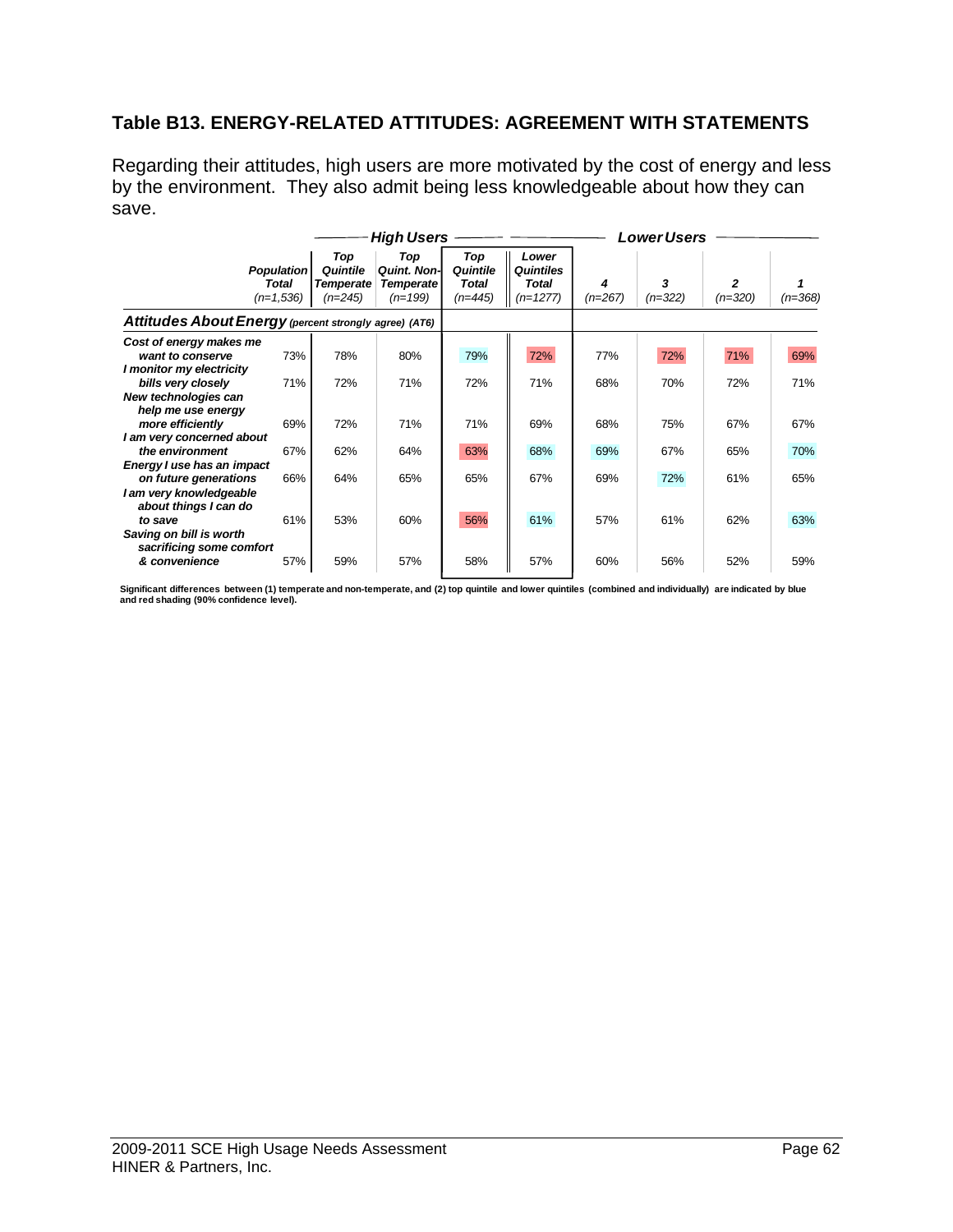### **Table B14. ENERGY-RELATED ATTITUDES: AGREEMENT WITH STATEMENTS**

High users (temperate and non-temperate) are less likely to think they have done all they can to save energy, and they are more likely to worry about being able to pay their energy bill.

|                                                                                        |                                                  |                                                  | High Users                                                 |                                              |                                                         | <b>Lower Users</b> |                |                |         |
|----------------------------------------------------------------------------------------|--------------------------------------------------|--------------------------------------------------|------------------------------------------------------------|----------------------------------------------|---------------------------------------------------------|--------------------|----------------|----------------|---------|
|                                                                                        | <b>Population</b><br><b>Total</b><br>$(n=1,536)$ | Top<br>Quintile<br><b>Temperate</b><br>$(n=245)$ | Top<br><b>Quint. Non-</b><br><b>Temperate</b><br>$(n=199)$ | Top<br>Quintile<br><b>Total</b><br>$(n=445)$ | Lower<br><b>Quintiles</b><br><b>Total</b><br>$(n=1277)$ | 4<br>$(n=267)$     | 3<br>$(n=322)$ | 2<br>$(n=320)$ | (n=368) |
| Attitudes About Energy (percent strongly agree) (AT6)                                  |                                                  |                                                  |                                                            |                                              |                                                         |                    |                |                |         |
| I've already done everything<br>I can to save energy<br>I sometimes worry if there is  | 55%                                              | 48%                                              | 45%                                                        | 47%                                          | 56%                                                     | 53%                | 53%            | 53%            | 63%     |
| enough money to pay<br>my energy bill<br>I regularly try to convince                   | 53%                                              | 58%                                              | 59%                                                        | 59%                                          | 52%                                                     | 62%                | 51%            | 50%            | 48%     |
| others to use less<br>energy<br>I do more than most people                             | 52%                                              | 57%                                              | 52%                                                        | 55%                                          | 51%                                                     | 54%                | 50%            | 49%            | 51%     |
| to reduce my impact<br>on the environment<br>If I wanted to I could use less           | 45%                                              | 33%                                              | 38%                                                        | 35%                                          | 48%                                                     | 46%                | 45%            | 47%            | 51%     |
| energy than I use now without<br>sacrificing too much<br>My actions have little effect | 41%                                              | 44%                                              | 34%                                                        | 39%                                          | 41%                                                     | 40%                | 43%            | 41%            | 41%     |
| on global warming<br>Having the benefits of using<br>energy is more important          | 30%                                              | 28%                                              | 24%                                                        | 26%                                          | 30%                                                     | 31%                | 29%            | 26%            | 34%     |
| than saving energy                                                                     | 24%                                              | 22%                                              | 16%                                                        | 19%                                          | 25%                                                     | 21%                | 21%            | 29%            | 28%     |

Significant differences between (1) temperate and non-temperate, and (2) top quintile and lower quintiles (combined and individually) are indicated by blue<br>and red shading (90% confidence level).

# **Table B15. ENERGY-RELATED ATTITUDES: AGREEMENT WITH STATEMENTS**

Among high users, their energy use does weigh on their minds, and they are more likely to agree that someone in the home is dependent on energy for health reasons.

|                                                                                                                                                                                  |                                                  |                                                  | <b>High Users</b>                                           |                                       |                                                         | <b>Lower Users</b> |                |            |            |
|----------------------------------------------------------------------------------------------------------------------------------------------------------------------------------|--------------------------------------------------|--------------------------------------------------|-------------------------------------------------------------|---------------------------------------|---------------------------------------------------------|--------------------|----------------|------------|------------|
|                                                                                                                                                                                  | <b>Population</b><br><b>Total</b><br>$(n=1,536)$ | Top<br>Quintile<br><b>Temperate</b><br>$(n=245)$ | Top<br><b>Quint, Non-I</b><br><b>Temperate</b><br>$(n=199)$ | Top<br>Quintile<br>Total<br>$(n=445)$ | Lower<br><b>Quintiles</b><br><b>Total</b><br>$(n=1277)$ | 4<br>$(n=267)$     | 3<br>$(n=322)$ | $(n=320)$  | (n=368)    |
| Attitudes About Energy (percent strongly agree) (AT6)                                                                                                                            |                                                  |                                                  |                                                             |                                       |                                                         |                    |                |            |            |
| I don't often think about<br>how much energy I<br>use in my home<br>Someone in my household<br>is dependent on energy<br>for health reasons<br>I am often the first among family | 23%<br>22%                                       | 15%<br>26%                                       | 15%<br>29%                                                  | 15%<br>27%                            | 24%<br>21%                                              | 23%<br>21%         | 23%<br>24%     | 20%<br>18% | 28%<br>19% |
| and friends to purchase<br>new appliances<br>I usually buy used rather<br>than new appliances                                                                                    | 22%<br>15%                                       | 27%<br>15%                                       | 24%<br>12%                                                  | 26%<br>14%                            | 22%<br>15%                                              | 24%<br>11%         | 19%<br>16%     | 20%<br>16% | 24%<br>15% |
| If I were to buy a new appliance<br>I would buy a less expensive<br>one even if it used more<br>energy                                                                           | 10%                                              | 8%                                               | 7%                                                          | 8%                                    | 10%                                                     | 10%                | 10%            | 10%        | 11%        |

**Significant differences between (1) temperate and non-temperate, and (2) top quintile and lower quintiles (combined and individually) are indicated by blue and red shading (90% confidence level).**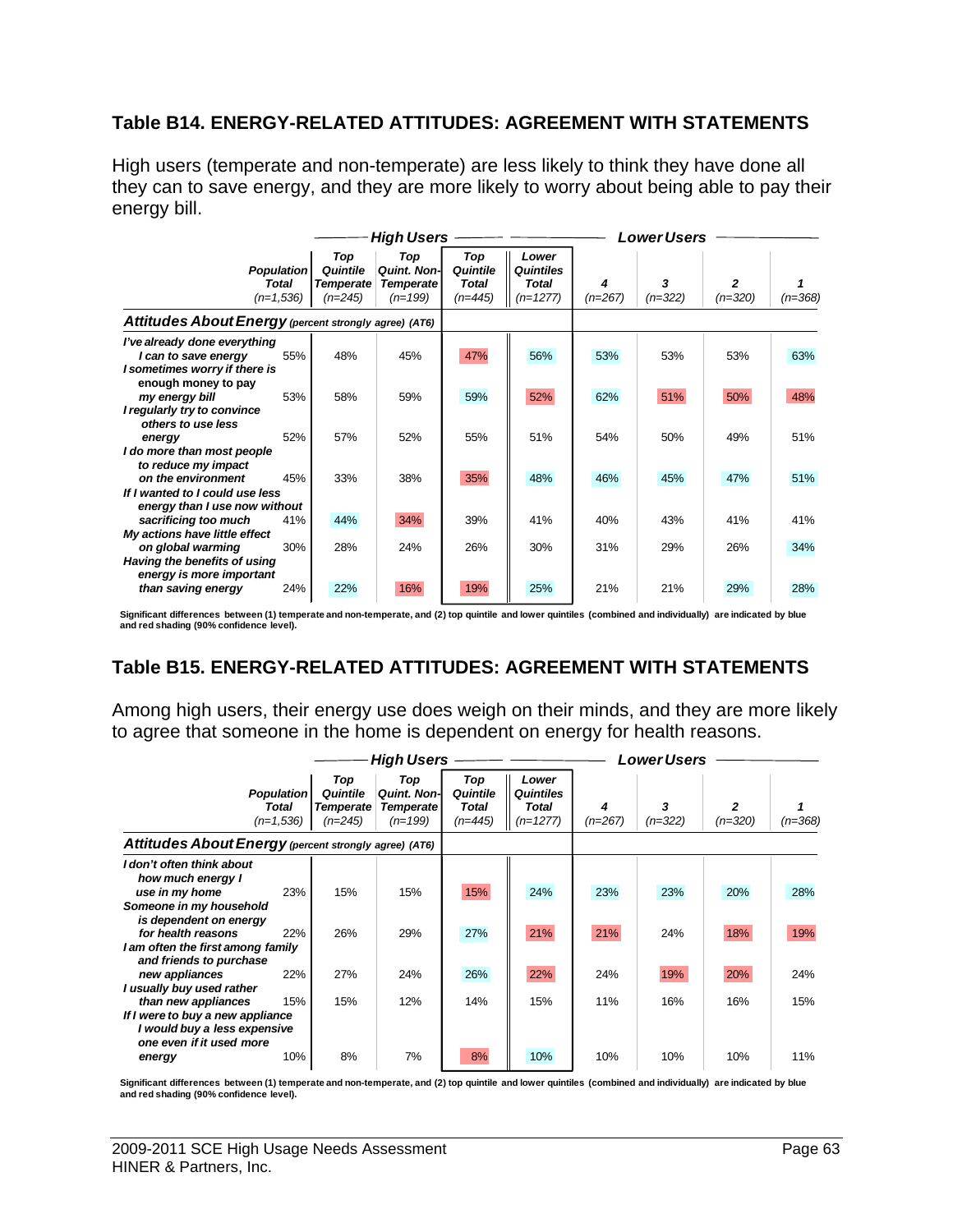## **Table B16. ENERGY-RELATED BEHAVIORS**

Suggesting that high usage is not just because of their environment, high users are less likely to follow energy efficient practices at home: turning off lights and TVs, etc.

|                                                                                                                                                                                                                                             |                                                                    |                                                                    | <b>High Users</b>                                                  |                                                                    |                                                                    | Lower Users                                                        |                                                                    |                                                                    |                                                                    |
|---------------------------------------------------------------------------------------------------------------------------------------------------------------------------------------------------------------------------------------------|--------------------------------------------------------------------|--------------------------------------------------------------------|--------------------------------------------------------------------|--------------------------------------------------------------------|--------------------------------------------------------------------|--------------------------------------------------------------------|--------------------------------------------------------------------|--------------------------------------------------------------------|--------------------------------------------------------------------|
|                                                                                                                                                                                                                                             | <b>Population</b><br>Total<br>$(n=1.536)$                          | Top<br>Quintile<br>Temperate<br>$(n=245)$                          | Top<br><b>Quint, Non-I</b><br><b>Temperate</b><br>$(n=199)$        | Top<br>Quintile<br>Total<br>$(n=445)$                              | Lower<br><b>Quintiles</b><br>Total<br>$(n=1277)$                   | $(n=267)$                                                          | 3<br>$(n=322)$                                                     | 2<br>$(n=320)$                                                     | $(n=368)$                                                          |
| Energy Efficient Behaviors (percent "always" do this) (EB1)                                                                                                                                                                                 |                                                                    |                                                                    |                                                                    |                                                                    |                                                                    |                                                                    |                                                                    |                                                                    |                                                                    |
| <b>Turn off lights</b><br>Power down computer<br><b>Unplug chargers</b><br>Turn off TV<br>Run appliances full<br>Use fans on hot days<br><b>Raise/lower thermostat</b><br><b>Clothing for warmth</b><br>Close ducts<br>Lower hot water temp | 78%<br>67%<br>58%<br>75%<br>74%<br>45%<br>32%<br>59%<br>51%<br>31% | 72%<br>60%<br>58%<br>69%<br>78%<br>44%<br>32%<br>58%<br>53%<br>25% | 75%<br>61%<br>50%<br>69%<br>77%<br>36%<br>35%<br>60%<br>48%<br>33% | 73%<br>61%<br>54%<br>69%<br>77%<br>40%<br>33%<br>59%<br>51%<br>29% | 79%<br>68%<br>59%<br>76%<br>74%<br>45%<br>32%<br>59%<br>52%<br>31% | 76%<br>72%<br>56%<br>76%<br>83%<br>45%<br>37%<br>64%<br>48%<br>33% | 76%<br>63%<br>60%<br>73%<br>76%<br>48%<br>32%<br>56%<br>58%<br>32% | 79%<br>69%<br>59%<br>74%<br>66%<br>41%<br>31%<br>58%<br>50%<br>33% | 83%<br>69%<br>60%<br>80%<br>72%<br>47%<br>29%<br>60%<br>51%<br>27% |
| Mean number of "always"                                                                                                                                                                                                                     | 5.2                                                                | 5.0                                                                | 5.3                                                                | 5.2                                                                | 5.2                                                                | 5.5                                                                | 5.3                                                                | 5.0                                                                | 5.0                                                                |

Significant differences between (1) temperate and non-temperate, and (2) top quintile and lower quintiles (combined and individually) are indicated by blue<br>and red shading (90% confidence level).

### **Table B17. ENERGY-RELATED BEHAVIORS: HVAC SETTINGS**

Thermostat settings are quite similar across usage groups – dependent upon climate zone rather than household energy usage.

|                                                     |                                                  |                                                  | <b>High Users</b>                                           |                                     |                                           | Lower Users  |              |              |              |
|-----------------------------------------------------|--------------------------------------------------|--------------------------------------------------|-------------------------------------------------------------|-------------------------------------|-------------------------------------------|--------------|--------------|--------------|--------------|
|                                                     | <b>Population</b><br><b>Total</b><br>$(n=1.536)$ | Top<br>Quintile<br><b>Temperate</b><br>$(n=245)$ | Top<br><b>Quint, Non-I</b><br><b>Temperate</b><br>$(n=199)$ | Top<br>Quintile<br>Total<br>(n=445) | Lower<br>Quintiles<br>Total<br>$(n=1277)$ | $(n=267)$    | (n=322)      | $(n=320)$    | $(n=368)$    |
| <b>HVAC Temperature Settings (means) (EB2, EB3)</b> |                                                  |                                                  |                                                             |                                     |                                           |              |              |              |              |
| Hot summer days<br>Cold winter days                 | 75.2<br>71.5                                     | 74.0<br>71.7                                     | 76.0<br>71.9                                                | 75.1<br>71.8                        | 75.2<br>71.4                              | 75.9<br>71.4 | 74.6<br>71.2 | 76.1<br>71.2 | 74.5<br>71.9 |
|                                                     |                                                  |                                                  |                                                             |                                     |                                           |              |              |              |              |

Significant differences between (1) temperate and non-temperate, and (2) top quintile and lower quintiles (combined and individually) are indicated by blue<br>and red shading (90% confidence level).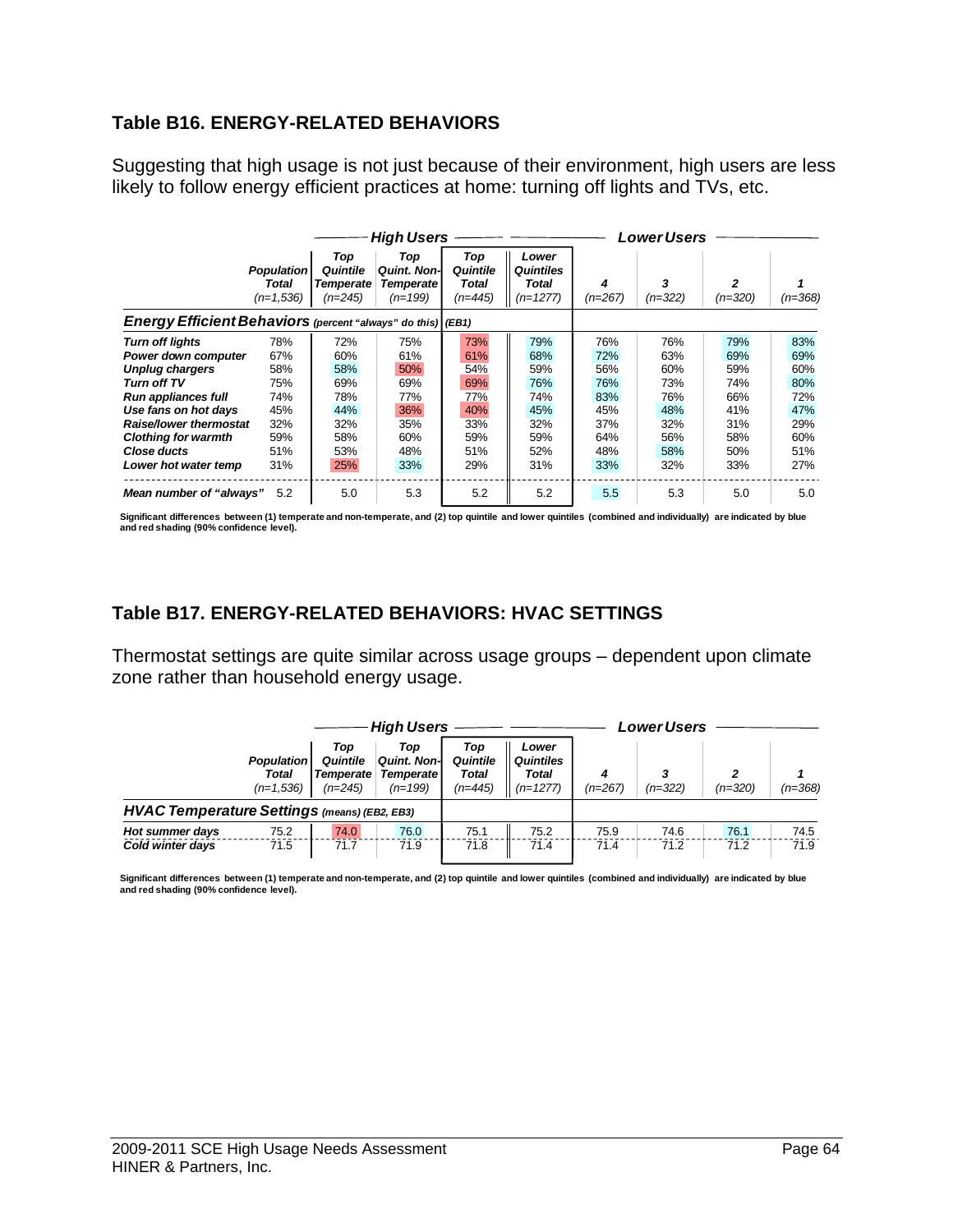# **Table B18. CONNECTION WITH UTILITY PROGRAMS: OVERALL OPINIONS**

High users (temperate and non-temperate) are less satisfied with SCE – in general, higher income customers tend to be less satisfied.

|                                                                                                                                                                                                                                                                                   |                                                                               |                                                  | <b>High Users</b>                                                                                      |                                              |                                                  | <b>Lower Users</b>                         |                                            |                                           |                                          |
|-----------------------------------------------------------------------------------------------------------------------------------------------------------------------------------------------------------------------------------------------------------------------------------|-------------------------------------------------------------------------------|--------------------------------------------------|--------------------------------------------------------------------------------------------------------|----------------------------------------------|--------------------------------------------------|--------------------------------------------|--------------------------------------------|-------------------------------------------|------------------------------------------|
|                                                                                                                                                                                                                                                                                   | <b>Population</b><br><b>Total</b><br>$(n=1,536)$                              | Top<br>Quintile<br><b>Temperate</b><br>$(n=245)$ | Top<br><b>Quint, Non-</b><br><b>Temperate</b><br>$(n=199)$                                             | Top<br>Quintile<br><b>Total</b><br>$(n=445)$ | Lower<br><b>Quintiles</b><br>Total<br>$(n=1277)$ | 4<br>$(n=267)$                             | 3<br>$(n=322)$                             | 2<br>$(n=320)$                            | $(n=368)$                                |
| Satisfaction with SCE (1 to 10 scale) (CU1)                                                                                                                                                                                                                                       |                                                                               |                                                  |                                                                                                        |                                              |                                                  |                                            |                                            |                                           |                                          |
| Satisfied (%8-10)<br>Dissatisfied (%1-3)<br>Mean                                                                                                                                                                                                                                  | 79%<br>4%<br>8.5                                                              | 72%<br>6%<br>8.1                                 | 67%<br>7%<br>7.9                                                                                       | 70%<br>7%<br>8.0                             | 81%<br>4%<br>8.7                                 | 75%<br>6%<br>8.4                           | 77%<br>3%<br>8.5                           | 85%<br>3%<br>8.8                          | 85%<br>4%<br>8.8                         |
| Opinions About EE Programs (open ended) (CU2)                                                                                                                                                                                                                                     |                                                                               |                                                  |                                                                                                        |                                              |                                                  |                                            |                                            |                                           |                                          |
| <b>POSITIVE: Total</b><br><b>NEUTRAL: Total</b><br><b>Don't Know</b><br><b>Don't Care</b><br><b>NEGATIVE: Total</b><br>Not enough info<br>Hard to qualify<br><b>Rebates too small</b><br><b>Don't trust SCE</b><br>Need money to part.<br><b>Too much effort</b><br><b>Renter</b> | 82%<br>13%<br>11%<br>2%<br>9%<br>4%<br>2%<br>1%<br>1%<br>1%<br>$1\%$<br>$1\%$ | 82%<br>11%<br>8%<br>4%<br>11%<br>5%<br>2%        | 79%<br>17%<br>15%<br>2%<br>9%<br>5%<br>1%<br>Small sample size not meaningful for subgroup comparisons | 80%<br>14%<br>11%<br>3%<br>10%<br>5%<br>2%   | 83%<br>13%<br>11%<br>2%<br>9%<br>4%<br>2%        | 78%<br>14%<br>11%<br>3%<br>11%<br>5%<br>2% | 80%<br>14%<br>12%<br>2%<br>11%<br>5%<br>4% | 83%<br>13%<br>13%<br>1%<br>8%<br>4%<br>1% | 87%<br>11%<br>9%<br>2%<br>6%<br>1%<br>1% |
| <b>Other</b>                                                                                                                                                                                                                                                                      | 3%                                                                            | 7%                                               | 10%                                                                                                    | 8%                                           | 3%                                               | 5%                                         | 4%                                         | 3%                                        | $1\%$                                    |

Significant differences between (1) temperate and non-temperate, and (2) top quintile and lower quintiles (combined and individually) are indicated by blue<br>and red shading (90% confidence level).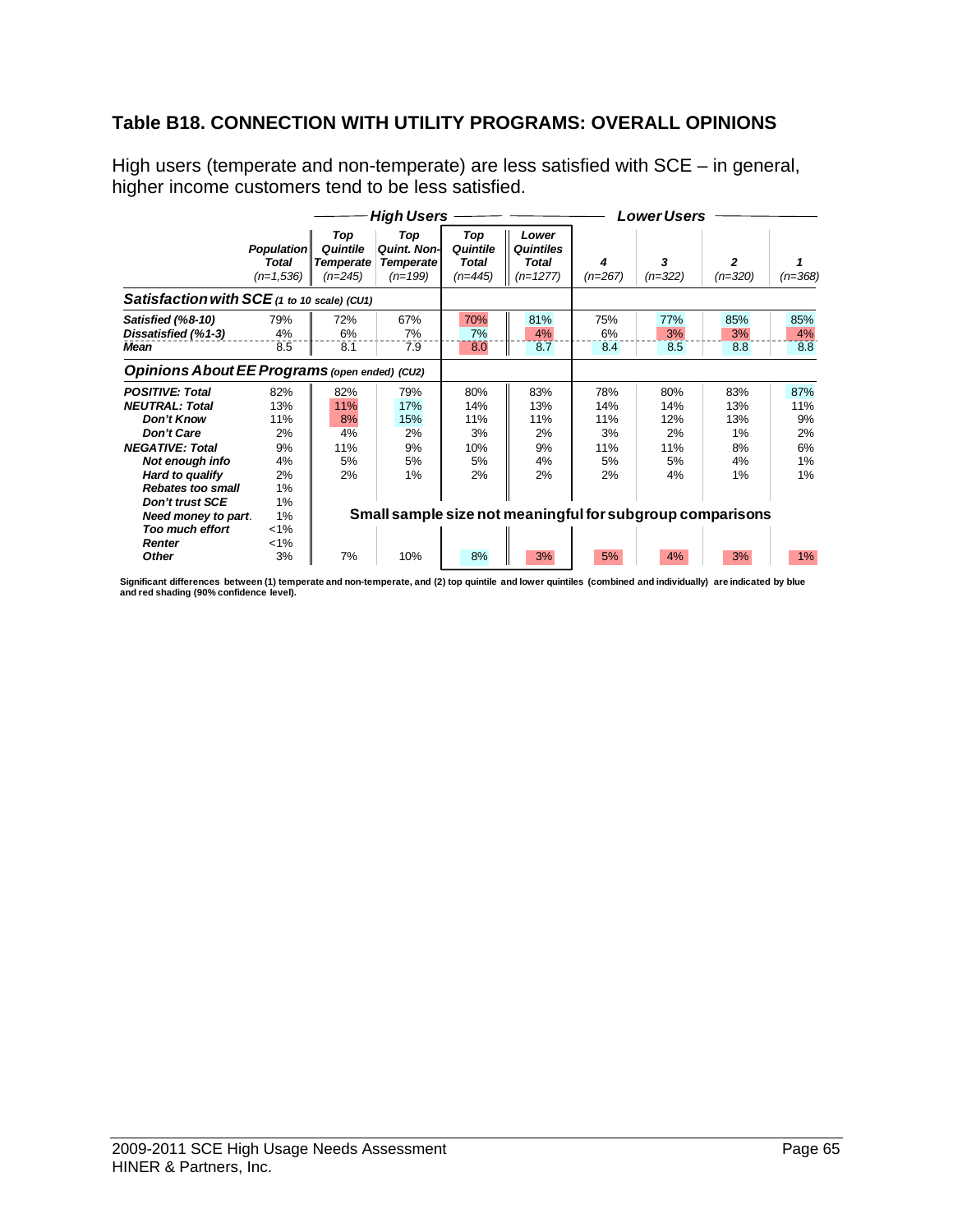## **Table B19. CONNECTION WITH UTILITY PROGRAMS: PAST PARTICIPATION**

Non-temperate high users are more likely than temperate high users to have participated in EE programs before – this difference is related to climate zone, not usage. High users (temperate and non-temperate) tend to have higher participation in the Summer Discount Plan, perhaps because they are more likely to have central AC. Non-temperate high users also have higher participation in ARP and EE Rebates – probably related to their higher ownership rates for appliances.

|                                                                                                                     |                                           |                                           | <b>High Users</b>                                           |                                       |                                                  | <b>Lower Users</b>              |                                 |                                 |                                 |
|---------------------------------------------------------------------------------------------------------------------|-------------------------------------------|-------------------------------------------|-------------------------------------------------------------|---------------------------------------|--------------------------------------------------|---------------------------------|---------------------------------|---------------------------------|---------------------------------|
|                                                                                                                     | <b>Population</b><br>Total<br>$(n=1.536)$ | Top<br>Quintile<br>Temperate<br>$(n=245)$ | Top<br><b>Quint, Non-I</b><br><b>Temperate</b><br>$(n=199)$ | Top<br>Quintile<br>Total<br>$(n=445)$ | Lower<br><b>Quintiles</b><br>Total<br>$(n=1277)$ | 4<br>(n=267)                    | 3<br>$(n=322)$                  | 2<br>$(n=320)$                  | (n=368)                         |
| Ever Participated in EE Programs Before (cus)                                                                       |                                           |                                           |                                                             |                                       |                                                  |                                 |                                 |                                 |                                 |
| Yes<br>No.<br>Don't know                                                                                            | 46%<br>51%<br>3%                          | 41%<br>55%<br>4%                          | 52%<br>47%<br>$<1\%$                                        | 46%<br>52%<br>2%                      | 46%<br>51%<br>3%                                 | 52%<br>46%<br>2%                | 41%<br>56%<br>4%                | 45%<br>50%<br>6%                | 47%<br>51%<br>2%                |
| Programs Participated In (if ever participated) (CU4)                                                               |                                           |                                           |                                                             |                                       |                                                  |                                 |                                 |                                 |                                 |
| <b>Appliance Recycling</b><br>EMA<br><b>EE Rebates</b><br><b>Home Energy Surveys</b><br><b>Summer Discount Plan</b> | 39%<br>34%<br>28%<br>28%<br>26%           | 41%<br>33%<br>34%<br>33%<br>24%           | 48%<br>39%<br>41%<br>35%<br>44%                             | 44%<br>36%<br>38%<br>34%<br>34%       | 37%<br>32%<br>27%<br>27%<br>24%                  | 41%<br>33%<br>38%<br>33%<br>28% | 40%<br>28%<br>26%<br>30%<br>19% | 31%<br>30%<br>20%<br>24%<br>26% | 36%<br>36%<br>25%<br>24%<br>24% |

Significant differences between (1) temperate and non-temperate, and (2) top quintile and lower quintiles (combined and individually) are indicated by blue<br>and red shading (90% confidence level).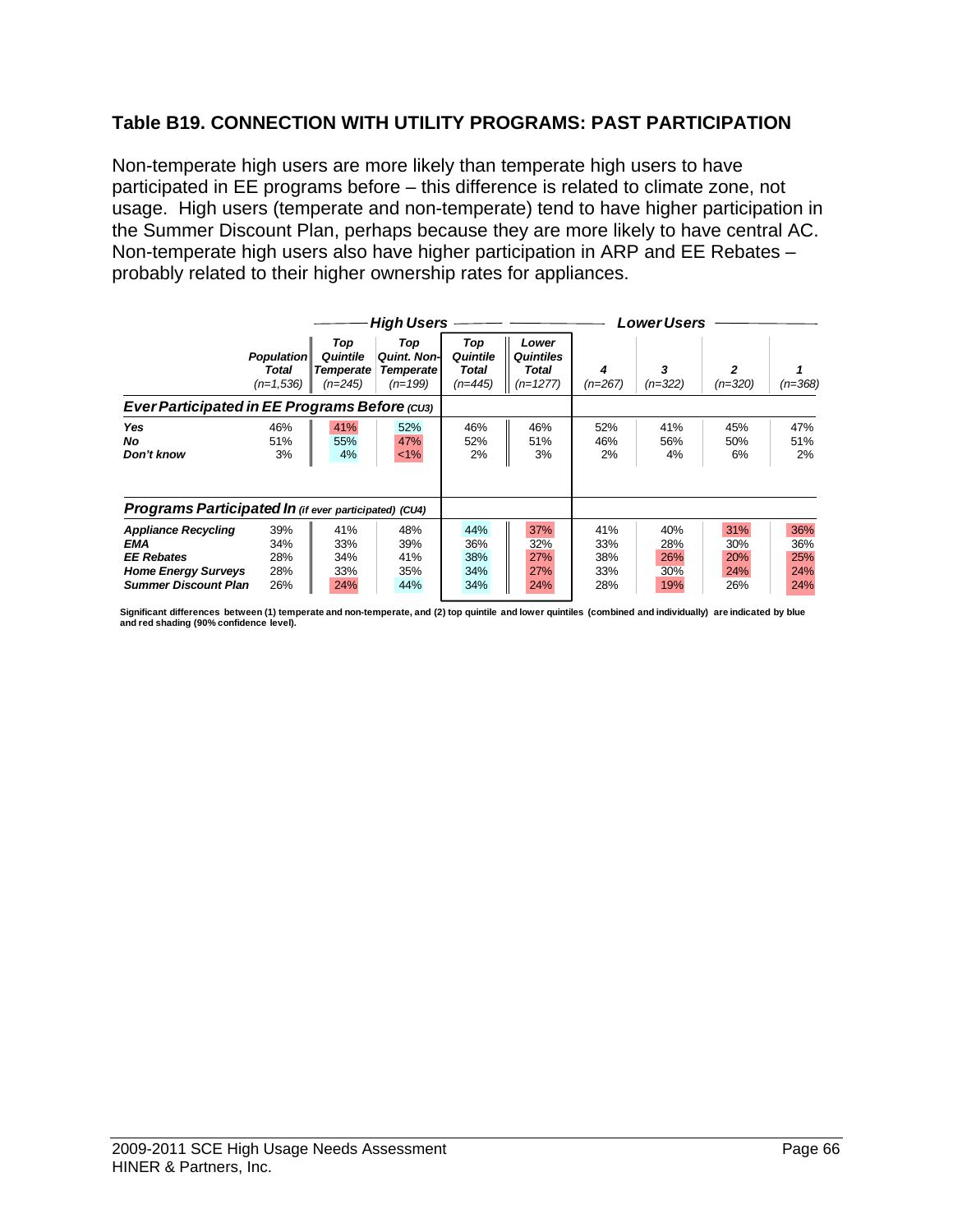#### **Table B20. LIEE SOURCES OF AWARENESS AND PARTICIPATION**

Among past EMA participants, sources of learning about EMA are similar across all usage groups, except that high users are more likely to have seen an ad and less likely to get direct mail.

|                                                                                                                                                                                                                                                                     | <b>High Users</b>                                                       |                                                                  |                                                                  |                                                                  |                                                                   |                                                                             | <b>Lower Users</b>                                            |                                                                   |                                                                   |  |  |
|---------------------------------------------------------------------------------------------------------------------------------------------------------------------------------------------------------------------------------------------------------------------|-------------------------------------------------------------------------|------------------------------------------------------------------|------------------------------------------------------------------|------------------------------------------------------------------|-------------------------------------------------------------------|-----------------------------------------------------------------------------|---------------------------------------------------------------|-------------------------------------------------------------------|-------------------------------------------------------------------|--|--|
|                                                                                                                                                                                                                                                                     | <b>Population</b><br><b>Total</b><br>$(n=239)$                          | Top<br>Quintile<br>Temperate<br>$(n=33)$                         | Top<br><b>Quint, Non-</b><br><b>Temperate</b><br>$(n=40)$        | Top<br>Quintile<br><b>Total</b><br>$(n=74)$                      | Lower<br><b>Quintiles</b><br>Total<br>$(n=189)$                   | 4<br>$(n=45)$                                                               | 3<br>$(n=37)$                                                 | 2<br>$(n=43)$                                                     | $(n=63)$                                                          |  |  |
| Current or Previous Home (EMA participants) (LIEE3)                                                                                                                                                                                                                 |                                                                         |                                                                  |                                                                  |                                                                  |                                                                   |                                                                             |                                                               |                                                                   |                                                                   |  |  |
| <b>Current</b><br><b>Previous</b><br>Don't know                                                                                                                                                                                                                     | 78%<br>19%<br>2%                                                        | 73%<br>17%<br>9%                                                 | 69%<br>29%<br>25%                                                | 71%<br>23%<br>6%                                                 | 80%<br>19%<br>1%                                                  | 82%<br>18%                                                                  | 79%<br>18%<br>3%                                              | 82%<br>18%                                                        | 77%<br>21%<br>2%                                                  |  |  |
| <b>Source of Learning About EMA (EMA participants)</b>                                                                                                                                                                                                              |                                                                         |                                                                  |                                                                  | (LIEE4)                                                          |                                                                   |                                                                             |                                                               |                                                                   |                                                                   |  |  |
| Friend/neighbor/family<br>Saw/heard an ad<br>Rep at my door<br><b>Bill insert</b><br><b>Direct Mail</b><br><b>Phone call to utility</b><br>Utility website<br>Phone call from utility<br>From another program<br><b>County/City/Snr Center</b><br>Landlord<br>Other | 32%<br>17%<br>14%<br>8%<br>7%<br>6%<br>3%<br>3%<br>2%<br>2%<br>2%<br>5% | 29%<br>18%<br>21%<br>9%<br>3%<br>6%<br>4%<br>1%<br>2%<br>$< 1\%$ | 30%<br>27%<br>5%<br>5%<br>4%<br>10%<br>6%<br>1%<br>4%<br>$< 1\%$ | 29%<br>23%<br>12%<br>7%<br>3%<br>9%<br>5%<br>1%<br>3%<br>$< 1\%$ | 33%<br>17%<br>14%<br>8%<br>8%<br>6%<br>3%<br>3%<br>1%<br>2%<br>2% | 29%<br>23%<br>13%<br>2%<br>8%<br>8%<br>3%<br>5%<br>1%<br>$< 1\%$<br>$< 1\%$ | 34%<br>14%<br>15%<br>12%<br>10%<br>6%<br>3%<br>4%<br>1%<br>2% | 36%<br>16%<br>13%<br>9%<br>6%<br>4%<br>3%<br>3%<br>3%<br>1%<br>2% | 32%<br>16%<br>13%<br>8%<br>8%<br>5%<br>2%<br>1%<br>1%<br>4%<br>5% |  |  |
| Don't know                                                                                                                                                                                                                                                          | 6%                                                                      | 5%                                                               | 9%                                                               | 7%                                                               | 6%                                                                | 7%                                                                          | 6%                                                            | 3%                                                                | 7%                                                                |  |  |

Significant differences between (1) temperate and non-temperate, and (2) top quintile and lower quintiles (combined and individually) are indicated by blue<br>and red shading (90% confidence level).

# **Table B21. LIEE PARTICIPANT CONCERNS**

Concerns about EMA are shown here – there are no significant differences between usage groups.

|                                                                                                                                                                                                                                                          |                                                                        |                                          | <b>High Users</b>                                          |                                          | <b>Lower Users</b>                                            |                                          |                                    |                                    |                                             |
|----------------------------------------------------------------------------------------------------------------------------------------------------------------------------------------------------------------------------------------------------------|------------------------------------------------------------------------|------------------------------------------|------------------------------------------------------------|------------------------------------------|---------------------------------------------------------------|------------------------------------------|------------------------------------|------------------------------------|---------------------------------------------|
|                                                                                                                                                                                                                                                          | <b>Population</b><br>Total<br>$(n=239)$                                | Top<br>Quintile<br>Temperate<br>$(n=33)$ | Top<br><b>Quint, Non-I</b><br><b>Temperate</b><br>$(n=40)$ | Top<br>Quintile<br>Total<br>$(n=74)$     | Lower<br><b>Quintiles</b><br>Total<br>$(n=189)$               | 4<br>$(n=45)$                            | 3<br>$(n=37)$                      | $(n=43)$                           | $(n=63)$                                    |
| <b>Concerns About EMA (EMA participants) (LIEE6)</b>                                                                                                                                                                                                     |                                                                        |                                          |                                                            |                                          |                                                               |                                          |                                    |                                    |                                             |
| Don't know of any<br><b>None</b><br>Did not believe was free<br>Might be a scam / fine print<br>Had to document income<br>Doubted quality<br>Didn't think I'd qualify<br><b>Wanted more info</b><br>Landlord's permission<br>Take too much time<br>Other | 53%<br>30%<br>7%<br>3%<br>2%<br>$1\%$<br>1%<br>1%<br>1%<br>$1\%$<br>2% | 57%<br>22%<br>13%<br>1%<br>3%<br>4%      | 61%<br>29%<br>4%<br>2%<br>1%<br>1%<br>3%                   | 59%<br>26%<br>8%<br>2%<br>1%<br>2%<br>3% | 52%<br>30%<br>7%<br>3%<br>2%<br>2%<br>1%<br>$1\%$<br>1%<br>2% | 49%<br>32%<br>7%<br>3%<br>4%<br>3%<br>5% | 65%<br>19%<br>8%<br>7%<br>1%<br>3% | 47%<br>34%<br>9%<br>3%<br>4%<br>3% | 50%<br>33%<br>4%<br>6%<br>2%<br>$1\%$<br>4% |

Significant differences between (1) temperate and non-temperate, and (2) top quintile and lower quintiles (combined and individually) are indicated by blue **and red shading (90% confidence level).**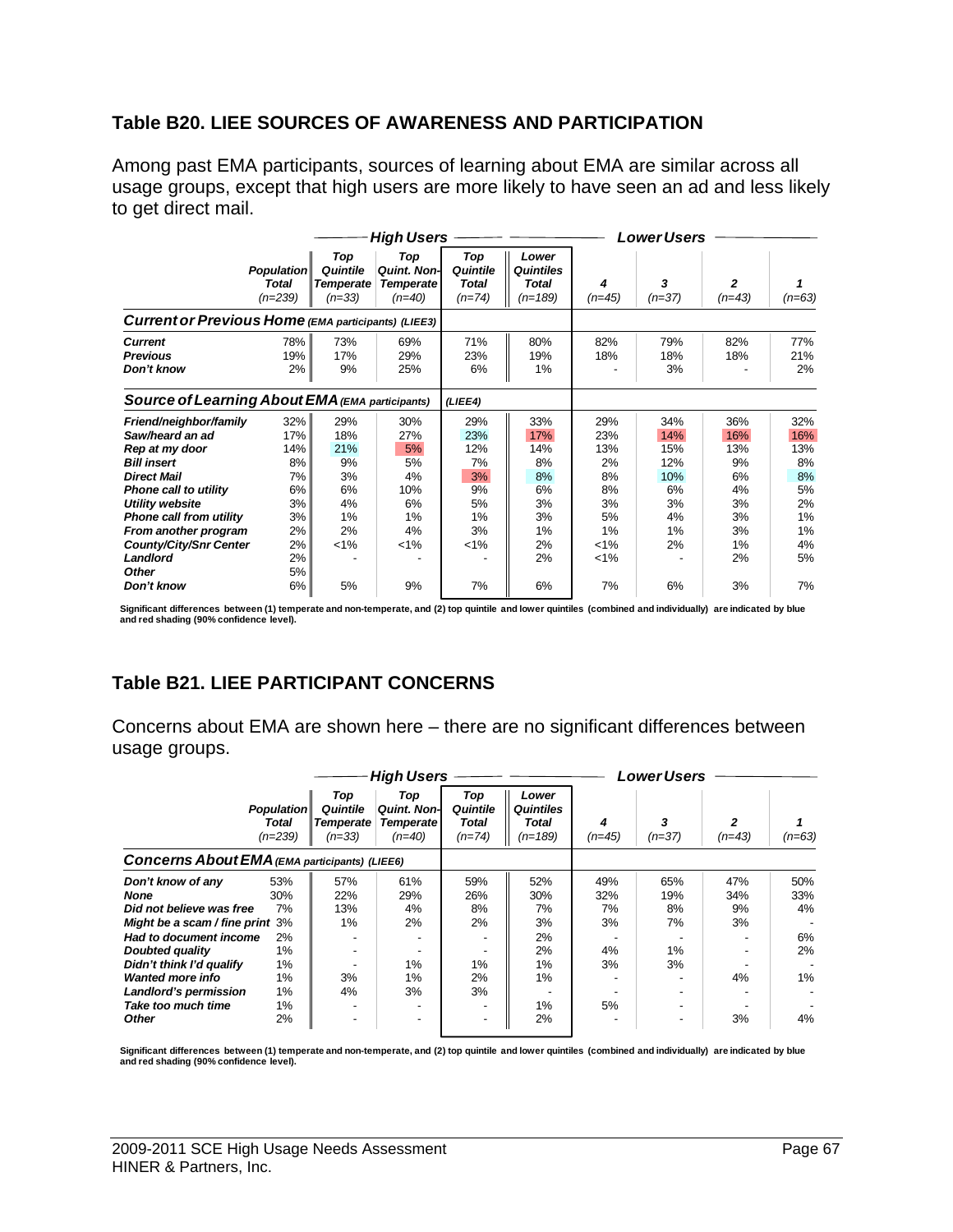# **Table B22. LIEE PARTICIPATION DIFFICULTIES**

Also among EMA participants, higher users (in the top 3 quintiles) are more likely to report experiencing difficulties or disappointment regarding their participation.

|                                                                                                                                                                                                                  |                                                  |                                          | <b>High Users</b>                                          |                                      | <b>Lower Users</b>                                |                                       |                                     |                      |                                 |
|------------------------------------------------------------------------------------------------------------------------------------------------------------------------------------------------------------------|--------------------------------------------------|------------------------------------------|------------------------------------------------------------|--------------------------------------|---------------------------------------------------|---------------------------------------|-------------------------------------|----------------------|---------------------------------|
|                                                                                                                                                                                                                  | <b>Population</b><br><b>Total</b><br>$(n=239)$   | Top<br>Quintile<br>Temperate<br>$(n=33)$ | Top<br><b>Quint, Non-I</b><br><b>Temperate</b><br>$(n=40)$ | Top<br>Quintile<br>Total<br>$(n=74)$ | Lower<br><b>Quintiles</b><br>Total<br>$(n=189)$   | 4<br>$(n=45)$                         | 3<br>$(n=37)$                       | 2<br>$(n=43)$        | $(n=63)$                        |
| Difficulties or Disappointments (EMA participants)                                                                                                                                                               |                                                  |                                          |                                                            | (LIEE7)                              |                                                   |                                       |                                     |                      |                                 |
| <b>Yes</b><br>No                                                                                                                                                                                                 | 15%<br>85%                                       | 25%<br>75%                               | 20%<br>80%                                                 | 22%<br>78%                           | 14%<br>86%                                        | 20%<br>80%                            | 21%<br>79%                          | 4%<br>96%            | 12%<br>88%                      |
| Type of Difficulty (EMA participants) (LIEE8)                                                                                                                                                                    |                                                  |                                          |                                                            |                                      |                                                   |                                       |                                     |                      |                                 |
| Scheduling / wait<br><b>Contractor didn't finish</b><br><b>Workers not professional</b><br>Weather stripping problem<br><b>AC</b> problem<br>Record keeping problem<br><b>Insulation problem</b><br><b>Other</b> | 16%<br>15%<br>11%<br>8%<br>7%<br>7%<br>4%<br>42% | 32%<br>14%<br>12%<br>42%                 | 42%<br>36%<br>6%<br>$\overline{\phantom{a}}$<br>53%        | 21%<br>34%<br>7%<br>9%<br>47%        | 14%<br>7%<br>11%<br>9%<br>10%<br>10%<br>6%<br>41% | 17%<br>15%<br>4%<br>22%<br>17%<br>30% | 5%<br>5%<br>17%<br>5%<br>17%<br>54% | 22%<br>-<br>-<br>78% | 17%<br>17%<br>17%<br>33%<br>33% |

**Significant differences between (1) temperate and non-temperate, and (2) top quintile and lower quintiles (combined and individually) are indicated by blue and red shading (90% confidence level).** 

# **Table B23. LIEE REASONS FOR PARTICIPATING**

High users (temperate and non-temperate) are less likely to say they participated in EMA to get the free refrigerator – perhaps because they tend to have newer units already.

|                                                                                                                                                                                                                                                                 |                                                                           |                                                   | <b>High Users</b>                                                   |                                                                   |                                                                    | <b>Lower Users</b>                                           |                                                         |                                                        |                                                                    |
|-----------------------------------------------------------------------------------------------------------------------------------------------------------------------------------------------------------------------------------------------------------------|---------------------------------------------------------------------------|---------------------------------------------------|---------------------------------------------------------------------|-------------------------------------------------------------------|--------------------------------------------------------------------|--------------------------------------------------------------|---------------------------------------------------------|--------------------------------------------------------|--------------------------------------------------------------------|
|                                                                                                                                                                                                                                                                 | <b>Population</b><br><b>Total</b><br>$(n=239)$                            | Top<br>Quintile<br><b>Temperate</b><br>$(n=33)$   | Top<br><b>Quint. Non-</b><br><b>Temperate</b><br>$(n=40)$           | Top<br>Quintile<br><b>Total</b><br>$(n=74)$                       | Lower<br><b>Quintiles</b><br><b>Total</b><br>$(n=189)$             | 4<br>$(n=45)$                                                | 3<br>$(n=37)$                                           | 2<br>$(n=43)$                                          | $(n=63)$                                                           |
| Main Reasons You Signed Up for EMA (LIEE5)                                                                                                                                                                                                                      |                                                                           |                                                   |                                                                     | <b>Benefits</b> (EMA participants)                                |                                                                    |                                                              |                                                         |                                                        |                                                                    |
| <b>Save Money</b><br>Save Energy<br><b>Refrigerator</b><br><b>Light bulbs</b><br><b>Weather stripping</b><br>Swamp cooler<br><b>Limited income</b><br><b>Help environment</b><br><b>Discount on bill</b><br><b>Windows</b><br><b>Medical condition</b><br>Other | 25%<br>21%<br>16%<br>10%<br>9%<br>3%<br>3%<br>3%<br>3%<br>3%<br>3%<br>25% | 17%<br>24%<br>12%<br>13%<br>10%<br>3%<br>1%<br>6% | 23%<br>20%<br>7%<br>$1\%$<br>7%<br>7%<br>5%<br>2%<br>3%<br>5%<br>5% | 20%<br>22%<br>10%<br>7%<br>8%<br>4%<br>3%<br>2%<br>2%<br>3%<br>5% | 27%<br>20%<br>18%<br>11%<br>9%<br>3%<br>4%<br>3%<br>3%<br>3%<br>2% | 30%<br>26%<br>15%<br>8%<br>13%<br>6%<br>7%<br>3%<br>3%<br>1% | 23%<br>25%<br>22%<br>14%<br>11%<br>6%<br>3%<br>3%<br>3% | 32%<br>21%<br>19%<br>15%<br>9%<br>4%<br>6%<br>6%<br>3% | 23%<br>12%<br>17%<br>10%<br>6%<br>2%<br>4%<br>2%<br>7%<br>2%<br>2% |
| Main Reasons You Signed Up for EMA (LIEE5)                                                                                                                                                                                                                      |                                                                           |                                                   |                                                                     |                                                                   | How Learned About It (EMA participants)                            |                                                              |                                                         |                                                        |                                                                    |
| <b>Word of Mouth</b><br>Rep came to door<br>Other                                                                                                                                                                                                               | 9%<br>5%                                                                  | 9%<br>10%                                         | 8%                                                                  | 8%<br>4%                                                          | 9%<br>6%                                                           | 8%<br>8%                                                     | 9%<br>3%                                                | 9%<br>9%                                               | 11%<br>4%                                                          |

Significant differences between (1) temperateand non-temperate, and (2) top quintile and lower quintiles (combined and individually) are indicated by blue<br>and red shading (90% confidence level).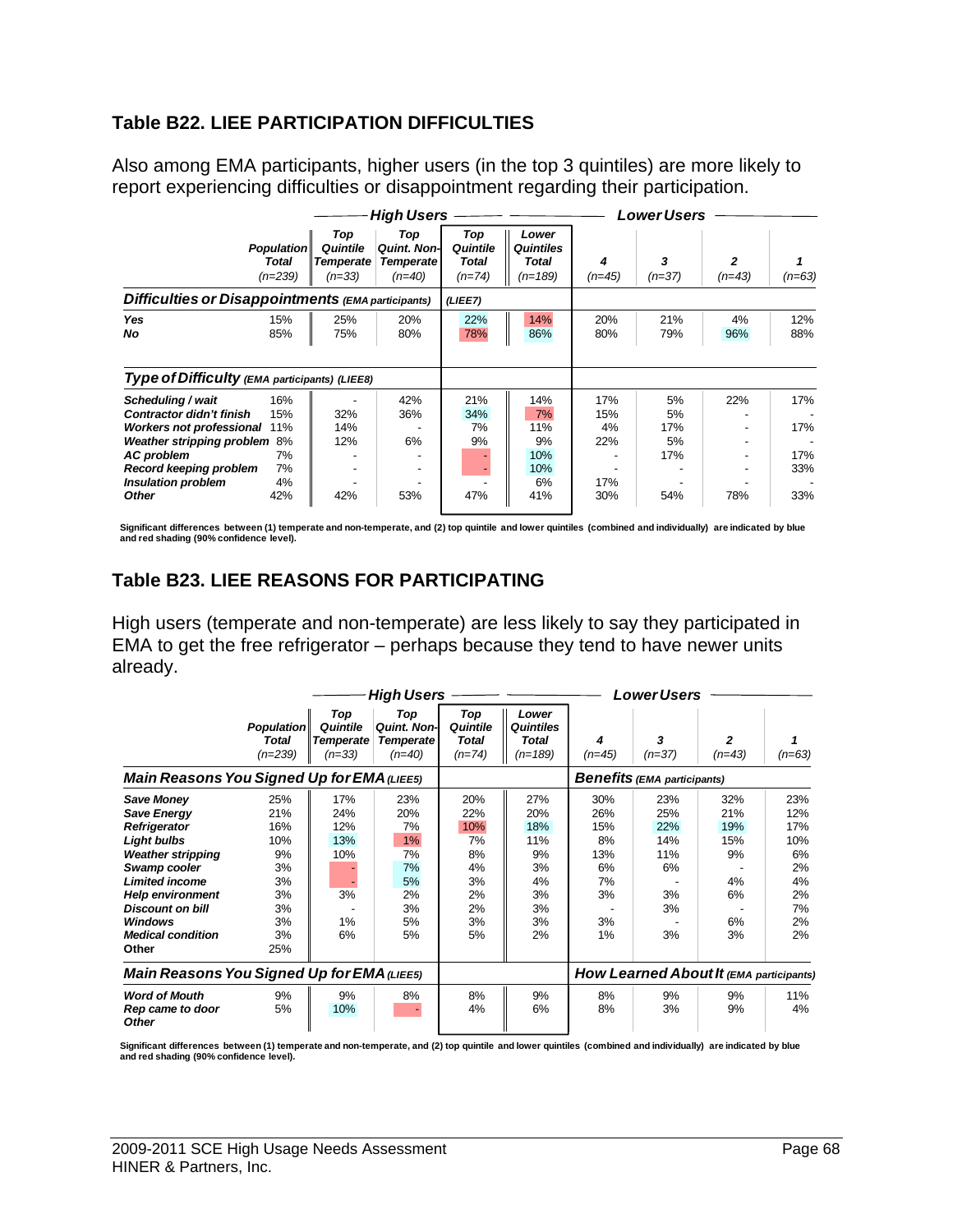#### **Table B24. LIEE AWARENESS AMONG NON-PARTICIPANTS**

Among non-participants in EMA, awareness is higher in non-temperate climate zones, but also among the lowest usage groups.

|                                                                                                        |                                            | <b>High Users</b>                                |                                                             |                                       |                                                 |                                 | Lower Users                     |                                |                                |  |
|--------------------------------------------------------------------------------------------------------|--------------------------------------------|--------------------------------------------------|-------------------------------------------------------------|---------------------------------------|-------------------------------------------------|---------------------------------|---------------------------------|--------------------------------|--------------------------------|--|
|                                                                                                        | <b>Population</b><br>Total<br>$(n=1, 149)$ | Top<br>Quintile<br><b>Temperate</b><br>$(n=155)$ | Top<br><b>Quint, Non-I</b><br><b>Temperate</b><br>$(n=130)$ | Top<br>Quintile<br>Total<br>$(n=286)$ | Lower<br><b>Quintiles</b><br>Total<br>$(n=863)$ | 4<br>$(n=182)$                  | 3<br>$(n=222)$                  | 2<br>$(n=222)$                 | $(n=237)$                      |  |
| Heard of EMA (not participated) (LIEE1)                                                                |                                            |                                                  |                                                             |                                       |                                                 |                                 |                                 |                                |                                |  |
| Yes<br>No.<br>Don't know                                                                               | 39%<br>59%<br>2%                           | 28%<br>68%<br>3%                                 | 41%<br>57%<br>2%                                            | 34%<br>63%<br>3%                      | 39%<br>58%<br>2%                                | 31%<br>68%<br>$< 1\%$           | 35%<br>62%<br>3%                | 46%<br>50%<br>2%               | 44%<br>54%<br>1%               |  |
| Status with EMA (not participated but aware of EMA)                                                    |                                            |                                                  |                                                             | (LIEE2)                               |                                                 |                                 |                                 |                                |                                |  |
| Know nothing about it<br>Don't know enouah<br>Decided against it<br>Attempted but unable<br>Don't know | 30%<br>28%<br>10%<br>17%<br>16%            | 32%<br>26%<br>17%<br>16%<br>10%                  | 30%<br>29%<br>11%<br>13%<br>16%                             | 31%<br>28%<br>14%<br>14%<br>13%       | 30%<br>27%<br>9%<br>17%<br>16%                  | 23%<br>27%<br>11%<br>15%<br>24% | 30%<br>27%<br>10%<br>12%<br>21% | 31%<br>28%<br>8%<br>21%<br>12% | 34%<br>26%<br>9%<br>18%<br>13% |  |

**Significant differences between (1) temperate and non-temperate, and (2) top quintile and lower quintiles (combined and individually) are indicated by blue and red shading (90% confidence level).** 

# **Table B25. REASONS NOT TO PARTICIPATE IN LIEE**

Reasons for not participating in EMA (among those aware of it) are shown here. Sample sizes are small, but it appears that higher users are more likely to think they don't need it.

|                                                                                                                                                         |  |                                          | <b>High Users</b>                                          |                                      | Lower Users                                     |                          |                          |                          |                          |
|---------------------------------------------------------------------------------------------------------------------------------------------------------|--|------------------------------------------|------------------------------------------------------------|--------------------------------------|-------------------------------------------------|--------------------------|--------------------------|--------------------------|--------------------------|
| <b>Population</b><br>Total<br>$(n=150)$                                                                                                                 |  | Top<br>Quintile<br>Temperate<br>$(n=18)$ | Top<br><b>Quint. Non-I</b><br><b>Temperate</b><br>$(n=22)$ | Top<br>Quintile<br>Total<br>$(n=41)$ | Lower<br><b>Quintiles</b><br>Total<br>$(n=125)$ | 4<br>$(n=21)$            | 3<br>$(n=30)$            | 2<br>$(n=37)$            | $(n=37)$                 |
| Reasons Not Signed Up for EMA (know about EMA                                                                                                           |  |                                          |                                                            | but have not participated) (LIEE9)   |                                                 |                          |                          |                          |                          |
| 44%<br>Not sure how to sign up<br>Don't think would qualify<br>38%<br>Don't think home needs it 35%<br>Someone else needs it<br>36%<br>more than you do |  | 45%<br>43%<br>47%<br>31%                 | 38%<br>34%<br>44%<br>45%                                   | 41%<br>38%<br>45%<br>39%             | 45%<br>39%<br>32%<br>37%                        | 51%<br>36%<br>25%<br>40% | 54%<br>42%<br>34%<br>33% | 43%<br>38%<br>30%<br>39% | 37%<br>38%<br>38%<br>37% |
| Doubt the workmanship<br>17%<br>Doubt appliance quality<br>14%<br>Some other reason<br>19%                                                              |  | 15%<br>9%<br>12%                         | 14%<br>18%<br>26%                                          | 14%<br>14%<br>19%                    | 17%<br>14%<br>19%                               | 21%<br>10%<br>6%         | 9%<br>14%<br>34%         | 16%<br>8%<br>17%         | 21%<br>24%<br>17%        |

Significant differences between (1) temperate and non-temperate, and (2) top quintile and lower quintiles (combined and individually) are indicated by blue<br>and red shading (90% confidence level).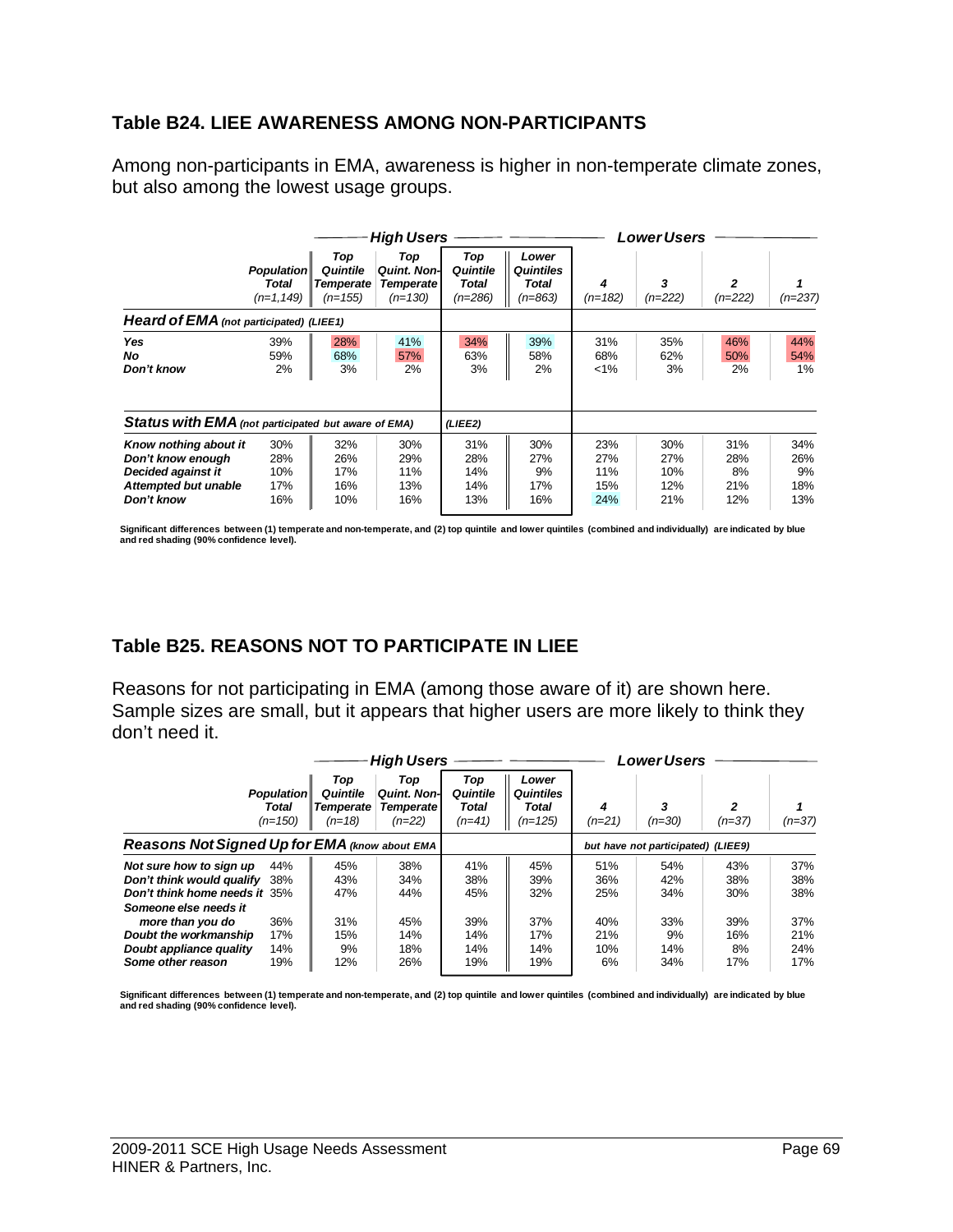# **Table B26. LIEE INFORMATION SOURCE PREFERENCES**

High users (temperate and non-temperate) are less likely to want information about EE programs from their SCE bill or bill inserts, and more likely to want it through the Internet and email.

|                                                                                                                                                                                                                                                                                                                                                                |                                                                                                      |                                                                              | <b>High Users</b>                                                                  |                                                                                       | <b>Lower Users</b>                                                                         |                                                                             |                                                                                         |                                                                             |                                                                               |
|----------------------------------------------------------------------------------------------------------------------------------------------------------------------------------------------------------------------------------------------------------------------------------------------------------------------------------------------------------------|------------------------------------------------------------------------------------------------------|------------------------------------------------------------------------------|------------------------------------------------------------------------------------|---------------------------------------------------------------------------------------|--------------------------------------------------------------------------------------------|-----------------------------------------------------------------------------|-----------------------------------------------------------------------------------------|-----------------------------------------------------------------------------|-------------------------------------------------------------------------------|
|                                                                                                                                                                                                                                                                                                                                                                | <b>Population</b><br><b>Total</b><br>$(n=1,494)$                                                     | Top<br>Quintile<br><b>Temperate</b><br>$(n=240)$                             | Top<br><b>Quint. Non-</b><br><b>Temperate</b><br>$(n=197)$                         | Top<br>Quintile<br><b>Total</b><br>$(n=437)$                                          | Lower<br><b>Quintiles</b><br>Total<br>$(n=1,239)$                                          | 4<br>$(n=256)$                                                              | 3<br>$(n=314)$                                                                          | 2<br>$(n=314)$                                                              | $(n=355)$                                                                     |
| <b>Information Sources</b> (percent preferring) (IS1)                                                                                                                                                                                                                                                                                                          |                                                                                                      |                                                                              |                                                                                    |                                                                                       |                                                                                            |                                                                             |                                                                                         |                                                                             |                                                                               |
| <b>SCE Separate Mail</b><br><b>SCE Bill or Inserts</b><br><b>Phone</b><br>Internet/Website<br><b>News: TV/Radio</b><br>Email<br><b>SCE Employees / In-Person</b><br><b>SCE Advertising: TV/Radio</b><br><b>SCE Website</b><br><b>Newspapers</b><br><b>Word of Mouth</b><br>Community/Assistance Org.<br><b>Contractors</b><br><b>Stores/Retailers</b><br>Other | 68%<br>40%<br>18%<br>12%<br>7%<br>6%<br>4%<br>4%<br>3%<br>2%<br>1%<br>1%<br>$< 1\%$<br>$< 1\%$<br>2% | 69%<br>37%<br>18%<br>13%<br>6%<br>12%<br>6%<br>6%<br>3%<br>2%<br>1%<br>$1\%$ | 69%<br>37%<br>17%<br>17%<br>4%<br>10%<br>4%<br>2%<br>5%<br>1%<br>3%<br>$1\%$<br>1% | 69%<br>37%<br>17%<br>15%<br>5%<br>11%<br>5%<br>4%<br>4%<br>2%<br>2%<br>$1\%$<br>$1\%$ | 68%<br>42%<br>19%<br>11%<br>7%<br>6%<br>5%<br>4%<br>3%<br>2%<br>2%<br>1%<br>$1\%$<br>$1\%$ | 69%<br>44%<br>18%<br>13%<br>5%<br>7%<br>4%<br>4%<br>5%<br>1%<br>1%<br>$1\%$ | 70%<br>38%<br>19%<br>13%<br>8%<br>8%<br>5%<br>5%<br>3%<br>3%<br>1%<br>1%<br>$1\%$<br>1% | 68%<br>42%<br>14%<br>11%<br>7%<br>4%<br>5%<br>4%<br>3%<br>2%<br>2%<br>$1\%$ | 66%<br>43%<br>23%<br>7%<br>7%<br>5%<br>4%<br>2%<br>2%<br>4%<br>2%<br>2%<br>1% |
| None                                                                                                                                                                                                                                                                                                                                                           | 1%                                                                                                   | 1%                                                                           | 1%                                                                                 | 1%                                                                                    | 1%                                                                                         | $1\%$                                                                       | 1%                                                                                      | 2%                                                                          | 1%                                                                            |

Significant differences between (1) temperate and non-temperate, and (2) top quintile and lower quintiles (combined and individually) are indicated by blue<br>and red shading (90% confidence level).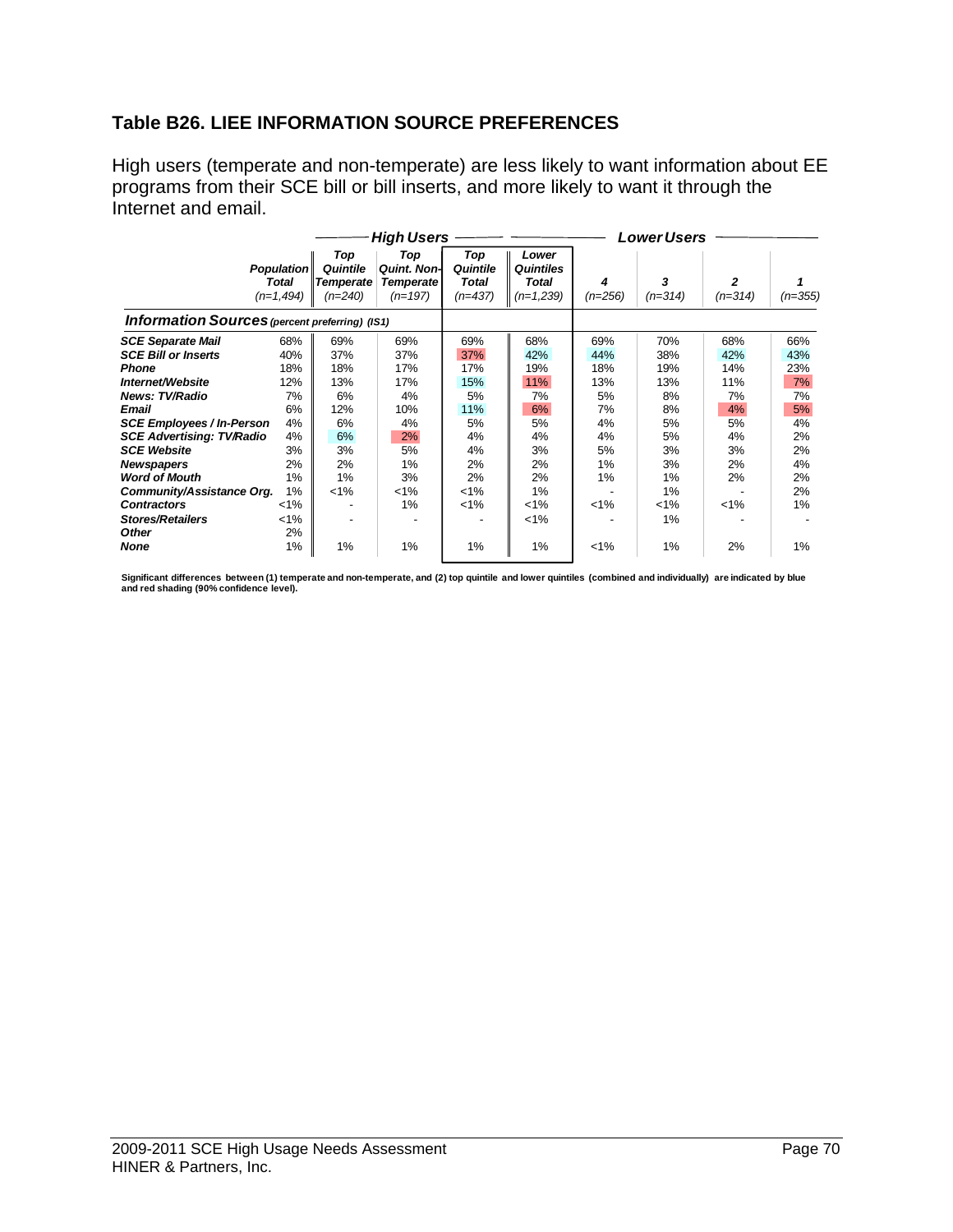# **Appendix C**

# **Focus Group Discussion Guide: Initial Groups**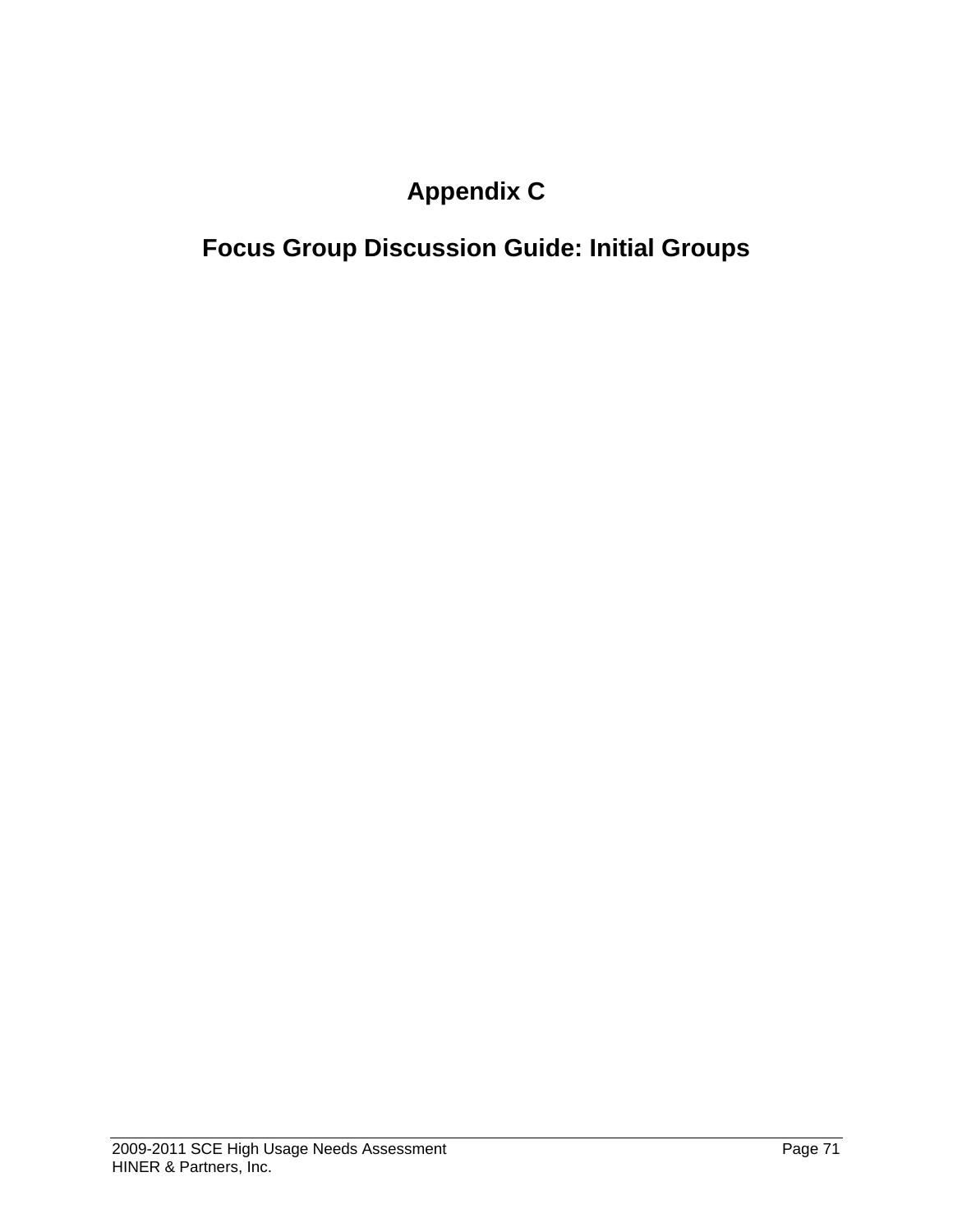# **Focus Group Discussion Guide**

(Approximately 1:50 hours total time)

# **I. INTRODUCTION (15 minutes)**

OBJECTIVE: Create an atmosphere for open discussion

- Moderator Introduction:
	- o Introduce self
	- o Leading the discussion today
	- o I am an independent consultant and do not work directly for the company who hired us so you will not hurt our feelings or insult us if you disagree with, or do not like something is presented here today.
	- o Only rules are (1) that everyone needs to participate although not all at once, so please take turns talking, and (2) if you have something to share please speak to the entire group, not just your neighbor (3) it is VERY important that you are honest. Do not just agree with others or say what you think WE or others in the group want to hear. Personal and HONEST opinions are important.
	- o Room description, backroom observers, audio and video recording
- Objective/Topic of Discussion:

We want to learn more about…

- o your attitudes and behavior related to the use of electricity (as well as those of your family)
- o your family's home and circumstances as they relate to energy use
- o how the recent economy may be affecting your energy use
- o your opinions of some programs the utilities offer to help their customers
- Introductions: Tell us about yourself:
	- o Name
	- o Where you live
	- o What type of home is it (single family, townhouse, condo, apartment)
	- o How long you've lived there
	- o How many in your household
	- o And share with us one current source of frustration that perhaps keeps you from doing more of the things that you would like to do?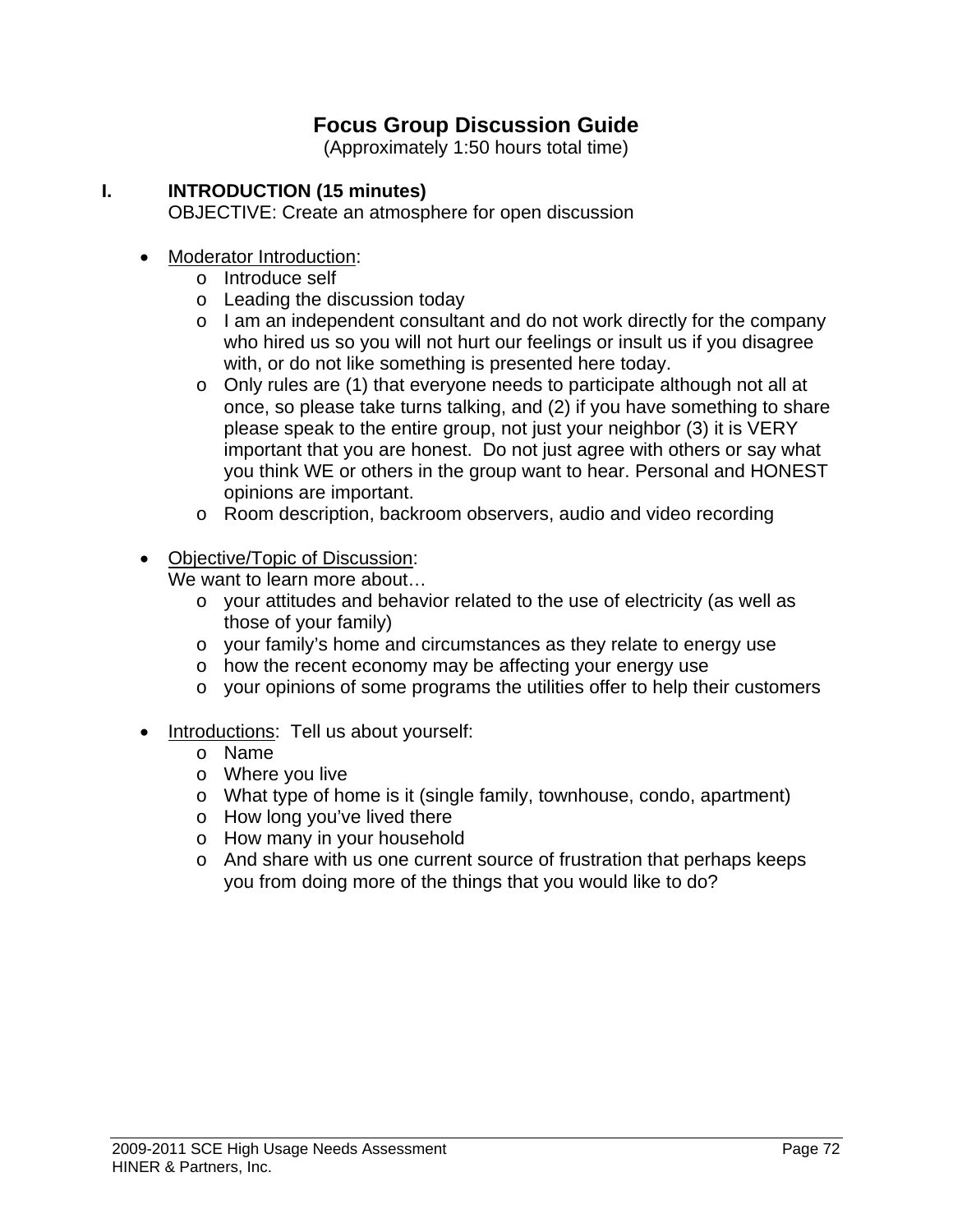# **II. OVERALL ENERGY HABITS AND USE (15 minutes)**

OBJECTIVE: Understand energy efficient and inefficient habits and behaviors. Determine barriers to adopting more energy efficient behaviors.

- 1. I'd like to begin by asking you to tell me a little bit about your home and in particular, how you and other members of your household use energy.
	- What are your main uses of energy in your home?
		- o (MAKE LIST WRITE ON BOARD)
	- What are the main benefits to you of using energy in your home?
		- o (MAKE ANOTHER LIST WRITE ON BOARD)(E.G.: Helps keep the routines of your household, physical comfort, safety, entertainment and enjoyment, income (if you work at home), getting more things done, taking care of your family, dong things with others, etc.
		- o Which is most important?
	- Do you think your household uses more or less energy in relation to others in your community?
		- o Show of hands, who thinks they use more?
		- o Who thinks they use less?
		- o If you think you use more, why is that? (PROBES IF NEEDED: number of people, what different household members do, the home itself, how you use appliances, what types or age your appliances are, etc.)
		- o If you think you use less energy, why is that?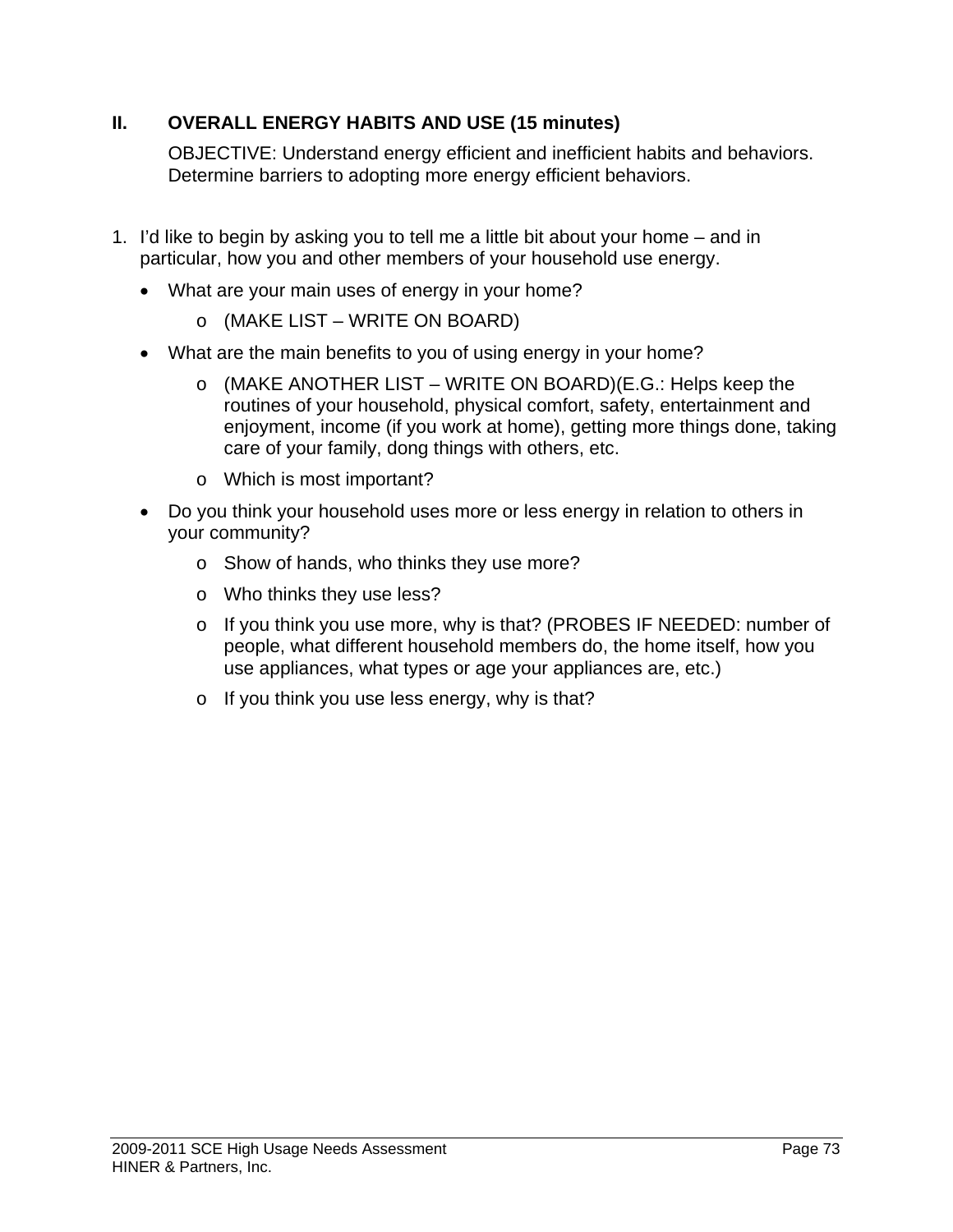# **III. CHANGES IN ENERGY USE / ATTITUDES TOWARDS ENERGY (20 minutes)**

OBJECTIVE: Understand possible reasons and motivations for increases AND decreases in energy use.

- 1. Have any of you noticed if you are using MORE energy now than you did a few years ago? Your bill may go up for other reasons – at the moment I am really interested in knowing if you have noticed if you are actually using more electricity now than you used to.
	- For those of you who have INCREASED your energy use over the past few years – can you talk a little about that?
		- O What do you think is causing you to use more energy? (PROBE FOR USES AND REASONS: E.G.: NEW APPLIANCES ADDED, MORE ELECTRONICS IN THE HOME, MORE PEOPLE IN THE HOME, EQUIPMENT NOT WORKING AS WELL, WEATHER MORE EXTREME?)
	- Are there any others who think they are using MORE energy than they used to  $$ even if you are not sure or haven't been paying attention to changes in your energy bill or not.
		- o What do you think is causing you to use more energy now?
- 2. On the other side, how many of you are confident that you are using LESS energy than you used to?
	- What do you think is causing you or your household to use LESS energy than you used to? (PROBE FOR (1) USE CHANGES, (2) CIRCUMSTANCES, AND (3) REASONS: E.G., FEWER PEOPLE IN THE HOME, TURNING OFF LIGHTS MORE, ALTERING THERMOSTAT TEMP, TURNING OFF TV, NOT USING AC AS MUCH, ETC)
	- Any others who think they are using LESS energy than they used to?
		- o What are some of the reasons that you or your household is using LESS energy than you used to?
- 3. To what extent do you and others in your household try to actively conserve or save energy?
	- Would you say that conserving energy in your home is more—or less—important to you than others?
		- o Who do you compare yourselves to?
		- o For those who say saving energy is more important to your household than to others – why is it important?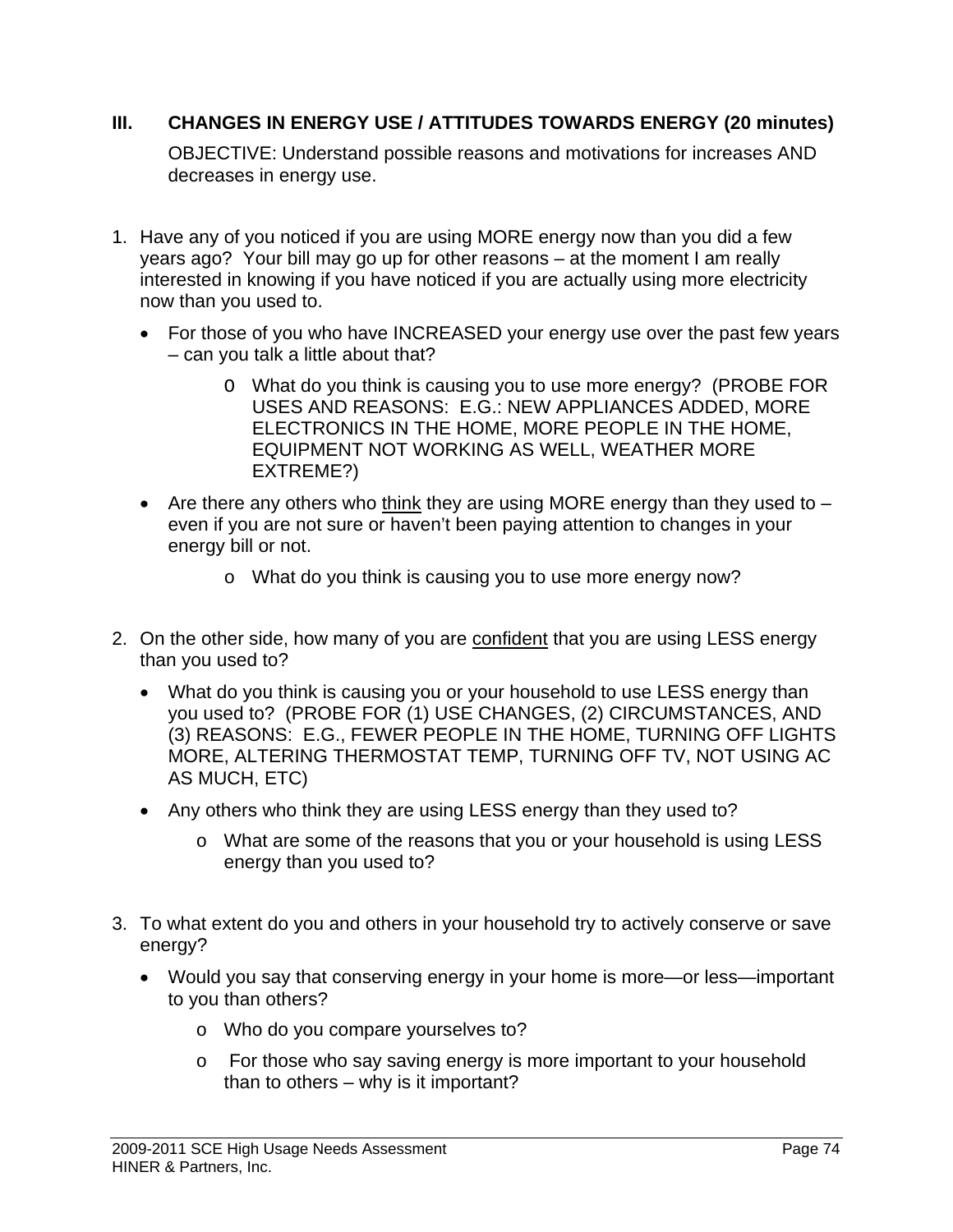- o For the rest of you, why is it less important to your household?
- To the extent that you or your household tries to save energy, what is the main reason that you do this? (PROBE: MONEY, ENVIRONMENT, COMFORT, PRESSURE FROM OTHERS (WHO?), ETC.)
	- o Have you been successful in saving energy?
	- o What are the biggest barriers that YOU personally have in trying to save energy?
	- o Do other members of your household share this opinion or do you think they might see other reasons for NOT saving more energy?
	- o What energy habits are hard to change?
- 4. If saving energy is not that important to you, why not? (PROBE: USE LITTLE TO BEGIN WITH, CAN AFFORD IT, COMFORT, ETC.)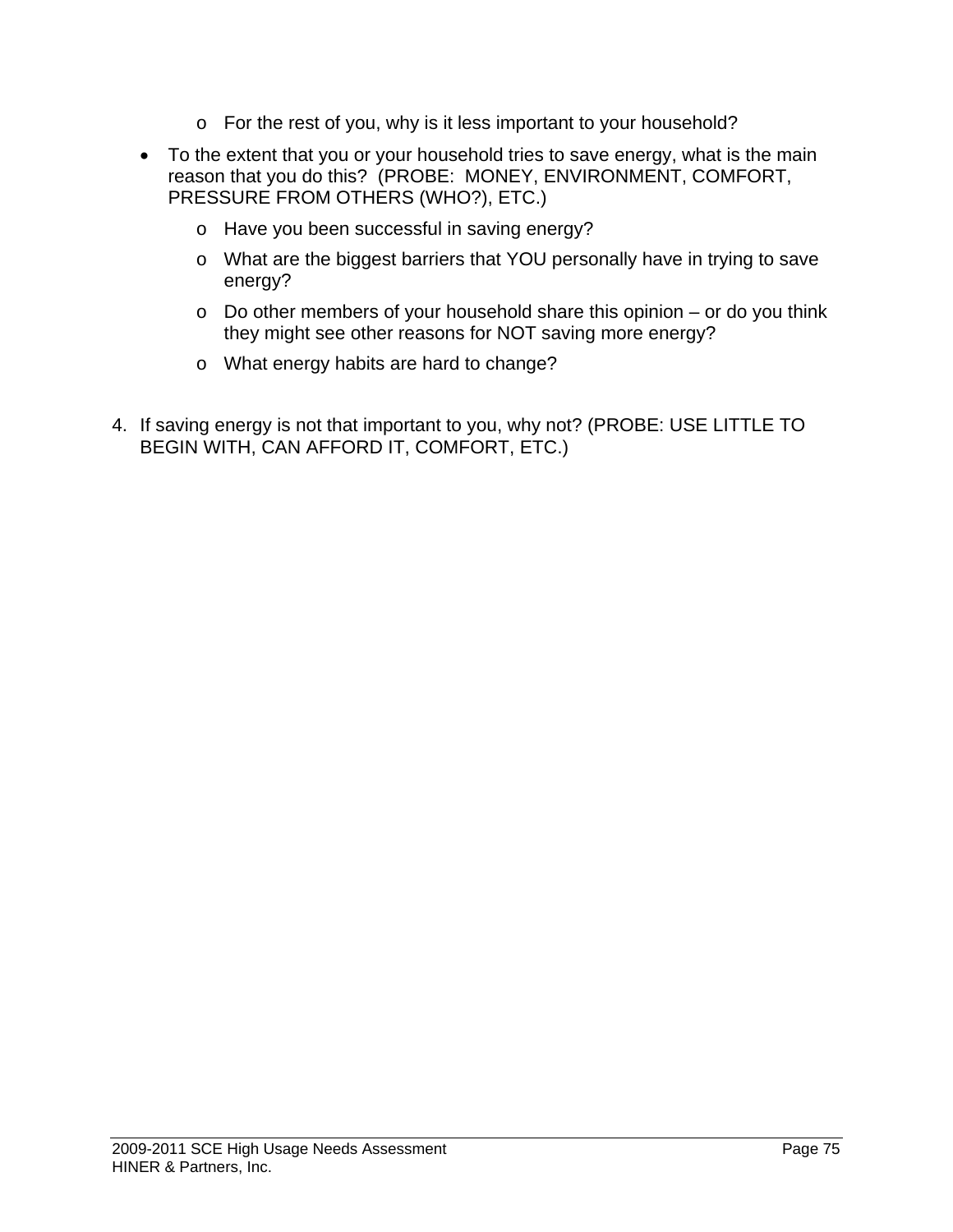- **IV. HIGH USAGE NEEDS ASSESSMENT QUESTIONS BEHAVIORS, APPLIANCES, AND ATTITUDES IN RELATION TO OTHERS (25 minutes)**  *OBJECTIVE: Understand possible reasons for high use relative to neighbors*
- 1. Earlier we talked briefly about how you see yourself and your household in relation to others – I'd like to discuss in a little more detail how you see your attitudes and electricity use in comparison to others in your community.
	- First off, relative to your neighbors, in your opinion, tell me what you think makes you and/or your household MORE or LESS "green"?

*(ASK THE FOLLOWING 2 QUESTIONS AS FOLLOW-UPS IF THEY HAVE NOT BEEN ANSWERED* 

- Is there anything about your home or personal circumstances that you feel makes it "necessary" for you to use MORE electricity than your neighbors?
- Is there anything about your home or your personal circumstances that perhaps allows you to use LESS energy than your neighbors?
- 2. We also made a list of things that use energy in your home. Which of these appliances, equipment, and electronics do you consider:
	- Most energy efficient?
	- Least energy efficient?
	- Unsure/neither?
- 3. What makes things more energy efficient? (E.G., NEWER, SMALLER, ETC.)
	- What makes things less energy efficient?
	- FOR APPLIANCES THAT APPEAR TO BE MISCLASSIFIED, PROBE WHY
- 4. Can you tell me some things that you feel you CANNOT control or change with regard to your energy use?
- 5. What sort of things do you feel you CAN control or change with regard to your energy consumption?
	- PROBE TO IDENTIFY CONTROLLABLE SITUATIONS (remembering to turn the thermostat down; TV off; close windows, fill laundry machine, VS need to keep warm; need to do laundry, etc.).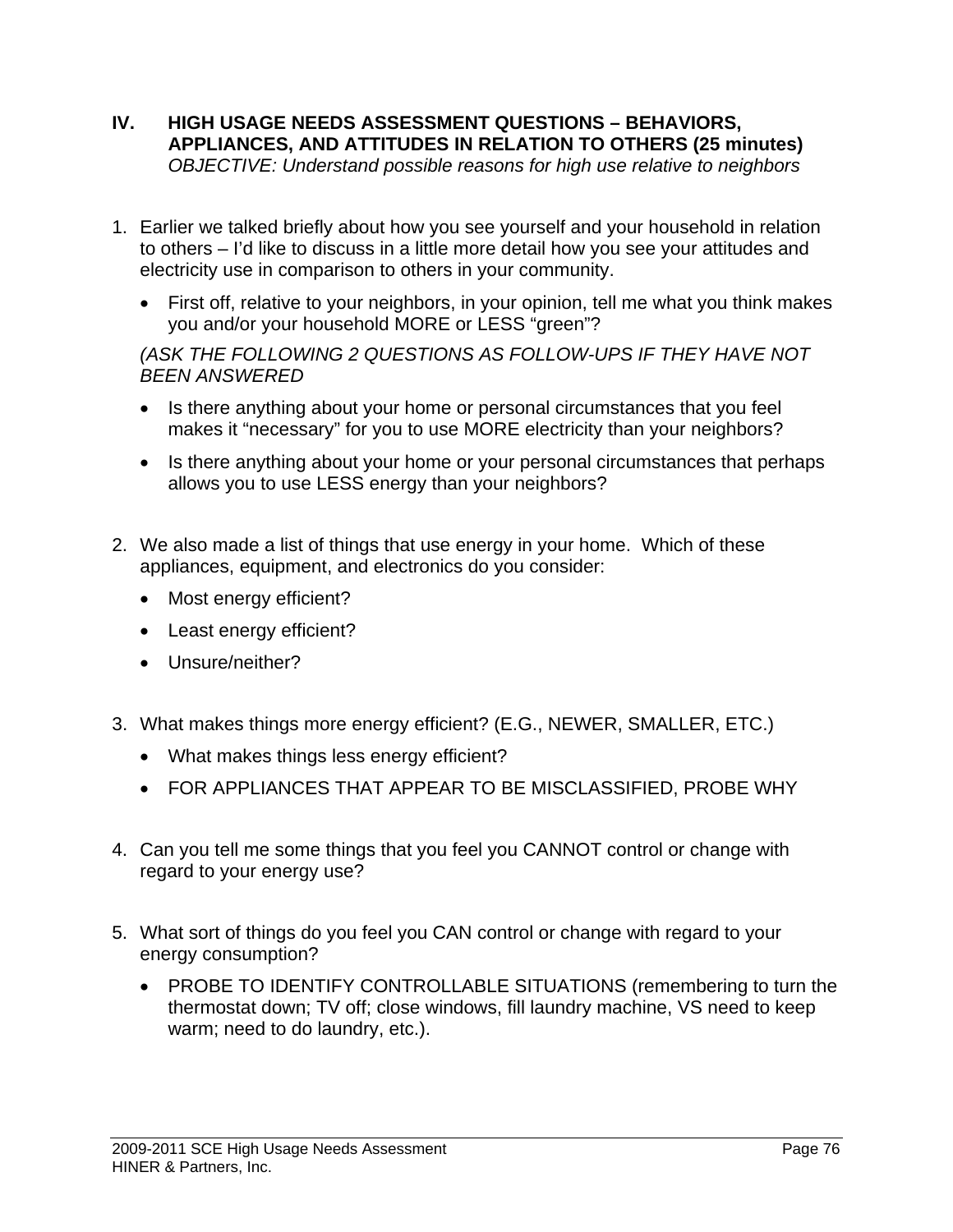- 6. Is there anything that you can think of that would make you more likely to conserve or be more efficient with your energy?
- 7. Next I am going to ask you to use the pencil and paper in front of you to write three different things down for me:
	- FIRST, thinking about ads or public service announcements that talk about "the need to conserve energy", is there anything in information that you have seen or heard that **you find hard to believe?** (LET THEM WRITE – AND THEN GO ON TO #2)
	- SECOND, again thinking about ads or public service announcements, is there anything that you hear or read **that you feel does not apply to you?** (LET THEM WRITE – AND THEN GO ON TO #3)
	- THIRD, is there anything that you see or hear about "saving energy" that **makes you angry?**
	- ONCE WRITING IS FINISHED:
		- What did you write down as "hard to believe"?
		- What does not apply to you?
		- What makes you angry?

COLLECT THE PAPERS.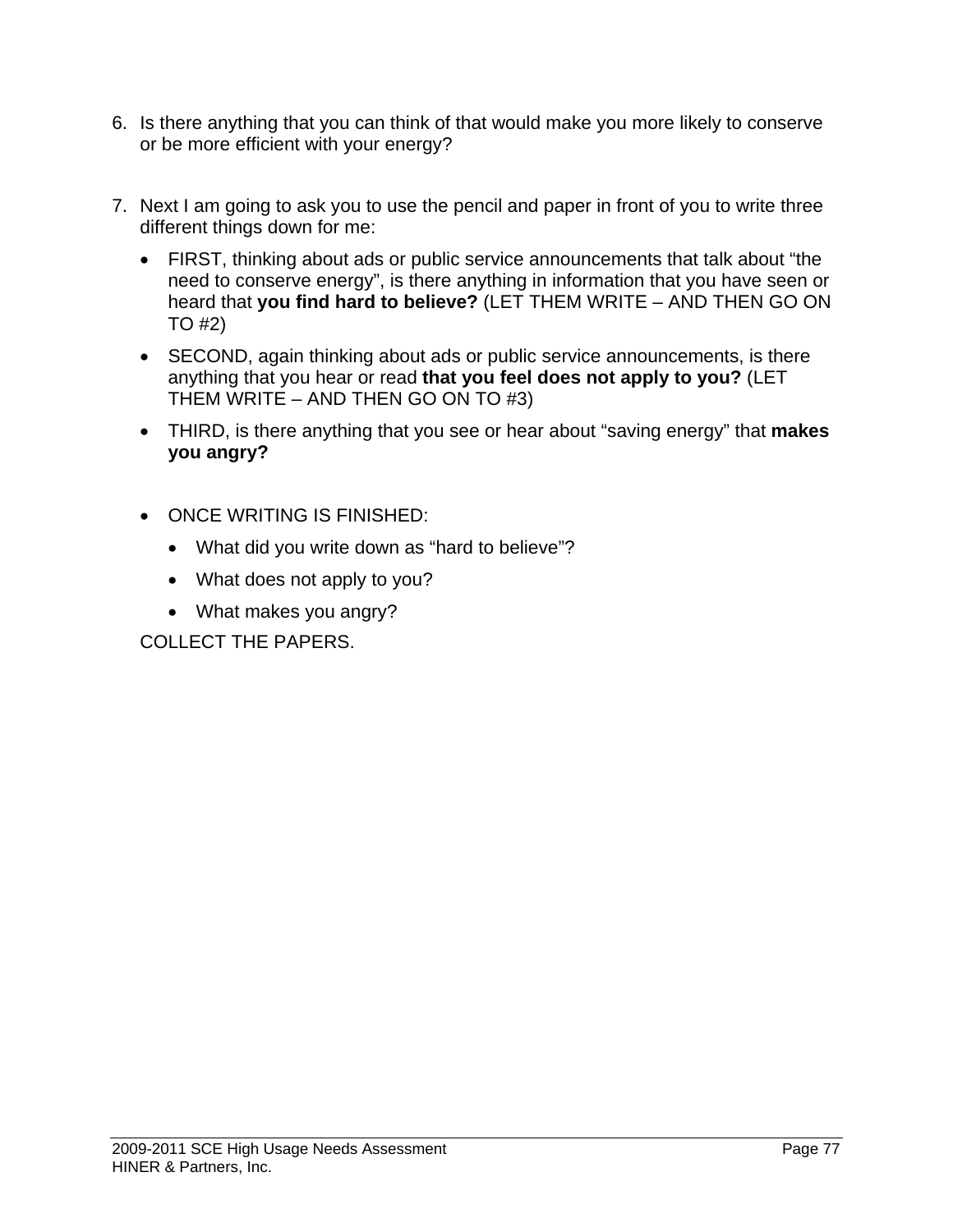# **IV. FINANCIAL CHALLENGES & PAYING THE UTILITY BILL (10 minutes)**

*OBJECTIVE: Gain insights into relative customer hardship & strategies for dealing with bills.* 

- 1. In a minute I am going to ask your opinion about a specific energy efficiency program offered by your utility, but before I do that, I'd like to get a sense from you about how the current economic situation has impacted your ability to pay your bills.
	- When it comes time to pay the bills each month, how do you decide which bills to pay first? And which ones go to the bottom of the pile – in terms of importance?
	- Roughly where does your electric bill fit in  $-$  in terms of a priority?
	- How many of you have had difficulty paying your electric bill this past year?
		- o Because of this, who has had a late payment, missed a payment, or received a disconnect notice? Has anyone actually had their service shut off because they did not pay a bill? *VERIFY TO SEE IF IT IS AN OVERSIGHT OR BECAUSE THEY DID NOT HAVE THE MONEY.*
- 2. Since your energy bills may go up and down based on the outside temperature, are there things that you, and members of your household, try to do to minimize the higher energy bills?
- 3. How many of you are currently receiving a discounted rate through your utility? (*IT SHOULD BE ALL – IF THEY KNOW)*
	- How did you learn about this program?
	- Have you ever told others you know about this program?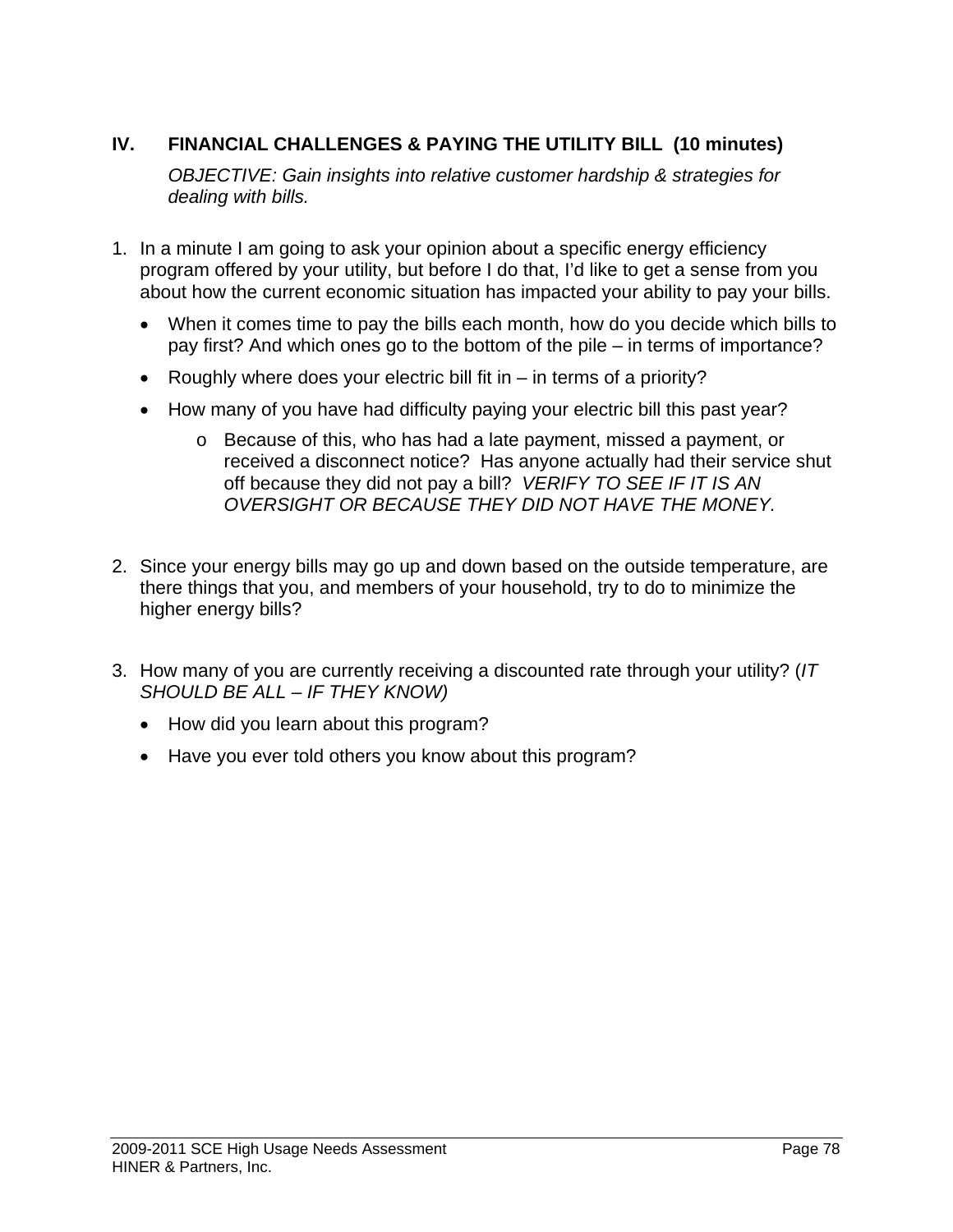# **V. AWARENESS AND INTEREST IN THE LIEE PROGRAM (20 minutes)**

 *OBJECTIVE: Gain insights into customer awareness and perceptions of the program, as well s barriers to participation.* 

- 1. Are any of you familiar with any other programs that your utility offers to help customers reduce their energy consumption?
	- Can you tell me the names and/or a description of any of the programs that you are familiar with? *(HOW MANY SPECIFIC PROGRAMS COME TO MIND)*
	- Can I see a show of hands if any of you have participated in any of these programs?
		- o Which program? What prompted you to participate?
- 2. How many of you are familiar with a program called "EMA" or the Energy Management Assistance Program? *(GET A SHOW OF HANDS).*
	- What do you know about the program? *(PROBE IF NECESSARY:* 
		- o *What does it include?*
		- o *How does it work?*
		- o *How can someone participate?)*

## *MODERATOR READ:*

The "EMA" program is a program that offers energy efficiency products and services to some customers at no cost. A qualifying household can receive a mix of different services, depending on its needs. Some of the things provided by the program include: informational materials and tips on saving energy, compact florescent bulbs, attic insulation, energy efficient refrigerators, evaporative coolers, caulking, and in some cases air conditioning units. The program also offers maintenance services for some appliances to insure that they are working properly and not "wasting" energy.

- 3. Have any of you participated in this program, or one like it?
	- What do you know about the EMA program, other than what I just told you?
	- Has anyone participated in a program like this one, but with a different name?
		- o Is that program different from this EMA program? How so?
	- For those of you who have participated in this or a program like it, what enticed you to participate?
		- o What was the most important reason that you participated?
	- Were you very, somewhat, or not at all satisfied with the program?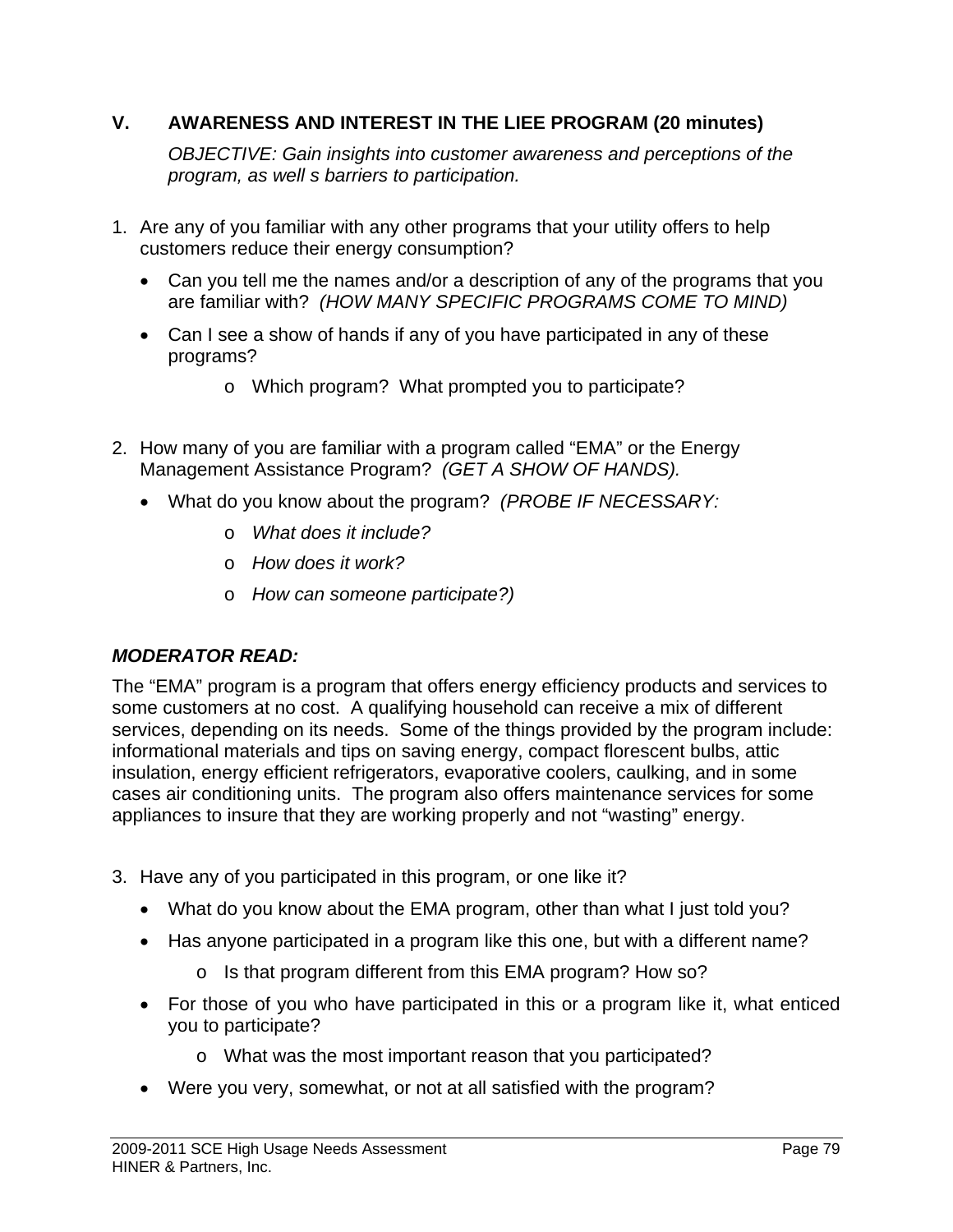- o Why "very" satisfied?
- o Why 'somewhat" satisfied?
- o Why "not at all" satisfied?
- What would you tell friends who were qualified for the program were the strengths and weaknesses of it?
- 4. Now, for the rest of the group, does this program sound like something that would be helpful to you or your household? Why? Why Not?
	- For people who think it could be helpful, what is it about the program that you find appealing?
	- For folks who do not think it would be helpful, why is this something that does not sound like it would be helpful for you?
	- Assuming that you are eligible, based on what you have heard so far, how many of you would consider participating in a program like this?
	- What is the main reason that you WOULD participate? *PROBE FOR SPECIFIC ASPECTS OF THE PROGRAM THAT SOUND APPEALING – INFORMATION, GETTING A NEW FRIDGE, ETC?*
	- What, if anything, might keep you from participating in the program?
- 5. Now that you know a little bit about the program, I would like to get your reaction to the process that customers go through in order to participate in the program. The steps to participate in this program include … <<INSERT brief description of targeting efforts, initial knock, leave behind, initial visit, call, documentation verification, etc.>>
	- Now I want to ask you again, assuming that you are eligible, how many of you would consider participating in this program?
	- What, if anything, might keep you from participating in the program?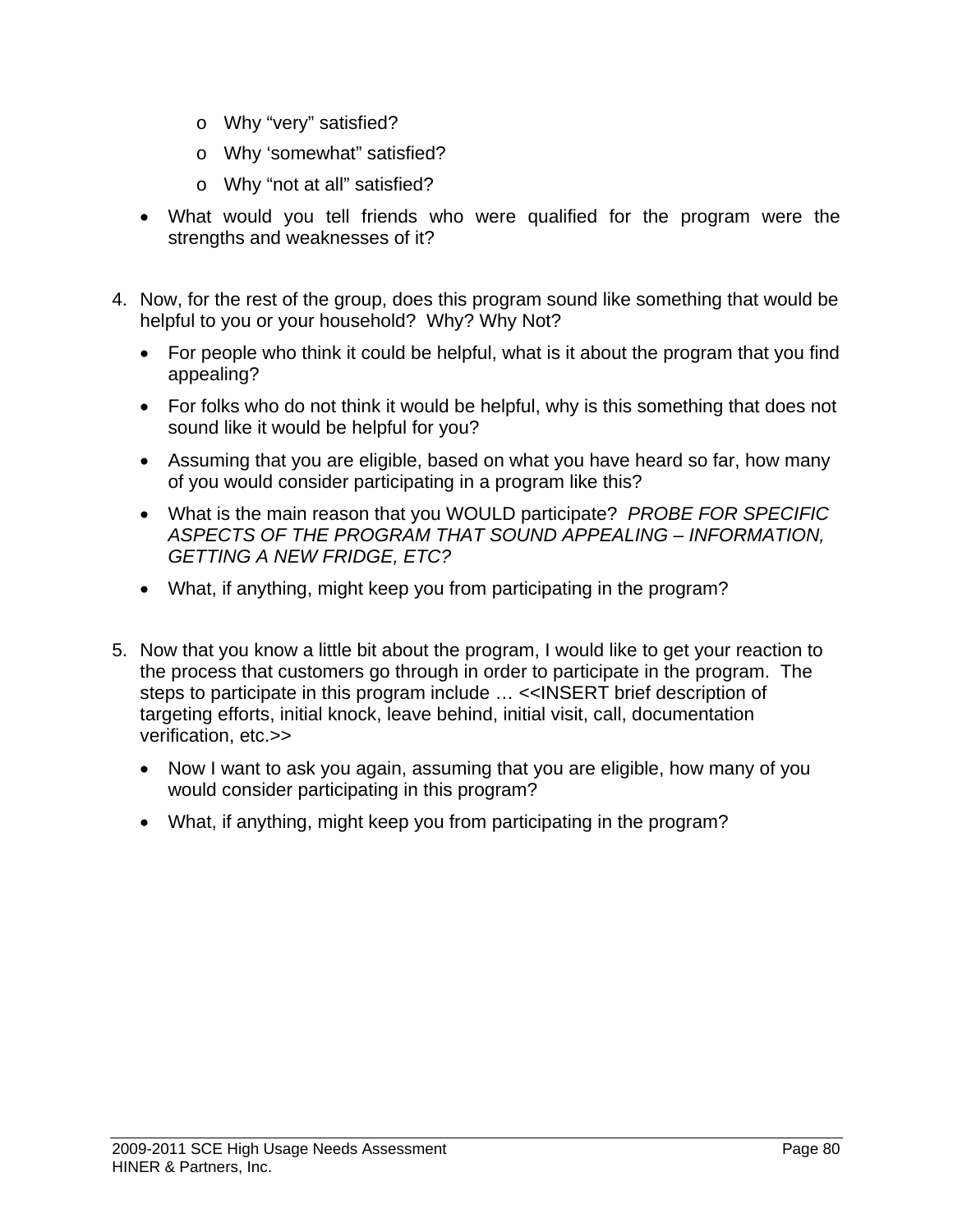# **V. CONCLUSION (5 minutes)**

OBJECTIVES: Summary and final comments.

- 1. I am going to go into the back room now to see if they have any final questions for me to ask you. (LEAVE AND RETURN. ASK FINAL QUESTIONS)
- 2. Do *you* any final comments?

THANK YOU VERY MUCH!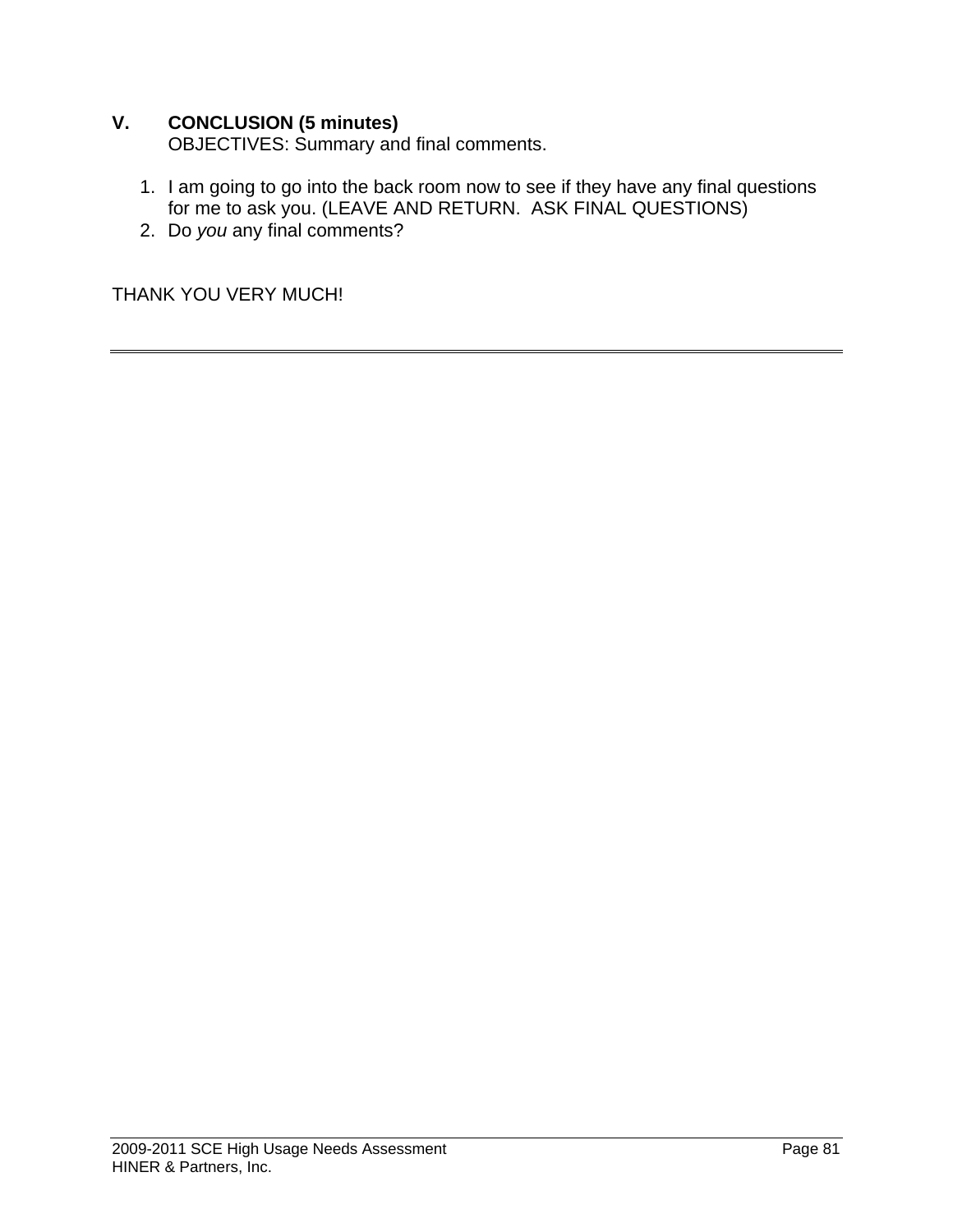# **Appendix D**

# **Telephone Survey Research Instrument**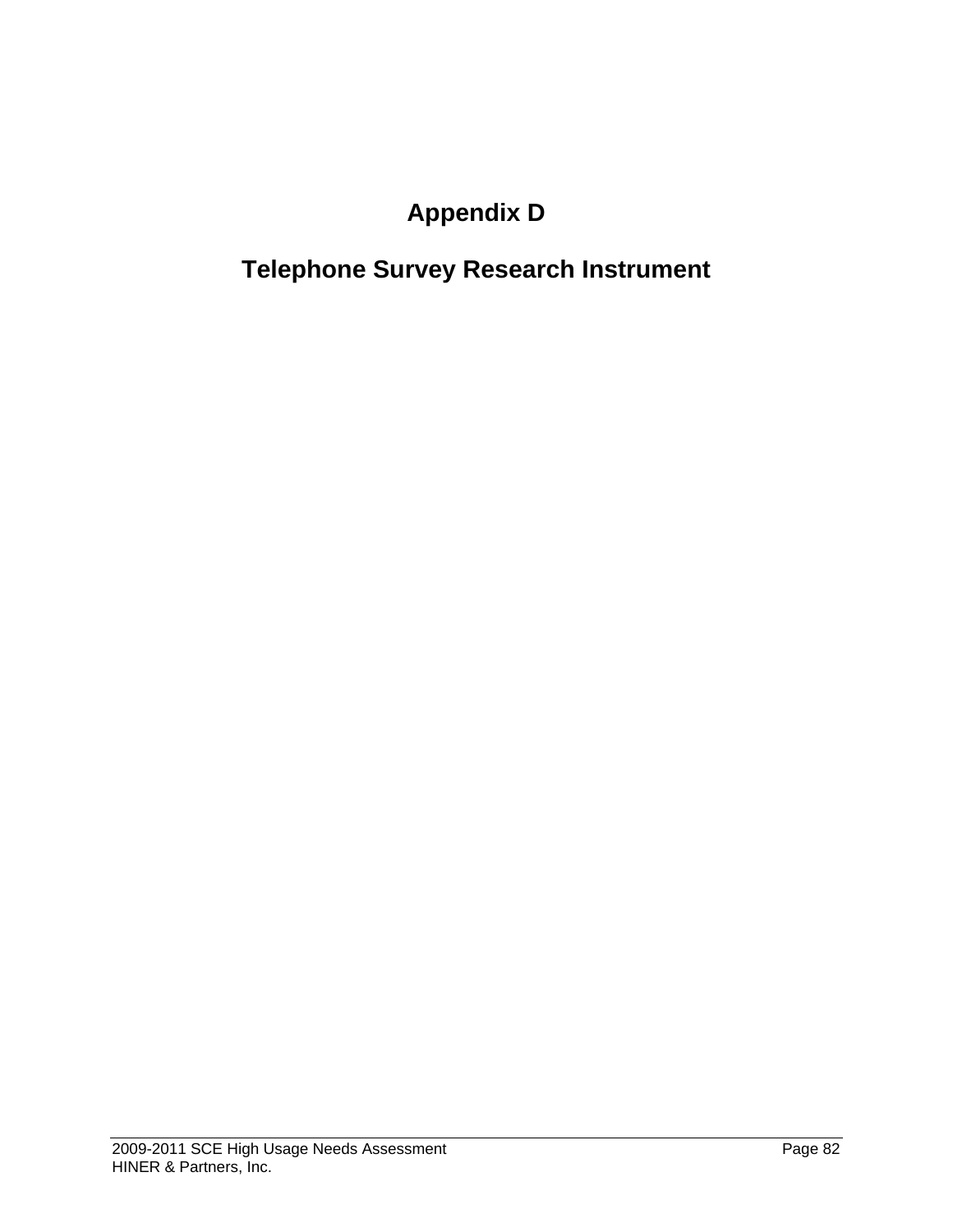#### **Survey for HINER & PARTNERS, INC SCE/PG&E LIEE Program 10/13/10**

#### **n=1,500 Residential Customers**

#### INTRODUCTION

Hello, I'm calling from HINER & PARTNERS, on behalf of [Southern California Edison / Pacific Gas & Electric] to conduct a survey about energy usage in your area. [SCE/PG&E] is requesting your help with this survey, which will be used for planning for programs and services that are offered by the utility. We are only interested in your opinions, and all your answers are completely confidential.

S1. Could I speak to the person in your household who is primarily responsible for making decisions about your electric service, for example the person who would call [SCE/PG&E] if you had a question or wanted to sign up for a program? (IF LANGUAGE BARRIER, ASK TO SPEAK TO SOMEONE WHO SPEAKS ENGLISH)

| GO TO S1             |
|----------------------|
| REREAD INTRO         |
| <b>SCHD CALLBACK</b> |
| CONTINUE             |

#### S2. DO NOT ASK: WHAT LANGUAGE?

| Snani                             | SPANISH PR |
|-----------------------------------|------------|
| Asian (SPECIFY IF POSSIBLE: ____) |            |
|                                   |            |
| Other (SPECIFY:                   |            |
|                                   |            |

(ONCE THE CORRECT PERSON IS ON THE LINE, READ INTRO AGAIN) Hello, I'm\_\_\_\_\_\_\_\_\_\_\_\_\_\_\_ calling from HINER & PARTNERS, on behalf of [Southern California Edison / Pacific Gas & Electric] to conduct a survey about energy usage in your area. [SCE/PG&E] is requesting your help with this survey, which will be used for planning for programs and services that are offered by the utility. We are only interested in your opinions, and all your answers are completely confidential.

IF NEEDED OR WHEN ASKED: The survey can take as long as 20 minutes. I can begin now and at any time we can break and continue later.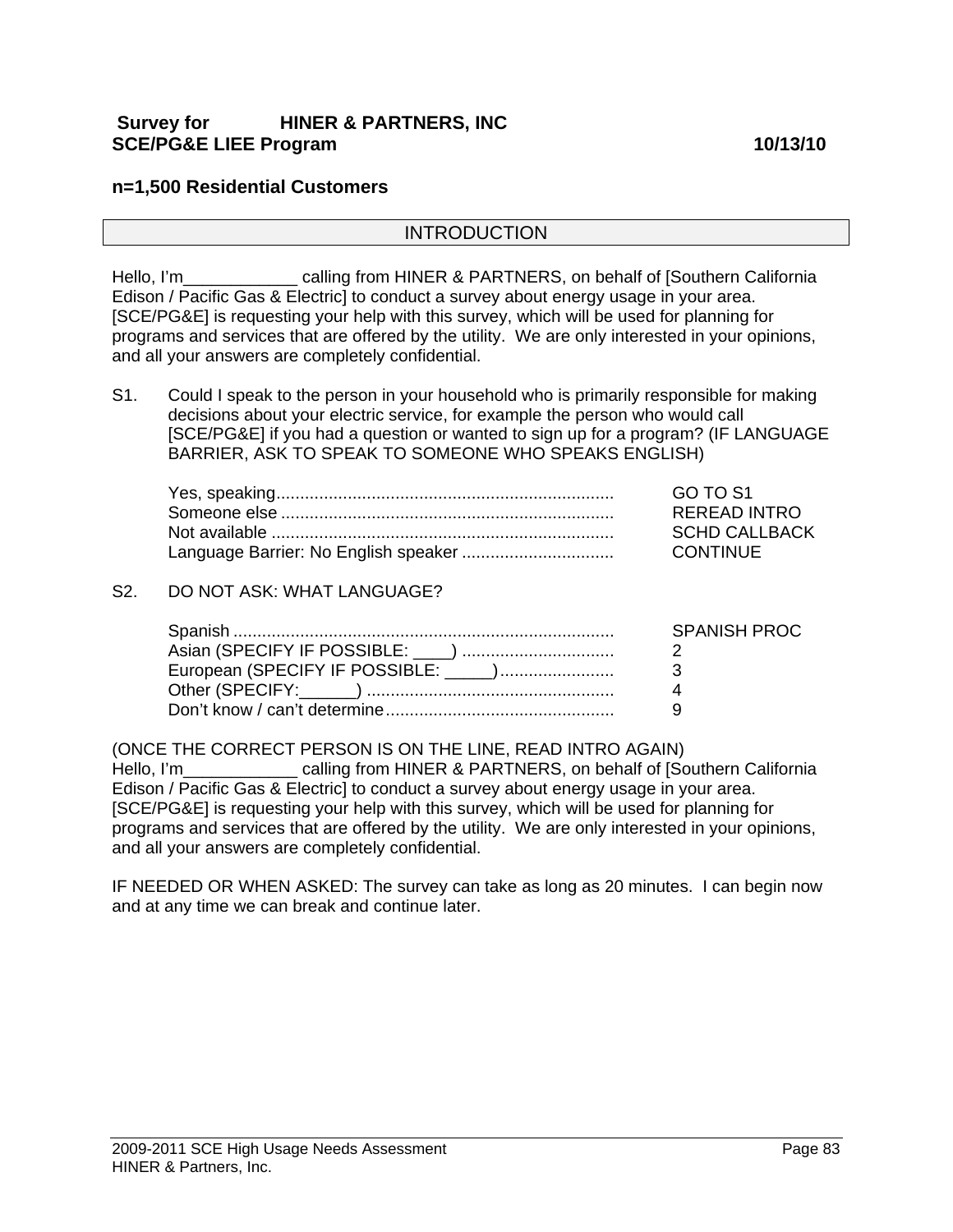#### SCREENING – 2 Minutes

#### S3. To begin, which of the following activities are you involved in for your household? (READ. MULTIPLE RESPONSE)

| <b>CONTINUE</b> |
|-----------------|
| <b>CONTINUE</b> |
| <b>CONTINUE</b> |
| <b>CONTINUE</b> |
| <b>OTHER</b>    |
| <b>OTHER</b>    |
| <b>OTHER</b>    |
|                 |

MUST SAY YES TO 2 OR MORE OF ITEMS 1-4 TO QUALIFY.

OTHER: Ask for someone else who would say yes to two or more of these questions. If yes, return to intro and continue. If not, thank and terminate.

For quality purposes, this call may be monitored or recorded.

First, I have some questions about your household and your home that can tell us something about the energy your household uses. These will help us know how to better serve you.

S4. How many people live in your home for at least 6 months out of the year?

|     | (RECORD NUMBER) ______                               | 99 |
|-----|------------------------------------------------------|----|
| S5. | (IF S4=2 OR MORE) How many are under 18?             |    |
|     | (RECORD NUMBER) ______                               | 99 |
| S6. | (IF S4 MINUS S3=2 OR MORE) How many are 65 or older? |    |
|     | (RECORD NUMBER) _______                              |    |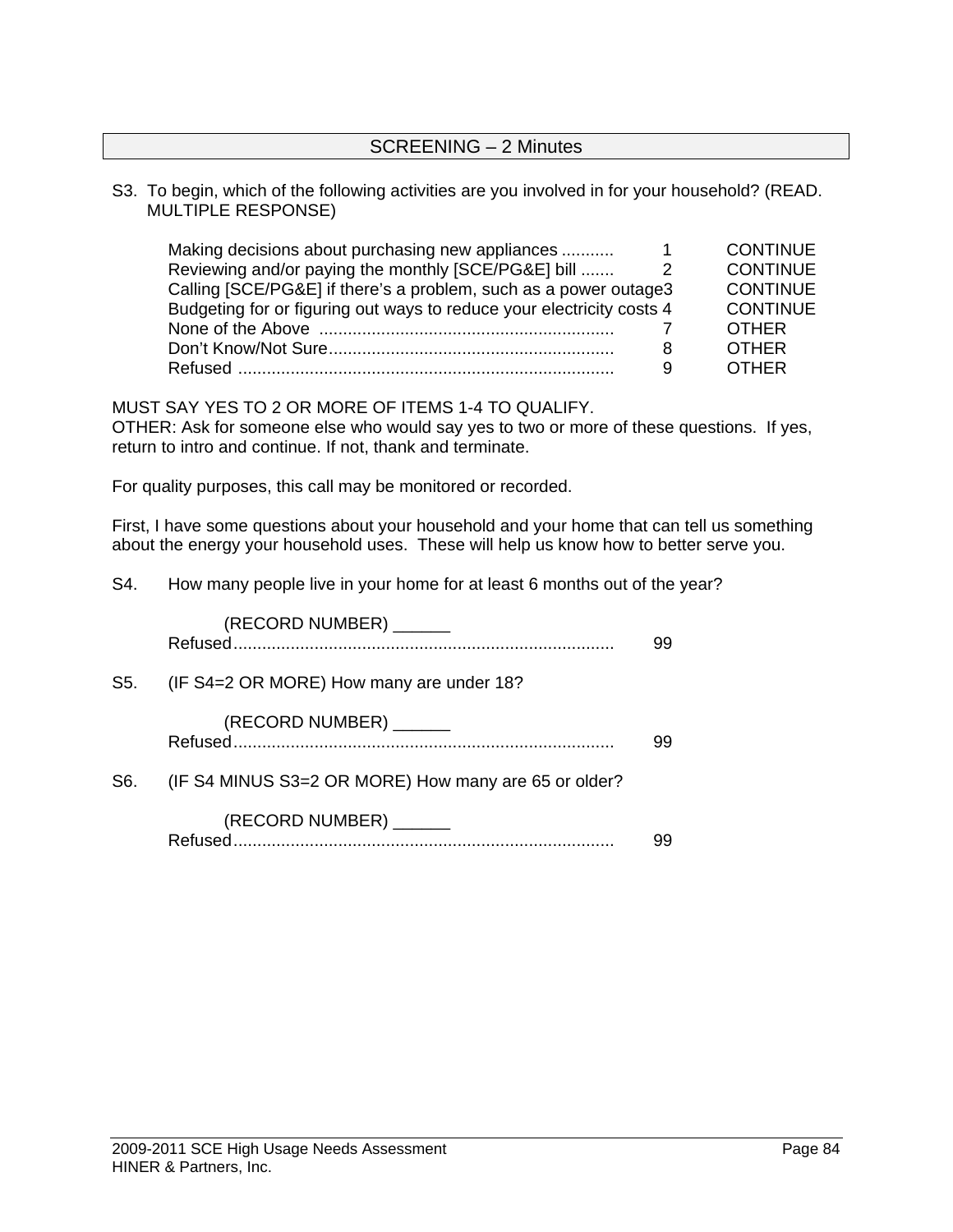# MAIN QUESTIONNAIRE

# I. HOME CHARACTERISTICS (5 minutes)

HC1. What type of home do you live in? Is it a … (READ UNTIL RESPONDENT SELECTS ANSWER)

|      | Townhouse or Row House with shared walls<br>Condominium with shared walls and another unit above or below 4<br>Or some other type (SPECIFY) (DO NOT READ) | 1<br>2<br>3<br>5<br>6<br>$\overline{7}$<br>9 |  |
|------|-----------------------------------------------------------------------------------------------------------------------------------------------------------|----------------------------------------------|--|
|      | HC2a. Approximately how many square feet is your home? Your best guess is okay.                                                                           |                                              |  |
|      | (RECORD NUMBER) _______ (0-9998)<br>Don't Know / Refused (DO NOT READ)                                                                                    | 9999                                         |  |
|      | HC2b. How many bedrooms do you have?                                                                                                                      |                                              |  |
|      | (RECORD NUMBER) ______ (0-8)<br>Don't Know / Refused (DO NOT READ)                                                                                        | 9                                            |  |
| HC3. | Do you own or rent your home?                                                                                                                             |                                              |  |
|      |                                                                                                                                                           | 1<br>$\overline{2}$<br>99                    |  |
|      | HC4. How many years have you lived at your current residence?                                                                                             |                                              |  |
|      |                                                                                                                                                           | 0                                            |  |
|      |                                                                                                                                                           | 99                                           |  |
|      | HC4a. [IF HC4=4 or less] And how many times have you moved in the past 5 years?                                                                           |                                              |  |
|      | (RECORD NUMBER OF Times) ______                                                                                                                           | 0                                            |  |
|      | Don't Know / Refused (DO NOT READ)                                                                                                                        | 99                                           |  |
| HC5. | Do you know in what year it was built? Your best guess is okay. (IF GUESSING TRY<br>FOR NEAREST DECADE LIKE "1960")                                       |                                              |  |
|      | (RECORD YEAR)                                                                                                                                             | 99                                           |  |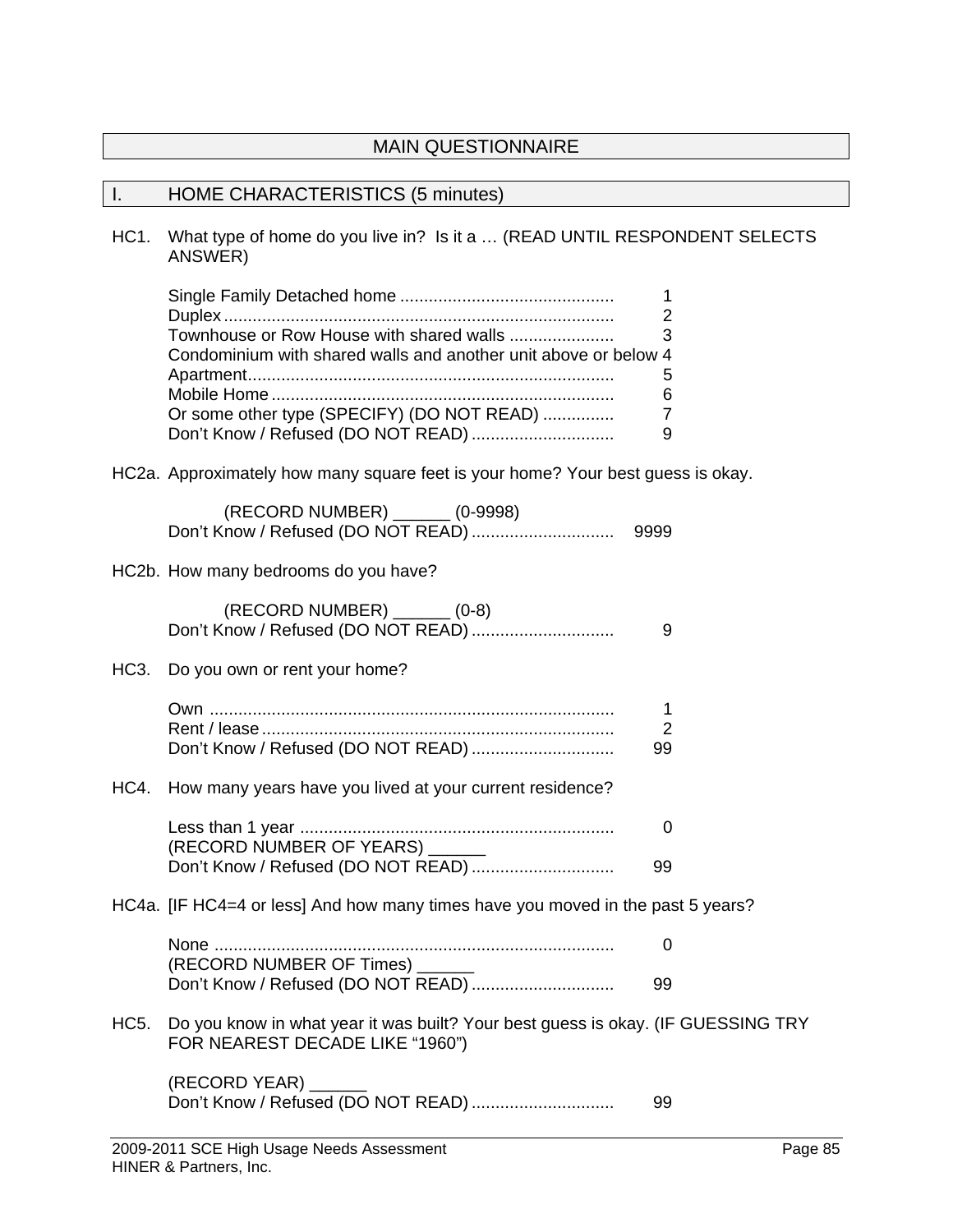HC6. To the best of your knowledge, which of the following does your home have …? (READ)

- 1. Ceiling fan
- 2. Double or triple paned windows
- 3. Intact weatherstripping at all windows and doors that seals air leaks … If you have any windows or doors that leak air when they are closed, than answer "no"
- 4. A programmable thermostat for heating and cooling
- 5. Motorized attic vents or fans (that remove hot air from the attic)
- 6. Attic insulation that would meet current standards
- 7. Whole house fan (that pulls air from inside the home into the attic and then outside)

[FOR EACH "YES" IN HC6, ASK HC7 BEFORE MOVING ON TO NEXT ITEM]

HC7. Was it installed before you moved in or since you have been living there?

| 1. |
|----|
| 2  |
| 8  |
| Q. |
|    |

HC8. Approximately how many of your light bulbs are compact fluorescent or CFL bulbs? (READ)

HC9. What type of air conditioning does your home have? (READ)(MULTIPLE OKAY)

| ิค |
|----|
|    |
|    |
|    |

- HC10. [IF HC9=1,2,3,4] What is the approximate age of your air conditioner(s)? (IF MORE THAN ONE: The one you use most often.] Your best estimate is okay.
	- Less than 5 years old ........................................................... 1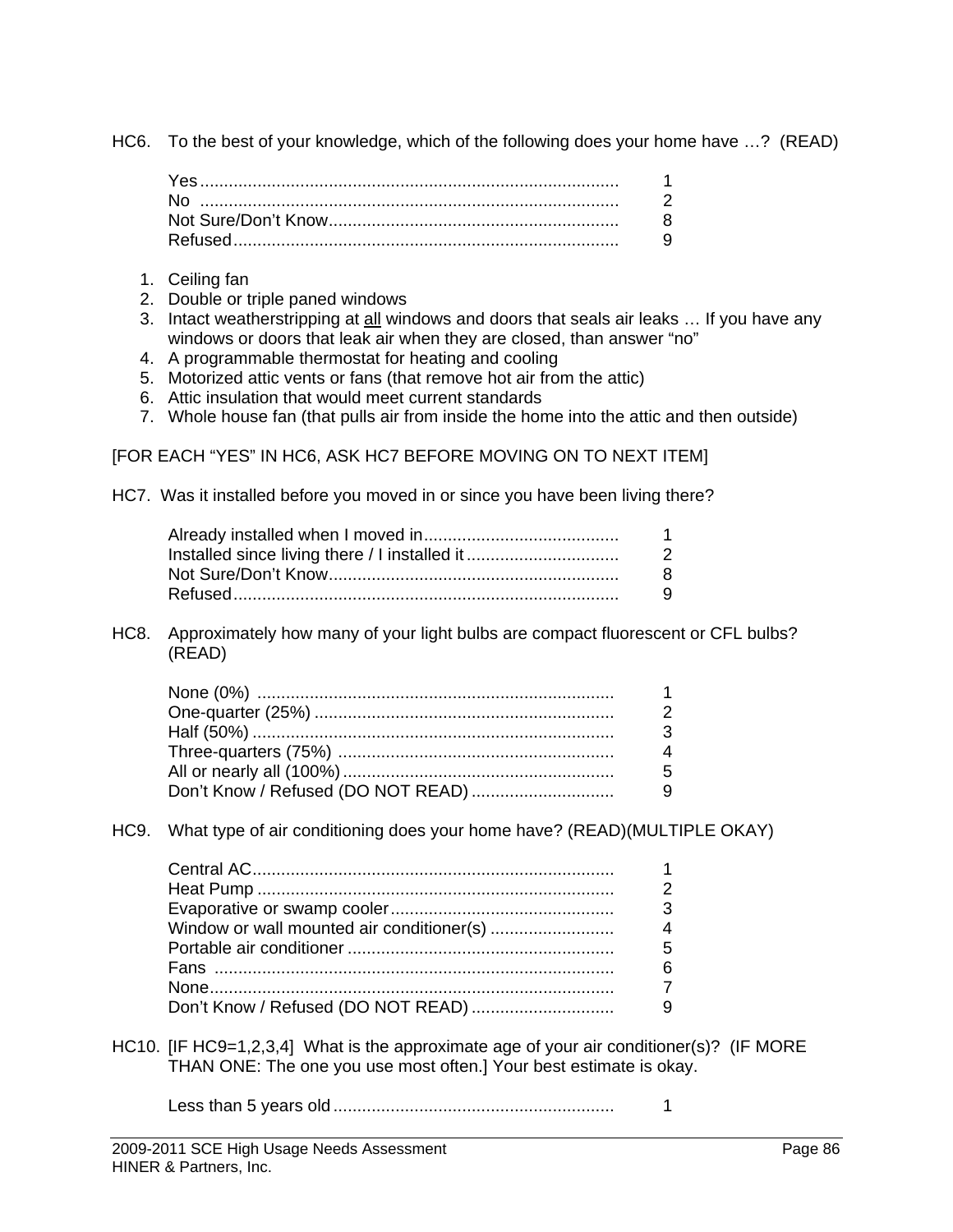| 3 |
|---|
| 4 |
| 5 |
|   |

HC11. As far as you know, has anything else been done to your home to make it more energy efficient that I've not mentioned?

HC12. [IF HIN11=1] What else has been done?

# HOME INVENTORY AND EFFICIENCY – 1 MINUTE

My next questions are about things you have in your home that use energy.

 $\overline{\phantom{a}}$  ,  $\overline{\phantom{a}}$  ,  $\overline{\phantom{a}}$  ,  $\overline{\phantom{a}}$  ,  $\overline{\phantom{a}}$  ,  $\overline{\phantom{a}}$  ,  $\overline{\phantom{a}}$  ,  $\overline{\phantom{a}}$  ,  $\overline{\phantom{a}}$  ,  $\overline{\phantom{a}}$  ,  $\overline{\phantom{a}}$  ,  $\overline{\phantom{a}}$  ,  $\overline{\phantom{a}}$  ,  $\overline{\phantom{a}}$  ,  $\overline{\phantom{a}}$  ,  $\overline{\phantom{a}}$ 

HIN1. How many of each of the following does your household have? Only count those that are used or are plugged in at least on occasion.

 \_\_\_\_(RECORD NUMBER BETWEEN 1-20) Don't know/Refused .............................................................. 99

ELECTRONICS (ASK 1-5 AS FIRST GROUP– RANDOMIZE WITHIN THE GROUP)

- 1. TV's
- 2. Desktop computers
- 3. Laptop computers
- 4. Cable, satellite, DVR or TIVO boxes
- 5. Video game consoles like Xbox, PlayStation or Wii

#### APPLIANCES (ASK 6-14 AS SECOND GROUP – RANDOMIZE WITHIN THE GROUP)

- 6. Refrigerators
- 7. Stand alone freezers
- 8. Dishwasher
- 9. Clothes washer
- 10. Clothes dryer
- 11. Pool or spa
- 12. DELETED
- 13. Window AC units (ask ONLY if  $HC9 = 4$ )
- 14. Plug in electric heaters
- HIN2. Do you have any other electrical equipment or appliances in your home or garage that you believe use a lot of power? (DO NOT READ LIST – PROVIDE EXAMPLES IF NEEDED.)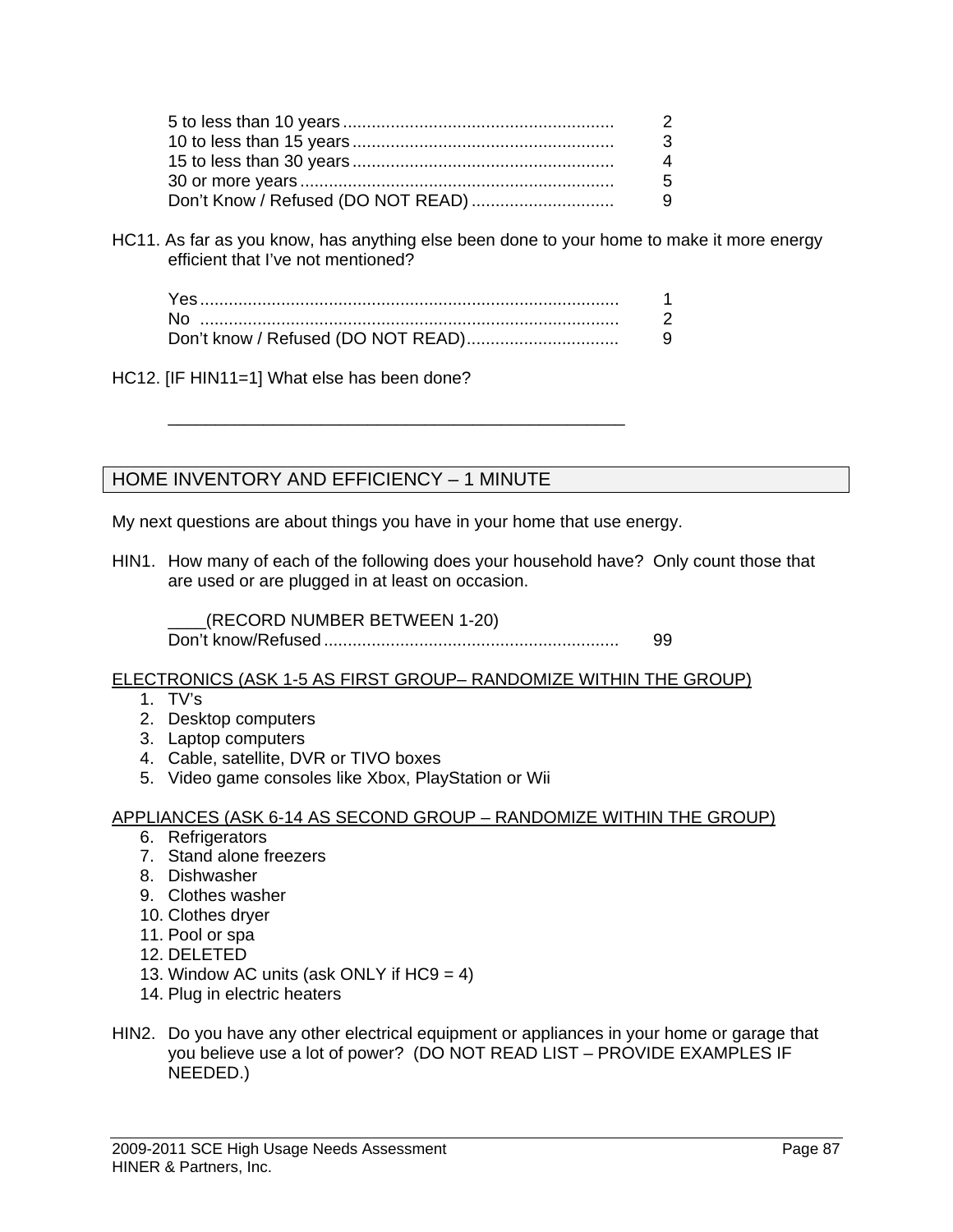| Power tools (table saw, power tools, welding, etc.) |  |
|-----------------------------------------------------|--|
|                                                     |  |
|                                                     |  |
|                                                     |  |
|                                                     |  |
|                                                     |  |

HIN3. How old is your main refrigerator (in years)? (IF DON'T KNOW, PROBE: Can you tell me how long you have had it?) Your best estimate is okay.

| (RECORD NUMBER BETWEEN 1-50) |  |
|------------------------------|--|
|                              |  |

HIN4. Is your home all electric or do you have both electricity and gas?

#### ATTITUDES & MOTIVATIONS (10 Minutes)

AT1. How would you describe [S4=1: your][S4=2 OR MORE: your household's] efforts to save energy in your home? Please use a scale of 1 to 5, where 1 means "You do very little to save energy" and 5 means "You always try to save energy in your home."

AT2. How successful do you think you have been in reducing energy use in your home? Please use a scale of 1 to 5, where 1 means "you have not been very successful" and 5 means "you have been very successful".

AT3. What obstacles do you face in trying to save energy in your home? (DO NOT READ. MULTIPLE OK) What other obstacles do you face? (CONTINUE PROBING UNTIL EXHAUSTED)

| Construction of home (cathedral ceilings, multiple floors, skylights, etc.) |  |
|-----------------------------------------------------------------------------|--|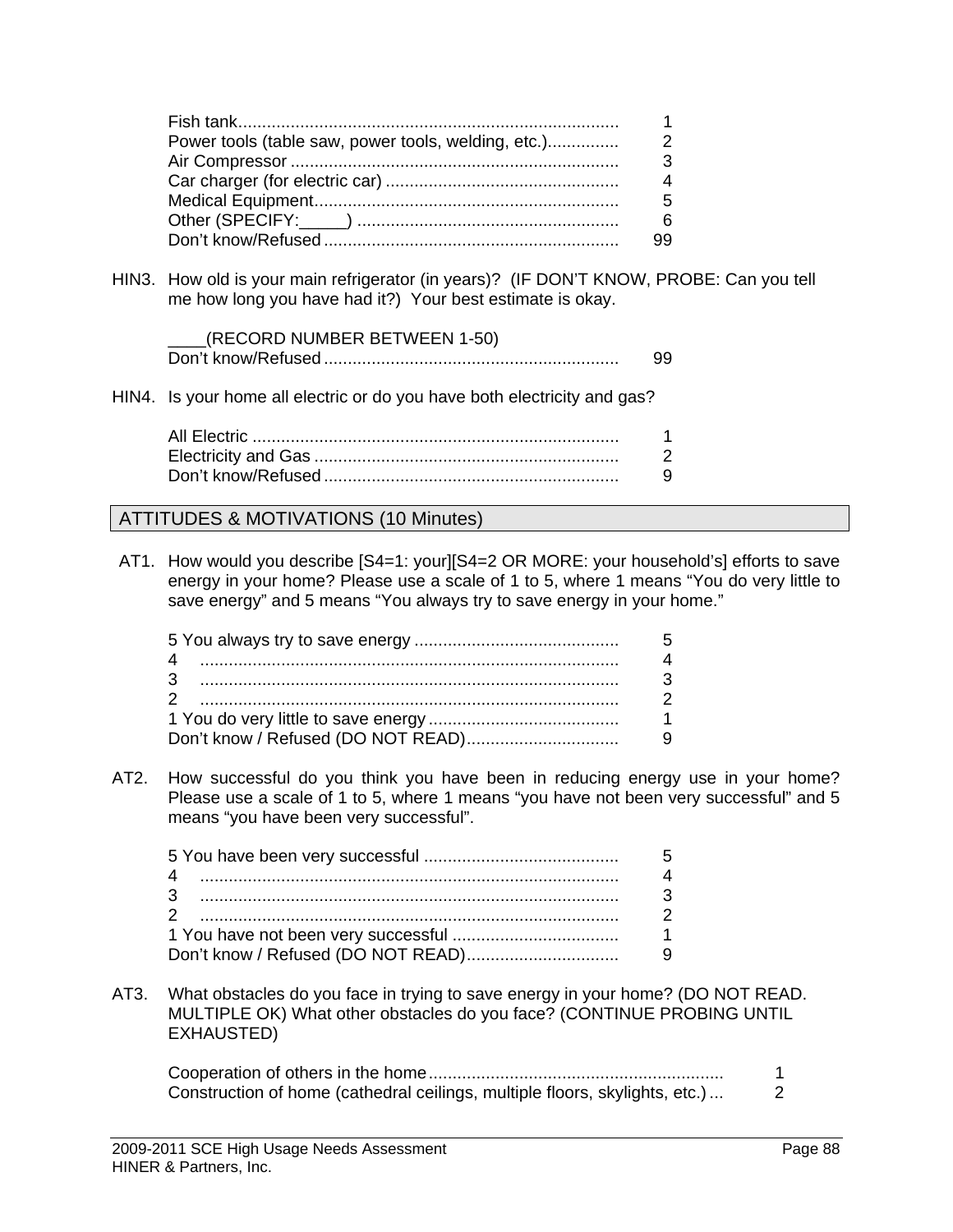| Condition of home (not enough insulation / single pane windows, etc.) | 3  |
|-----------------------------------------------------------------------|----|
| Cost (or initial cost) of new appliances or repairs / Lack of money   | 4  |
|                                                                       | 6  |
|                                                                       |    |
|                                                                       | 8  |
|                                                                       | 9  |
|                                                                       | 11 |
| Work from home / need to be comfortable or run equipment for work     | 12 |
|                                                                       | 14 |
|                                                                       | 15 |
| Too many things that use electricity (TV's, cell phones, etc.)        | 16 |
|                                                                       | 17 |
|                                                                       | 99 |

#### [IF MORE THAN ONE ITEM SELECTED IN AT3, ASK AT4]

AT4. Which ONE of these things do you see as the BIGGEST obstacle to saving more energy? (IF NEEDED, REREAD AT3 RESPONSES. RECORD ONE)

| Construction of home (cathedral ceilings, multiple floors, skylights, etc.) | 2  |
|-----------------------------------------------------------------------------|----|
| Condition of home (not enough insulation / single pane windows, etc.)       | 3  |
| Cost (or initial cost) of new appliances or repairs / Lack of money         | 4  |
|                                                                             | 6  |
|                                                                             |    |
|                                                                             | 8  |
|                                                                             | 9  |
|                                                                             | 11 |
| Work from home / need to be comfortable or run equipment for work           | 12 |
|                                                                             | 14 |
|                                                                             | 15 |
|                                                                             | 16 |
|                                                                             | 17 |
|                                                                             | 99 |

AT5. Now tell me which of the following is more important to you by allocating 10 points between these three options. For example you can allocate all 10 points to just one of them if it is the only one that is important to you, or you can divide the 10 points between the options. (READ ALL THREE OPTIONS, THEN RECORD POINTS. MUST TOTAL 10 PTS)

#### (RANDOMIZE)

- a. \_\_\_ Reducing energy use to save money on my bill
- b. \_\_\_ Reducing energy use to improve our environment
- c. \_\_\_ Using energy to be comfortable and productive in my home Don't know / Refused (DO NOT READ).......................... 99
- AT6. Next, I am going to read you some statements about your outlook on energy use in and around your home. For each statement, I'd like you to tell me if you "strongly agree," "somewhat agree," "neither agree nor disagree," "somewhat disagree," or "strongly disagree." How much do you agree with the statement: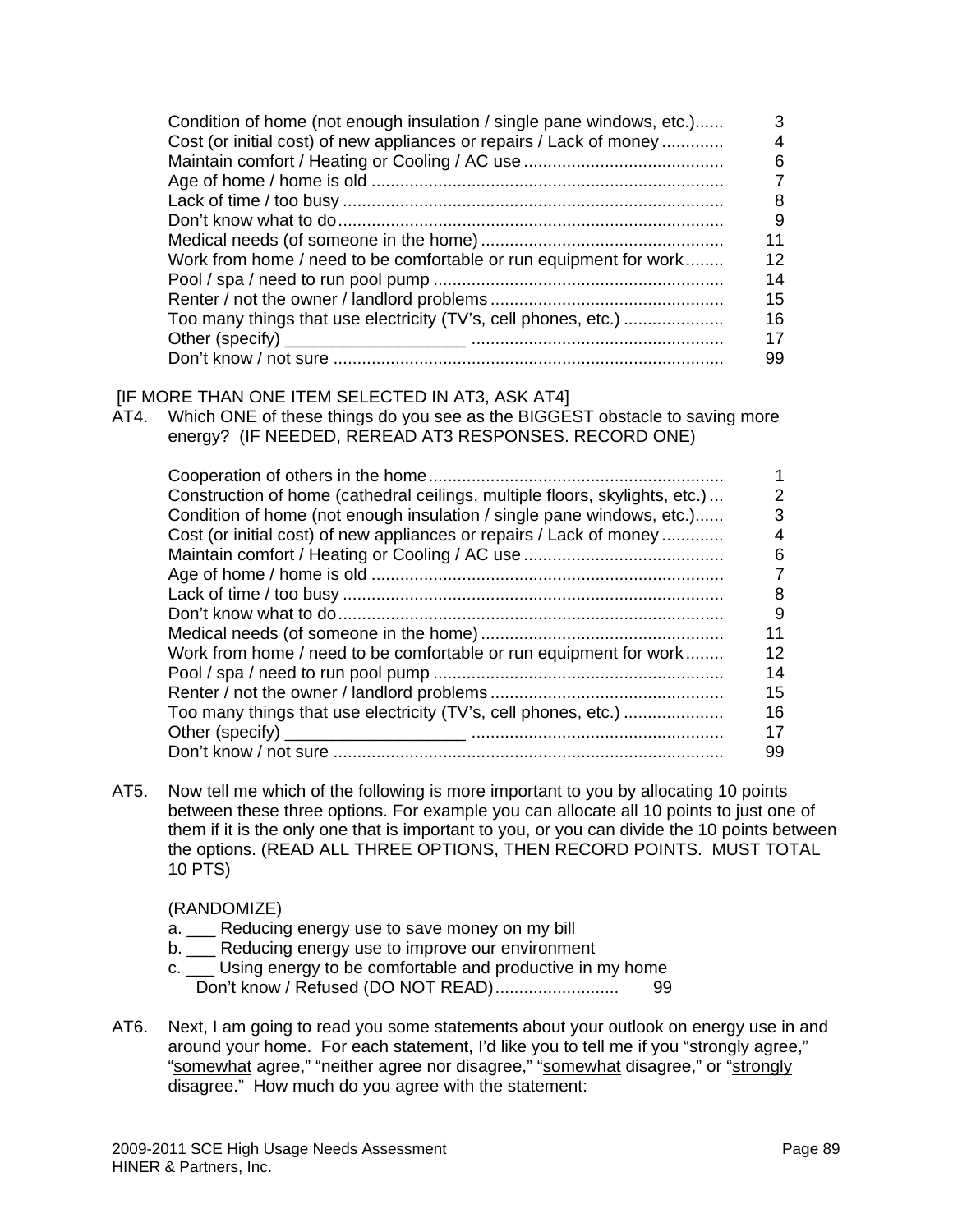#### [RANDOMIZE]

#### CONSERVATION / ENVIRONMENT ATTITUDES, KNOWLEDGE & BEHAVIORS

- 1. Having the benefits I get from using energy is more important than saving energy
- 2. I don't often think about how much energy I use in my home
- 3. DELETED
- 4. I believe new technologies can help me use energy more efficiently
- 5. The amount of energy I use today has an impact on future generations.
- 6. I'm very concerned about the environment
- 7. DELETED

#### PRICE & COST SENSITIVITY

- 8. Saving even a few dollars on my electric bill is worth sacrificing some comfort or convenience
- 9. DELETED
- 10. If I were to buy a new appliance like a refrigerator or air conditioner, I would probably buy a less expensive one even if it used more energy
- 11. I sometimes worry whether there is enough money to pay my energy bill
- 12. The cost of energy makes me want to conserve.
- 13. DELETED

#### EMPOWERMENT & PERSONAL CONTROL

- 14. DELETED
- 15. If I really wanted to, I could probably use less energy than I use now without sacrificing too much
- 16. Someone in my household is dependent on using energy in my home for health reasons
- 17. I do more than most people I know to reduce my impact on the environment
- 18. I am often the first among my family and friends to purchase new appliances or electronics equipment
- 19. I am very knowledgeable about things I can do around my home to save energy
- 20. I monitor my electricity bills very closely
- 21. I've already done everything I can to save energy in my home.
- 22. I regularly try to convince others to use less energy
- 23. My actions have little effect on global warming.
- 24. I usually buy used rather than new appliances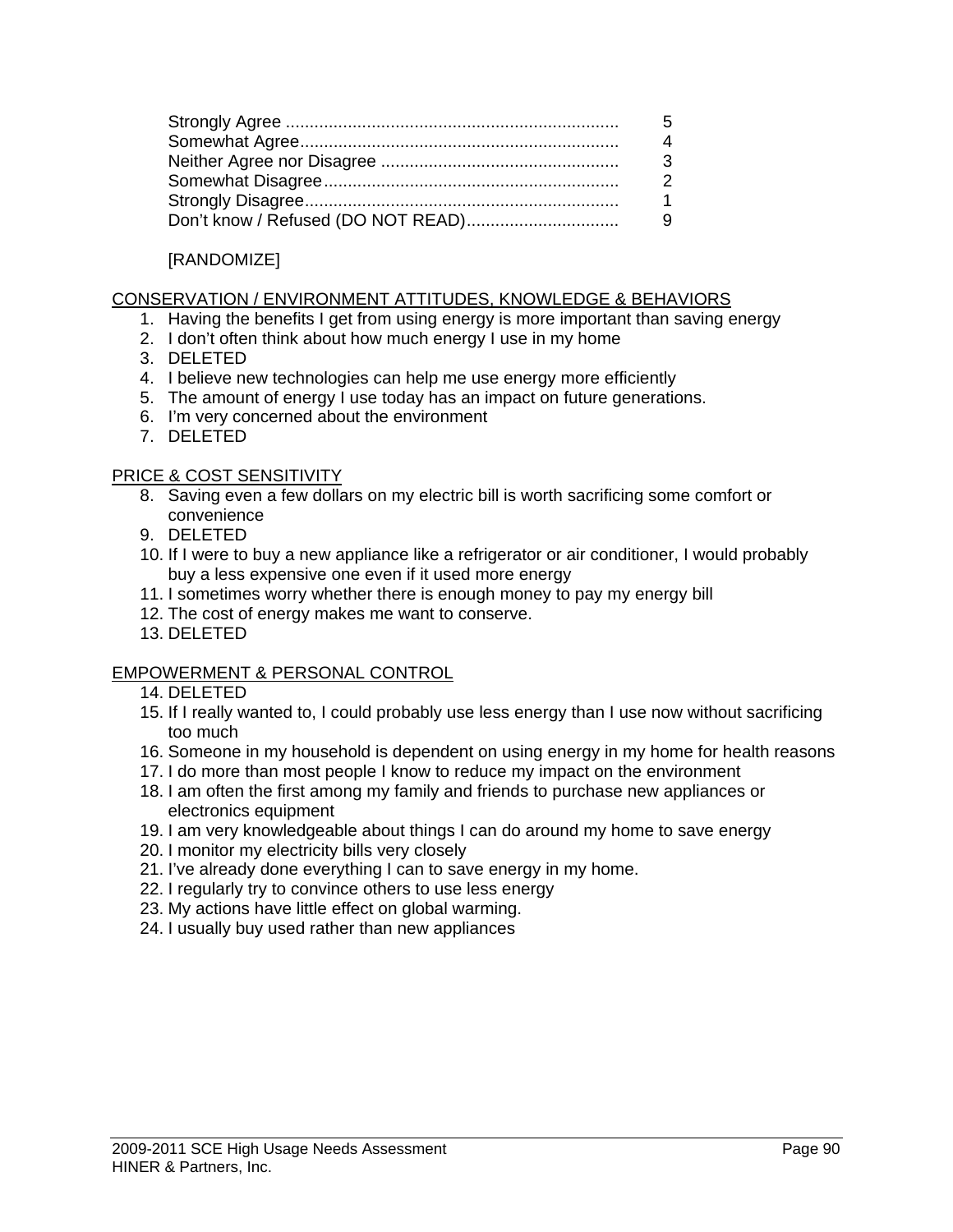### BEHAVIORS – 3 MINUTES

Next I want to ask some questions about things that you [IF S4=2 OR MORE: and members of your household] may or may not do in order to save energy. . Please try to be as honest as you can [IF S4=2 OR MORE: and answer for your entire household rather than just for yourself].

EB1. For each statement, tell me if you do this "always," "most of the time," "some of the time," "rarely," or "never." How often do you…

#### [RANDOMIZE]

#### **LIGHTS**

- 1. Turn off lights in rooms when not in use
- 2. DELETED

#### ELECTRONICS / APPLIANCES

- 3. Turn off or power down your computer when it is not in use
- 4. Unplug cell phone, battery, or toothbrush chargers when not in use
- 5. Turn off your TV when it is not in use
- 6. Run appliances like your dishwasher or clothes washer ONLY with full loads

#### HEATING/COOLING

- 7. Use fans instead of an air conditioner on hot days
- 8. [IF HC9=1 AND 3, E.G. BOTH] Use an evaporative or "swamp" cooler instead of the air conditioner on most hot days
- 9. Set your thermostat at a temperature where you might feel somewhat uncomfortable
- 10. Put on a more clothing to keep warm instead of turning up the heat
- 11. Close heating or cooling ducts in rooms that are not used much
- 12. Turn down the temperature on the water heater
- EB2. What temperature do you typically keep your home at on hot summer days? (IF NEEDED: Your best estimate is okay.)

 \_\_\_\_\_\_(RECORD NUMBER: 55 – 95)................................. 1 Don't Know / Refused (DO NOT READ) .............................. 9

EB3. What temperature do you typically keep your home at on cold winter days? (IF NEEDED: Your best estimate is okay.)

| (RECORD NUMBER: 55 – 95) |  |
|--------------------------|--|
|                          |  |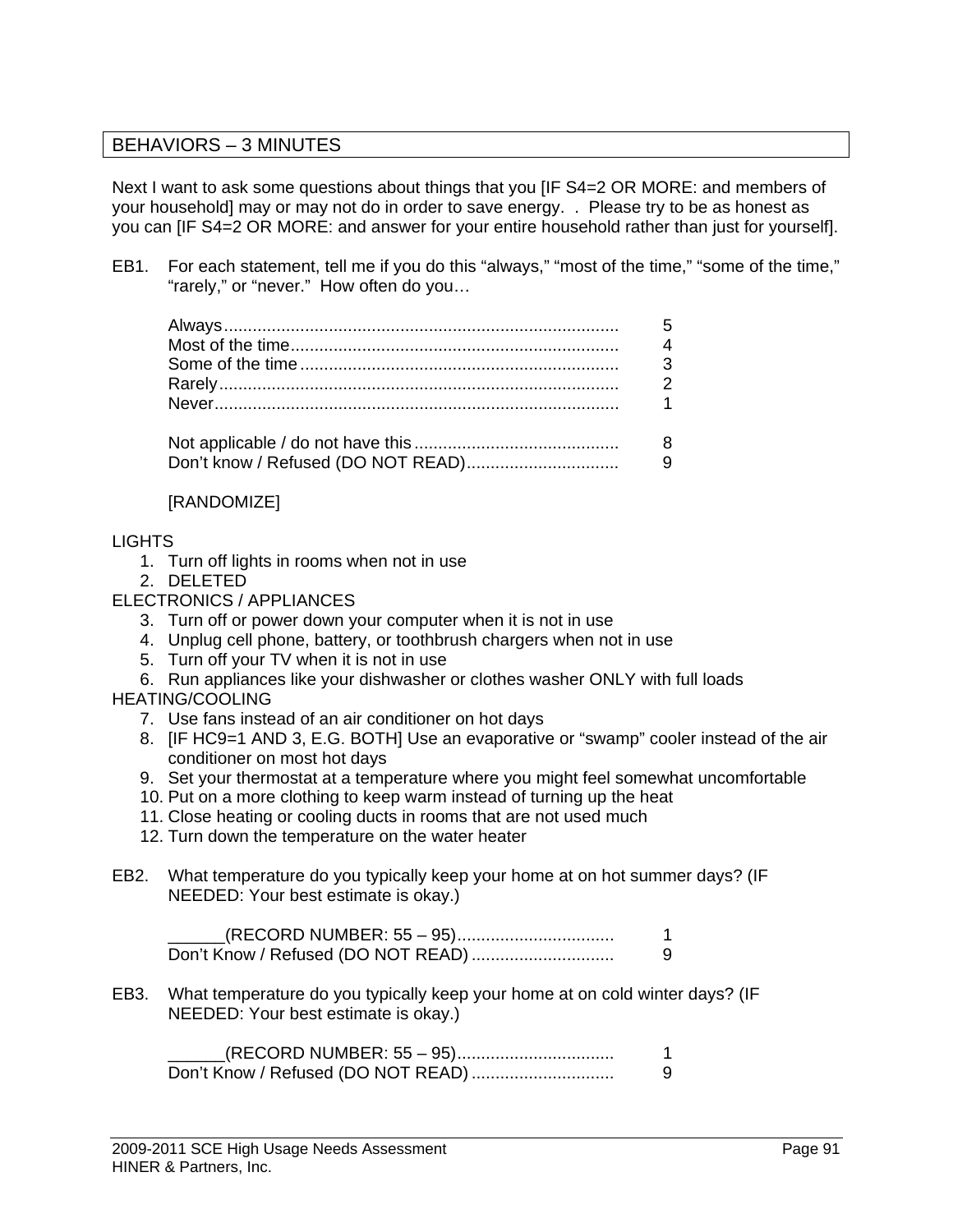#### CONNECTION WITH UTILITY / PROGRAM AWARENESS & PARTICIPATION – 1.5 **MINUTES**

My next few questions are about your energy utility company.

CU1. Thinking about all the services that [Southern California Edison/Pacific Gas & Electric] currently provides, on a scale of 1 to 10 where "1" means not at all satisfied and "10" means completely satisfied, how satisfied are you with [SCE/PG&E] overall?

[RECORD SATISFACTION RATING]

|                            |  |  |  |  |  | <u>DK</u> REF |
|----------------------------|--|--|--|--|--|---------------|
| 1 2 3 4 5 6 7 8 9 10 98 99 |  |  |  |  |  |               |

CU2. Your utility company offers customers different programs to assist them in saving energy. What do you think about these programs overall? (DO NOT READ. MULTIPLE RESPONSE.) Are there any negatives about them?

| <b>POSITIVES</b>                                               |                |
|----------------------------------------------------------------|----------------|
|                                                                |                |
| <b>NEUTRAL</b>                                                 |                |
|                                                                | $\overline{2}$ |
|                                                                | 3              |
| <b>NEGATIVES</b>                                               |                |
| Need money to participate / don't have the money               | 4              |
|                                                                | 5              |
|                                                                | 6              |
| Not enough information about them / Don't know what is offered | 7              |
| Don't trust the utility or their motives, etc.                 | 8              |
| Too much work or effort (e.g., too much paperwork for rebates) | 9              |
|                                                                | 10             |
|                                                                | 11             |
|                                                                | 99             |

CU3. Have you ever participated in any utility programs that assisted you in saving energy (IF NEEDED: such as rebates or a home energy survey)?

| .                                  |  |
|------------------------------------|--|
| .                                  |  |
| know / $Refused$ (DO NOT READ)<br> |  |

- CU4. [IF CU3=1] Which of the following programs have you participated in? (READ)(Yes, No, DK for each)(RANDOMIZE. H ALWAYS LAST)
	- a. Rebates for energy efficient appliances or improvements or electronics
	- b. DELETED
	- c. Refrigerator or freezer recycling
	- d. Home energy surveys or audits
	- e. [SCE: Summer Discount Plan][PG&E: SmartAC], the air conditioning cycling program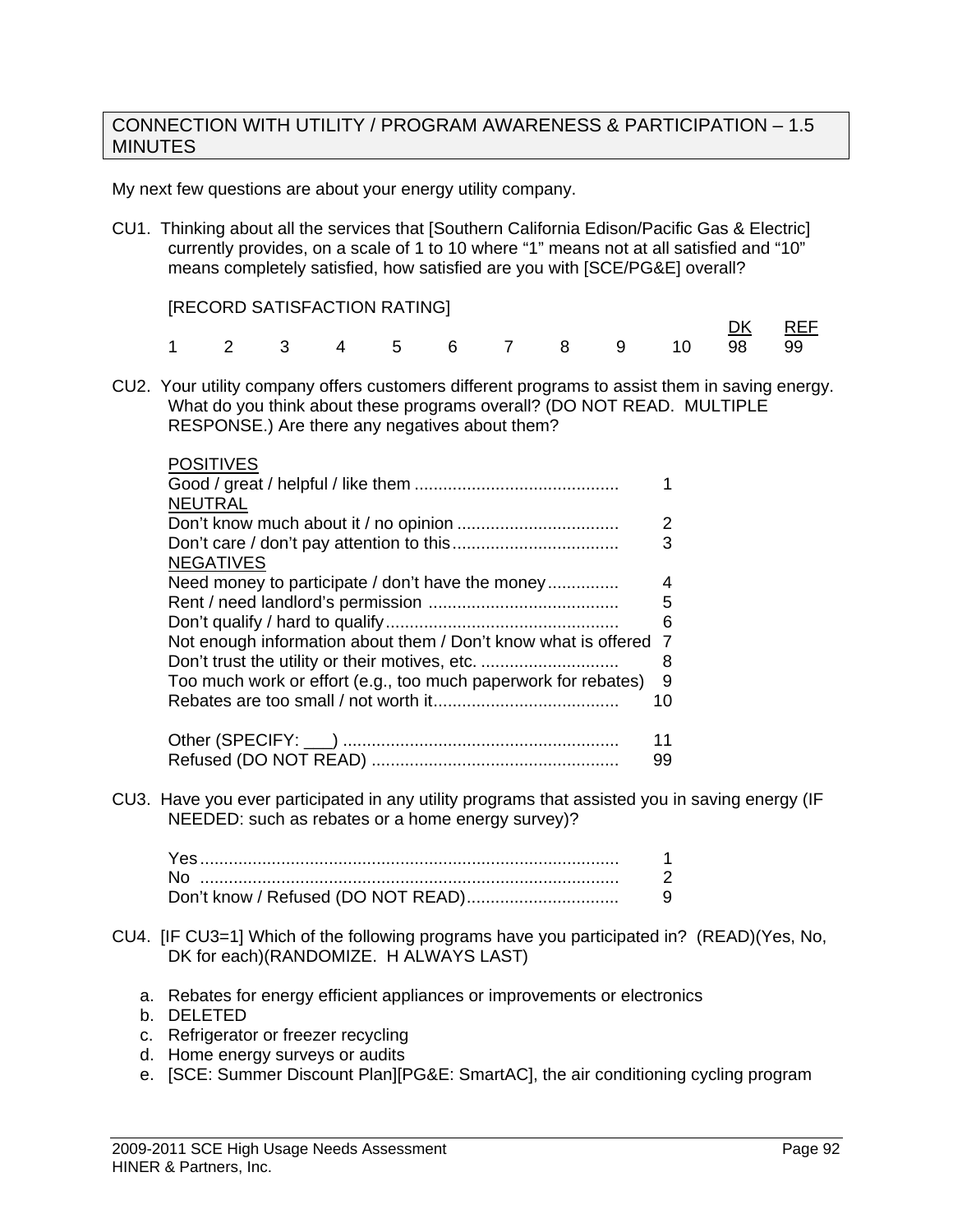f. [SCE: Emma][PG&E: Energy Partners], where income-qualified customers can receive weather stripping, insulation, refrigerators, evaporative coolers, CFL light bulbs, and information about saving energy at no cost.

#### LIEE PARTICIPATION, PERCEPTIONS, AND BARRIERS – 3 MINUTES

LIEE1. [IF CU4f=NO/DK] Have you heard of this [Emma/Energy Partners] program that includes weatherstripping, insulation, refrigerators, and such?

LIEE2. [LIEE1=1] Which of the following best describes what you know about this program? (READ)(ONE ANSWER ONLY)

| You've heard of it and know something about it but                       |   |
|--------------------------------------------------------------------------|---|
|                                                                          |   |
| You've considered the program but made a decision not to sign up         | 3 |
| You attempted to sign up but were informed that you were not eligible or |   |
|                                                                          |   |
|                                                                          |   |

LIEE3. [IF CU4f=YES] Was that in your current home or a previous home?

LIEE4. [IF CU4f=YES OR LIEE1=1] How did you learn about this program? (DO NOT READ) (PROBE:) Did you hear about it from any other sources? Which ones?

|  | 3 |
|--|---|
|  |   |
|  | 5 |
|  |   |
|  |   |
|  |   |
|  |   |

 $\overline{\phantom{a}}$  , and the contract of the contract of the contract of the contract of the contract of the contract of the contract of the contract of the contract of the contract of the contract of the contract of the contrac

LIEE5. [IF CU4f=YES] What were the main reasons that you signed up for or participated in this program? Please tell me whatever details you remember about how you learned about the program and about what the program offers that prompted you to sign up.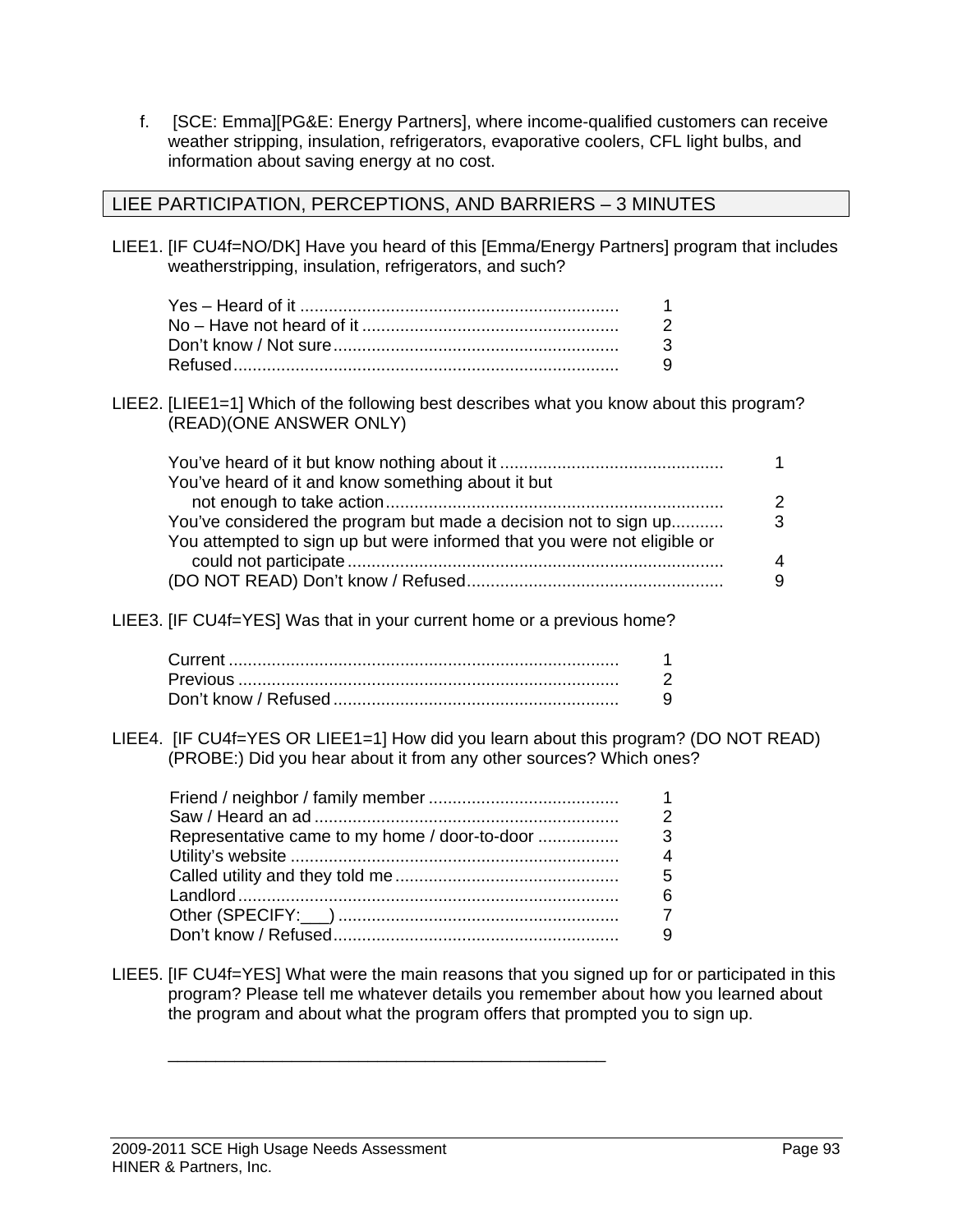LIEE6. [CU4f=YES] Before you agreed to participate, did you have any concerns about it, or any reasons to hesitate to sign up? (DO NOT READ)

|                                                               | 5 |
|---------------------------------------------------------------|---|
| Did not trust contractor / representative to let them in home |   |
|                                                               |   |
|                                                               |   |
|                                                               |   |

LIEE7. [IF CU4f=YES] After you signed up, did you encounter any difficulties, problems, or disappointments concerning the program?

| know / Refused |  |
|----------------|--|

LIEE8. [IF LIEE7=1] Can you describe that problem or disappointment?

 $\overline{\phantom{a}}$  , and the contract of the contract of the contract of the contract of the contract of the contract of the contract of the contract of the contract of the contract of the contract of the contract of the contrac

LIEE9. [IF LIEE2=2, 3] Which of the following are reasons that you've not signed up for the [Emma / Energy Partners] program? (YES, NO, DK/REF FOR EACH)(RANDOM. G ALWAYS LAST)

- a. You are not sure how to sign up
- b. You do not think you would qualify based on your income
- c. You do not think your home needs the improvements that the program offers
- d. Someone else needs the improvements more than you do
- e. You have doubts that the work would be of high quality
- f. You have doubts that the appliances would be of high quality
- g. Are there any other reasons I have not mentioned?

LIEE10.[IF LIEE9g=1] What is the reason you've not signed up? \_\_\_\_\_\_\_\_\_\_\_\_\_\_\_\_\_\_\_\_\_\_\_\_\_\_\_\_\_\_\_\_\_\_\_\_\_\_\_\_\_\_\_\_\_

LIEE11.[IF LIEE2=4] What was the reason you were given for not being able to participate? (DO NOT READ. MULTIPLE RESPONSE OKAY.) Any other reasons?

| Improvements already done / Previous tenant participated          |  |
|-------------------------------------------------------------------|--|
| Home did not need anything / Home or refrig or AC did not qualify |  |
|                                                                   |  |
|                                                                   |  |
|                                                                   |  |
|                                                                   |  |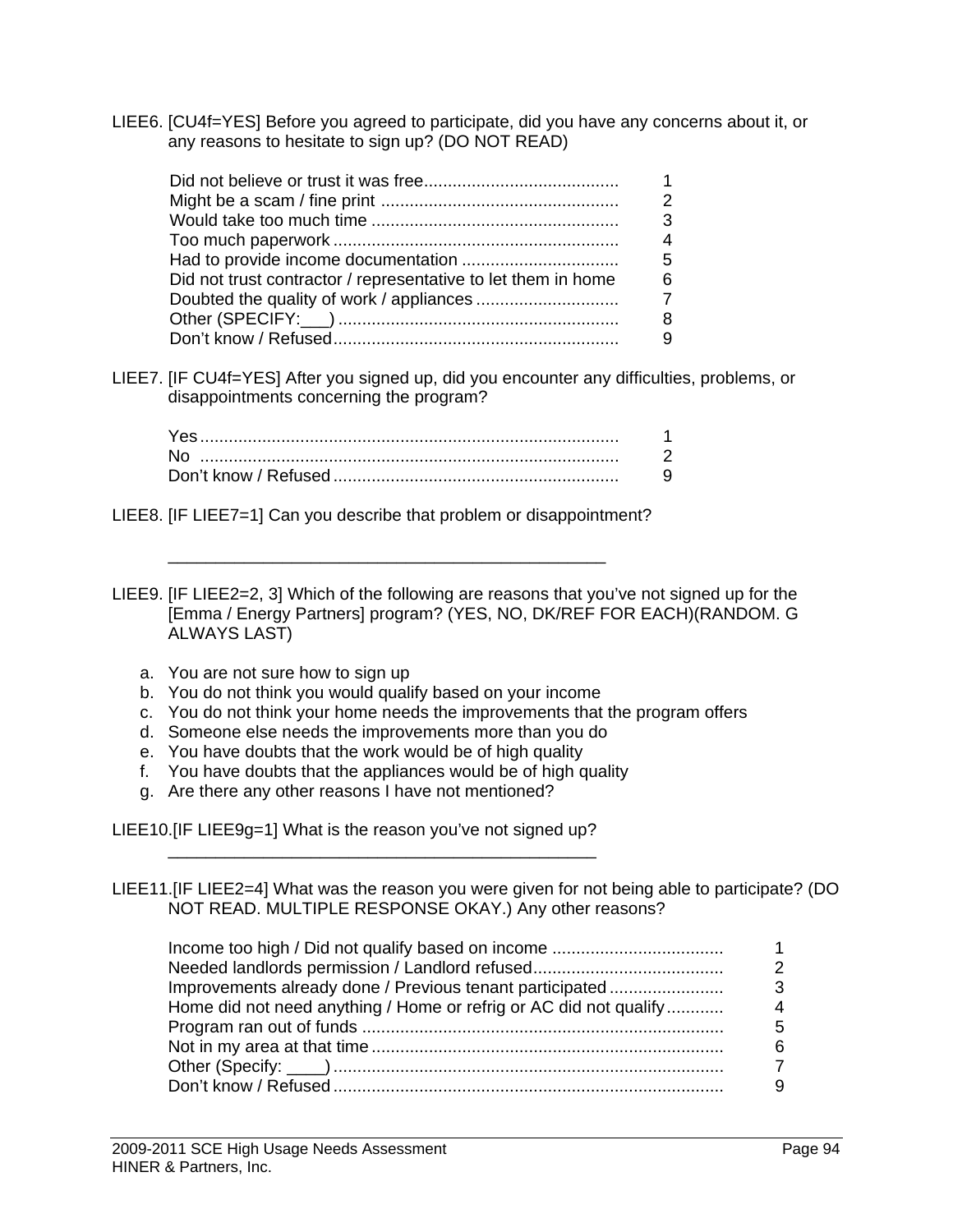# SOURCES OF INFORMATION / MEDIA / COMMUNICATION – 1 MINUTES

IS1. What is the best way for [SCE/PG&E] to get information to you about saving energy or about their programs? (DO NOT READ)(MULTIPLE RESPONSE) What other ways should they get information to you? (RECORD "BEST" AND "OTHER WAYS")

|                                             | 2  |
|---------------------------------------------|----|
|                                             | 3  |
|                                             | 4  |
|                                             | 5  |
| [PG&E/SCE] advertising: TV, radio, Internet | 6  |
|                                             | 7  |
|                                             | 8  |
|                                             | 9  |
| Word-of mouth: Friends, neighbors, etc      | 10 |
|                                             | 11 |
|                                             | 12 |
|                                             | 13 |
|                                             | 14 |
|                                             | 15 |
|                                             | 99 |
|                                             |    |

- IS2. DELETED
- IS3. DELETED
- IS4. DELETED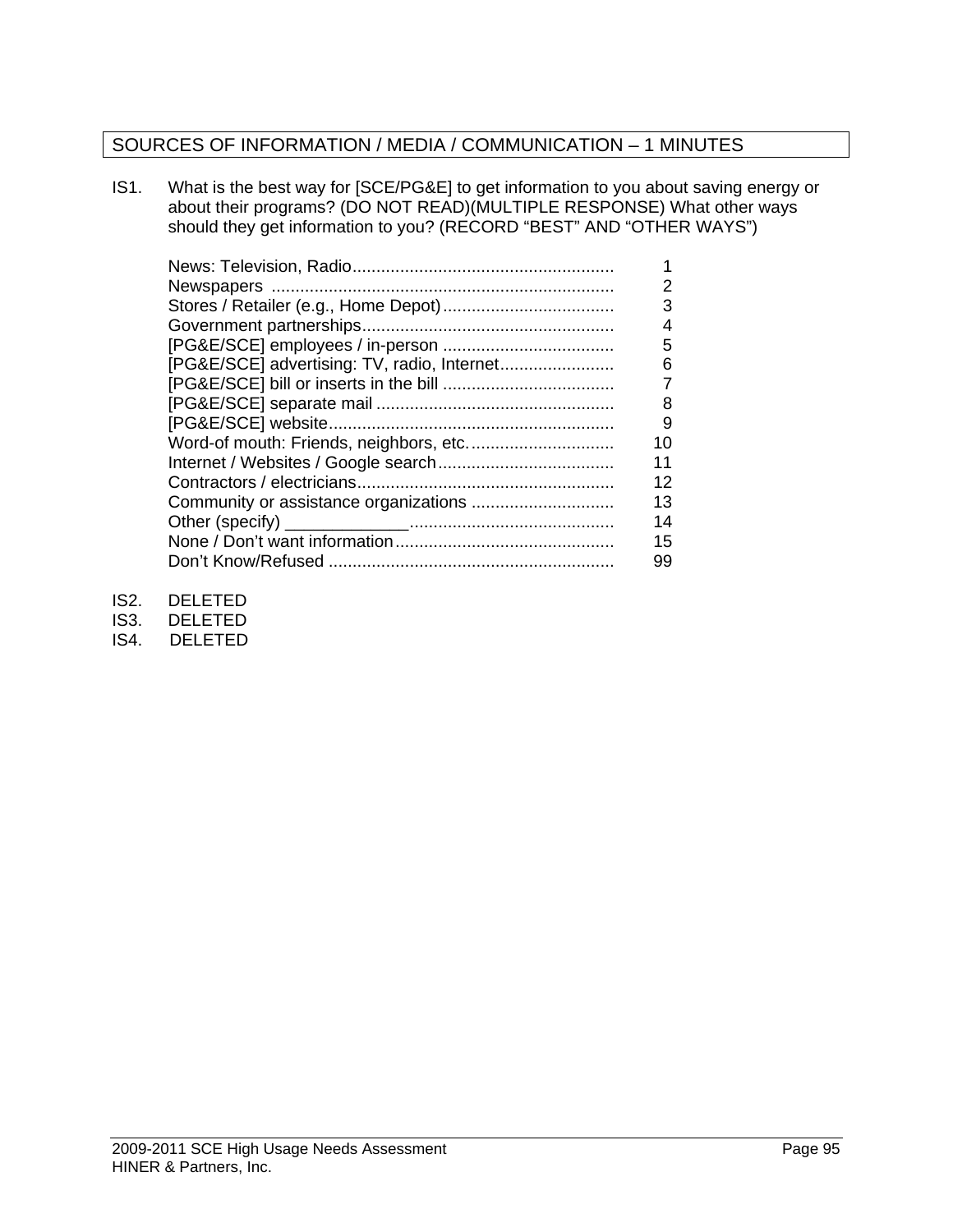# DEMOGRAPHICS – 2 MINUTES

These last questions are for classification purposes. Your answers will be kept confidential.

| D1.              | In what year were you born?                                                                                                                  |                                         |
|------------------|----------------------------------------------------------------------------------------------------------------------------------------------|-----------------------------------------|
|                  | 19 _ _ (ENTER LAST TWO DIGITS)<br>Don't Know / Refused (DO NOT READ)                                                                         | 99                                      |
| D <sub>2</sub> . | Which of the following best describes your education? (READ LIST)                                                                            |                                         |
|                  |                                                                                                                                              | 1<br>$\mathbf 2$                        |
|                  | Don't Know / Refused (DO NOT READ)                                                                                                           | 3<br>$\overline{4}$<br>9                |
| D <sub>3</sub> . | Do you consider yourself (READ LIST)                                                                                                         |                                         |
|                  |                                                                                                                                              | 1<br>$\overline{2}$<br>3<br>4<br>5<br>6 |
| D4.              | And what language do you speak most often in your home? (DO NOT READ) (IF<br>RESPONDENT SAYS CHINESE, CLARIFY MANDARIN OR CANTONESE)(IF MORE | 9                                       |
|                  | THAN ONE SPOKEN MOST OFTEN EQUALLY, MARK BOTH)                                                                                               |                                         |
|                  |                                                                                                                                              | 1<br>$\overline{2}$<br>3<br>4           |
|                  |                                                                                                                                              | 5<br>6<br>7                             |
|                  | Russian<br>Don't Know / Refused (DO NOT READ)                                                                                                | 8<br>9<br>10<br>99                      |
| D5.              | Which of the following categories best describes your annual household income?<br>(READ LIST)                                                |                                         |
|                  |                                                                                                                                              | 1<br>$\overline{2}$                     |
|                  |                                                                                                                                              |                                         |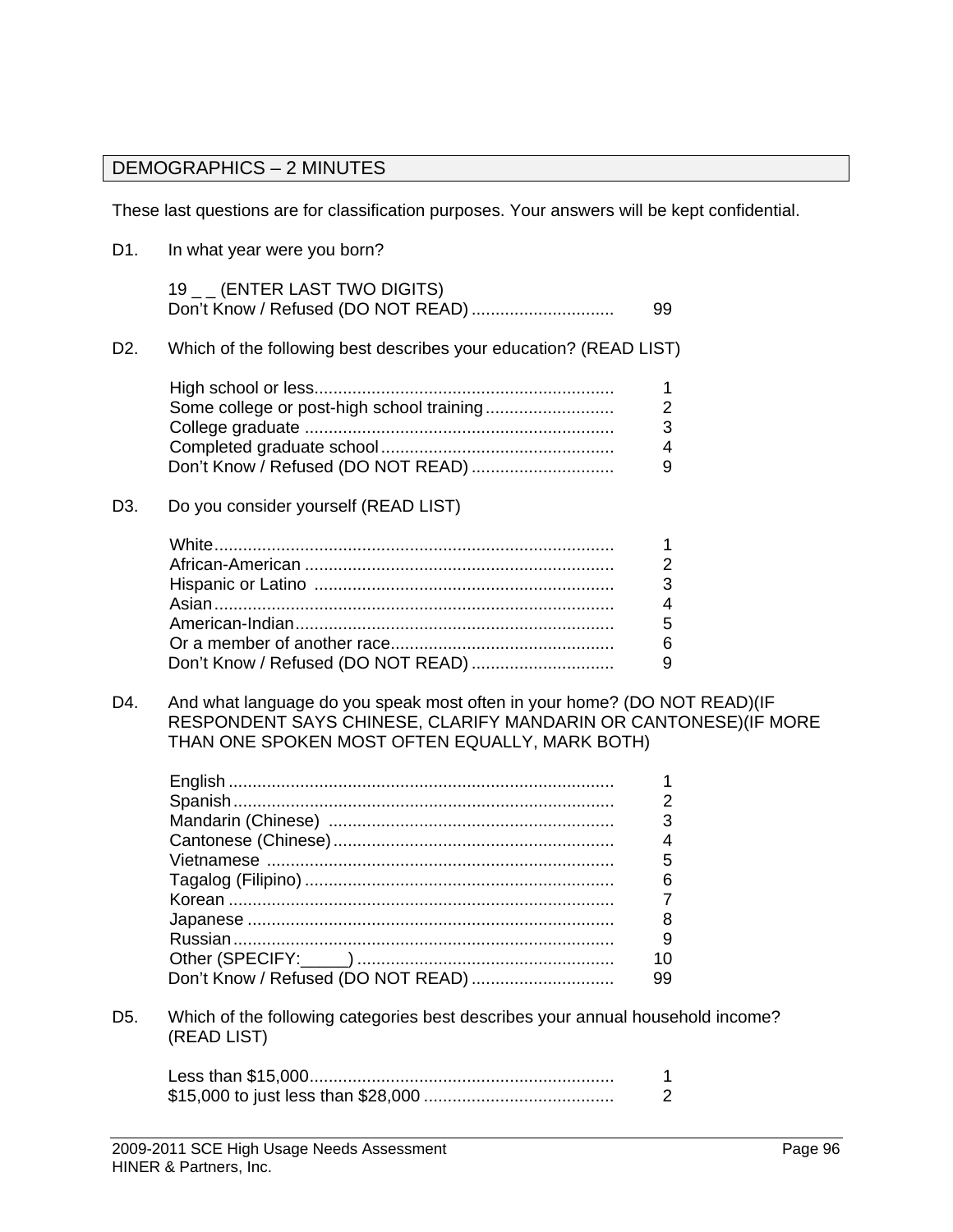|  | 6  |
|--|----|
|  |    |
|  |    |
|  | 9  |
|  | 10 |
|  |    |
|  |    |
|  |    |

D6. Do you or does anyone in your household have a permanent disability, related to mobility, hearing, vision, cognitive, psychological, or chronic disease?

D7. [IF D6=YES] In which category would you classify the disability? (READ ONLY IF NEEDED TO PROMPT)

#### D8. OBSERVE AND RECORD GENDER

CONFIRM NAME AND TELEPHONE. On behalf of [SCE/PG&E], thank you very much.

IF RESPONDENT HAS QUESTIONS ABOUT SURVEY LEGITIMACY: The name of the SCE/PG&E manager for this survey project is Carol Edwards. She can be reached at (626) 633-7105.

IF RESPONDENT WANTS INFORMATION OR ASSISTANCE WITH A PROGRAM, PROVIDE THE APPROPRIATE PHONE NUMBER: Help with bill payment 800-950-2356 Emma (EMA) program 800-736-4777 Other programs or assistance 800-655-4555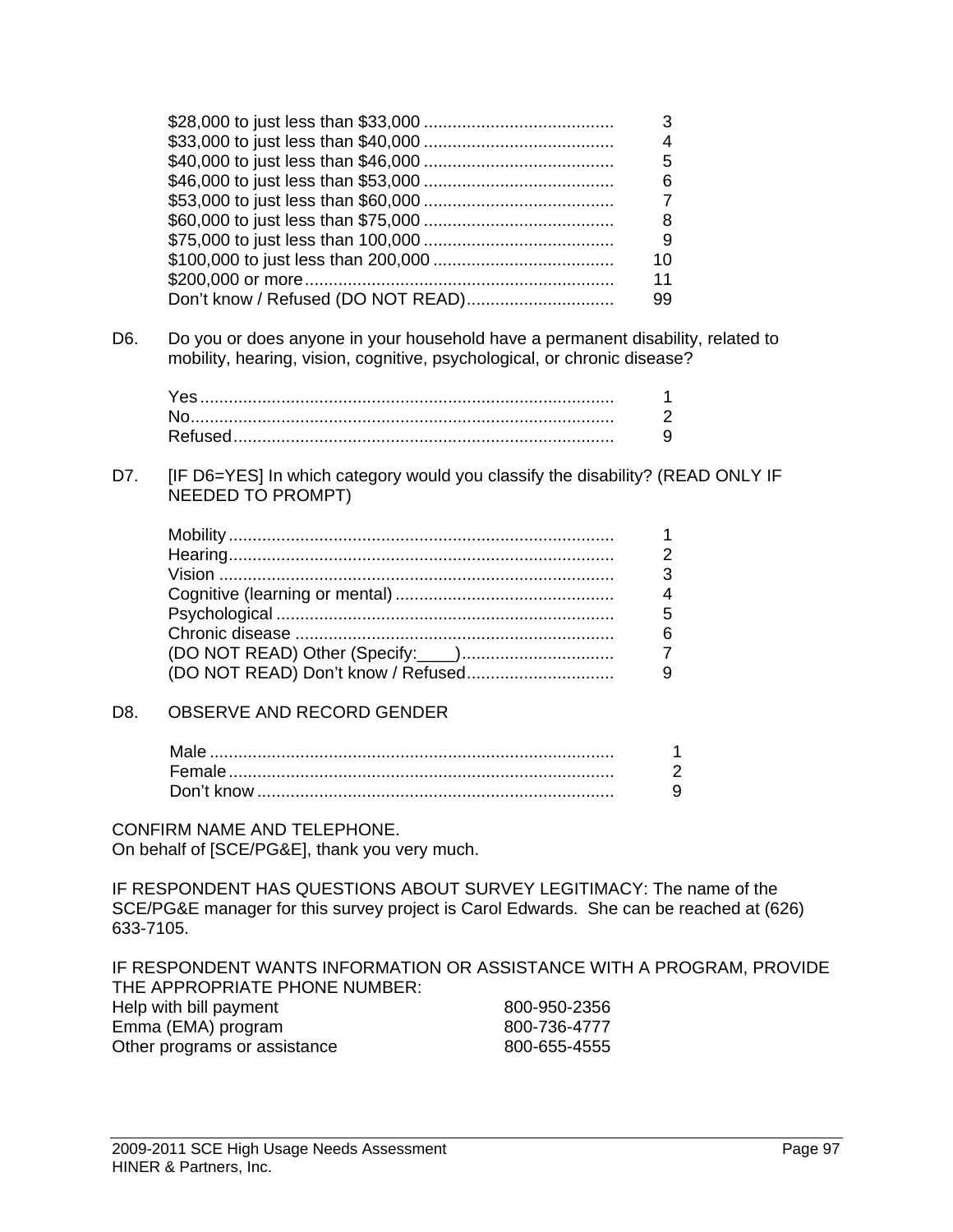# **Appendix E**

# **In-Home Research Instrument**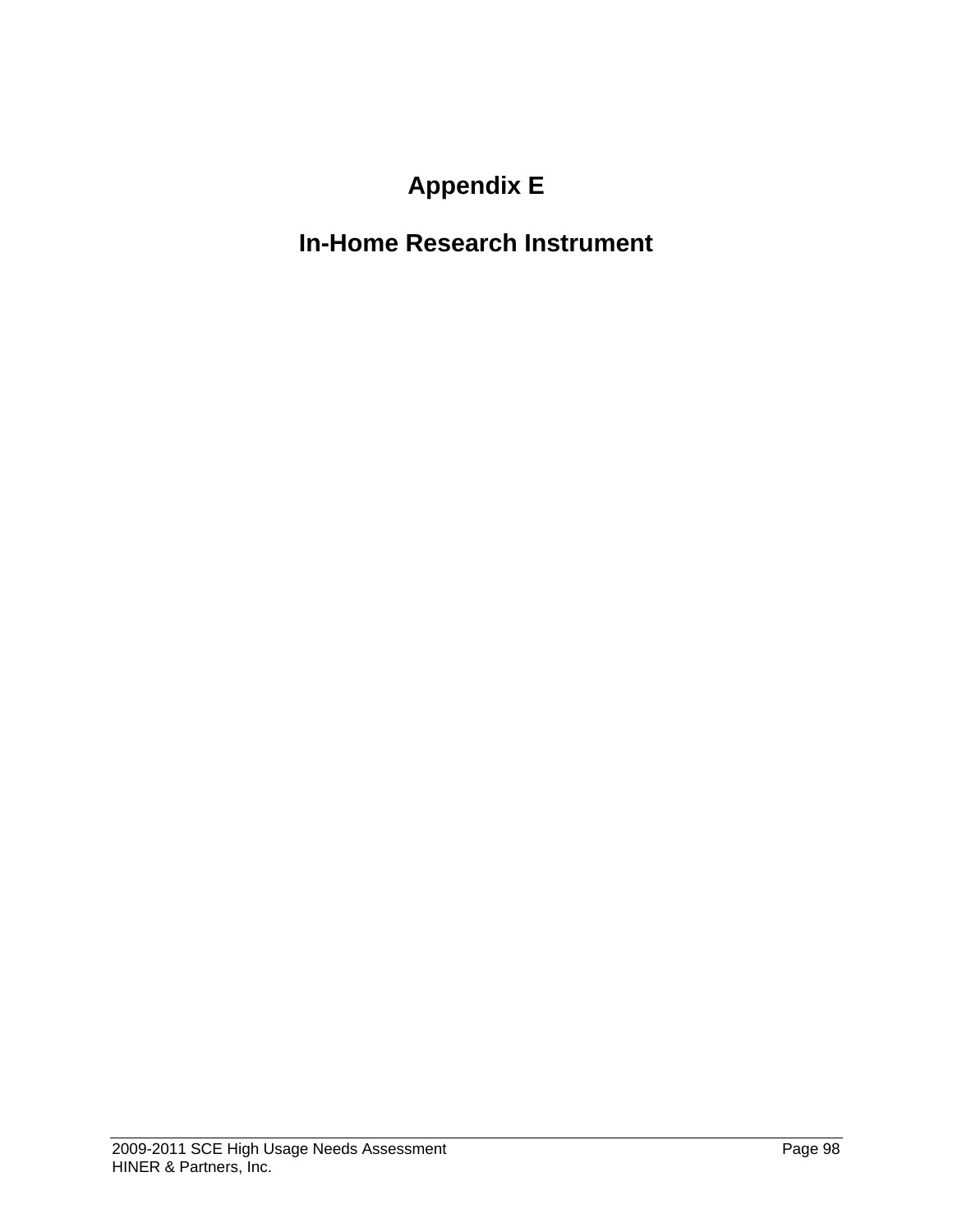#### **HUNA Site Visit Interviews FRAGE CONVINING METAL SCE LIEE HUNA Project** Material SCE LIEE HUNA Project **SCE LIEE HUNA Project n=30 Residential Customers**

|                                                  |                       |                                                | м | - F |
|--------------------------------------------------|-----------------------|------------------------------------------------|---|-----|
|                                                  | a.m.<br>p.m.          |                                                |   |     |
| Weather Zone: __________________________________ |                       |                                                |   |     |
|                                                  |                       | Participant's Telephone: (____) ______________ |   |     |
| Applied Toward (Quota) for: [] Anaheim (8)       |                       | [] Long Beach (8)<br>[] Lancaster/Palmdale (4) |   |     |
|                                                  | [] Oxnard/Ventura (8) | [] San Bernardino (4)                          |   |     |

### **ENTER INFORMATION FROM RECORD PRIOR TO VISIT**

| 1. | Unique identifier                                                               |        |            |              |            |                                                                |  |
|----|---------------------------------------------------------------------------------|--------|------------|--------------|------------|----------------------------------------------------------------|--|
| 2. | Years at residence                                                              |        |            |              |            |                                                                |  |
| 3. | Number in Household                                                             |        |            |              |            |                                                                |  |
|    | 4. HC1: Type of home: [1] Single Family Detached home                           |        |            |              |            |                                                                |  |
|    | []2 Duplex                                                                      |        |            |              |            |                                                                |  |
|    | [13 Townhouse or Row House with shared walls                                    |        |            |              |            |                                                                |  |
|    |                                                                                 |        |            |              |            | []4 Condominium (sharing floor/ceiling w/ unit above or below) |  |
|    | [15 Apartment                                                                   |        |            |              |            |                                                                |  |
|    | []6 Mobile Home                                                                 |        |            |              |            |                                                                |  |
|    |                                                                                 |        |            |              |            |                                                                |  |
| 5. | Owner type:                                                                     |        | $\Box$ Own | $\prod$ Rent |            |                                                                |  |
| 6. | Quarter with highest usage (amount): [] Q1 [] Q2 [] Q3 [] Q4 (Kw) _____________ |        |            |              |            |                                                                |  |
| 7. | Programs participated in (Ref CU4a,b): []Appliance Recycle [] Appliance Rebate  |        |            |              |            |                                                                |  |
|    | [] Neither                                                                      |        |            |              |            |                                                                |  |
|    | 8. Medical baseline participant:                                                | [] Yes |            | [] No        | [] Unknown |                                                                |  |
| 9. | Language indicator:                                                             |        |            |              |            | [] English [] Spanish [] Asian [] Other<br>$\mathbb{I}$        |  |
|    | Missing                                                                         |        |            |              |            |                                                                |  |
|    | 10. Disabled indicator in record:                                               |        | <b>Yes</b> |              | No         | Unknown                                                        |  |
|    | 11. Senior indicator in record:                                                 |        | Yes        |              | No         | Unknown                                                        |  |
|    | 12. Median year homes in area were built:                                       |        |            |              |            |                                                                |  |
|    | 13. Home's average quarterly electric use:                                      |        |            |              |            |                                                                |  |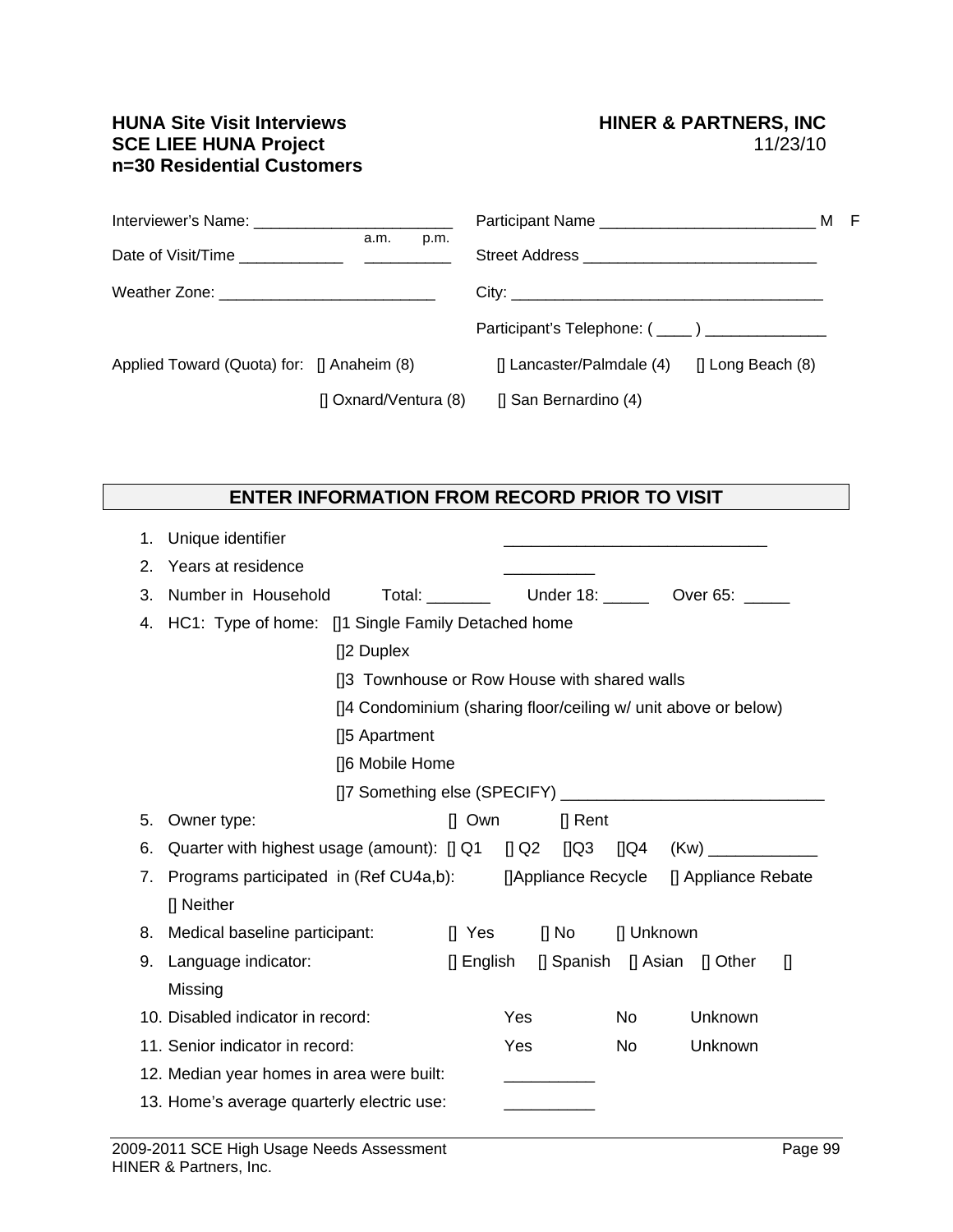# **INTRODUCTION & EXPLANATION TO CUSTOMER**

#### EVALUATOR:

Introduce yourself to the Southern California Edison customer:

- State your name.
- Explain that you are there to complete the "home energy assessment" that was scheduled…Ask to speak to [name of person agreeing to the visit]…Repeat introduction, if necessary.
- If necessary, the resident may call Carol Edwards at Edison, at (626) 633-7105 to reconfirm the legitimacy of the visit.
- Explain that you first have some initial questions about the household's energy use. They will take about 25 minutes for the resident to answer. Then you would like to walk with the resident to look at the household's appliances and major uses of energy. This can be completed in about 45 minutes. Afterwards, you'll discuss what you've found and will probably have some follow-up questions. The whole process will be completed within two hours.
- Ask if the resident has any initial questions for you to answer.
- Begin the "Initial Interview."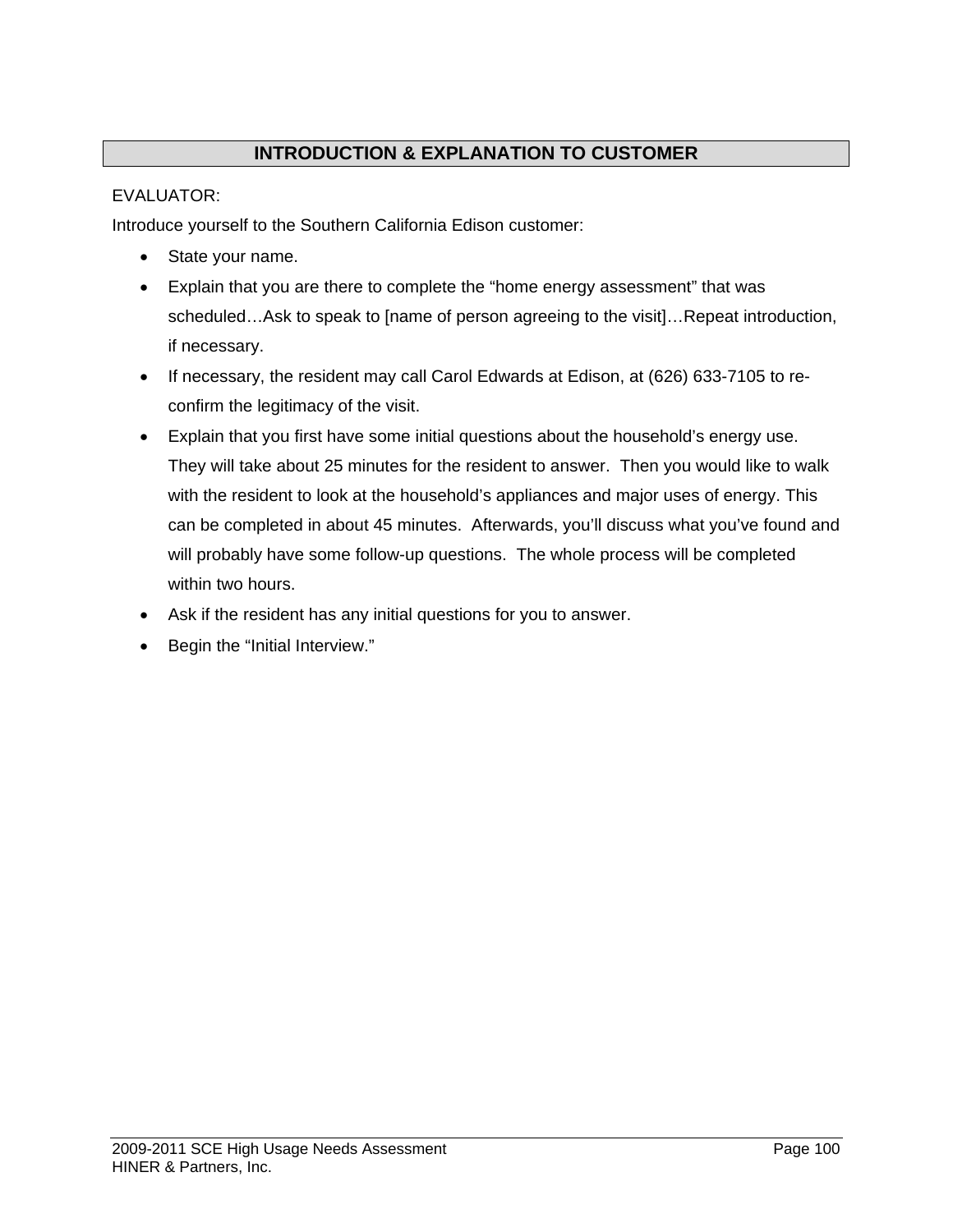#### **I. INITITAL INTERVIEW (attitudes, knowledge, behavior) 25 MINUTES**

S4. How many people live in your home for at least 6 months out of the year?

#### **Info from Record (3.)**

 $\frac{1}{2}$  ,  $\frac{1}{2}$  ,  $\frac{1}{2}$  ,  $\frac{1}{2}$  ,  $\frac{1}{2}$  ,  $\frac{1}{2}$  ,  $\frac{1}{2}$  ,  $\frac{1}{2}$  ,  $\frac{1}{2}$  ,  $\frac{1}{2}$  ,  $\frac{1}{2}$  ,  $\frac{1}{2}$  ,  $\frac{1}{2}$  ,  $\frac{1}{2}$  ,  $\frac{1}{2}$  ,  $\frac{1}{2}$  ,  $\frac{1}{2}$  ,  $\frac{1}{2}$  ,  $\frac{1$  $(Refused = 99)$ 

S5. (IF S4=2 OR MORE) How many are under 18?

 $\frac{1}{2}$  ,  $\frac{1}{2}$  ,  $\frac{1}{2}$  ,  $\frac{1}{2}$  ,  $\frac{1}{2}$  ,  $\frac{1}{2}$  ,  $\frac{1}{2}$  ,  $\frac{1}{2}$  ,  $\frac{1}{2}$  ,  $\frac{1}{2}$  ,  $\frac{1}{2}$  ,  $\frac{1}{2}$  ,  $\frac{1}{2}$  ,  $\frac{1}{2}$  ,  $\frac{1}{2}$  ,  $\frac{1}{2}$  ,  $\frac{1}{2}$  ,  $\frac{1}{2}$  ,  $\frac{1$  $(Refused = 99)$ 

S6. How many, if any, are 65 or older?

 $\frac{1}{2}$  ,  $\frac{1}{2}$  ,  $\frac{1}{2}$  ,  $\frac{1}{2}$  ,  $\frac{1}{2}$  ,  $\frac{1}{2}$  ,  $\frac{1}{2}$  ,  $\frac{1}{2}$  ,  $\frac{1}{2}$  ,  $\frac{1}{2}$  ,  $\frac{1}{2}$  ,  $\frac{1}{2}$  ,  $\frac{1}{2}$  ,  $\frac{1}{2}$  ,  $\frac{1}{2}$  ,  $\frac{1}{2}$  ,  $\frac{1}{2}$  ,  $\frac{1}{2}$  ,  $\frac{1$  $(Refused = 99)$ 

As I mentioned, I'd like your help showing me the energy uses in this home. Before that, I have some general questions about your thoughts about energy, and some specific questions about energy you personally use and that others in your household use.

1. How do you think about energy use? How/why is it relevant to you?

2. Do you pay much attention to energy use? (Probe:) Are you trying to conserve? How?

\_\_\_\_\_\_\_\_\_\_\_\_\_\_\_\_\_\_\_\_\_\_\_\_\_\_\_\_\_\_\_\_\_\_\_\_\_\_\_\_\_\_\_\_\_\_\_\_\_\_\_\_\_\_\_\_\_\_\_\_\_\_\_\_\_\_\_\_\_ \_\_\_\_\_\_\_\_\_\_\_\_\_\_\_\_\_\_\_\_\_\_\_\_\_\_\_\_\_\_\_\_\_\_\_\_\_\_\_\_\_\_\_\_\_\_\_\_\_\_\_\_\_\_\_\_\_\_\_\_\_\_\_\_\_\_\_\_\_

\_\_\_\_\_\_\_\_\_\_\_\_\_\_\_\_\_\_\_\_\_\_\_\_\_\_\_\_\_\_\_\_\_\_\_\_\_\_\_\_\_\_\_\_\_\_\_\_\_\_\_\_\_\_\_\_\_\_\_\_\_\_\_\_\_\_\_\_\_ \_\_\_\_\_\_\_\_\_\_\_\_\_\_\_\_\_\_\_\_\_\_\_\_\_\_\_\_\_\_\_\_\_\_\_\_\_\_\_\_\_\_\_\_\_\_\_\_\_\_\_\_\_\_\_\_\_\_\_\_\_\_\_\_\_\_\_\_\_

\_\_\_\_\_\_\_\_\_\_\_\_\_\_\_\_\_\_\_\_\_\_\_\_\_\_\_\_\_\_\_\_\_\_\_\_\_\_\_\_\_\_\_\_\_\_\_\_\_\_\_\_\_\_\_\_\_\_\_\_\_\_\_\_\_\_\_\_\_ \_\_\_\_\_\_\_\_\_\_\_\_\_\_\_\_\_\_\_\_\_\_\_\_\_\_\_\_\_\_\_\_\_\_\_\_\_\_\_\_\_\_\_\_\_\_\_\_\_\_\_\_\_\_\_\_\_\_\_\_\_\_\_\_\_\_\_\_\_

\_\_\_\_\_\_\_\_\_\_\_\_\_\_\_\_\_\_\_\_\_\_\_\_\_\_\_\_\_\_\_\_\_\_\_\_\_\_\_\_\_\_\_\_\_\_\_\_\_\_\_\_\_\_\_\_\_\_\_\_\_\_\_\_\_\_\_\_\_ \_\_\_\_\_\_\_\_\_\_\_\_\_\_\_\_\_\_\_\_\_\_\_\_\_\_\_\_\_\_\_\_\_\_\_\_\_\_\_\_\_\_\_\_\_\_\_\_\_\_\_\_\_\_\_\_\_\_\_\_\_\_\_\_\_\_\_\_\_

\_\_\_\_\_\_\_\_\_\_\_\_\_\_\_\_\_\_\_\_\_\_\_\_\_\_\_\_\_\_\_\_\_\_\_\_\_\_\_\_\_\_\_\_\_\_\_\_\_\_\_\_\_\_\_\_\_\_\_\_\_\_\_\_\_\_\_\_\_ \_\_\_\_\_\_\_\_\_\_\_\_\_\_\_\_\_\_\_\_\_\_\_\_\_\_\_\_\_\_\_\_\_\_\_\_\_\_\_\_\_\_\_\_\_\_\_\_\_\_\_\_\_\_\_\_\_\_\_\_\_\_\_\_\_\_\_\_\_

- 3. Is saving energy important to you? Why? Why not?
- 4. What would you say is the biggest **energy-related** issue facing you personally?
- 5. What would you say is the biggest **energy-related** issue facing the nation or the world?
- 6. How much attention do you pay to your energy bills? How closely do you look at them? What is your review routine? Are your energy bills low or high? (Probe: "low"?? "high"??)

\_\_\_\_\_\_\_\_\_\_\_\_\_\_\_\_\_\_\_\_\_\_\_\_\_\_\_\_\_\_\_\_\_\_\_\_\_\_\_\_\_\_\_\_\_\_\_\_\_\_\_\_\_\_\_\_\_\_\_\_\_\_\_\_\_\_\_\_\_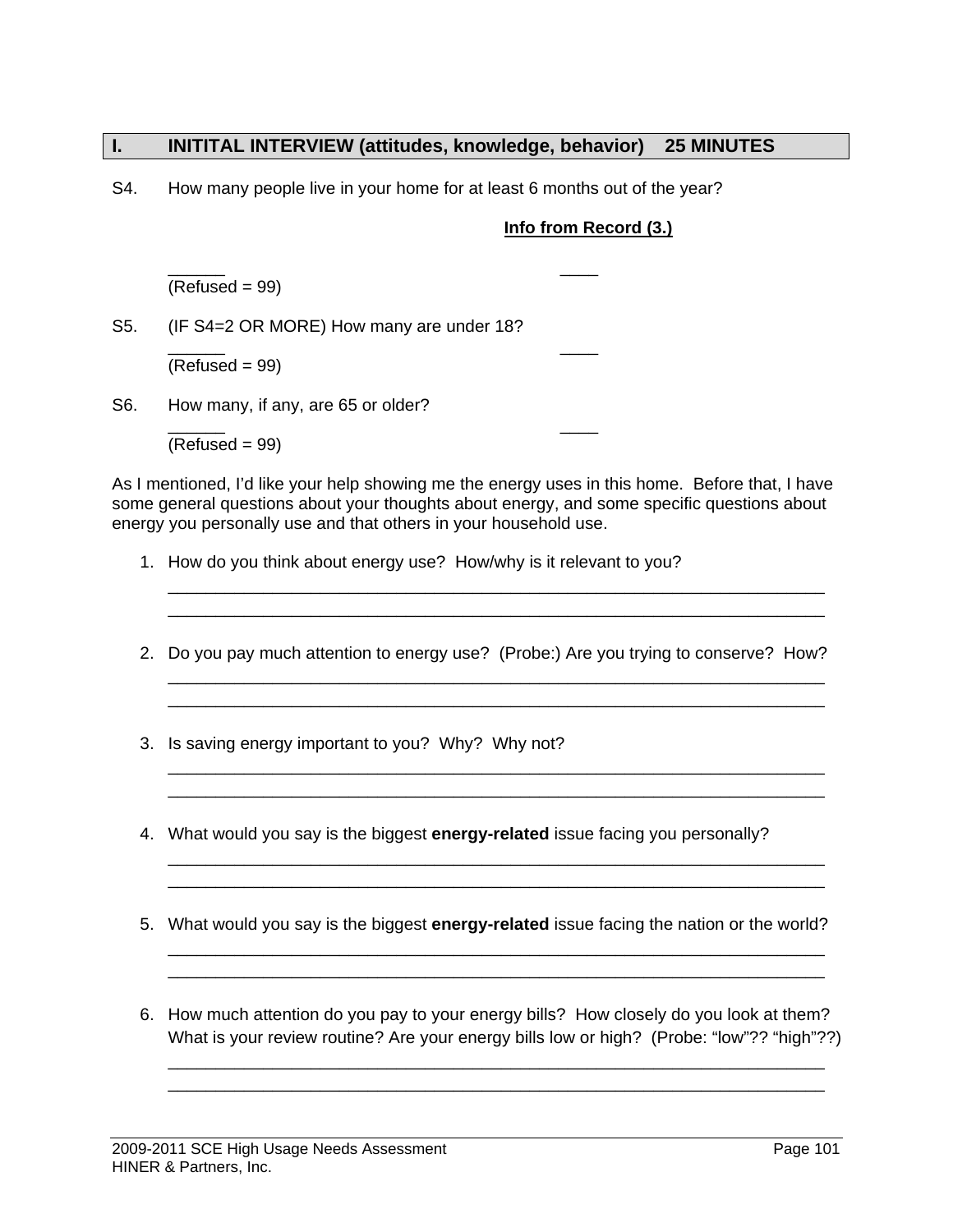- 7. Do your energy bills affect your behavior? If so, how?
- 8. How, if at all, do energy costs and savings affect your decisions to buy appliances or products that save energy?

\_\_\_\_\_\_\_\_\_\_\_\_\_\_\_\_\_\_\_\_\_\_\_\_\_\_\_\_\_\_\_\_\_\_\_\_\_\_\_\_\_\_\_\_\_\_\_\_\_\_\_\_\_\_\_\_\_\_\_\_\_\_\_\_\_\_\_\_\_ \_\_\_\_\_\_\_\_\_\_\_\_\_\_\_\_\_\_\_\_\_\_\_\_\_\_\_\_\_\_\_\_\_\_\_\_\_\_\_\_\_\_\_\_\_\_\_\_\_\_\_\_\_\_\_\_\_\_\_\_\_\_\_\_\_\_\_\_\_

\_\_\_\_\_\_\_\_\_\_\_\_\_\_\_\_\_\_\_\_\_\_\_\_\_\_\_\_\_\_\_\_\_\_\_\_\_\_\_\_\_\_\_\_\_\_\_\_\_\_\_\_\_\_\_\_\_\_\_\_\_\_\_\_\_\_\_\_\_ \_\_\_\_\_\_\_\_\_\_\_\_\_\_\_\_\_\_\_\_\_\_\_\_\_\_\_\_\_\_\_\_\_\_\_\_\_\_\_\_\_\_\_\_\_\_\_\_\_\_\_\_\_\_\_\_\_\_\_\_\_\_\_\_\_\_\_\_\_

9. Overall, how does **the physical structure** of your home affect your energy use? (Probe: Help? Hurt? Why?)

\_\_\_\_\_\_\_\_\_\_\_\_\_\_\_\_\_\_\_\_\_\_\_\_\_\_\_\_\_\_\_\_\_\_\_\_\_\_\_\_\_\_\_\_\_\_\_\_\_\_\_\_\_\_\_\_\_\_\_\_\_\_\_\_\_\_\_\_\_ \_\_\_\_\_\_\_\_\_\_\_\_\_\_\_\_\_\_\_\_\_\_\_\_\_\_\_\_\_\_\_\_\_\_\_\_\_\_\_\_\_\_\_\_\_\_\_\_\_\_\_\_\_\_\_\_\_\_\_\_\_\_\_\_\_\_\_\_\_

\_\_\_\_\_\_\_\_\_\_\_\_\_\_\_\_\_\_\_\_\_\_\_\_\_\_\_\_\_\_\_\_\_\_\_\_\_\_\_\_\_\_\_\_\_\_\_\_\_\_\_\_\_\_\_\_\_\_\_\_\_\_\_\_\_\_\_\_\_ \_\_\_\_\_\_\_\_\_\_\_\_\_\_\_\_\_\_\_\_\_\_\_\_\_\_\_\_\_\_\_\_\_\_\_\_\_\_\_\_\_\_\_\_\_\_\_\_\_\_\_\_\_\_\_\_\_\_\_\_\_\_\_\_\_\_\_\_\_

- 10. Overall, how do **the habits of household members** affect energy use? (Probe: Help? Hurt? How and why?)
- 11. What percent of the time is someone in the house? \_\_\_\_ **%**
- 12. Compared to the last couple of years is one or more household members spending more time in the house?  $\Box$  Yes  $\Box$  No Why?
- 13. Is anyone in the household concerned about the health of a household member, such as an elderly spouse or relative or a child with a chronic condition that requires more consistent winter heating or summer cooling? [] Yes [] No (If "yes," condition) \_\_\_\_\_\_\_\_\_\_\_\_\_\_\_\_\_\_\_\_\_\_\_\_\_\_\_\_\_\_\_\_\_\_\_\_\_\_\_\_\_\_\_\_\_\_\_\_\_\_\_\_\_\_
- 14. How difficult is it to keep the temperature of the house at a comfortable level? What are the likely causes of any difficulties?
- 15. Beyond adjusting your primary heating or cooling system, what are some of the OTHER ways you try to keep the home more comfortable? *(If needed, probe about use of space heaters, window AC units, fans and non-visible heating and cooling units that may use a lot of electricity).*

\_\_\_\_\_\_\_\_\_\_\_\_\_\_\_\_\_\_\_\_\_\_\_\_\_\_\_\_\_\_\_\_\_\_\_\_\_\_\_\_\_\_\_\_\_\_\_\_\_\_\_\_\_\_\_\_\_\_\_\_\_\_\_\_\_\_\_\_\_ \_\_\_\_\_\_\_\_\_\_\_\_\_\_\_\_\_\_\_\_\_\_\_\_\_\_\_\_\_\_\_\_\_\_\_\_\_\_\_\_\_\_\_\_\_\_\_\_\_\_\_\_\_\_\_\_\_\_\_\_\_\_\_\_\_\_\_\_\_

16. Is the particular amount of energy used in your home within your control or beyond it? (Probe beyond answers given in "Initial Interview:" Why?) **[] Within []Beyond**

\_\_\_\_\_\_\_\_\_\_\_\_\_\_\_\_\_\_\_\_\_\_\_\_\_\_\_\_\_\_\_\_\_\_\_\_\_\_\_\_\_\_\_\_\_\_\_\_\_\_\_\_\_\_\_\_\_\_\_\_\_\_\_\_\_\_\_\_\_ \_\_\_\_\_\_\_\_\_\_\_\_\_\_\_\_\_\_\_\_\_\_\_\_\_\_\_\_\_\_\_\_\_\_\_\_\_\_\_\_\_\_\_\_\_\_\_\_\_\_\_\_\_\_\_\_\_\_\_\_\_\_\_\_\_\_\_\_\_

\_\_\_\_\_\_\_\_\_\_\_\_\_\_\_\_\_\_\_\_\_\_\_\_\_\_\_\_\_\_\_\_\_\_\_\_\_\_\_\_\_\_\_\_\_\_\_\_\_\_\_\_\_\_\_\_\_\_\_\_\_\_\_\_\_\_\_\_\_ \_\_\_\_\_\_\_\_\_\_\_\_\_\_\_\_\_\_\_\_\_\_\_\_\_\_\_\_\_\_\_\_\_\_\_\_\_\_\_\_\_\_\_\_\_\_\_\_\_\_\_\_\_\_\_\_\_\_\_\_\_\_\_\_\_\_\_\_\_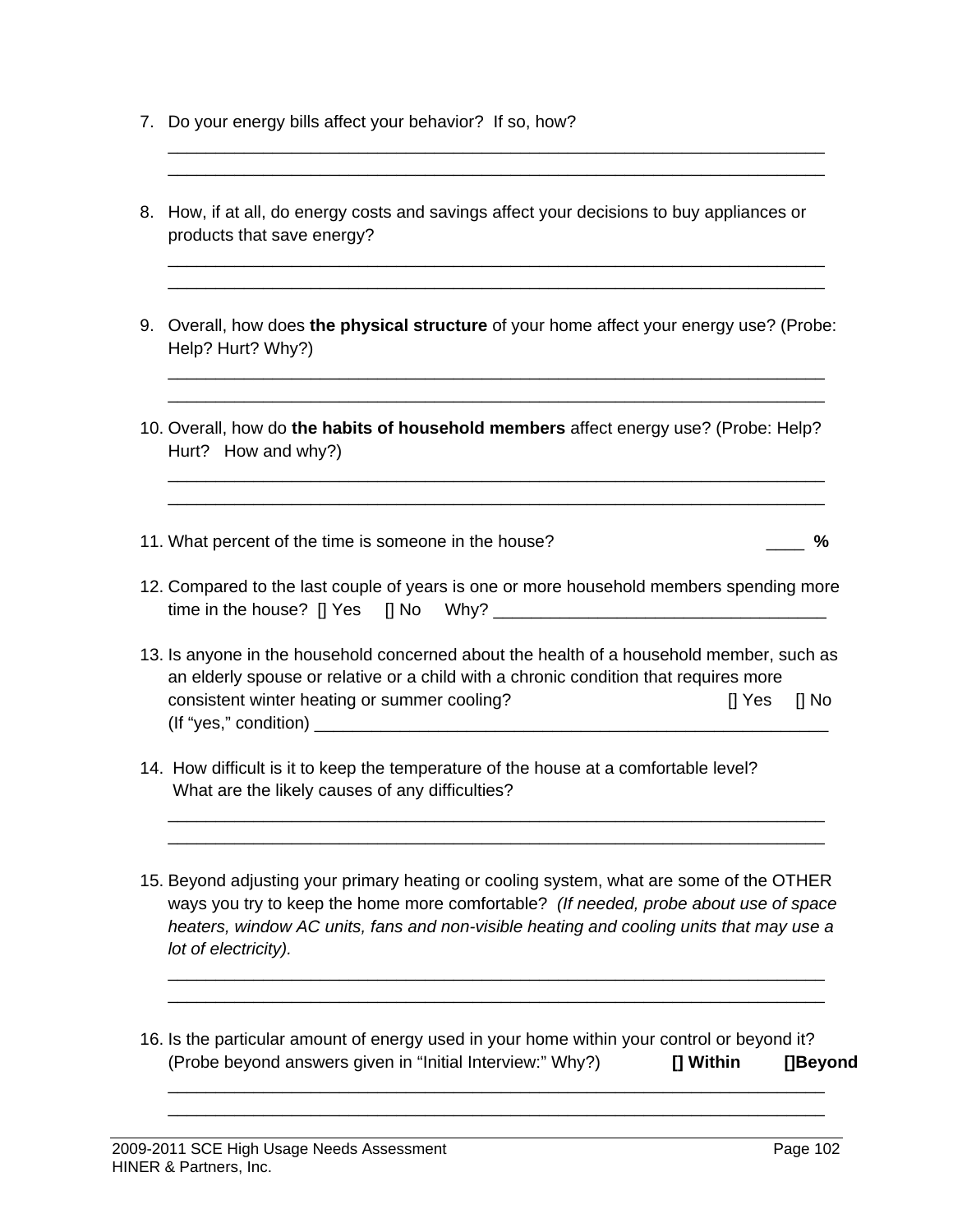17. Is energy efficiency a worthy goal for the community? **[] Yes [] No**

| Why/why not? $\sqrt{2\pi}$                                                                                                                                              |
|-------------------------------------------------------------------------------------------------------------------------------------------------------------------------|
| 18. Is energy efficiency worth some personal sacrifice from everyone, including yourself?<br>$[]$ Yes $[]$ No                                                           |
|                                                                                                                                                                         |
| 19. Does your home seem to use above, below or average amounts of energy compared to<br>others the same age and size in this neighborhood? [] Above [] Average [] Below |
| <u> 1980 - Jan James James James James James James James James James James James James James James James James J</u>                                                    |
| 21. Actually, records indicate that your home consumes significantly high amounts of energy<br>than others like it? Is that information believable?<br>$[]$ Yes $[]$ No |
|                                                                                                                                                                         |
|                                                                                                                                                                         |

22. [**IF UNAWARE OF HIGH USAGE IN 20, ASK**] Will that information affect your home's energy use over the next year? **[] Yes [] No** 

**Why/why not?** \_\_\_\_\_\_\_\_\_\_\_\_\_\_\_\_\_\_\_\_\_\_\_\_\_\_\_\_\_\_\_\_\_\_\_\_\_\_\_\_\_\_\_\_\_\_\_\_\_\_\_\_\_\_\_\_\_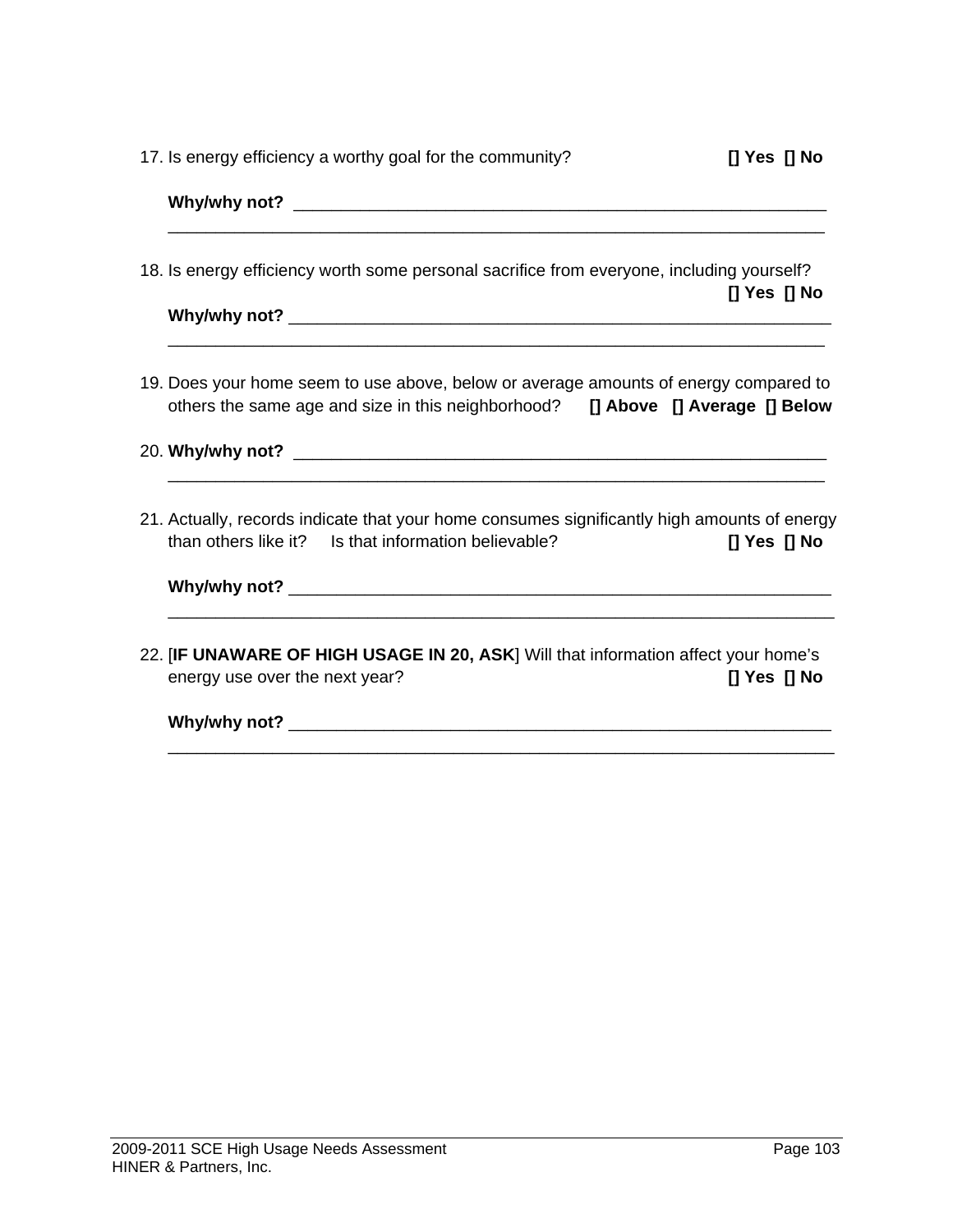#### **II. WALK AROUND / OBSERVATIONS 45 MINUTES**

Now I'd very much appreciate you giving me a tour of the energy uses in your home. I'd like to see how energy is used in the various rooms of your house. By 'energy', I mean anything that would end up costing you money on your gas or electric bill. ….Can we start in the kitchen?

#### **1. KITCHEN – Observations & Discussion**

#### **A. Kitchen Appliances - Observations**

|                                | <b>Size</b> | <b>Style</b>           | Age |   | Energy * |
|--------------------------------|-------------|------------------------|-----|---|----------|
| <b>Main Fridge</b>             |             | 123; 456               |     | Y | N        |
| <b>Other Fridge</b>            |             | 123; 456               |     | Y | N        |
| Oven                           |             | <b>Electric</b><br>Gas |     | Υ | N        |
| <b>Stove</b>                   |             | <b>Electric</b><br>Gas |     | Υ | N        |
| <b>Microwave</b>               |             |                        |     | Υ | N        |
| <b>Dishwasher</b>              |             |                        |     | Υ | N        |
| Other (trash<br>compactor etc) |             |                        |     | Υ | N        |

| Fridge Styles;                           |
|------------------------------------------|
| Top /Bottom                              |
| 2. Side by side                          |
| $3.$ $3+$ door                           |
| 4. Basic (no auto icemaker, etc)         |
| 5. Moderate (has exterior ice dispenser) |
| 6. All the bells and whistles            |
|                                          |

DISCUSSION OF THE USE OF **APPLIANCES:** (How much used? When on? Is fridge left open when cooking, etc? Are things "left on"? How often, Why left? (e.g., forgot…)

#### **B. Kitchen Lighting - Observations**

|                                | <b>Notes</b> |
|--------------------------------|--------------|
| <b>Number of CFLs</b>          |              |
|                                |              |
| <b>Number of incandescents</b> |              |
|                                |              |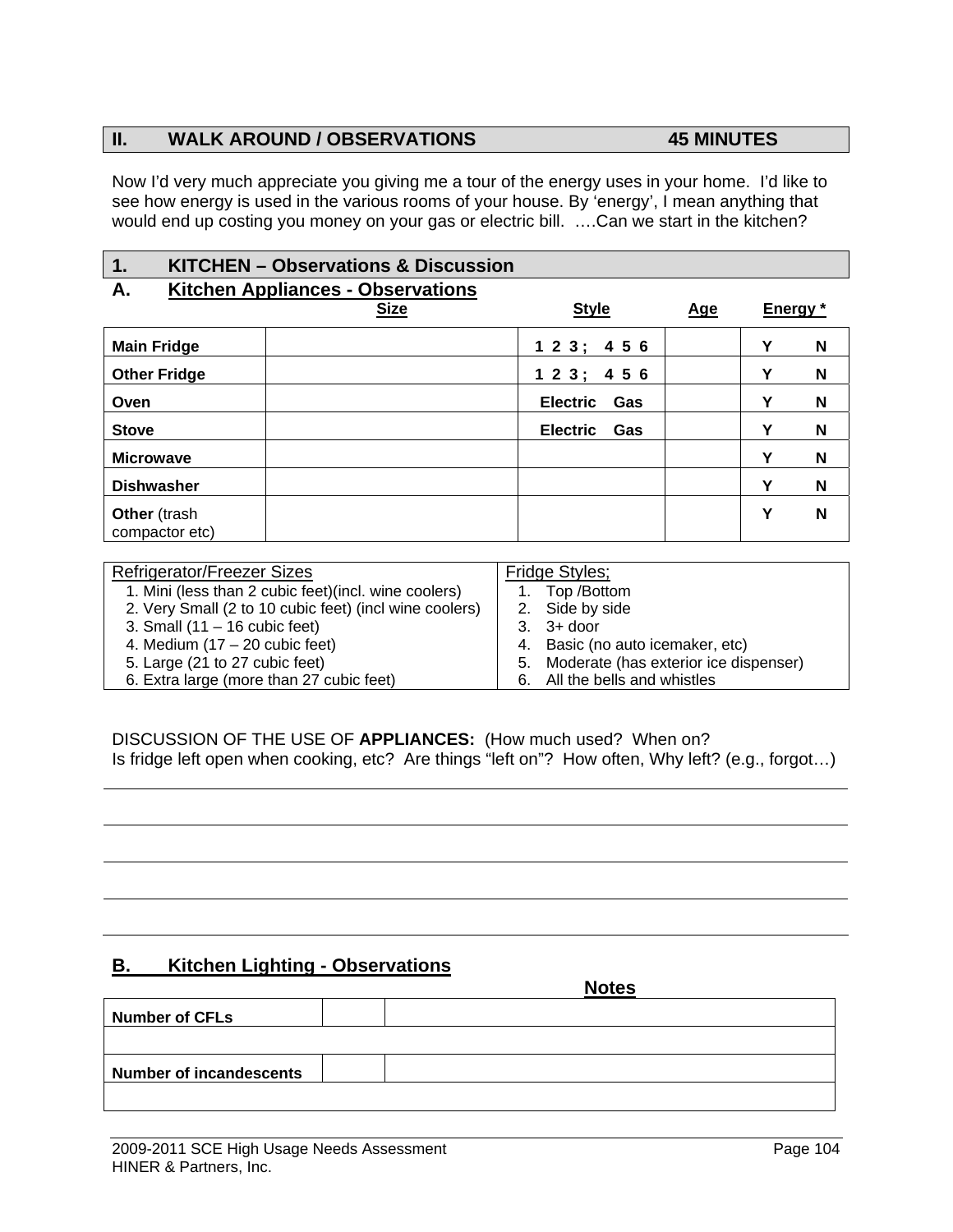#### **DISCUSSION OF THE USE OF KITCHEN LIGHTING:**

(How much used? When on? Who uses it? Are **LIGHTS** "left on"? How often? Why? (e.g., forgot, security reasons, etc.)

## **C. Kitchen OTHER (e.g., Electronics) – Observations / notes**

|                 | Size                      | Style               | Energy star |  |
|-----------------|---------------------------|---------------------|-------------|--|
| TV: Hrs/Day on: | $21 - 25$<br><20<br>- 26+ | Tube Plasma LED LCD |             |  |

| Other (SPECIFY e.g., stereo, laptop, etc.) |
|--------------------------------------------|
| Other (SPECIFY)                            |
|                                            |

# **USE OF ANY OTHER ELECTRONICS? ARE ENERGY INEFFICENT PRACTICES USED?**

(How much used? When on? Who uses it? Are things "left on"? How often,?)

# **D. Kitchen – Additional Discussion on EE activities and appliances**

Possible Questions/Probes to ask customer about Appliance Use in the Kitchen:

1. What in this kitchen uses energy? Which **APPLIANCE** uses the **MOST** energy? Why?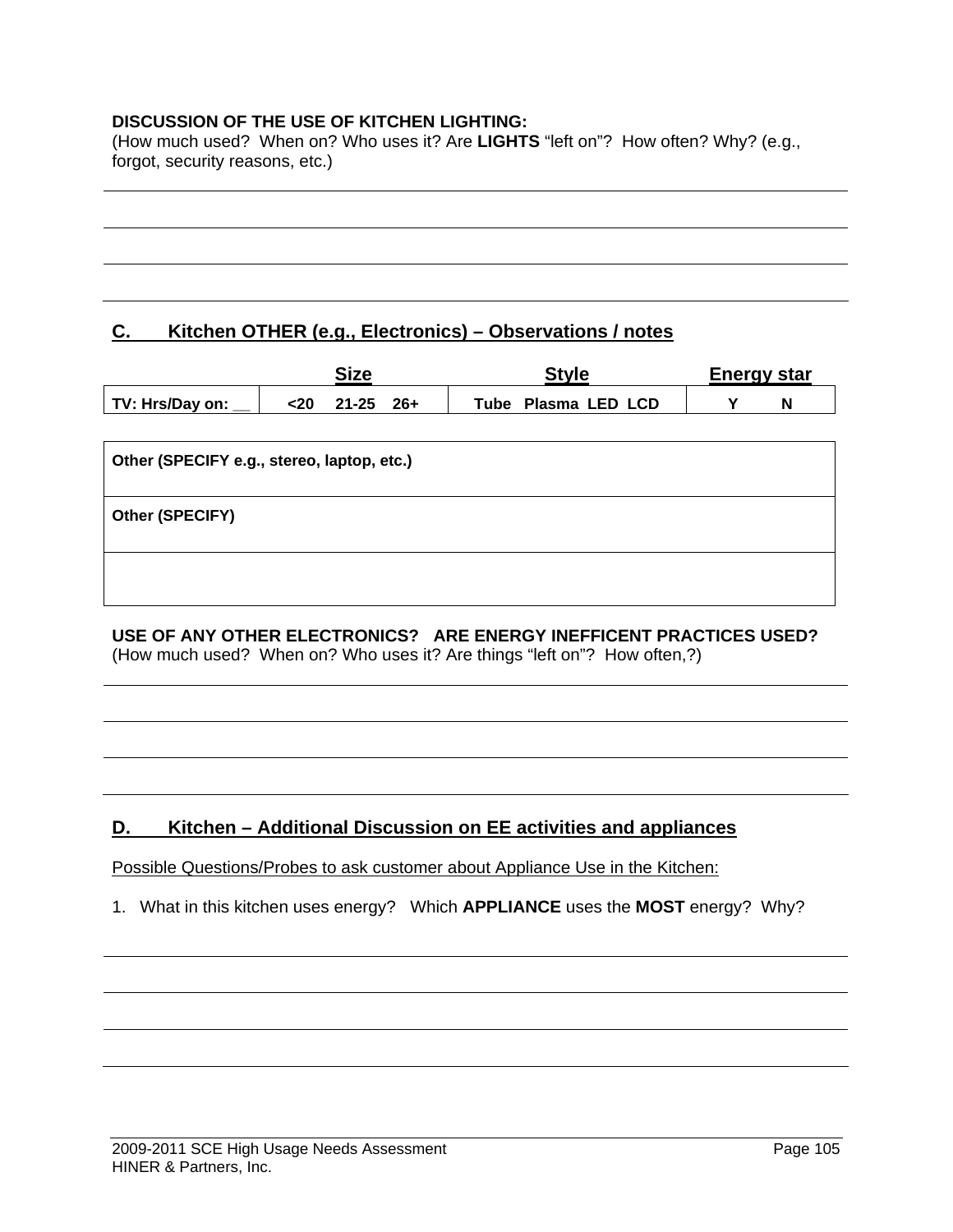2. **HOW** are the appliances/electronics used in this kitchen? **WHO** uses them?

| 3. | What, if anything, in this kitchen might be wasting energy? Why?                          |                          |
|----|-------------------------------------------------------------------------------------------|--------------------------|
|    |                                                                                           |                          |
|    | <b>ADDITIONAL NOTES FOR OBSERVER:</b><br>Energy Usage in Kitchen appears to be:           | [] Major [] Contributing |
|    | What appears to be the most significant energy inefficient practice(s) / appliances here? |                          |
|    |                                                                                           |                          |
|    |                                                                                           |                          |
|    |                                                                                           |                          |
|    |                                                                                           |                          |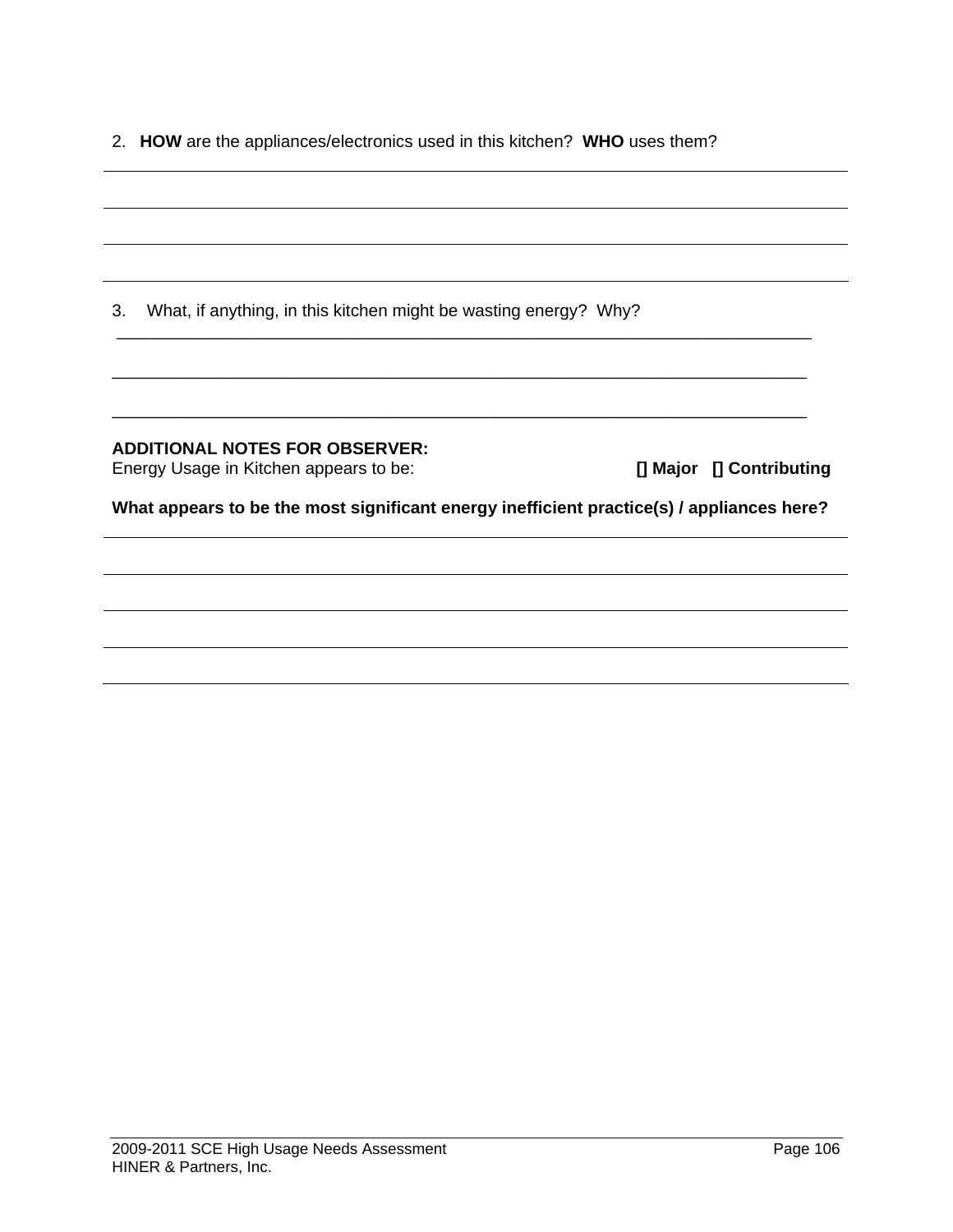#### **2. LIVING ROOM AND DINING ROOMS – Observations & Discussion A. Living Room Lighting - Observations Notes**

| <b>Number of CFLs</b>          |  |  |
|--------------------------------|--|--|
| <b>Number of incandescents</b> |  |  |

#### DISCUSSION OF THE USE OF **LIVING ROOM LIGHTING:**

(How much used? When on? Who uses it? Are things "left on"? How often, Why are lights left on? (e.g., forgot, security reasons, etc?)

## **B. Living Room - Electronics – Observations / notes**

|                 | Size |           |       | °tyle |                | Energy star |  |  |
|-----------------|------|-----------|-------|-------|----------------|-------------|--|--|
| TV: Hrs/Day on: | <20  | $21 - 25$ | $26+$ | Tube  | Plasma LED LCD |             |  |  |

|                                                                       | <b>Present</b> |   | Count |
|-----------------------------------------------------------------------|----------------|---|-------|
| <b>Computer</b>                                                       |                | N |       |
| <b>DVR / TIVO Boxes</b>                                               | Υ              | N |       |
| <b>Cable Box</b>                                                      | Υ              | N |       |
| <b>VCR/DVD Player</b>                                                 | Υ              | N |       |
| <b>Stereo / Surround Sound</b>                                        | Υ              | N |       |
| Video game consoles like Xbox, PlayStation or Wii                     | ν              | N |       |
| Other (SPECIFY) e.g., portable heaters, fish tank, etc.               | Υ              | N |       |
| Other (SPECIFY)                                                       |                | N |       |
| Other (SPECIFY)                                                       | Y              | N |       |
| Fireplace:                                                            |                | N |       |
| If fireplace exists, is it covered (e.g., by glass; draft preventer)? | Y              | N |       |

#### **B-2. Dining Room Lighting - Observations**

|                                | <b>Notes</b> |
|--------------------------------|--------------|
| <b>Number of CFLs</b>          |              |
| <b>Number of incandescents</b> |              |

#### DISCUSSION OF THE USE OF **DINING ROOM LIGHTING:**

(How much used? When on? Who uses it? Are things "left on"? How often? Why?)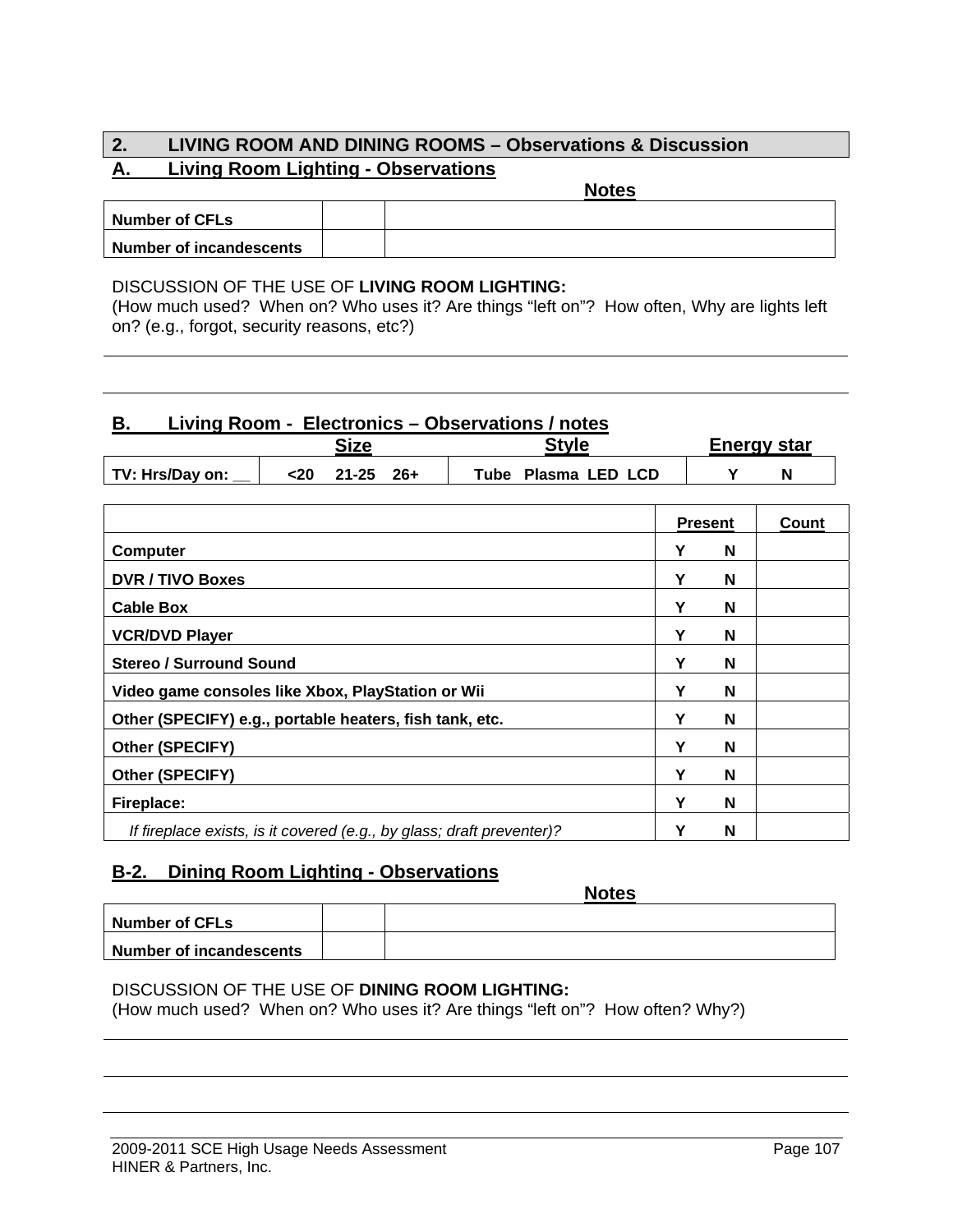# **C. Living & Dining Rooms – Add'l Discussion on EE activities and electronics**

Possible Questions/Probes to ask customer about Appliance Use in the Living Room:

1. What, in these rooms, uses energy? What do you think uses the MOST energy? Why?

2. **HOW** the appliances/electronics are used in these rooms? **WHO** uses them?

3. What, if anything, in here might be wasting energy? Why?

**DISCUSS USE OF ALL ELECTRONICS AND ENERGY (INEFFICENT) PRACTICES:**  (How much used? When on? Who uses it? Are things left on? How often?)

**ADDITIONAL NOTES FOR OBSERVER:** 

Energy Usage in Living Room appears to be **[] Major [] Contributing** 

*What appears to be the most significant energy inefficient practice(s) / electronics here?*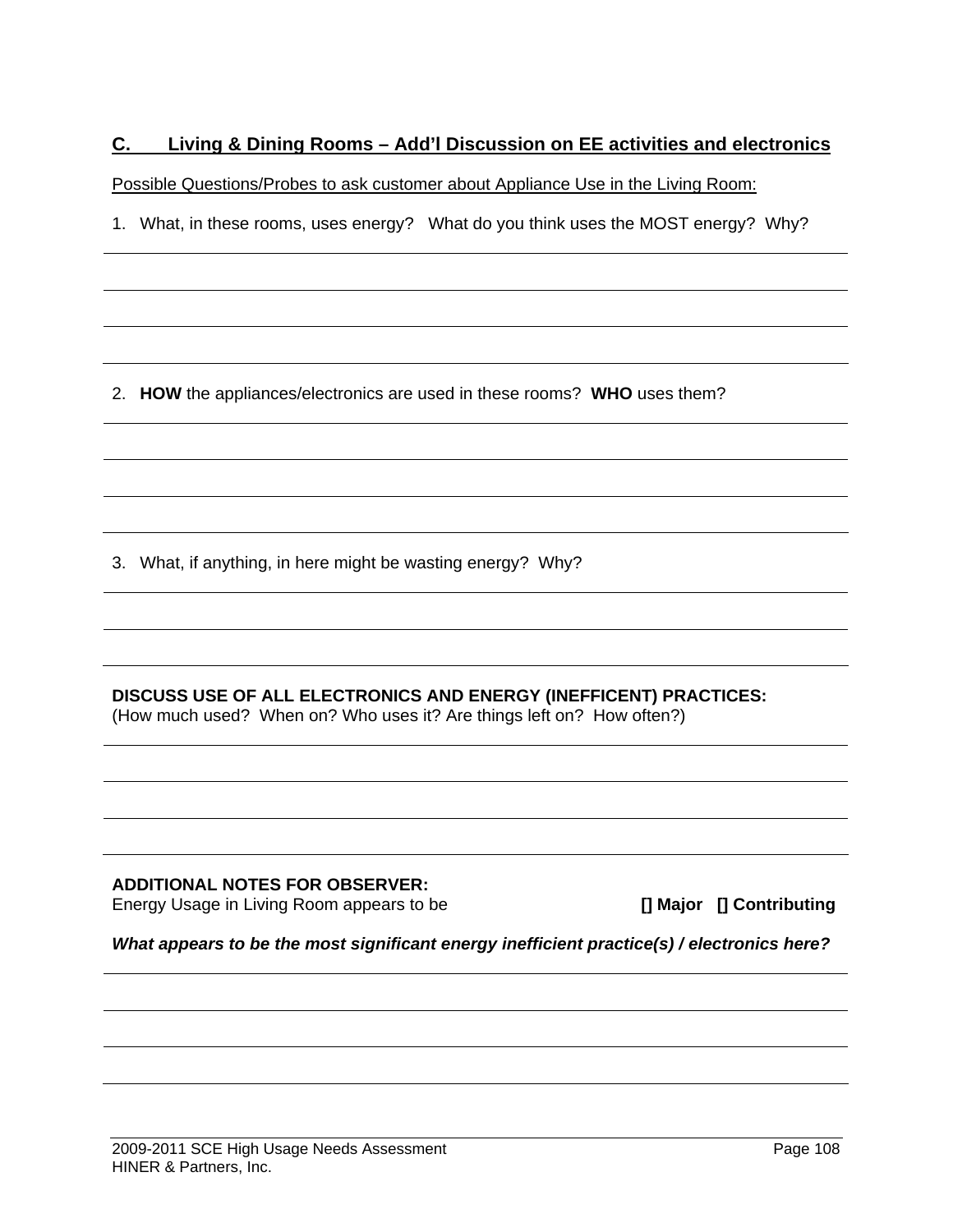#### **3. BEDROOMS (all combined) – Observations & Discussion**

| <u>A.</u>  |       | Bedroom (all combined) Lighting - Observations |              |
|------------|-------|------------------------------------------------|--------------|
|            | #CFLs | # Incandescents                                | <b>Notes</b> |
| Bedroom 1  |       |                                                |              |
| Bedroom 2  |       |                                                |              |
| Bedroom 3  |       |                                                |              |
| Bedroom 4+ |       |                                                |              |

DISCUSSION OF THE USE OF BEDROOM LIGHTING: (How much used? When on? Who uses it? Are things "left on"? How often, Why are lights left on? (e.g., forgot, security reasons, etc?)

#### **B. Bedrooms / Bathrooms - Electronics – Observations / notes**

|                 |               | <b>Size</b>   | <b>Style</b>               | <b>Energy star</b> | <b>Notes</b>       |
|-----------------|---------------|---------------|----------------------------|--------------------|--------------------|
| TV1             | <b>&lt;20</b> | 21-25 26+     | Tube Plasma LED LCD        | - N                | Hrs/Day on: $\_\_$ |
| TV <sub>2</sub> | $20$          | $21 - 25$ 26+ | <b>Tube Plasma LED LCD</b> | N                  | Hrs/Day on: ___    |
| TV3             | $20$          | 21-25 26+     | <b>Tube Plasma LED LCD</b> | N                  | Hrs/Day on:        |
| TV4             | $20$          | $21 - 25$ 26+ | Tube Plasma LED LCD        | N                  | Hrs/Day on:        |

|                                                                               | <b>Present</b> |        | Count |
|-------------------------------------------------------------------------------|----------------|--------|-------|
| <b>Computer (laptop)</b>                                                      | Υ              | N      |       |
| <b>Computer (desktop)</b>                                                     | Υ              | N      |       |
| DVR / TIVO Boxes / Cable Box                                                  | Υ              | N      |       |
| <b>VCR/DVD Player</b>                                                         | Y              | N      |       |
| <b>Stereo / Surround Sound</b>                                                | Υ              | N      |       |
| Video game consoles like Xbox, PlayStation or Wii                             | Y              | N      |       |
|                                                                               |                |        |       |
| Hairdryer, curling irons etc.                                                 | Y              | N      |       |
| Portable fan(s)                                                               | Υ              | N      |       |
| Other (SPECIFY) e.g., fish tank, etc.                                         | Υ              | N      |       |
| Other (SPECIFY)                                                               | Υ              | N      |       |
| Other (SPECIFY)                                                               | Υ              | N      |       |
| Fireplace:<br>If fireplace, ils it covered (e.g., by glass; draft preventer)? | Y              | N<br>N |       |
|                                                                               |                |        |       |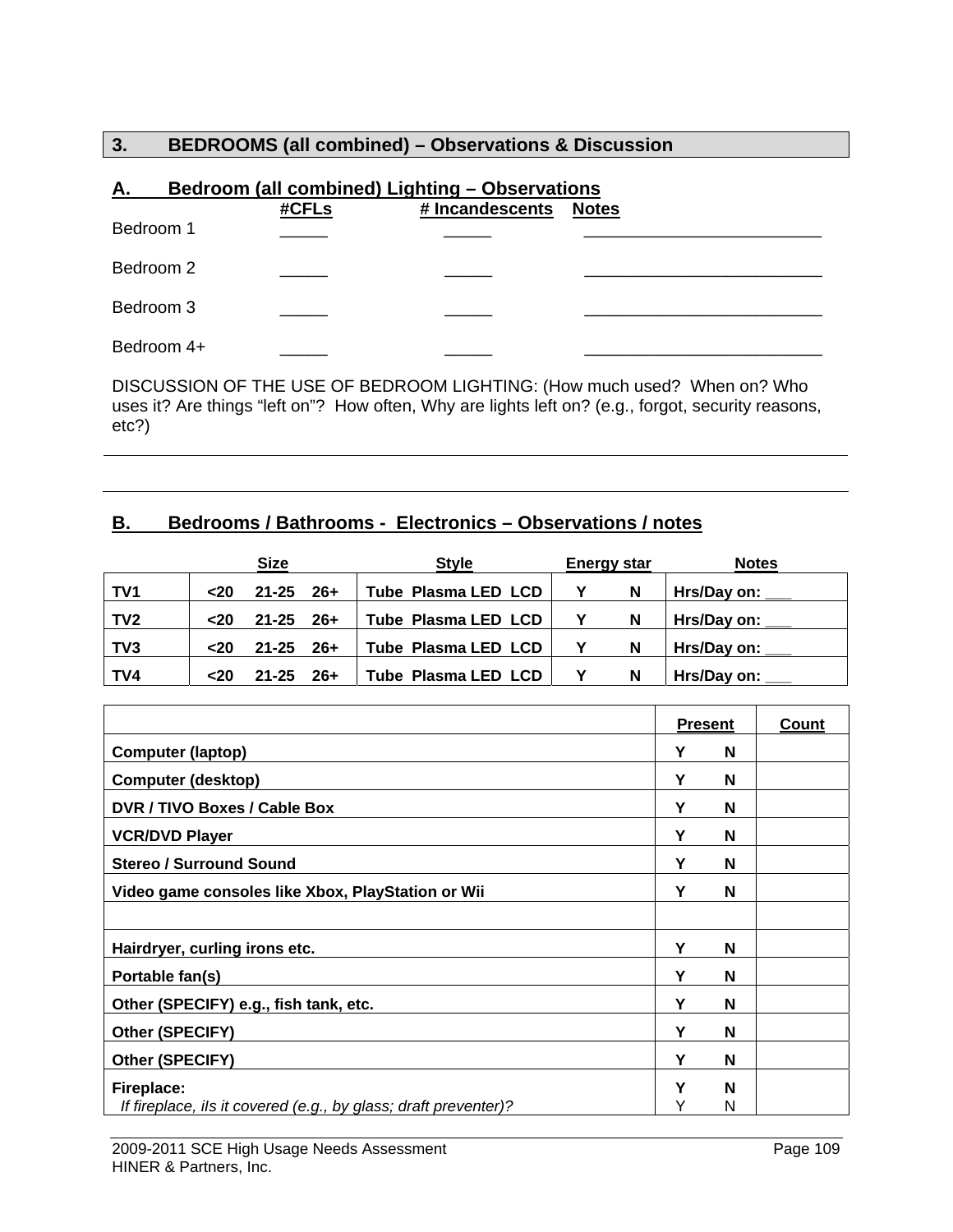#### DISCUSSION OF THE USE OF ANY OTHER ELECTRONICS OR ENERGY INEFFICENT PRACTICES: (How much used? When on? Who uses it? Are things "left on"? How often,?)

# **C. Bedrooms – Additional Discussion on EE activities and electronics** Possible Questions/Probes • What, in this room uses energy? What do you think uses the MOST energy? Why? • **HOW** are electronics and/or appliances used in these rooms? **WHO** uses them? • What, if anything, in these rooms do you see as something that might be wasting energy? Why?

#### **ADDITIONAL NOTES FOR OBSERVER:**

Energy Usage in Bedrooms & Bathrooms appears to be **[] Major [] Contributing** 

#### *What appears to be the most significant energy inefficient practice(s) / electronics here?*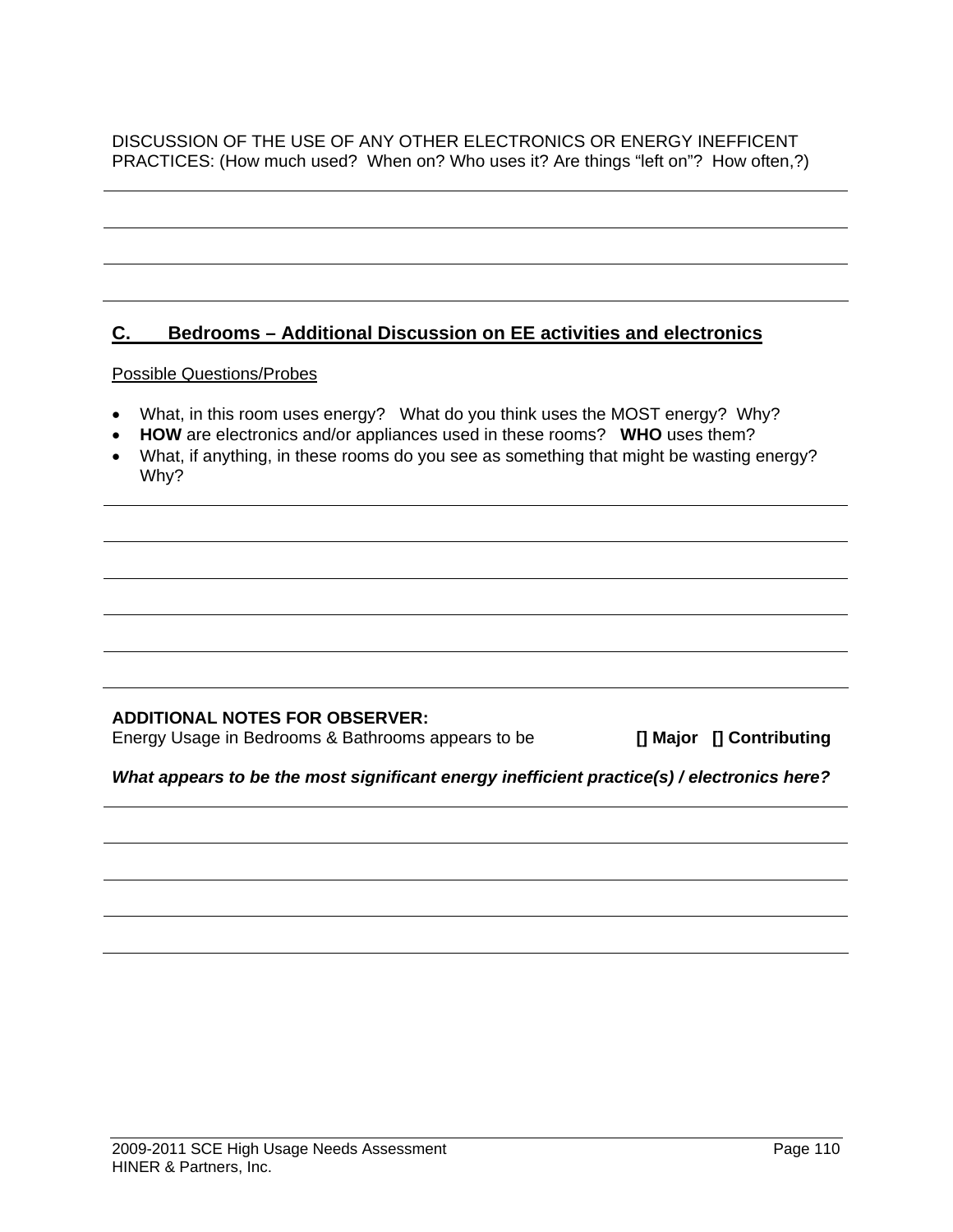| 4. | Other common rooms (all combined) - Observations & Discussion                                     |          |
|----|---------------------------------------------------------------------------------------------------|----------|
|    |                                                                                                   |          |
|    |                                                                                                   |          |
|    |                                                                                                   |          |
|    |                                                                                                   |          |
|    |                                                                                                   |          |
|    |                                                                                                   |          |
|    |                                                                                                   |          |
|    |                                                                                                   |          |
|    |                                                                                                   |          |
|    |                                                                                                   |          |
|    |                                                                                                   |          |
|    |                                                                                                   |          |
|    |                                                                                                   |          |
|    |                                                                                                   |          |
|    |                                                                                                   |          |
|    |                                                                                                   |          |
|    |                                                                                                   |          |
|    |                                                                                                   |          |
|    |                                                                                                   |          |
| 5. | [Ask to walk around the outside of the home. Ask to see garage to note energy<br>using equipment] |          |
|    | Items Observed:                                                                                   |          |
|    |                                                                                                   |          |
|    | $[]$ 2. TV(s)<br>[] Tube [] Plasma [] LED [] LCD                                                  |          |
|    |                                                                                                   |          |
|    | 2009-2011 SCE High Usage Needs Assessment                                                         | Page 111 |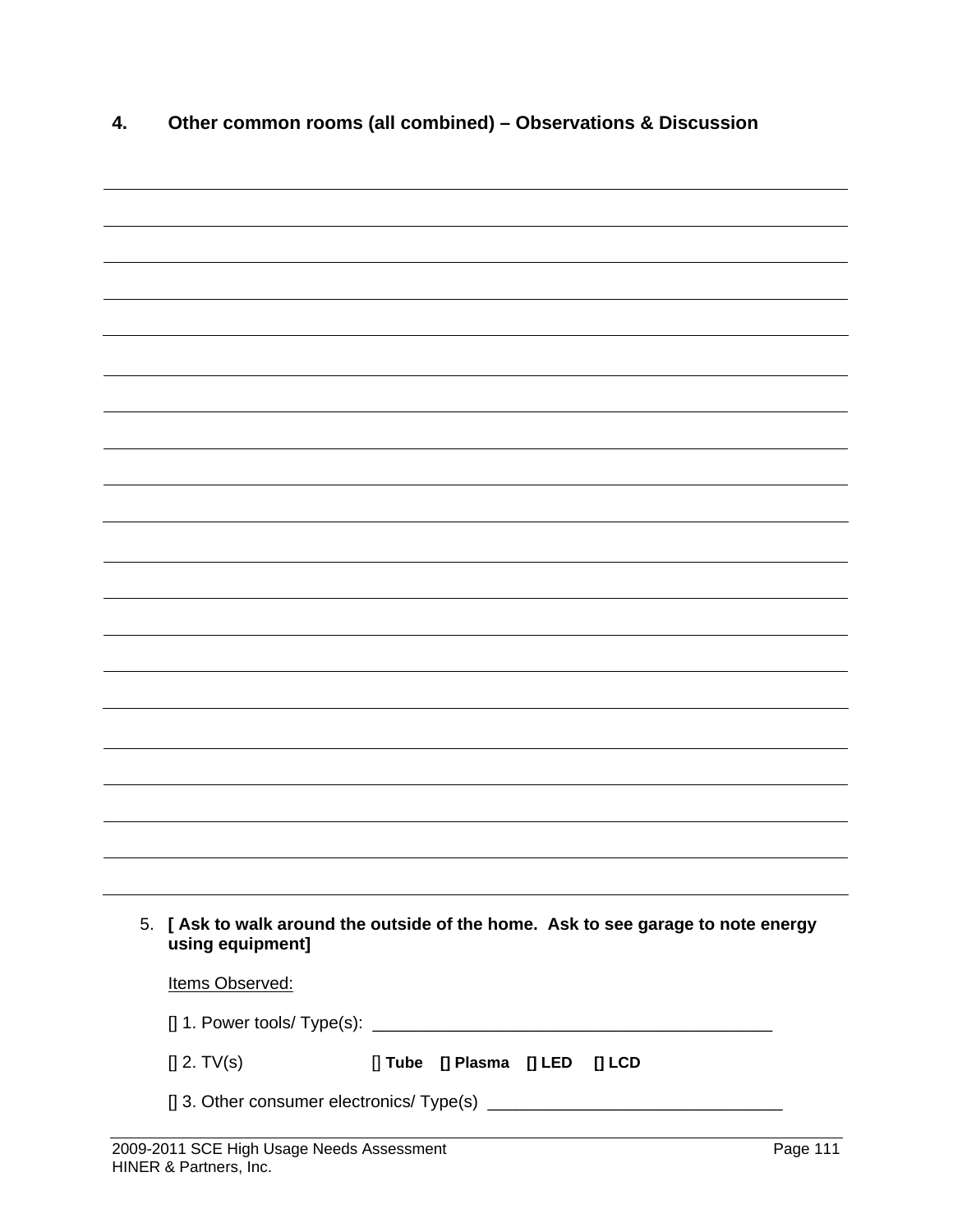**(continued)**

|  |  | [] 4. Other Outdoor/Garage/Other Items with (potentially) high energy use |
|--|--|---------------------------------------------------------------------------|
|  |  |                                                                           |

| $C.$ $\qquad \qquad$                                         |                                                                 |             |
|--------------------------------------------------------------|-----------------------------------------------------------------|-------------|
|                                                              |                                                                 | [] N/A      |
| Does this item consume a lot of electricity?<br>Why/why not? | $\begin{bmatrix} 1 & \text{Yes} \\ \end{bmatrix}$ No            |             |
|                                                              |                                                                 | $\prod N/A$ |
| Does this item consume a lot of electricity?<br>Why/why not? | $\begin{bmatrix} 1 & \text{Yes} \\ 1 & \text{No} \end{bmatrix}$ |             |
|                                                              |                                                                 | [] N/A      |
| Does this item consume a lot of electricity?<br>Why/why not? | $\begin{bmatrix} 1 & \text{Yes} \\ 1 & \text{No} \end{bmatrix}$ |             |
|                                                              |                                                                 |             |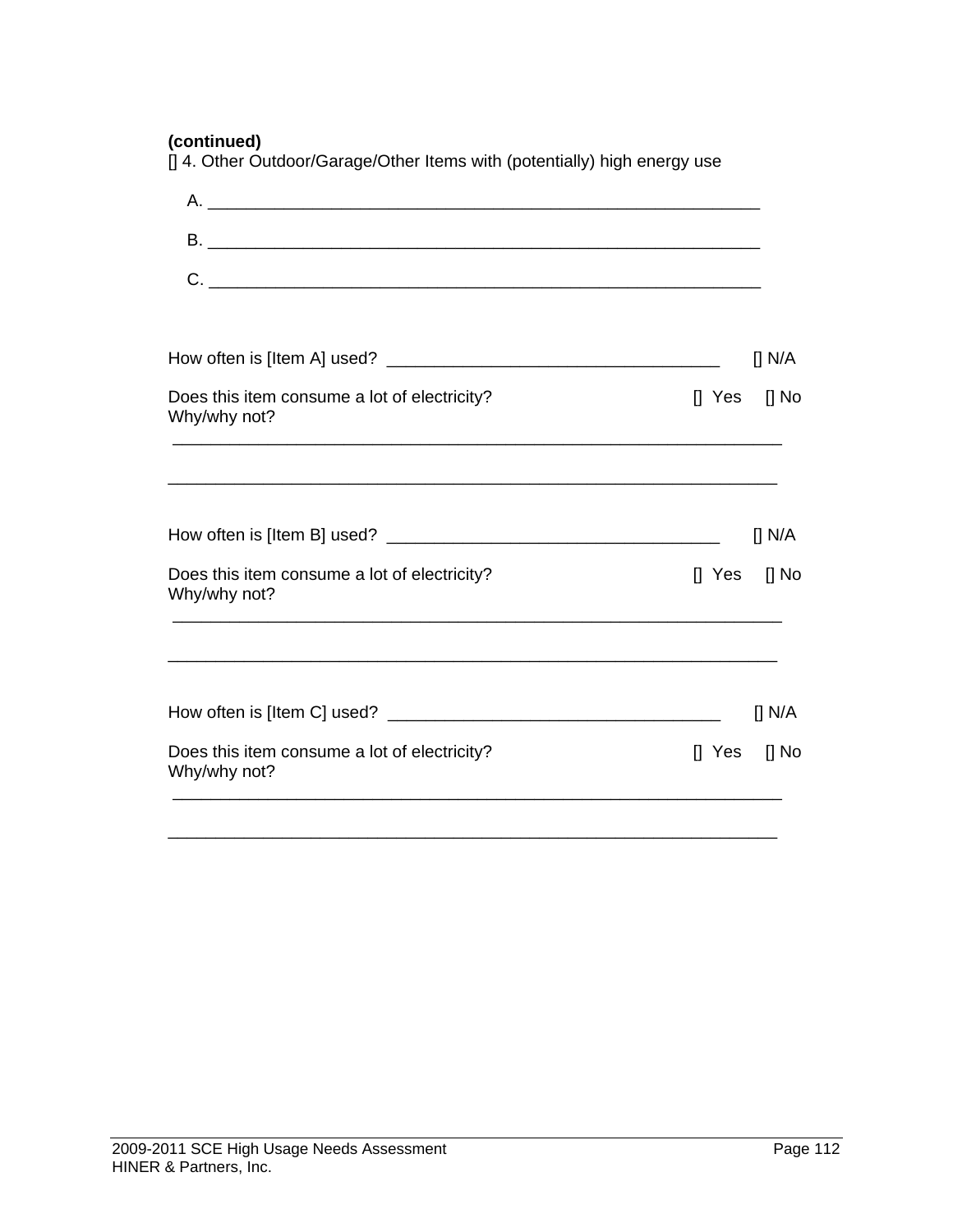#### **III.** SURVEY 25 MINUTES

| I.          | <b>HOME CHARACTERISTICS (5 minutes)</b>                                                                                                            |                                                                                                                                                                                                                                                                                                                                                                                                |                                                                                                                                                                                                                                                                                                                                                                                                                                                                                                                                                                                                                                                                                                                                                                                                                                                                                                     |                    |                                                                                                                                                                                                                                                                                                                                                                      |                                        |                    |
|-------------|----------------------------------------------------------------------------------------------------------------------------------------------------|------------------------------------------------------------------------------------------------------------------------------------------------------------------------------------------------------------------------------------------------------------------------------------------------------------------------------------------------------------------------------------------------|-----------------------------------------------------------------------------------------------------------------------------------------------------------------------------------------------------------------------------------------------------------------------------------------------------------------------------------------------------------------------------------------------------------------------------------------------------------------------------------------------------------------------------------------------------------------------------------------------------------------------------------------------------------------------------------------------------------------------------------------------------------------------------------------------------------------------------------------------------------------------------------------------------|--------------------|----------------------------------------------------------------------------------------------------------------------------------------------------------------------------------------------------------------------------------------------------------------------------------------------------------------------------------------------------------------------|----------------------------------------|--------------------|
|             | HC2a. Approximately how many square feet is your home? Your best guess is okay. _<br>(Don't Know / Refused = 9999)                                 |                                                                                                                                                                                                                                                                                                                                                                                                |                                                                                                                                                                                                                                                                                                                                                                                                                                                                                                                                                                                                                                                                                                                                                                                                                                                                                                     |                    |                                                                                                                                                                                                                                                                                                                                                                      |                                        |                    |
|             | HC2b. How many bedrooms do you have?<br>(Don't Know / Refused = 9999)                                                                              |                                                                                                                                                                                                                                                                                                                                                                                                |                                                                                                                                                                                                                                                                                                                                                                                                                                                                                                                                                                                                                                                                                                                                                                                                                                                                                                     |                    |                                                                                                                                                                                                                                                                                                                                                                      |                                        |                    |
| HC3.        | Do you own or rent your home?                                                                                                                      |                                                                                                                                                                                                                                                                                                                                                                                                | $[]1$ Own                                                                                                                                                                                                                                                                                                                                                                                                                                                                                                                                                                                                                                                                                                                                                                                                                                                                                           |                    | []2 Rent/lease                                                                                                                                                                                                                                                                                                                                                       |                                        | []99 Refused       |
| HC4.        | How many years have you lived at your current residence?<br>(Less than 1 year = 0; Refused = 99)                                                   |                                                                                                                                                                                                                                                                                                                                                                                                |                                                                                                                                                                                                                                                                                                                                                                                                                                                                                                                                                                                                                                                                                                                                                                                                                                                                                                     |                    |                                                                                                                                                                                                                                                                                                                                                                      |                                        |                    |
|             | HC4a. [If lived @ residence < 5 yrs] How many times have you moved in the past 5 years?<br>(None = 0; Refused = $99$ )                             |                                                                                                                                                                                                                                                                                                                                                                                                |                                                                                                                                                                                                                                                                                                                                                                                                                                                                                                                                                                                                                                                                                                                                                                                                                                                                                                     |                    |                                                                                                                                                                                                                                                                                                                                                                      |                                        |                    |
| <b>HC5.</b> | In what year was this home was built?  Your best guess is okay.<br>(IF GUESSING TRY FOR NEAREST DECADE LIKE "1960")<br>(Don't Know / Refused = 99) |                                                                                                                                                                                                                                                                                                                                                                                                |                                                                                                                                                                                                                                                                                                                                                                                                                                                                                                                                                                                                                                                                                                                                                                                                                                                                                                     |                    |                                                                                                                                                                                                                                                                                                                                                                      |                                        |                    |
| HC6.        | To the best of your knowledge, which of the following does your home have ? (READ)                                                                 |                                                                                                                                                                                                                                                                                                                                                                                                |                                                                                                                                                                                                                                                                                                                                                                                                                                                                                                                                                                                                                                                                                                                                                                                                                                                                                                     |                    |                                                                                                                                                                                                                                                                                                                                                                      |                                        |                    |
|             |                                                                                                                                                    |                                                                                                                                                                                                                                                                                                                                                                                                | $\overline{2}$                                                                                                                                                                                                                                                                                                                                                                                                                                                                                                                                                                                                                                                                                                                                                                                                                                                                                      | 8                  | Yes No Unsure Refused<br>9                                                                                                                                                                                                                                                                                                                                           | <b>HC7 Code</b><br>If HC6=Yes Observed | <b>Interviewer</b> |
| 9.          | 8. Ceiling fan<br>Double or triple paned windows<br>10. Intact weather stripping at all windows<br>and doors that seals air leaks  If any          | $[]$<br>$\mathbf{I}$                                                                                                                                                                                                                                                                                                                                                                           | $\mathbf{I}$                                                                                                                                                                                                                                                                                                                                                                                                                                                                                                                                                                                                                                                                                                                                                                                                                                                                                        | IJ<br>$\mathbf{I}$ | $[]$<br>$\mathbf{I}$                                                                                                                                                                                                                                                                                                                                                 |                                        |                    |
|             | windows or doors leak air when they<br>are closed, than answer "no"                                                                                | $\mathbf{I}$                                                                                                                                                                                                                                                                                                                                                                                   |                                                                                                                                                                                                                                                                                                                                                                                                                                                                                                                                                                                                                                                                                                                                                                                                                                                                                                     | $\mathbf{u}$       | $\mathbf{I}$                                                                                                                                                                                                                                                                                                                                                         |                                        |                    |
|             | 11. A programmable thermostat for heating<br>and cooling<br>12. Motorized attic vents or fans (that remove                                         |                                                                                                                                                                                                                                                                                                                                                                                                | $[] \centering \includegraphics[width=0.47\textwidth]{images/TrDiM-Architecture.png} \caption{The first two different values of $S$ and $S$ are shown in the left, and the second two different values of $S$ and $S$ are shown in the right, and the third two different values of $S$ are shown in the right, and the third two different values of $S$ are shown in the right, and the third two different values of $S$ are shown in the right, and the third two different values of $S$ are shown in the right, and the third two different values of $S$ are shown in the right, and the third two different values of $S$ are shown in the right, and the third two different values of $S$ are shown in the right, and the third two different values of $S$ are shown in the right, and the third two different values of $S$ are shown in the right, and the third two different values$ | IJ                 | IJ                                                                                                                                                                                                                                                                                                                                                                   |                                        |                    |
|             | hot air from the attic)                                                                                                                            | $[] \centering \includegraphics[width=0.47\textwidth]{images/TrDiM1.png} \caption{The first two different values of $M=1000$ and $M=1000$ and $M=1000$ and $M=1000$ and $M=1000$ and $M=1000$ and $M=1000$ and $M=1000$ and $M=1000$ and $M=1000$ and $M=1000$ and $M=1000$ and $M=1000$ and $M=1000$ and $M=1000$ and $M=1000$ and $M=1000$ and $M=1000$ and $M=1000$ and $M=1000$ and $M=10$ | $[] \centering \includegraphics[width=0.47\textwidth]{images/TransY_1.png} \caption{The first two different values of $100$ K, $100$ K, $100$ K, $100$ K, $100$ K, $100$ K, $100$ K, $100$ K, $100$ K, $100$ K, $100$ K, $100$ K, $100$ K, $100$ K, $100$ K, $100$ K, $100$ K, $100$ K, $100$ K, $100$ K, $100$ K, $100$ K, $100$ K, $100$ K, $100$ K, $100$ K, $10$                                                                                                                                                                                                                                                                                                                                                                                                                                                                                                                                | $\mathbf{I}$       | $[] \centering \includegraphics[width=0.47\textwidth]{images/TransY_1.png} \caption{The first two different values of $100$ K, $100$ K, $100$ K, $100$ K, $100$ K, $100$ K, $100$ K, $100$ K, $100$ K, $100$ K, $100$ K, $100$ K, $100$ K, $100$ K, $100$ K, $100$ K, $100$ K, $100$ K, $100$ K, $100$ K, $100$ K, $100$ K, $100$ K, $100$ K, $100$ K, $100$ K, $10$ |                                        |                    |
|             | 13. Attic insulation that would meet current<br>standards<br>14. Whole house fan (that pulls air from                                              |                                                                                                                                                                                                                                                                                                                                                                                                | $[] \centering \includegraphics[width=0.47\textwidth]{images/TransY_1.png} \caption{The first two different values of $100$ K, $100$ K, $100$ K, $100$ K, $100$ K, $100$ K, $100$ K, $100$ K, $100$ K, $100$ K, $100$ K, $100$ K, $100$ K, $100$ K, $100$ K, $100$ K, $100$ K, $100$ K, $100$ K, $100$ K, $100$ K, $100$ K, $100$ K, $100$ K, $100$ K, $100$ K, $10$                                                                                                                                                                                                                                                                                                                                                                                                                                                                                                                                | $\mathbf{I}$       | $[]$                                                                                                                                                                                                                                                                                                                                                                 |                                        |                    |
|             | inside the house into the attic and<br>then outside)                                                                                               |                                                                                                                                                                                                                                                                                                                                                                                                | IJ                                                                                                                                                                                                                                                                                                                                                                                                                                                                                                                                                                                                                                                                                                                                                                                                                                                                                                  | $\Box$             | $[] \centering \includegraphics[width=0.47\textwidth]{images/TransY_1.png} \caption{The first two different values of $100$ K, $100$ K, $100$ K, $100$ K, $100$ K, $100$ K, $100$ K, $100$ K, $100$ K, $100$ K, $100$ K, $100$ K, $100$ K, $100$ K, $100$ K, $100$ K, $100$ K, $100$ K, $100$ K, $100$ K, $100$ K, $100$ K, $100$ K, $100$ K, $100$ K, $100$ K, $10$ |                                        |                    |

[FOR EACH "YES" IN HC6, ASK HC7 BEFORE MOVING ON TO NEXT ITEM]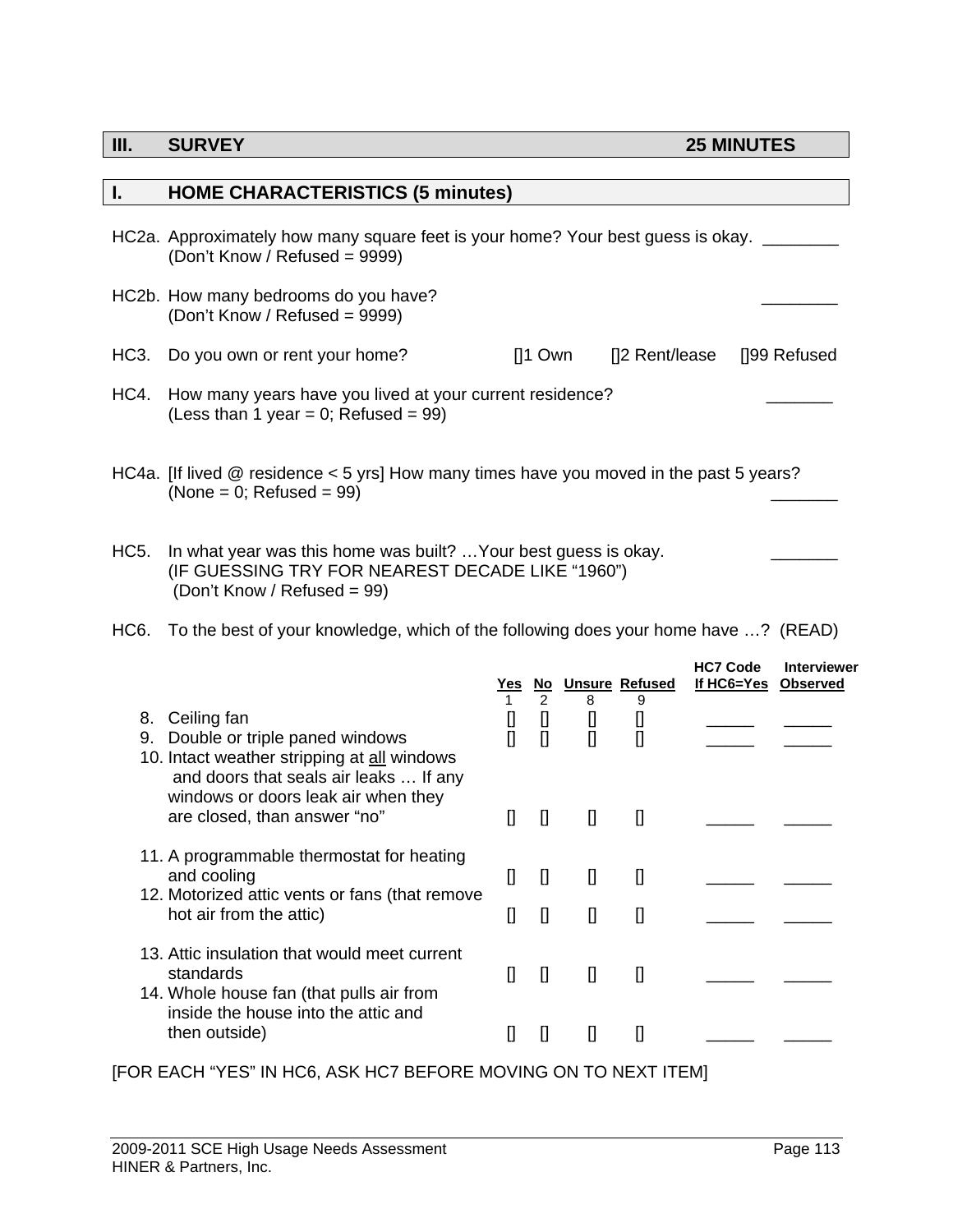HC7. Was it installed before you moved in or since you have been living there?

| 1.            |
|---------------|
| $\mathcal{P}$ |
| 8.            |
| 9.            |

HC8. Approximately what percent of your light bulbs are compact fluorescent or CFL bulbs? (READ)

|  | Respondent Interviewer Obs. |
|--|-----------------------------|
|  |                             |
|  |                             |
|  |                             |
|  |                             |
|  |                             |
|  |                             |

HC9. What type of air conditioning does your home have? (READ)(MULTIPLE OKAY)

|  |   | Respondent Interviewer Obs. |  |  |  |
|--|---|-----------------------------|--|--|--|
|  |   |                             |  |  |  |
|  |   |                             |  |  |  |
|  |   |                             |  |  |  |
|  | 4 |                             |  |  |  |
|  | 5 |                             |  |  |  |
|  |   |                             |  |  |  |
|  |   |                             |  |  |  |
|  |   | xх                          |  |  |  |
|  |   |                             |  |  |  |

HC10. [IF HC9=1,2,3,4] What is the approximate age of your air conditioner(s)? (IF MORE THAN ONE: The one you use most often.] Your best estimate is okay.

HC11. As far as you know, has anything else been done to your home to make it more energy efficient that I've not mentioned?

 $\overline{\phantom{a}}$  , and the contribution of the contribution of the contribution of the contribution of the contribution of the contribution of the contribution of the contribution of the contribution of the contribution of the

 $\overline{\phantom{a}}$  , and the contribution of the contribution of the contribution of the contribution of the contribution of the contribution of the contribution of the contribution of the contribution of the contribution of the

| .                                  |  |
|------------------------------------|--|
| .                                  |  |
| know / $Refused$ (DO NOT READ)<br> |  |

HC12. [IF HIN11=1 (Yes)] What else has been done? Respondent: **Interviewer Observations:**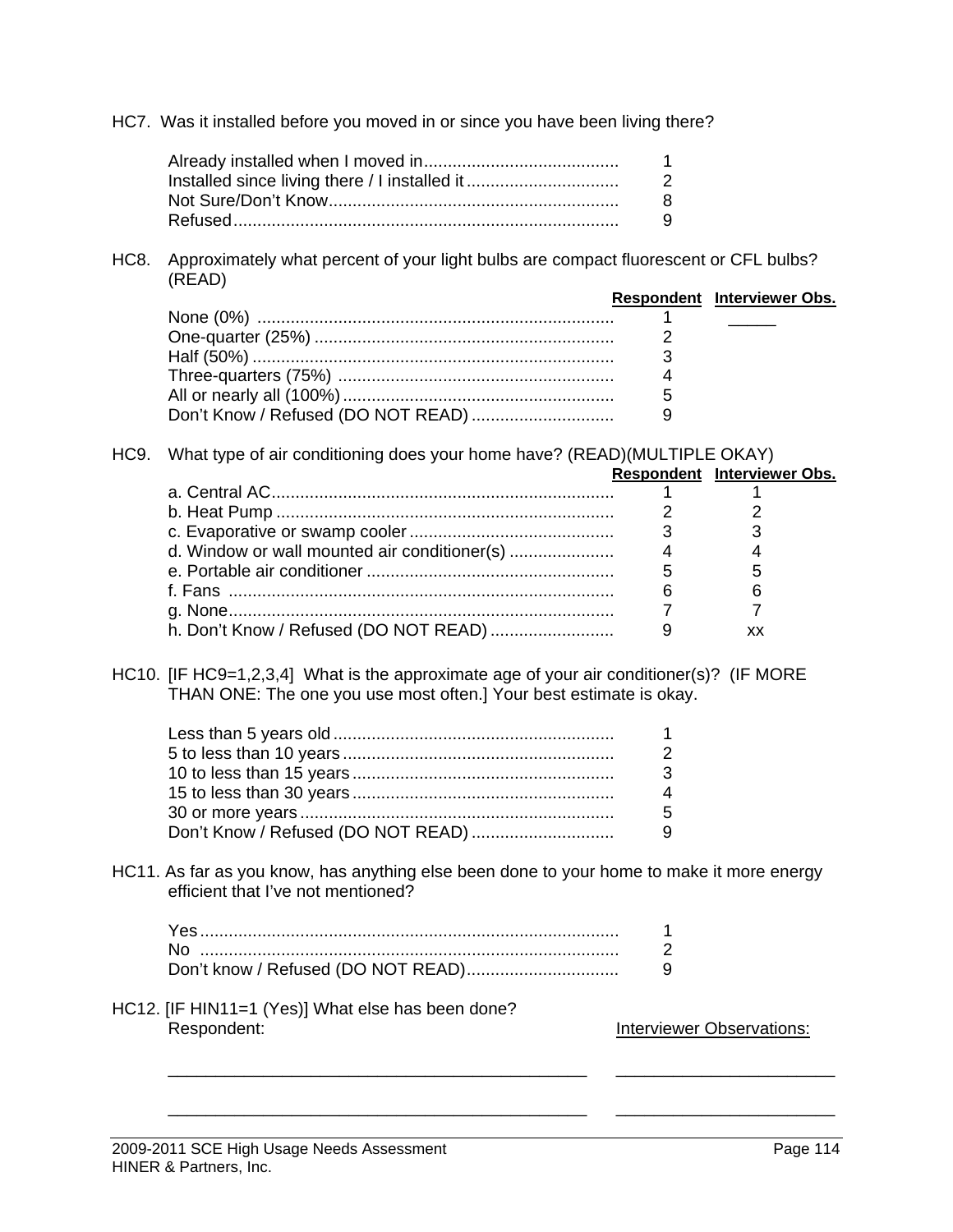#### **HOME INVENTORY AND EFFICIENCY –**

My next questions are about things you have in your home that use energy.

HIN1. How many of each of the following does your household have? Only count those that are used or are plugged in at least on occasion.

NOTE: Don't know/Refused ........................................... 99

#### ELECTRONICS **(ASK 1-5 AS FIRST GROUP– RANDOMIZE WITHIN THE GROUP)**

|     |                                                   | <b>Respondent</b> | <b>Interviewer</b> |
|-----|---------------------------------------------------|-------------------|--------------------|
| 15. | TV's                                              |                   |                    |
| 16. | Desktop computers                                 |                   |                    |
| 17. | Laptop computers                                  |                   |                    |
| 18. | Cable, satellite, DVR or TIVO boxes               |                   |                    |
| 19. | Video game consoles like Xbox, PlayStation or Wii |                   |                    |

#### APPLIANCES (**ASK 6-14 AS SECOND GROUP – RANDOMIZE WITHIN THE GROUP)**

|                |                                                                                                                                                                             | <b>Respondent</b>             | <b>Interviewer</b>                                         |
|----------------|-----------------------------------------------------------------------------------------------------------------------------------------------------------------------------|-------------------------------|------------------------------------------------------------|
| 20.            | Refrigerators                                                                                                                                                               |                               |                                                            |
| 21.            | Stand alone freezers                                                                                                                                                        |                               |                                                            |
| 22.            | Dishwasher                                                                                                                                                                  |                               |                                                            |
| 23.            | Clothes washer                                                                                                                                                              |                               |                                                            |
| 24.            | Clothes dryer                                                                                                                                                               |                               |                                                            |
| 25.            | Pool or spa                                                                                                                                                                 |                               |                                                            |
| <del>26.</del> | Microwaves                                                                                                                                                                  | N/A                           |                                                            |
| 27.            | Window AC units (ask ONLY if $H C9 = 4$ )                                                                                                                                   |                               |                                                            |
| 28.            | Plug in electric heaters                                                                                                                                                    |                               |                                                            |
| HIN2.          | Do you have any other electrical equipment or appliances in your home or garage that<br>you believe use a lot of power? (DO NOT READ LIST - PROVIDE EXAMPLES IF<br>NEEDED.) |                               |                                                            |
|                |                                                                                                                                                                             | <b>Respondent Interviewer</b> |                                                            |
|                |                                                                                                                                                                             | []1                           | []1                                                        |
|                | Power tools (table saw, power tools, welding, etc.)                                                                                                                         | []2                           | []2                                                        |
|                |                                                                                                                                                                             | []3                           | []3                                                        |
|                |                                                                                                                                                                             | []4                           | []4                                                        |
|                |                                                                                                                                                                             | []5                           | []5                                                        |
|                |                                                                                                                                                                             | []6                           | $\left[\begin{smallmatrix} 1 & 6 \end{smallmatrix}\right]$ |
|                |                                                                                                                                                                             | $\mathsf{I}$ 199              | N/A                                                        |
| Notes:         |                                                                                                                                                                             |                               |                                                            |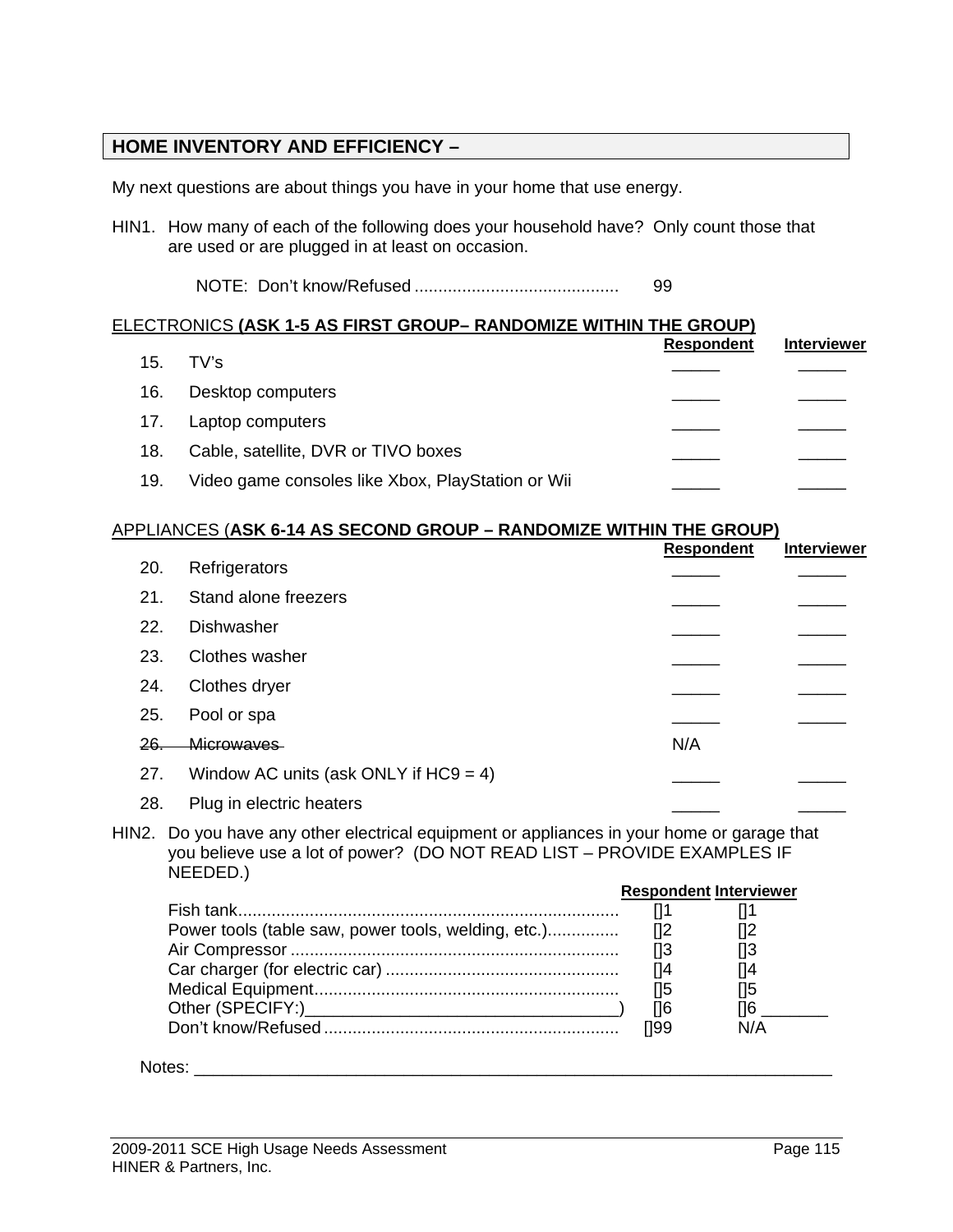HIN3. How old is your main refrigerator (in years)? (IF DON'T KNOW, PROBE: Can you tell me how long you have had it?) Your best estimate is okay.

| (RECORD NUMBER BETWEEN 1-50) |  |
|------------------------------|--|
|                              |  |

HIN4. Is your home all electric or do you have both electricity and gas?

#### **ATTITUDES & MOTIVATIONS (10 Minutes)**

AT1. How would you describe your/your household's efforts to save energy in your home? Please use a scale of 1 to 5, where 1 means "You do very little to save energy" and 5 means "You always try to save energy in your home."

AT2. How successful do you think you have been in reducing energy use in your home? Please use a scale of 1 to 5, where 1 means "you have not been very successful" and 5 means "you have been very successful".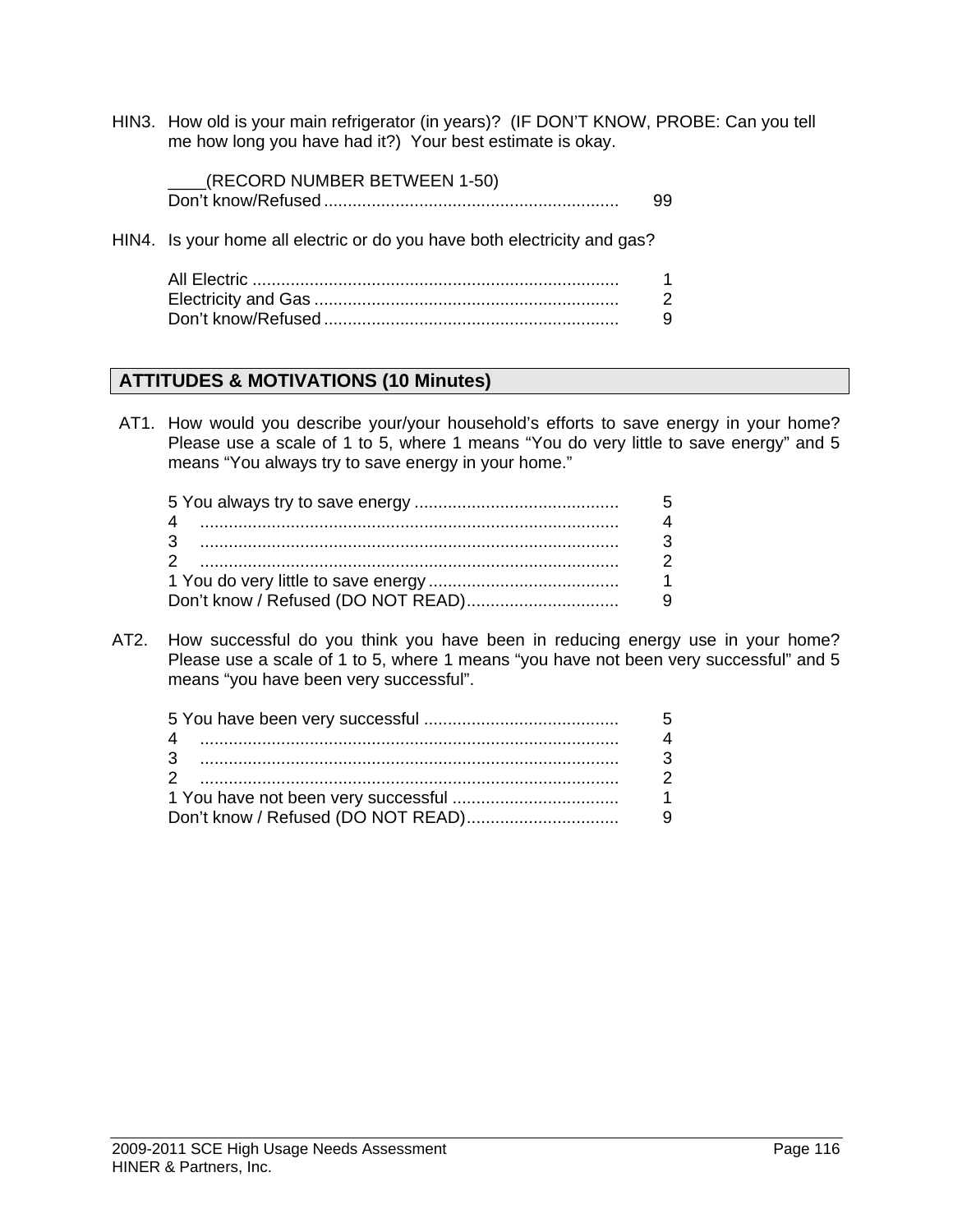AT3**.** What obstacles do you face in trying to save energy in your home? **(DO NOT READ. MULTIPLE OK)** What other obstacles do you face**? (CONTINUE PROBING UNTIL EXHAUSTED)** 

|                                                                             | 1  |
|-----------------------------------------------------------------------------|----|
| Construction of home (cathedral ceilings, multiple floors, skylights, etc.) | 2  |
| Condition of home (not enough insulation / single pane windows, etc.)       | 3  |
| Cost (or initial cost) of new appliances or repairs / Lack of money         | 4  |
|                                                                             | 6  |
|                                                                             | 7  |
|                                                                             | 8  |
|                                                                             | 9  |
|                                                                             | 11 |
| Work from home / need to be comfortable or run equipment for work           | 12 |
|                                                                             | 14 |
|                                                                             | 15 |
| Too many things that use electricity (TV's, cell phones, etc.)              | 16 |
|                                                                             | 17 |
|                                                                             | 99 |

#### **[IF MORE THAN ONE ITEM SELECTED IN AT3, ASK AT4]**

AT4. Which **ONE** of these things do you see as the BIGGEST obstacle to saving more energy? (IF NEEDED, REREAD AT3 RESPONSES. RECORD ONE)

|                                                                             | 1  |
|-----------------------------------------------------------------------------|----|
| Construction of home (cathedral ceilings, multiple floors, skylights, etc.) | 2  |
| Condition of home (not enough insulation / single pane windows, etc.)       | 3  |
| Cost (or initial cost) of new appliances or repairs / Lack of money         | 4  |
|                                                                             | 6  |
|                                                                             | 7  |
|                                                                             | 8  |
|                                                                             | 9  |
|                                                                             | 11 |
| Work from home / need to be comfortable or run equipment for work           | 12 |
|                                                                             | 14 |
|                                                                             | 15 |
| Too many things that use electricity (TV's, cell phones, etc.)              | 16 |
|                                                                             | 17 |
|                                                                             | 99 |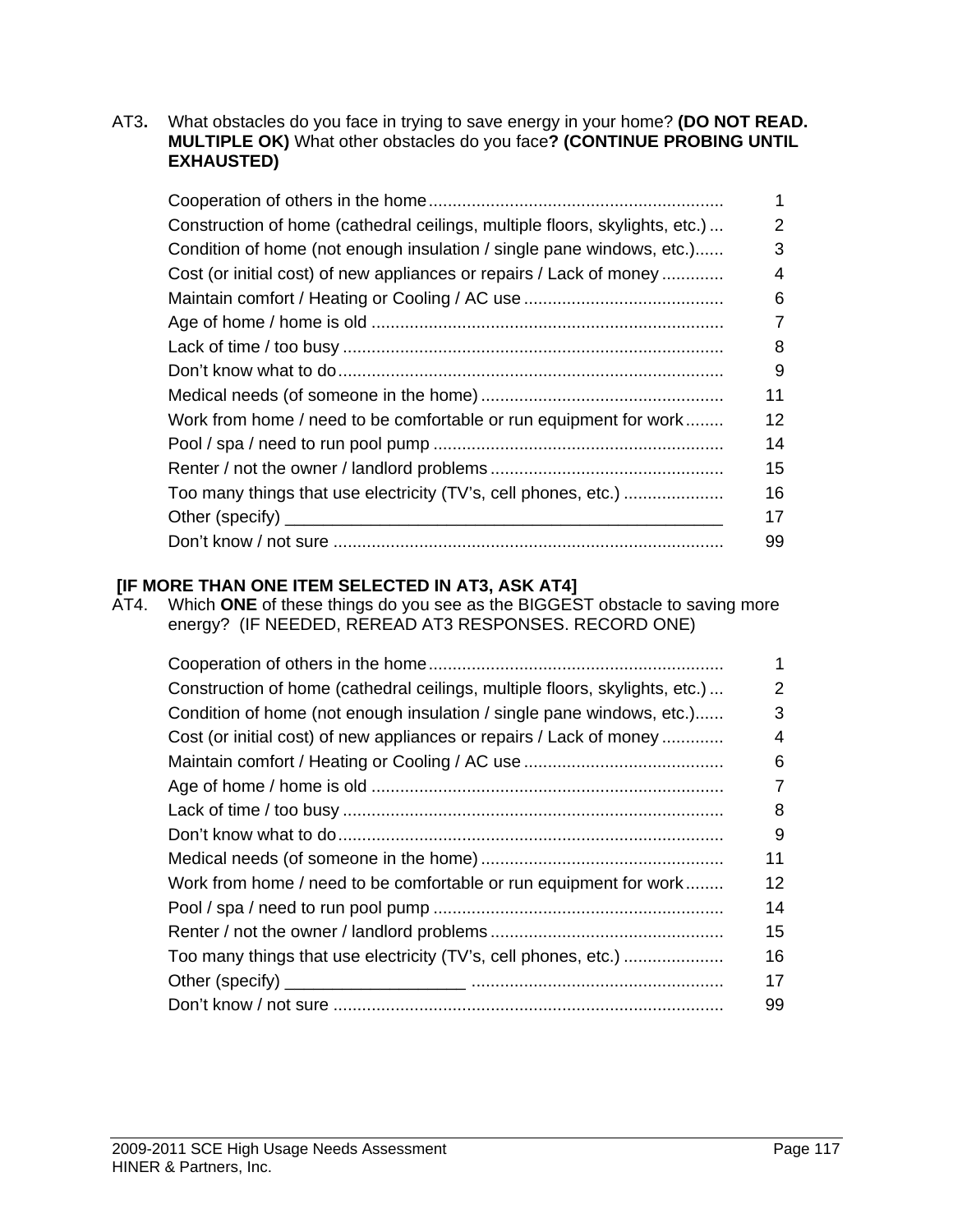AT5. Now tell me which of the following is more important to you by allocating 10 points between these three options. For example you can allocate all 10 points to just one of them if it is the only one that is important to you, or you can divide the 10 points between the options. (READ ALL THREE OPTIONS, THEN RECORD POINTS. MUST TOTAL 10 PTS)

(RANDOMIZE)

- a. \_\_\_ Reducing energy use to save money on my bill
- b. \_\_\_ Reducing energy use to improve our environment
- c. \_\_\_ Using energy to be comfortable and productive in my home Don't know / Refused (DO NOT READ).......................... 99
- AT6. Next, I am going to read you some statements about your outlook on energy use in and around your home. For each statement, I'd like you to tell me if you "strongly agree," "somewhat agree," "neither agree nor disagree," "somewhat disagree," or "strongly disagree." How much do you agree with the statement:

#### **RANDOMIZE**

#### **CONSERVATION / ENVIRONMENT ATTITUDES, KNOWLEDGE & BEHAVIORS**

|    |                                                                                                                                                       | <b>RATING</b> |
|----|-------------------------------------------------------------------------------------------------------------------------------------------------------|---------------|
|    | 1. Having the benefits I get from using energy is more important than<br>saving energy                                                                |               |
|    | 2. I don't often think about how much energy I use in my home                                                                                         |               |
|    | 3. N/A                                                                                                                                                |               |
| 4. | I believe new technologies can help me use energy more efficiently                                                                                    |               |
|    | 5. The amount of energy I use today has an impact on future generations.                                                                              |               |
|    | 6. I'm very concerned about the environment                                                                                                           |               |
|    | 7. N/A                                                                                                                                                |               |
|    |                                                                                                                                                       |               |
|    | <b>PRICE &amp; COST SENSITIVITY</b>                                                                                                                   |               |
|    | 8. Saving even a few dollars on my electric bill is worth sacrificing<br>some comfort or convenience                                                  |               |
|    | 9. N/A                                                                                                                                                |               |
|    | 10. If I were to buy a new appliance like a refrigerator or air conditioner,<br>I would probably buy a less expensive one even if it used more energy |               |
|    | 11. I sometimes worry whether there is enough money to pay my energy bill                                                                             |               |
|    |                                                                                                                                                       |               |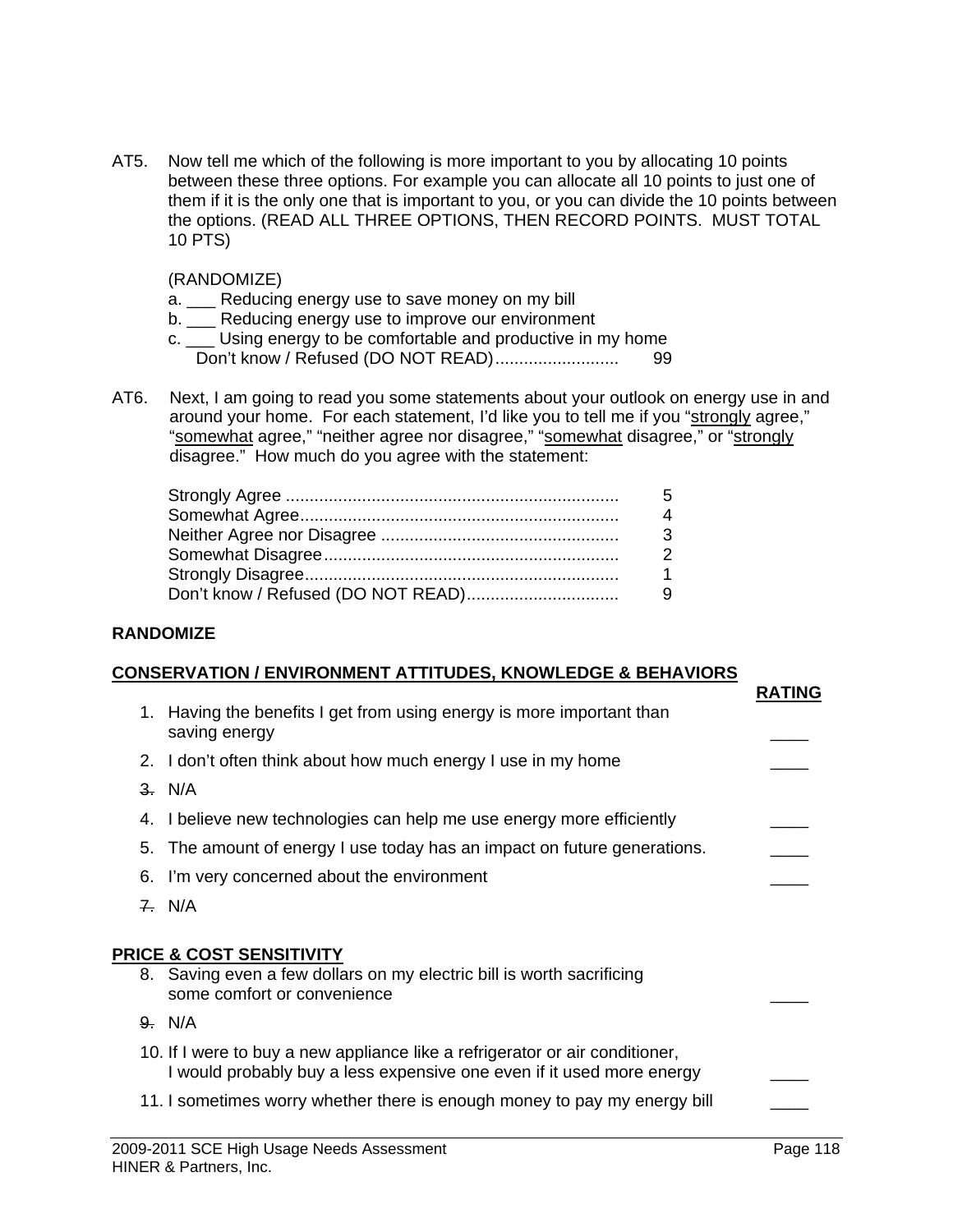- 12. The cost of energy makes me want to conserve.
- 13. N/A

#### **EMPOWERMENT & PERSONAL CONTROL**

14. N/A

| 15. If I really wanted to, I could probably use less energy than I use now<br>without sacrificing too much  |  |
|-------------------------------------------------------------------------------------------------------------|--|
| 16. Someone in my household is dependent on using energy in my home<br>for health reasons                   |  |
| 17. I do more than most people I know to reduce my impact on the environment                                |  |
| 18. I am often the first among my family and friends to purchase<br>new appliances or electronics equipment |  |
| 19. I am very knowledgeable about things I can do around my home<br>to save energy                          |  |
| 20. I monitor my electricity bills very closely                                                             |  |
| 21. I've already done everything I can to save energy in my home.                                           |  |
| 22. I regularly try to convince others to use less energy                                                   |  |
| 23. My actions have little effect on global warming.                                                        |  |
| 24. I usually buy used rather than new appliances                                                           |  |

#### **BEHAVIORS – 3 MINUTES**

Next I want to ask some questions about things that you [IF S4=2 OR MORE: and members of your household] may or may not do in order to save energy. . Please try to be as honest as you can [IF S4=2 OR MORE: and answer for your entire household rather than just for yourself].

EB1. For each statement, tell me if you do this "always," "most of the time," "some of the time," "rarely," or "never." How often do you…

| <b>IRANDOMIZEI</b> |  |
|--------------------|--|

#### LIGHTS

- 1. Turn off lights in rooms when not in use
- 2. N/A

#### ELECTRONICS / APPLIANCES

3. Turn off or power down your computer when it is not in use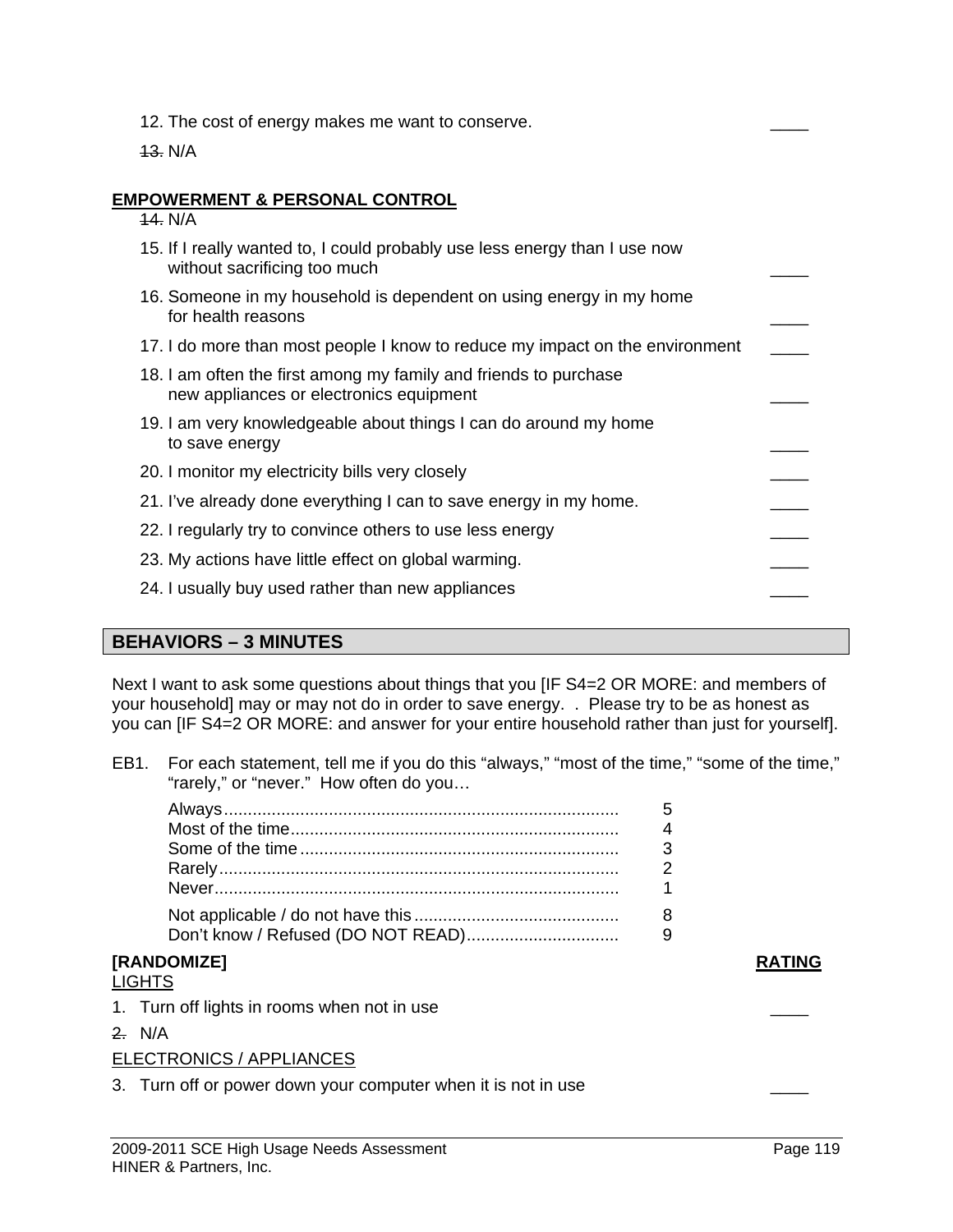|                   | 4. Unplug cell phone, battery, or toothbrush chargers when not in use                                                                          |                    |
|-------------------|------------------------------------------------------------------------------------------------------------------------------------------------|--------------------|
| 5.                | Turn off your TV when it is not in use                                                                                                         |                    |
|                   | 6. Run appliances like your dishwasher or clothes washer ONLY with full loads                                                                  |                    |
|                   | <b>HEATING/COOLING</b>                                                                                                                         |                    |
|                   | 7. Use fans instead of an air conditioner on hot days                                                                                          |                    |
| 8.                | <b>[IF HAVE BOTH CENTRAL A/C &amp; SWAMP:]</b> Do you use an evaporative<br>or "swamp" cooler instead of the air conditioner on most hot days? |                    |
|                   | 9. Set your thermostat at a temperature where you might feel<br>somewhat uncomfortable                                                         |                    |
|                   | 10. Put on more clothing to keep warm instead of turning up the heat                                                                           |                    |
|                   | 11. Close heating or cooling ducts in rooms that are not used much                                                                             |                    |
|                   | 12. Turn down the temperature on the water heater                                                                                              |                    |
| EB <sub>2</sub> . | What temperature do you typically keep your home at on hot summer days?<br>(IF NEEDED: Your best estimate is okay.)                            | $\prod N/A$        |
|                   | (RECORD NUMBER: 55 - 95)<br>Don't Know / Refused (DO NOT READ)                                                                                 | 1<br>9             |
| EB3.              | What temperature do you typically keep your home at on cold winter days?<br>(IF NEEDED: Your best estimate is okay.)                           |                    |
|                   |                                                                                                                                                | $\P$ N/A<br>1<br>9 |

#### **CONNECTION WITH UTILITY / PROGRAM AWARENESS & PARTICIPATION – 1.5 MINUTES**

My next few questions are about your energy utility company.

CU1. Thinking about all the services that Southern California Edison currently provides, on a scale of 1 to 10 where "1" means not at all satisfied and "10" means completely satisfied, how satisfied are you with Southern California Edison overall?

|  |  | [RECORD SATISFACTION RATING] |  |  |                            |        |  |
|--|--|------------------------------|--|--|----------------------------|--------|--|
|  |  |                              |  |  |                            | DK REF |  |
|  |  |                              |  |  | 1 2 3 4 5 6 7 8 9 10 98 99 |        |  |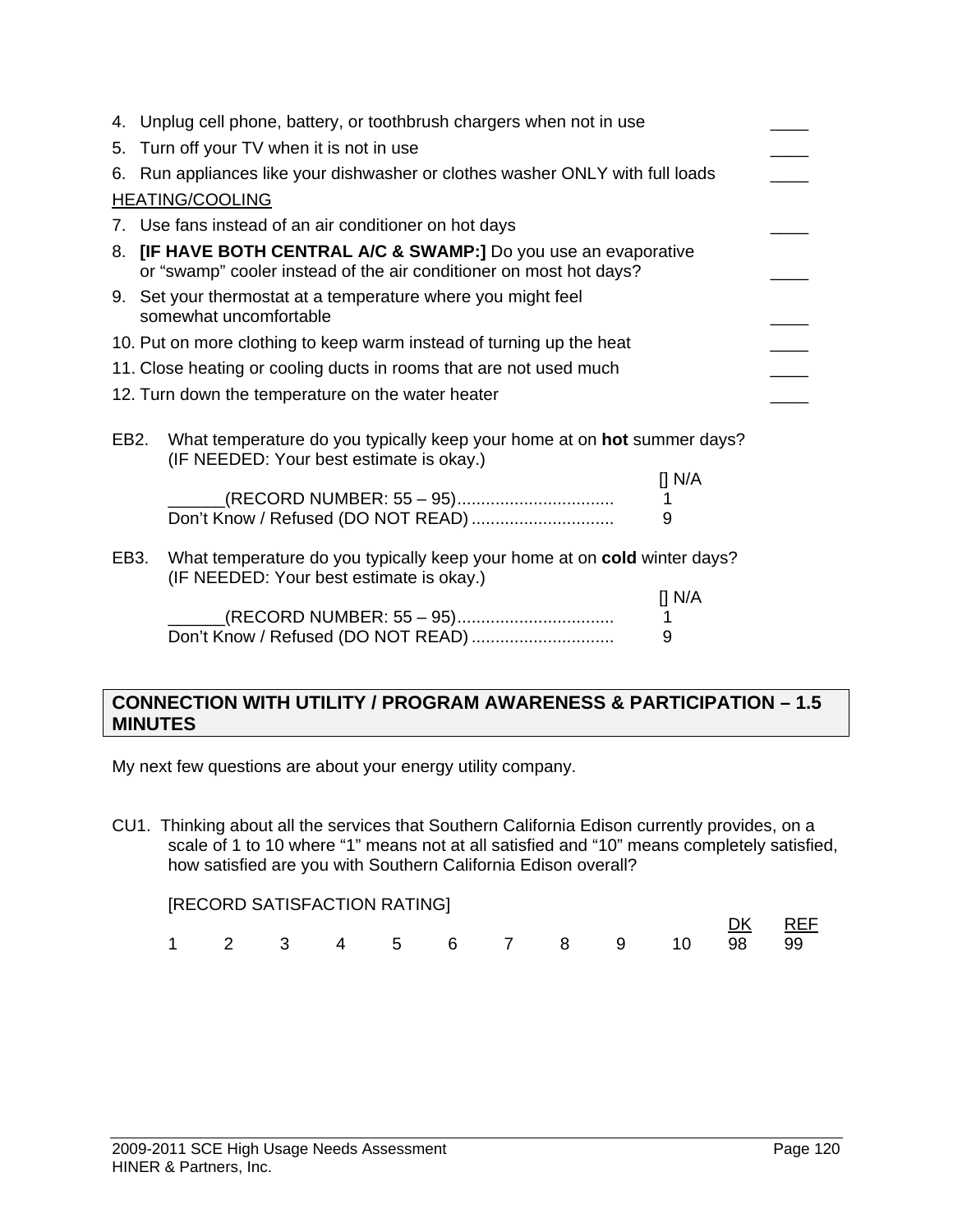CU2. Your utility company offers customers different programs to assist them in saving energy. What do you think about these programs overall? **(DO NOT READ. MULTIPLE RESPONSE.)** Are there any negatives about them?

|    | <b>POSITIVES</b><br>[1. Good / great / helpful / like them                                               |                       |                                                                                                                                                                                          |              |
|----|----------------------------------------------------------------------------------------------------------|-----------------------|------------------------------------------------------------------------------------------------------------------------------------------------------------------------------------------|--------------|
|    | <b>NEUTRAL</b>                                                                                           |                       |                                                                                                                                                                                          |              |
|    | []2. Don't know much about it / no opinion                                                               |                       |                                                                                                                                                                                          |              |
|    | []3. Don't care / don't pay attention to this                                                            |                       |                                                                                                                                                                                          |              |
|    | <b>NEGATIVES</b>                                                                                         |                       |                                                                                                                                                                                          |              |
|    | [14. Need money to participate / don't have the money                                                    |                       |                                                                                                                                                                                          |              |
|    | []5. Rent / need landlord's permission                                                                   |                       |                                                                                                                                                                                          |              |
|    | []6. Don't qualify / hard to qualify                                                                     |                       |                                                                                                                                                                                          |              |
|    | []7. Not enough information about them / Don't know what is offered                                      |                       |                                                                                                                                                                                          |              |
|    | []8. Don't trust the utility or their motives, etc.                                                      |                       |                                                                                                                                                                                          |              |
|    | []9. Too much work or effort (e.g., too much paperwork for rebates)                                      |                       |                                                                                                                                                                                          |              |
|    | []10. Rebates are too small / not worth it                                                               |                       |                                                                                                                                                                                          |              |
|    |                                                                                                          |                       |                                                                                                                                                                                          |              |
|    |                                                                                                          |                       |                                                                                                                                                                                          |              |
|    | []99. Refused (DO NOT READ)                                                                              |                       |                                                                                                                                                                                          |              |
|    |                                                                                                          |                       |                                                                                                                                                                                          |              |
|    | CU3. Have you ever participated in any utility programs that assisted you in saving energy               |                       |                                                                                                                                                                                          |              |
|    | (IF NEEDED: such as rebates or a home energy survey)?                                                    |                       |                                                                                                                                                                                          |              |
|    |                                                                                                          | 1                     |                                                                                                                                                                                          |              |
|    |                                                                                                          | $\overline{2}$<br>9   |                                                                                                                                                                                          |              |
|    | Don't know / Refused (DO NOT READ)                                                                       |                       |                                                                                                                                                                                          |              |
|    | CU4. [ASK ALL] Which of the following programs have you participated in? (READ)(Yes, No,                 |                       |                                                                                                                                                                                          |              |
|    |                                                                                                          | <u>Yes</u>            | <u>No</u>                                                                                                                                                                                | <u>DK</u>    |
|    | a) Rebates for energy efficient appliances or improvements<br>PULL INFO IN RECORD: Y N<br>or electronics | $1 -$<br>$\mathbf{I}$ | $\overline{2}$<br>$\prod$                                                                                                                                                                | 9<br>$\prod$ |
|    |                                                                                                          |                       |                                                                                                                                                                                          |              |
|    | b) Refrigerator or freezer recycling                                                                     |                       |                                                                                                                                                                                          |              |
|    | PULL INFO IN RECORD: Y<br>N                                                                              | $\mathbf{I}$          | $\mathbf{I}$                                                                                                                                                                             | IJ           |
| C) | Home energy surveys or audits                                                                            | $\mathbf{I}$          | $\mathbf{I}$                                                                                                                                                                             | IJ           |
| d) | Summer Discount Plan, the air conditioning cycling program                                               | $\mathbf{I}$          | $\mathbf{I}$                                                                                                                                                                             | []           |
| e) | <b>EMA</b> (Emma), where income-qualified customers can receive                                          |                       |                                                                                                                                                                                          |              |
|    | weather stripping, insulation, refrigerators, evaporative coolers,                                       |                       |                                                                                                                                                                                          |              |
|    | CFL light bulbs, and information about saving energy at no cost. []                                      |                       | $[] \centering \includegraphics[width=0.47\textwidth]{images/TrDiM-Architecture.png} \caption{The 3D (top) and 4D (bottom) are shown in the left and right.} \label{TrDiM-Architecture}$ | IJ           |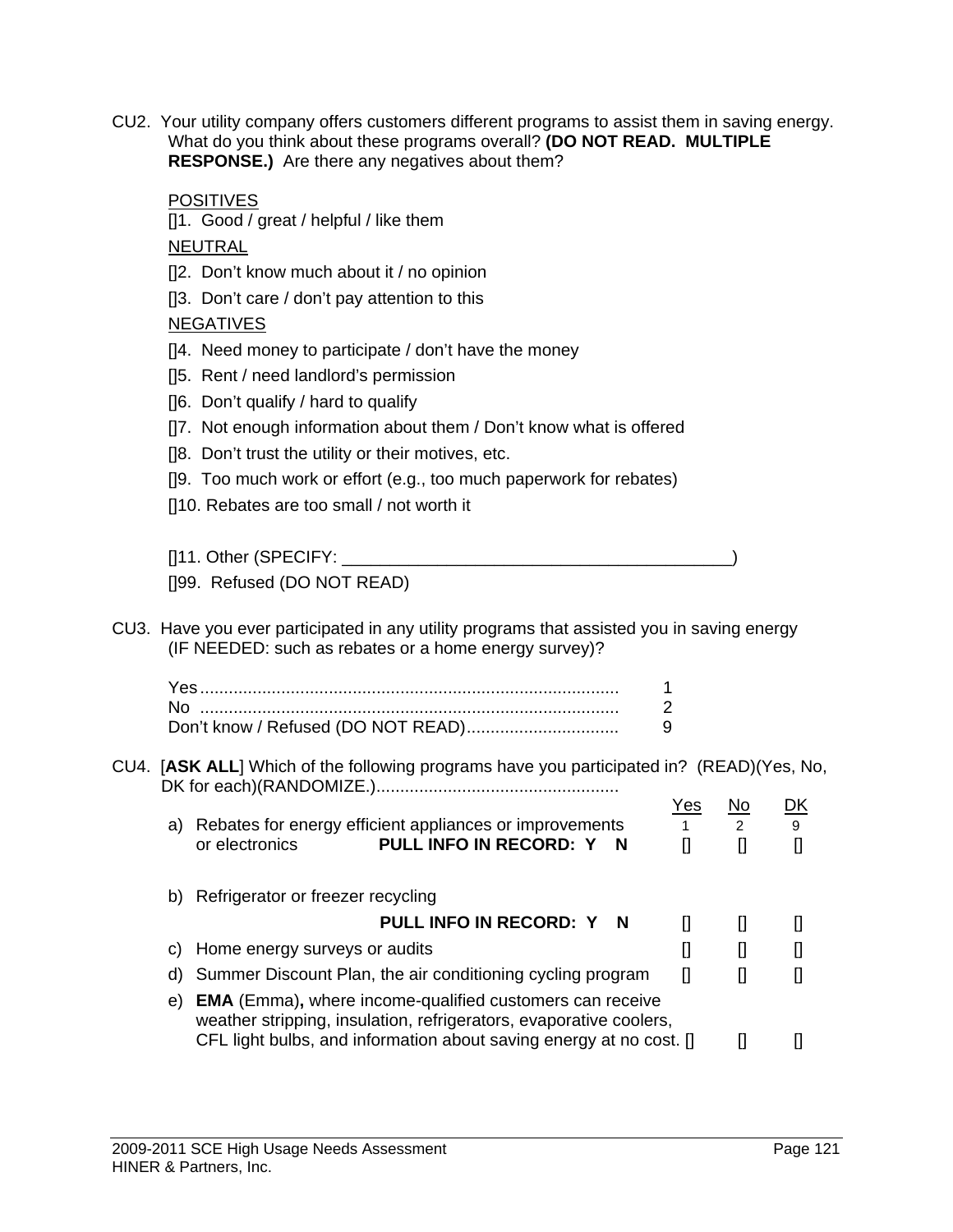## **LIEE PARTICIPATION, PERCEPTIONS, AND BARRIERS – 3 MINUTES**

| LIEE1. <b>[IF CU4f=NO/DK RE EMA PARTICIPATION:]</b> Have you heard of this EMA program<br>that includes weatherstripping, insulation, refrigerators, and such?                                                                                                |                          |             |
|---------------------------------------------------------------------------------------------------------------------------------------------------------------------------------------------------------------------------------------------------------------|--------------------------|-------------|
|                                                                                                                                                                                                                                                               | 1                        |             |
|                                                                                                                                                                                                                                                               | $\overline{2}$           |             |
|                                                                                                                                                                                                                                                               | 3                        |             |
|                                                                                                                                                                                                                                                               | 9                        |             |
| LIEE2. [IF LIEE1=1 (HEARD OF EMA)] Which of the following best describes what you know<br>about this program? (READ)(ONE ANSWER ONLY)                                                                                                                         |                          |             |
|                                                                                                                                                                                                                                                               |                          | 1           |
| You've heard of it and know something about it but                                                                                                                                                                                                            |                          |             |
|                                                                                                                                                                                                                                                               |                          | $\mathbf 2$ |
| You've considered the program but made a decision not to sign up                                                                                                                                                                                              |                          | 3           |
| You attempted to sign up but were informed that you were not eligible or                                                                                                                                                                                      |                          |             |
|                                                                                                                                                                                                                                                               |                          | 4           |
|                                                                                                                                                                                                                                                               |                          | 9           |
| LIEE3. [IF CU4f=YES (Participated in EMA)] Was that in your current home or a previous home?                                                                                                                                                                  | 1<br>$\overline{2}$      |             |
|                                                                                                                                                                                                                                                               | 9                        |             |
|                                                                                                                                                                                                                                                               |                          |             |
| LIEE4. [IF CU4f=YES OR LIEE1=1 (Heard of/Participated in EMA] How did you learn about this<br>program? (DON'T READ;PROBE:) Did you hear about it from any other sources? Which ones?                                                                          |                          |             |
|                                                                                                                                                                                                                                                               | 1                        |             |
|                                                                                                                                                                                                                                                               | 2                        |             |
| Representative came to my home / door-to-door                                                                                                                                                                                                                 | 3                        |             |
|                                                                                                                                                                                                                                                               | $\overline{\mathcal{A}}$ |             |
|                                                                                                                                                                                                                                                               | 5                        |             |
|                                                                                                                                                                                                                                                               | 6                        |             |
|                                                                                                                                                                                                                                                               | $\overline{7}$           |             |
|                                                                                                                                                                                                                                                               | 9                        |             |
| LIEE5. [IF CU4f=YES (Participated in EMA) ] What were the main reasons that you signed up<br>for or participated in this program? What details do you remember about how you<br>learned about the program? About program offers that prompted you to sign up? |                          |             |
|                                                                                                                                                                                                                                                               |                          |             |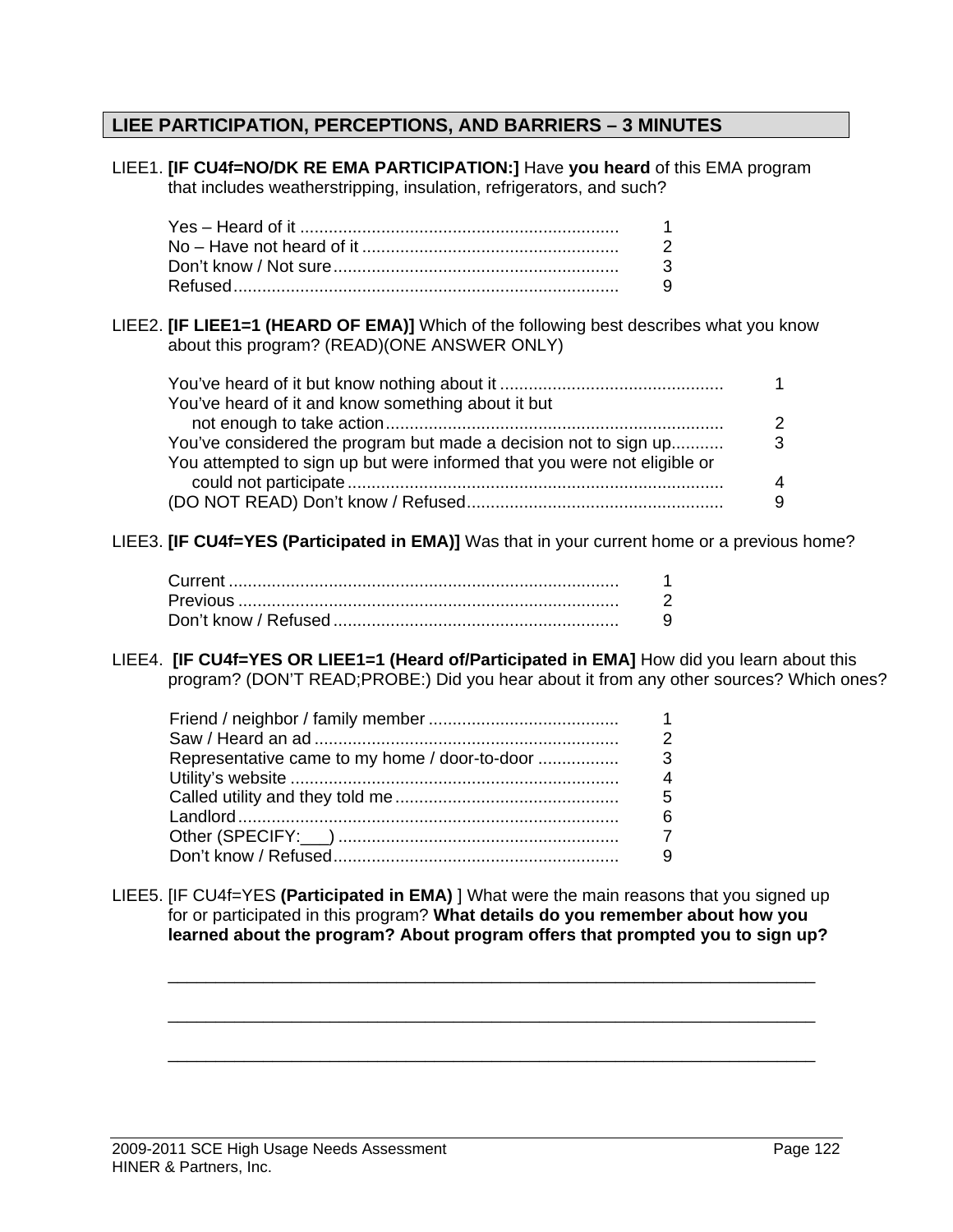LIEE6. **[CU4f=YES (Participated in EMA)]** Before you agreed to participate, did you have any concerns about it, or any reasons to hesitate to sign up? (DO NOT READ)

|                                                               | 2 |
|---------------------------------------------------------------|---|
|                                                               | 3 |
|                                                               | 4 |
|                                                               | 5 |
| Did not trust contractor / representative to let them in home | 6 |
|                                                               | 7 |
|                                                               | 8 |
|                                                               | 9 |

LIEE7. **[CU4f=YES (Participated in EMA)]** After you signed up, did you encounter any difficulties, problems, or disappointments concerning the program?

LIEE8. **[IF LIEE7=1 (Had EMA problems)]** Can you describe that problem or disappointment?

\_\_\_\_\_\_\_\_\_\_\_\_\_\_\_\_\_\_\_\_\_\_\_\_\_\_\_\_\_\_\_\_\_\_\_\_\_\_\_\_\_\_\_\_\_\_\_\_\_\_\_\_\_\_\_\_\_\_\_\_\_\_\_\_\_

\_\_\_\_\_\_\_\_\_\_\_\_\_\_\_\_\_\_\_\_\_\_\_\_\_\_\_\_\_\_\_\_\_\_\_\_\_\_\_\_\_\_\_\_\_\_\_\_\_\_\_\_\_\_\_\_\_\_\_\_\_\_\_\_\_

LIEE9. **[IF LIEE2=2, 3 (Didn't/Decided not to sign up for EMA)]** Which of the following are reasons that you've not signed up for the Emma program? (YES, NO, DK/REF FOR EACH)(RANDOM. G ALWAYS LAST)

|                                                                              | Yes | No | 9 |
|------------------------------------------------------------------------------|-----|----|---|
| h. You are not sure how to sign up                                           |     |    |   |
| You do not think you would qualify based on your income                      |     |    |   |
| You do not think your home needs the improvements that<br>the program offers | IJ  | IJ |   |
| k. Someone else needs the improvements more than you do                      |     |    |   |
| You have doubts that the work would be of high quality                       |     | IJ |   |
| m. You have doubts that the appliances would be of high quality              | IJ  |    |   |
| <b>ANCHOR LAST</b>                                                           |     |    |   |
| n. Are there any other reasons I have not mentioned?                         |     |    |   |
|                                                                              |     |    |   |

\_\_\_\_\_\_\_\_\_\_\_\_\_\_\_\_\_\_\_\_\_\_\_\_\_\_\_\_\_\_\_\_\_\_\_\_\_\_\_\_\_\_\_\_\_\_\_\_\_\_\_\_\_\_\_\_\_\_\_\_\_\_\_\_\_\_\_\_

\_\_\_\_\_\_\_\_\_\_\_\_\_\_\_\_\_\_\_\_\_\_\_\_\_\_\_\_\_\_\_\_\_\_\_\_\_\_\_\_\_\_\_\_\_\_\_\_\_\_\_\_\_\_\_\_\_\_\_\_\_\_\_\_\_\_\_\_

LIEE10.**[IF LIEE9g=1 (Another reason)]** What is the reason you've not signed up?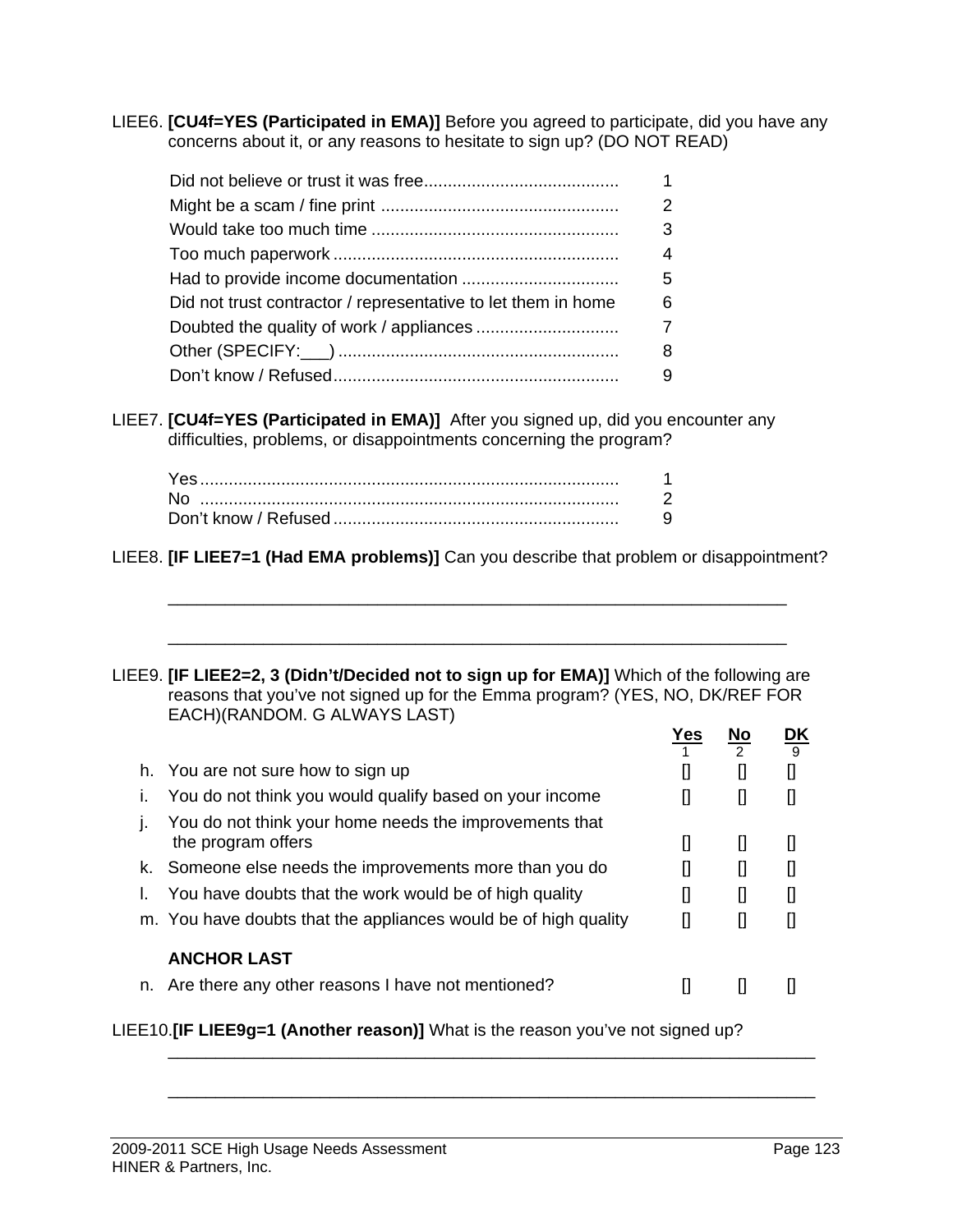LIEE11.**[IF LIEE2=4 (Ineligible to participate in EMA**)] What reason were you were given for not being able to participate in EMA? (Don't read. Mult. Response = OK) Any others?

| Improvements already done / Previous tenant participated          | З |
|-------------------------------------------------------------------|---|
| Home did not need anything / Home or refrig or AC did not qualify |   |
|                                                                   | 5 |
|                                                                   |   |
|                                                                   |   |
|                                                                   |   |

#### **SOURCES OF INFORMATION / MEDIA / COMMUNICATION – 1 MINUTES**

IS1. What is the best way for Southern California Edison to get information to you about saving energy or about their programs? (DO NOT READ)(MULTIPLE RESPONSE) What other ways should they get information to you? (RECORD "BEST" AND "OTHER WAYS")

|  | 1  |
|--|----|
|  | 2  |
|  | 3  |
|  | 4  |
|  | 5  |
|  | 6  |
|  | 7  |
|  | 8  |
|  | 9  |
|  | 10 |
|  | 11 |
|  | 12 |
|  | 13 |
|  | 14 |
|  | 15 |
|  | 99 |
|  |    |

#### **DEMOGRAPHICS – 2 MINUTES**

These last questions are for classification purposes. Your answers will be kept confidential.

D1. In what year were you born?  $(Refused = 99)$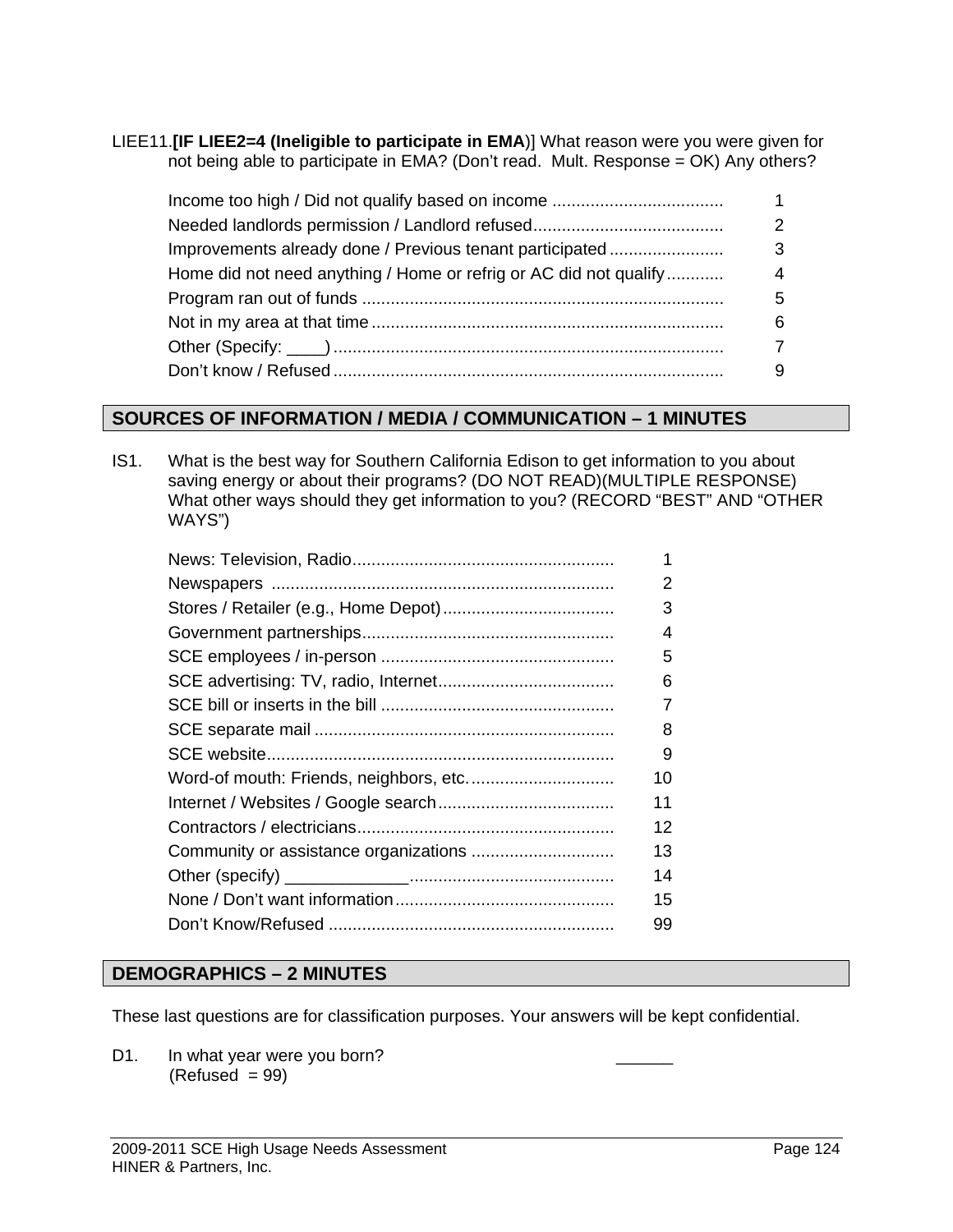| D2. | Which of the following best describes your education? (READ LIST) |  |  |
|-----|-------------------------------------------------------------------|--|--|
|     |                                                                   |  |  |

| 4 |
|---|
|   |

#### D3. Do you consider yourself (READ LIST)

D4. And what language do you speak most often in your home? (DO NOT READ)(IF RESPONDENT SAYS CHINESE, CLARIFY MANDARIN OR CANTONESE)(IF MORE THAN ONE SPOKEN MOST OFTEN EQUALLY, MARK BOTH)

| 3  |
|----|
|    |
| 5  |
| 6  |
|    |
| 8  |
| 9  |
|    |
| 99 |

D5. Which of the following categories best describes your annual household income? (READ LIST)

|  | З  |
|--|----|
|  |    |
|  | 5  |
|  | ิธ |
|  |    |
|  |    |
|  | 9  |
|  | 10 |
|  |    |
|  | 99 |
|  |    |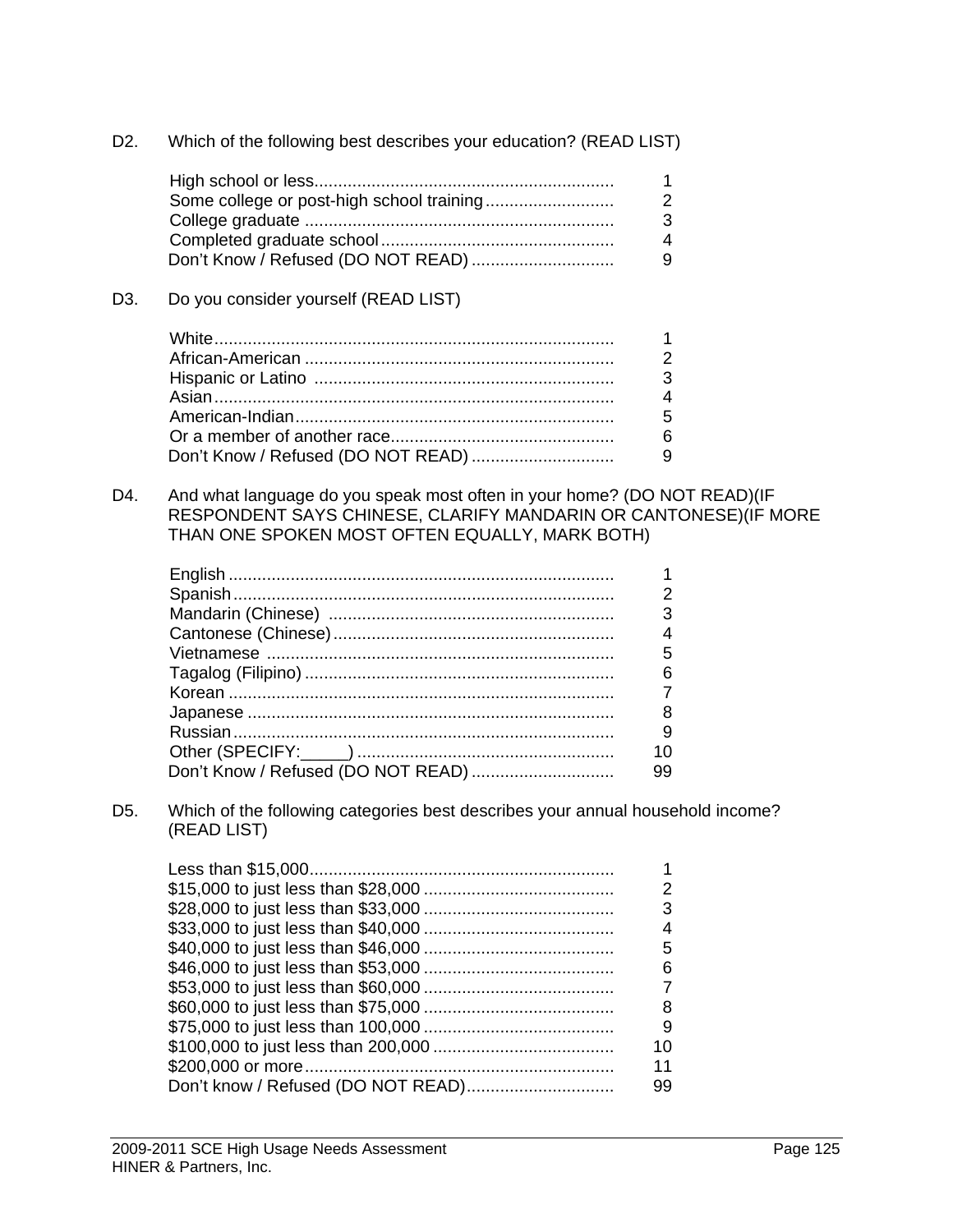D6. Do you or does anyone in your household have a permanent disability, related to mobility, hearing, vision, cognitive, psychological, or chronic disease?

D7. [IF D6=YES] In which category would you classify the disability? (READ ONLY IF NEEDED TO PROMPT)

#### D8. OBSERVE AND RECORD GENDER

IF RESPONDENT HAS QUESTIONS ABOUT SURVEY LEGITIMACY, HE/SHE MAY CONTACT Carol Edwards at (626) 633-7105.

IF RESPONDENT WANTS INFORMATION OR ASSISTANCE WITH A PROGRAM, PROVIDE THE APPROPRIATE PHONE NUMBER: Help with bill payment 800-950-2356 Emma (EMA) program 800-736-4777 Other programs or assistance 800-655-4555

#### **IV. FINAL/EXIT INTERVIEW 5 MINUTES**

1. Now that we have gone through this, in thinking again about *your home and its*  structure, what would you now say contributes most to your energy bill? Why?

\_\_\_\_\_\_\_\_\_\_\_\_\_\_\_\_\_\_\_\_\_\_\_\_\_\_\_\_\_\_\_\_\_\_\_\_\_\_\_\_\_\_\_\_\_\_\_\_\_\_\_\_\_\_\_\_\_\_\_\_\_\_\_\_\_\_\_\_\_

\_\_\_\_\_\_\_\_\_\_\_\_\_\_\_\_\_\_\_\_\_\_\_\_\_\_\_\_\_\_\_\_\_\_\_\_\_\_\_\_\_\_\_\_\_\_\_\_\_\_\_\_\_\_\_\_\_\_\_\_\_\_\_\_\_\_\_\_\_

\_\_\_\_\_\_\_\_\_\_\_\_\_\_\_\_\_\_\_\_\_\_\_\_\_\_\_\_\_\_\_\_\_\_\_\_\_\_\_\_\_\_\_\_\_\_\_\_\_\_\_\_\_\_\_\_\_\_\_\_\_\_\_\_\_\_\_\_\_

\_\_\_\_\_\_\_\_\_\_\_\_\_\_\_\_\_\_\_\_\_\_\_\_\_\_\_\_\_\_\_\_\_\_\_\_\_\_\_\_\_\_\_\_\_\_\_\_\_\_\_\_\_\_\_\_\_\_\_\_\_\_\_\_\_\_\_\_\_

2. In thinking again about *how you and other household members' use energy*, is there anything else you can think of that you now say might contribute to your energy bill? Why?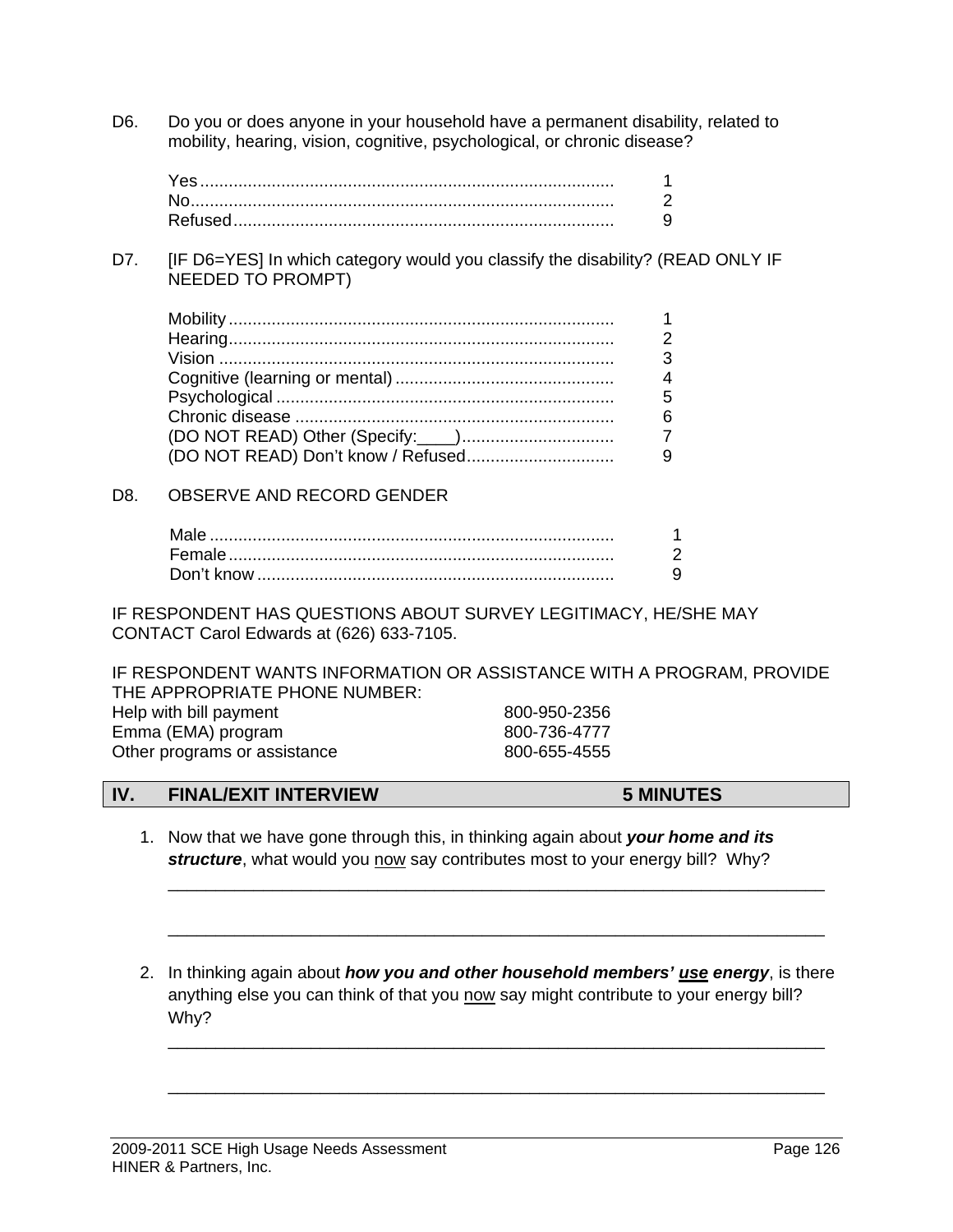|    | Earlier you mentioned [NOTE DIFFERENCES BETWEEN REPORTED AND ACTUAL A/C,<br>APPLIANCES AND ELECTRONICS].<br>Why aren't these other items more "top of mind?"<br>[RECORD DISCREPANCIES, [RECORD RESPONSE]                                                |  |  |  |  |
|----|---------------------------------------------------------------------------------------------------------------------------------------------------------------------------------------------------------------------------------------------------------|--|--|--|--|
|    | 4. Is reducing energy use in your home important? [1] Yes [2] No                                                                                                                                                                                        |  |  |  |  |
|    | 5. What is the single most important thing that Southern California Edison could do to help<br>you reduce your household's energy use? Please explain.                                                                                                  |  |  |  |  |
|    | 6. If Edison did as you described, how would your home's energy use change?<br>[]1 Reduce a lot [2 Reduce a little [3 No change]                                                                                                                        |  |  |  |  |
| 7. | How willing would you be to accept free energy efficiency materials and services, such as<br>weatherizing, from Edison, if improvements could be made to your home's efficiency and it<br>required a separate visit from an Edison-approved contractor? |  |  |  |  |
|    | []1 Very willing []2 Somewhat willing []3 Neither willing nor unwilling []4 Somewhat unwilling []5 Very unwilling                                                                                                                                       |  |  |  |  |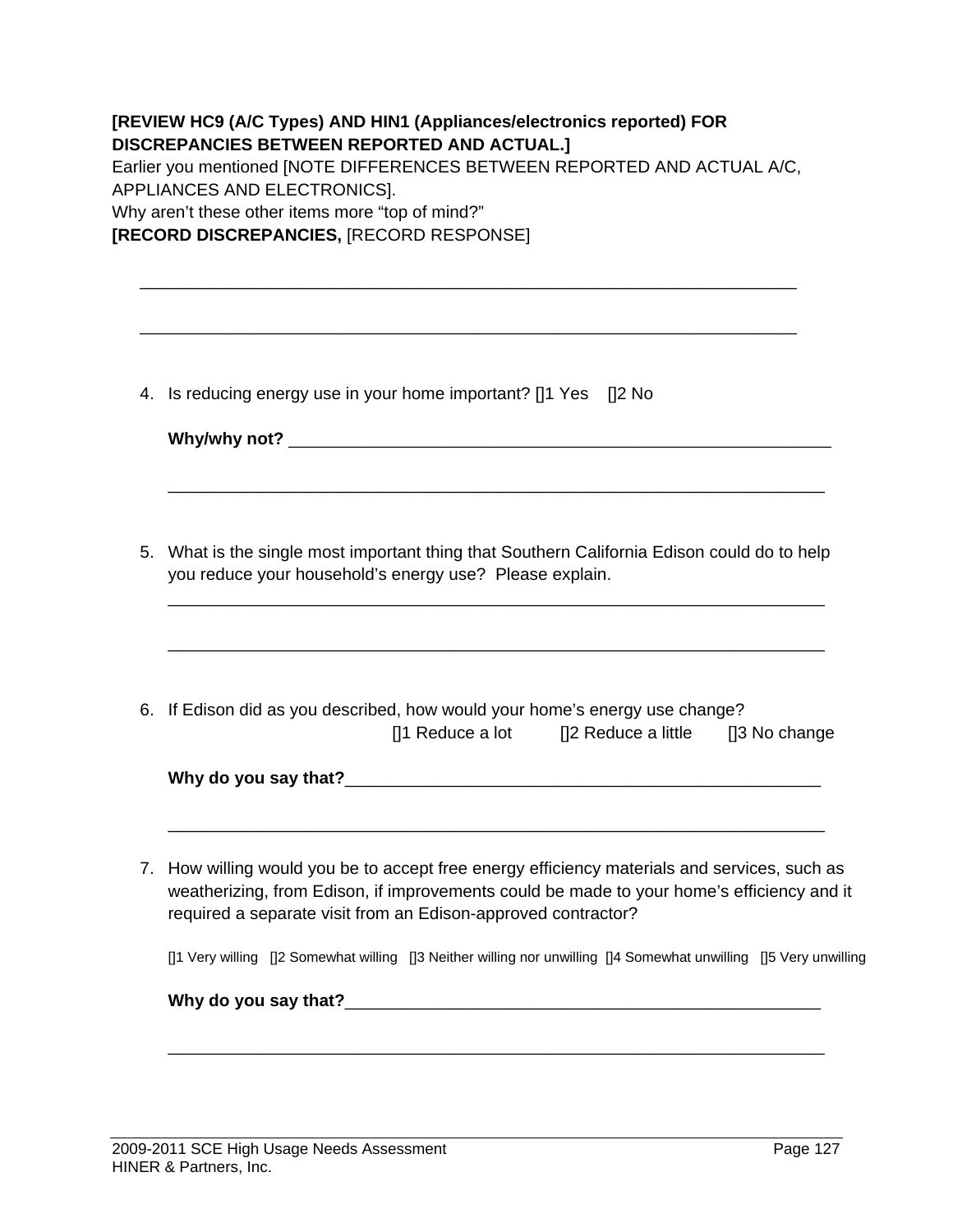|                     |            | 9. HC10b: If Southern California Edison offered a free A/C tune up, would you be?                                                                                                    |              |                                      |
|---------------------|------------|--------------------------------------------------------------------------------------------------------------------------------------------------------------------------------------|--------------|--------------------------------------|
| interested          | interested | []1 Very []2 Somewhat []3 Neither interested []4 Somewhat<br>nor uninterested                                                                                                        | uninterested | $[]5 \, \text{Very}$<br>uninterested |
|                     |            | Why?                                                                                                                                                                                 |              |                                      |
|                     |            | 10. HC10c: If Southern California Edison thought you would benefit from more knowledge about<br>how A/C consumes energy and how you might save money, how interested would you be in |              |                                      |
| that?<br>interested | interested | []1 Very []2 Somewhat []3 Neither interested []4 Somewhat []5 Very interested [14 Somewhat []5 Very<br>nor uninterested                                                              | uninterested | uninterested                         |
|                     |            |                                                                                                                                                                                      |              |                                      |

### [EVALUATOR: REVIEW ALL RESPONSES AND OBSERVATIONS. RECORD ADDITIONAL INSIGHTS AND ASSESSMENTS.]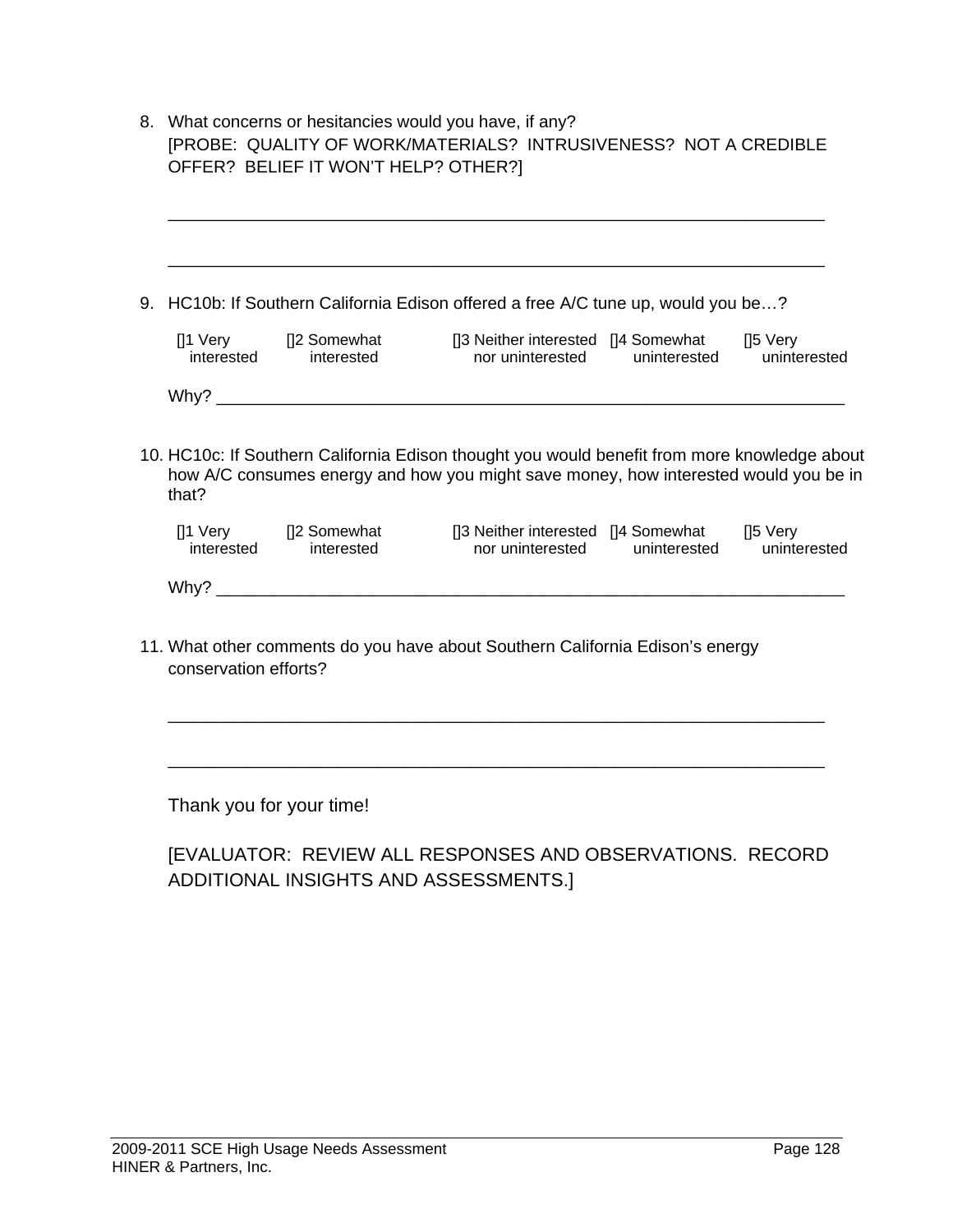#### HUNA Site Visit Interviews **HINER & PARTNERS, INC.** *SCE/PG&E LIEE Project 11/23/10* **n=30 Residential Customers**

#### Site Evaluator:

All of the homes you are visiting use relatively high amounts of energy compared to others like them. The residents may not know that their homes are high-energy users.

Your overarching objective is to understand why the household has high energy use. The reasons might be related to the mix of appliances and consumer electronics (e.g., energy inefficient appliances/electronics), to attitudes, habits and behaviors, to physical features of the home—or something else.

#### **There are 5 main components to the visit:**

|    |                                                      |                                                                           | <b>Completion</b><br>Time |  |
|----|------------------------------------------------------|---------------------------------------------------------------------------|---------------------------|--|
|    | 1. Previsit                                          |                                                                           |                           |  |
|    | $\bullet$                                            | Enter record information about the property prior to the start of the     |                           |  |
|    |                                                      | scheduled visit                                                           | 2 minutes                 |  |
|    | 2. Introduction & Initial Interview                  |                                                                           |                           |  |
|    | $\bullet$                                            | Introduction to customer; explanation of visit                            | 3 minutes                 |  |
|    |                                                      | Initial Semi-Structured Interview on behaviors, attitudes, etc related to | 25 minutes                |  |
|    |                                                      | household's energy efficiency                                             |                           |  |
|    |                                                      | 3. Walk around, audit & observations                                      |                           |  |
|    | $\bullet$                                            | Site Audit of major appliances, electronics, home structure and           |                           |  |
|    |                                                      | observation of (apparent) energy                                          | 45 minutes                |  |
|    |                                                      | Including discussion and clarification from customer as needed in walk-   |                           |  |
|    |                                                      | through                                                                   |                           |  |
| 4. |                                                      | <b>Survey</b>                                                             | 25 minutes                |  |
|    | $\bullet$                                            | Fill out paper survey w/ customer. Some of this will have been covered    |                           |  |
|    |                                                      | with the initial two discussions w/ customer, but fill in additional      |                           |  |
|    |                                                      | information as needed $w$ customer $-$ as this tool was used $w$ larger   |                           |  |
|    |                                                      | sample.                                                                   |                           |  |
| 5. | Final Interview / Observational Review and Follow up |                                                                           |                           |  |
|    | ٠                                                    | Follow up / final questions                                               | 5 minutes                 |  |
|    |                                                      | Record additional notes as needed                                         | 5 minutes                 |  |
|    | $\bullet$                                            | As follow-up questions – as needed for clarification or follow up on      |                           |  |
|    |                                                      | something discussed earlier                                               |                           |  |

In all phases, Probe as needed and record the resident's explanations, perceptions/misperceptions and attitudes about high energy use – anything that might shed light on WHY this household has such High Usage?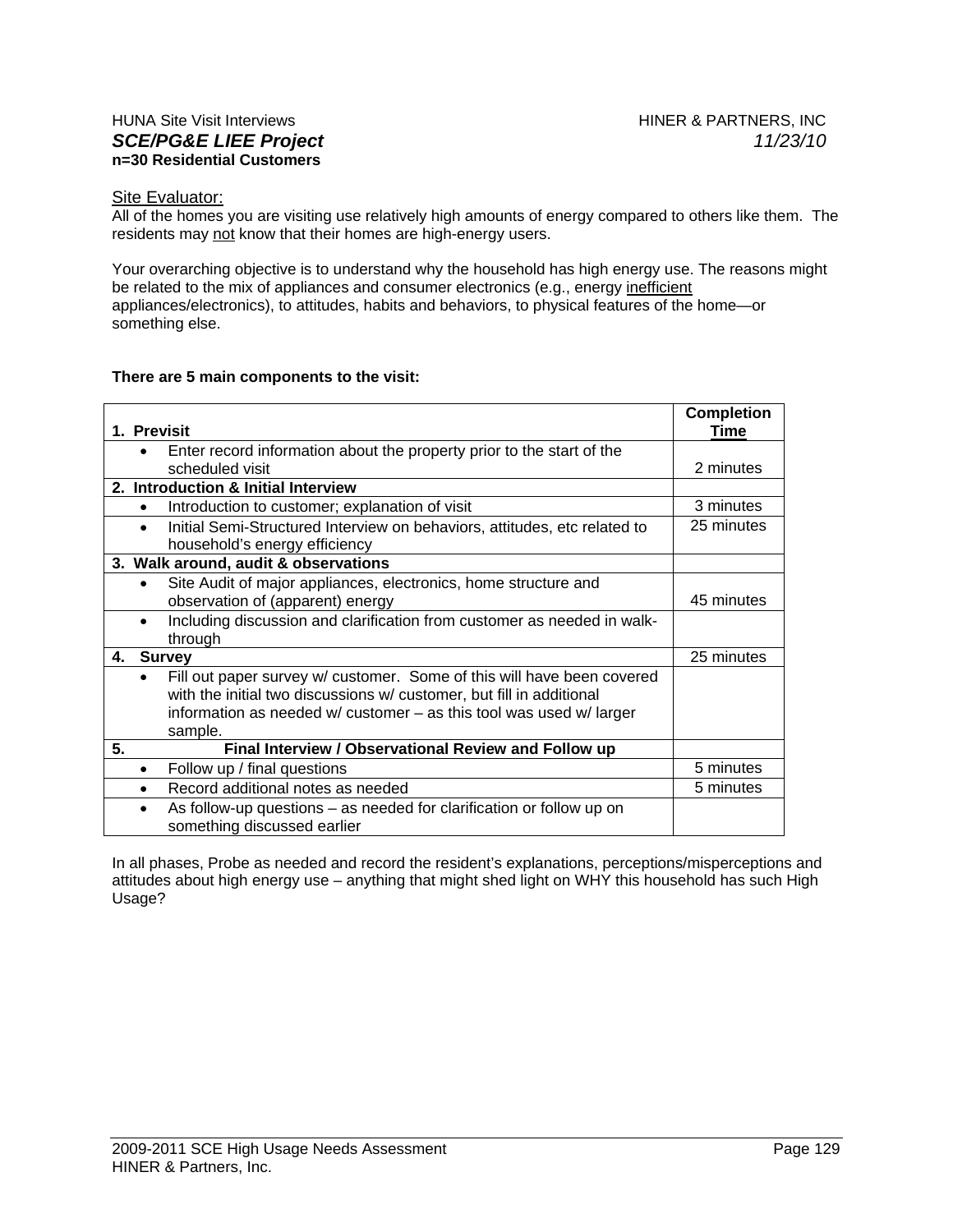# **Appendix F**

# **Focus Group Discussion Guide: Final Groups**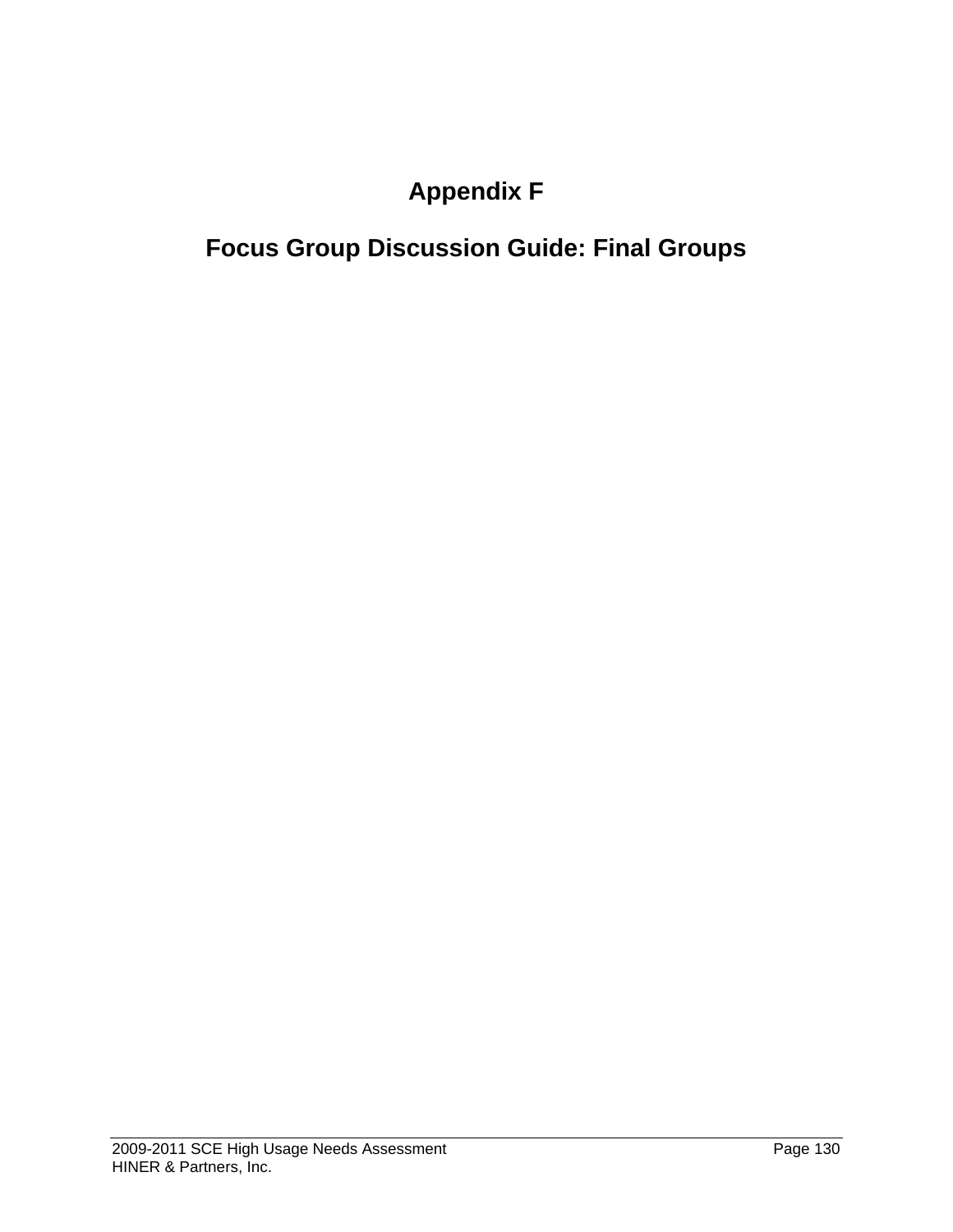# **LIEE Segmentation "Post"**

Focus Group Discussion Guide (Approximately 1:50 hours total time)

#### **II. INTRODUCTION (10 minutes)**

*OBJECTIVE: Create an atmosphere for open discussion* 

- Moderator Introduction:
	- o Introduce self
	- o Leading the discussion today
	- $\circ$  I am an independent consultant and do not work directly for the company who hired us so you will not hurt our feelings or insult us if you disagree with, or do not like something is presented here today.
	- o Only rules are (1) that everyone needs to participate although not all at once, so please take turns talking, and (2) if you have something to share please speak to the entire group, not just your neighbor (3) it is VERY important that you are honest. Do not just agree with others or say what you think WE or others in the group want to hear. Personal and HONEST opinions are important.
	- o Room description, backroom observers, audio and video recording
- Objective/Topic of Discussion:

We want to learn more about...

- o your attitudes and behavior related to the use of electricity (as well as those of your family)
- o your family's home and circumstances as they relate to energy use
- o your opinions of some programs the utilities offer to help their customers
- Introductions: Tell us about yourself:
	- o Name
	- o Where you live
	- o What type of home is it (single family, townhouse, condo, apartment)
	- o How long you've lived there
	- o How many in your household
	- $\circ$  And share with us one current source of frustration that perhaps keeps you from doing more of the things that you would like to do?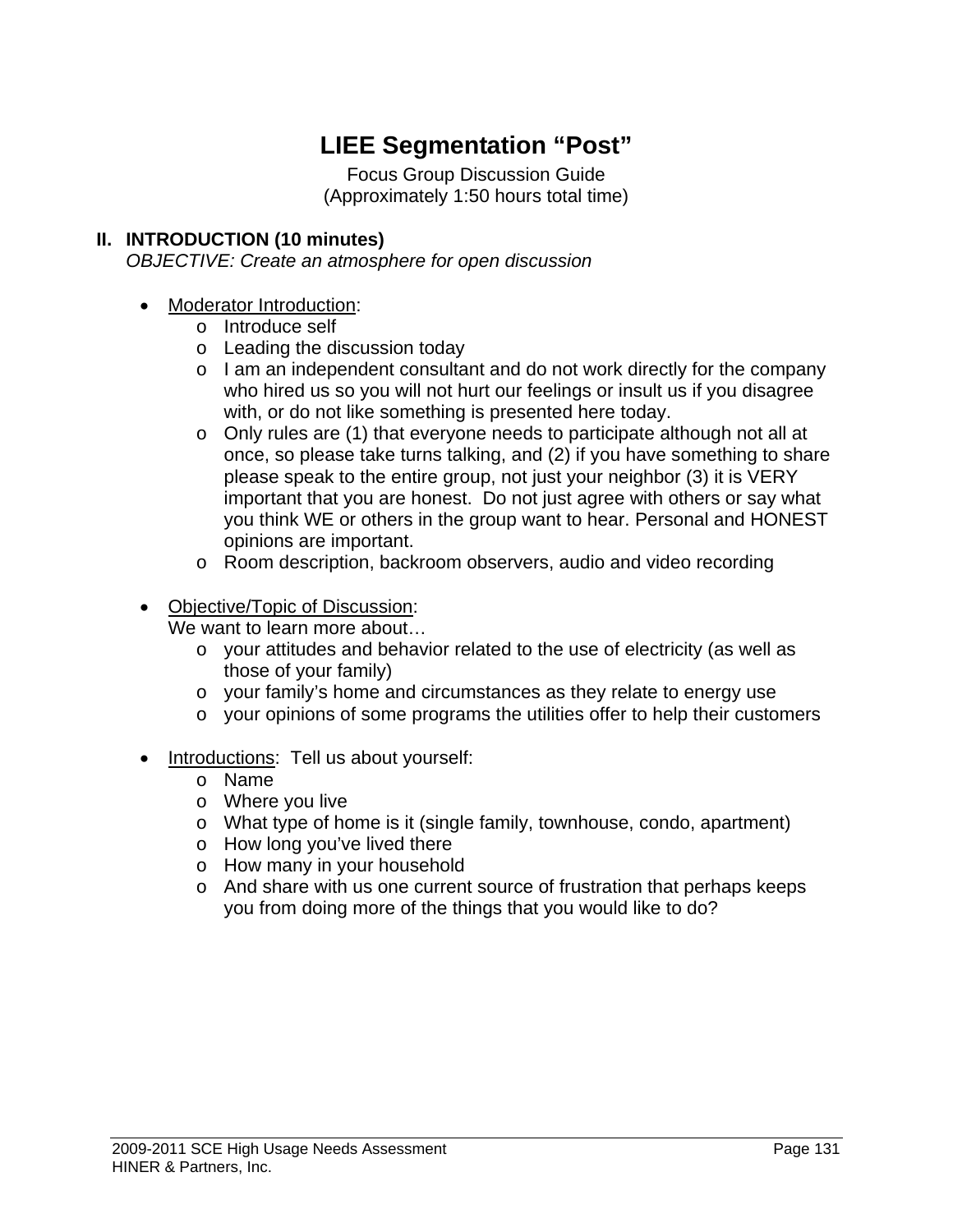#### **II. OVERALL ENERGY HABITS AND USE (15 minutes)**

*OBJECTIVE: Understand energy efficient and inefficient habits and behaviors. Determine barriers to adopting more energy efficient behaviors.* 

- 1. I'd like to begin by asking you to tell me a little bit about your home and in particular, how you and other members of your household use energy.
	- What do YOU think are the biggest contributors/causes to the energy that is used in your home?
		- o Probe for:
		- o Behaviors
		- o Family Members (attitudes, behaviors)
		- o Appliances and electronics (number, age, etc.)
		- o Attitudes (interest in saving energy)
	- What are the main benefits to you of using energy in your home? PROBES: How does it affect your life at home?
		- o E.G.: Helps keep the routines of your household, physical comfort, safety, entertainment and enjoyment, income (if you work at home), getting more things done, taking care of your family, dong things with others, etc.
		- o Which is most important?
	- Would you say that your household is using more or less energy than it has in the past? Why? Why not?
		- o Are you actively trying to? Why? Why not?
		- o If so, what are you doing to try to? And, do you think these efforts have helped you? Why or Why not?
	- Do you think your household uses more or less energy in relation to others in your community?
		- o Show of hands, who thinks they use more?
		- o Who thinks they use less?
		- o If you think you use more, why is that?
			- **PROBES:** 
				- Number of people
				- What different household members do in your home
				- The condition of home itself
				- The age and condition of appliances
				- The number of appliances or electronics in your home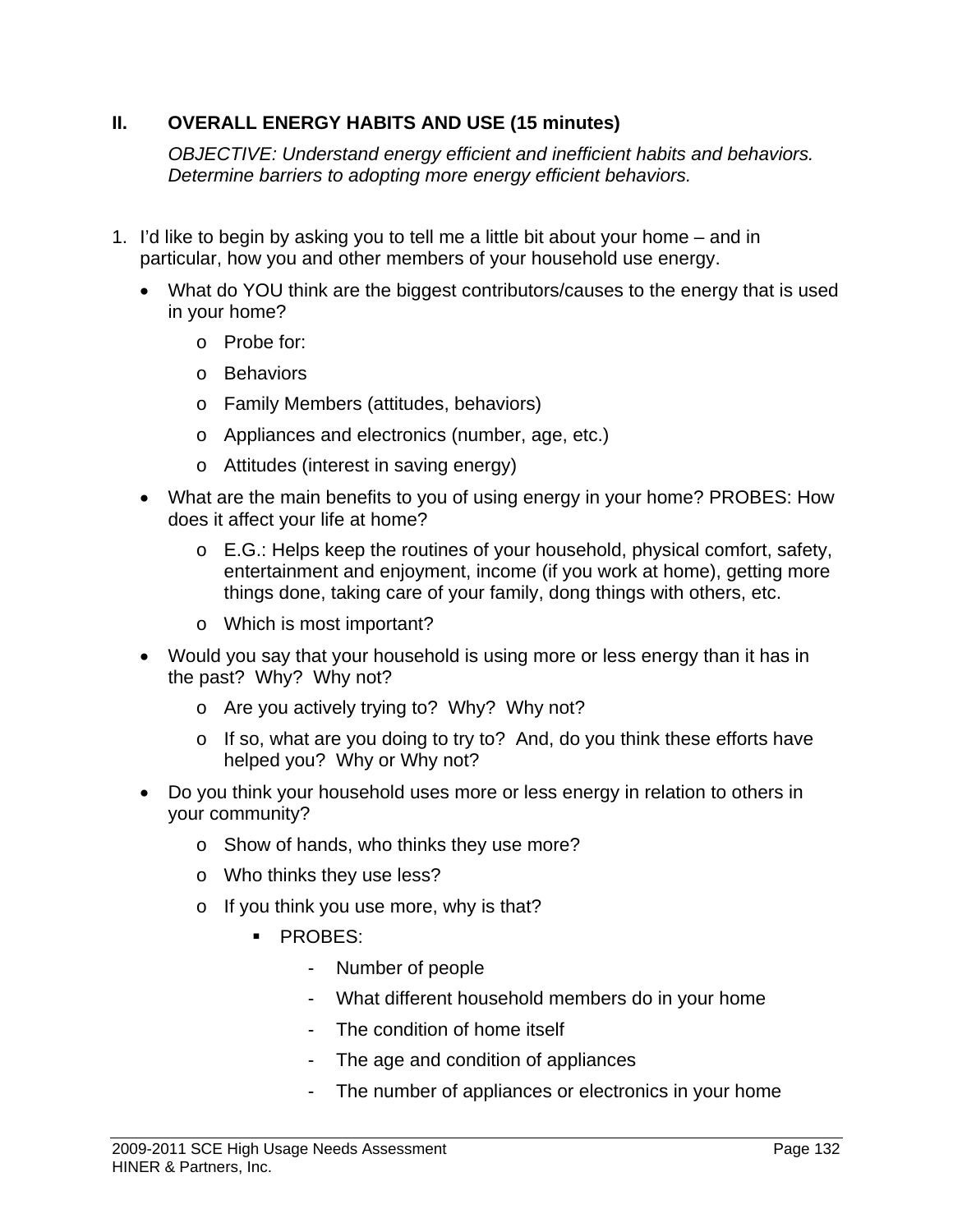- How you use your appliances
- o If you think you use less energy, why is that?
	- **SIMILAR PROBES**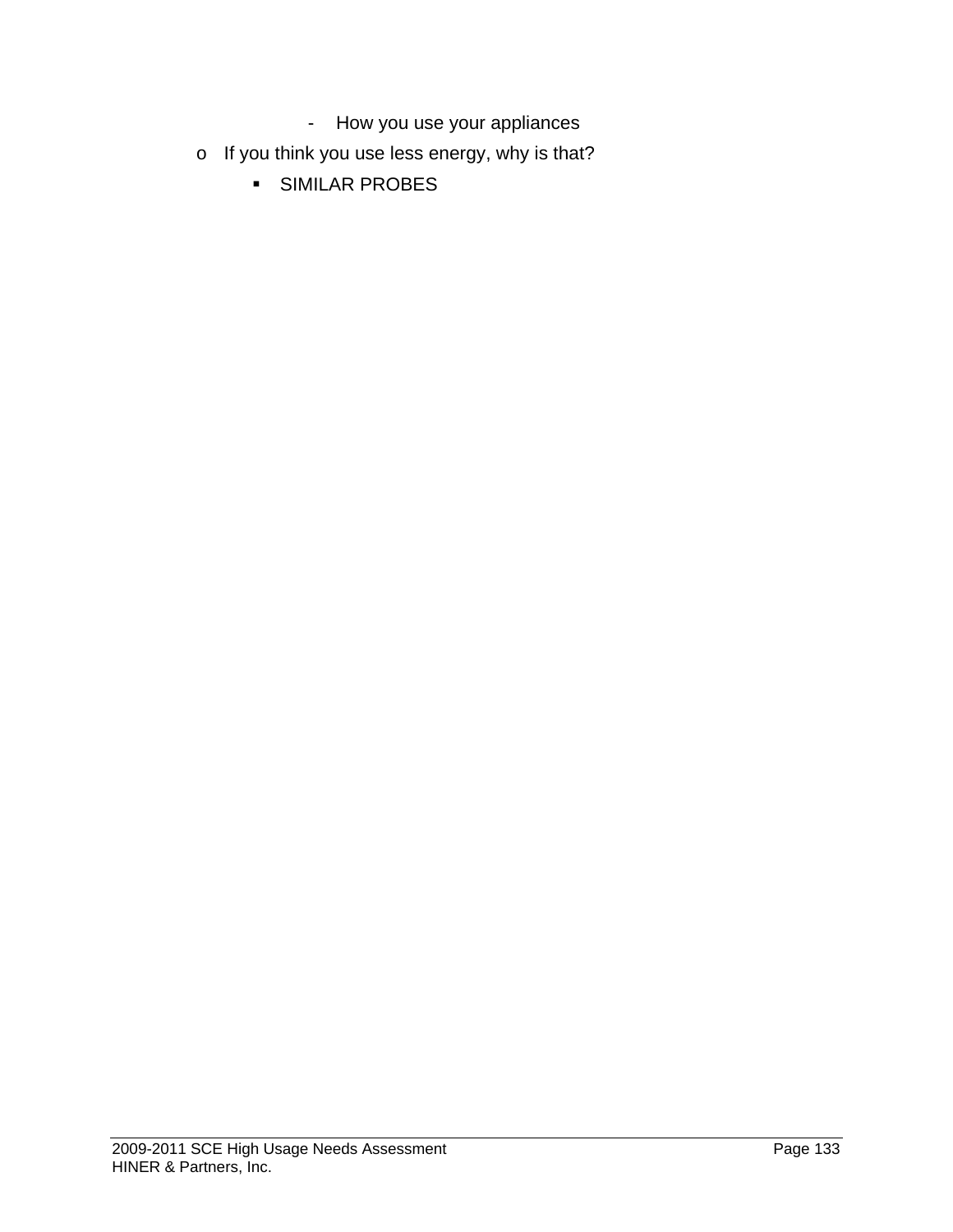#### **III. CONSERVING ENERGY (25 minutes)**

*OBJECTIVE: Understand awareness, knowledge, and beliefs about their own capabilities to reduce energy use.* 

- 1. When you hear messages or people telling you about the need to conserve or use less energy, or about things you can do to use less energy, what do you think about these types of messages?
	- Do you pay attention or tune out?
		- o Why? What motivates you to pay attention or tune out?
			- E.g., pay attention because you want to save money, already doing all you can so you ignore it
	- Who are you most likely to listen to or pay attention to regarding messages to use less energy? Is it a company, a friend …Who is it?
		- o PROBES:
			- Southern California Edison?
			- Appliance manufacturers?
			- Government?
			- **Friends or neighbors?**
		- o FOR EACH: Why are you most likely to listen to this source?
- 2. To what extent do you and others in your household try to actively conserve or save energy … Do you and your household try hard to save energy, or not so hard?
	- IF TRY HARD: Why do you say that you try hard?
		- o What are some examples of what you do?
	- IF DON'T TRY HARD: Why do you say that you don't try hard?
		- o What don't you do that you think you should?
	- To the extent that you or your household tries to save energy, what is the main reason that you do this? What prompts you to actively conserve energy? (PROBE: MONEY, ENVIRONMENT, COMFORT, PRESSURE FROM OTHERS (WHO?), ANYTHING YOU'VE SEEN OR READ, ETC.)
	- Have you been successful in saving energy?
		- o What are the biggest barriers that hold you back or keep you from using less energy than you currently do?
		- $\circ$  Do other members of your household share this opinion or do you think they might see other reasons for NOT saving more energy?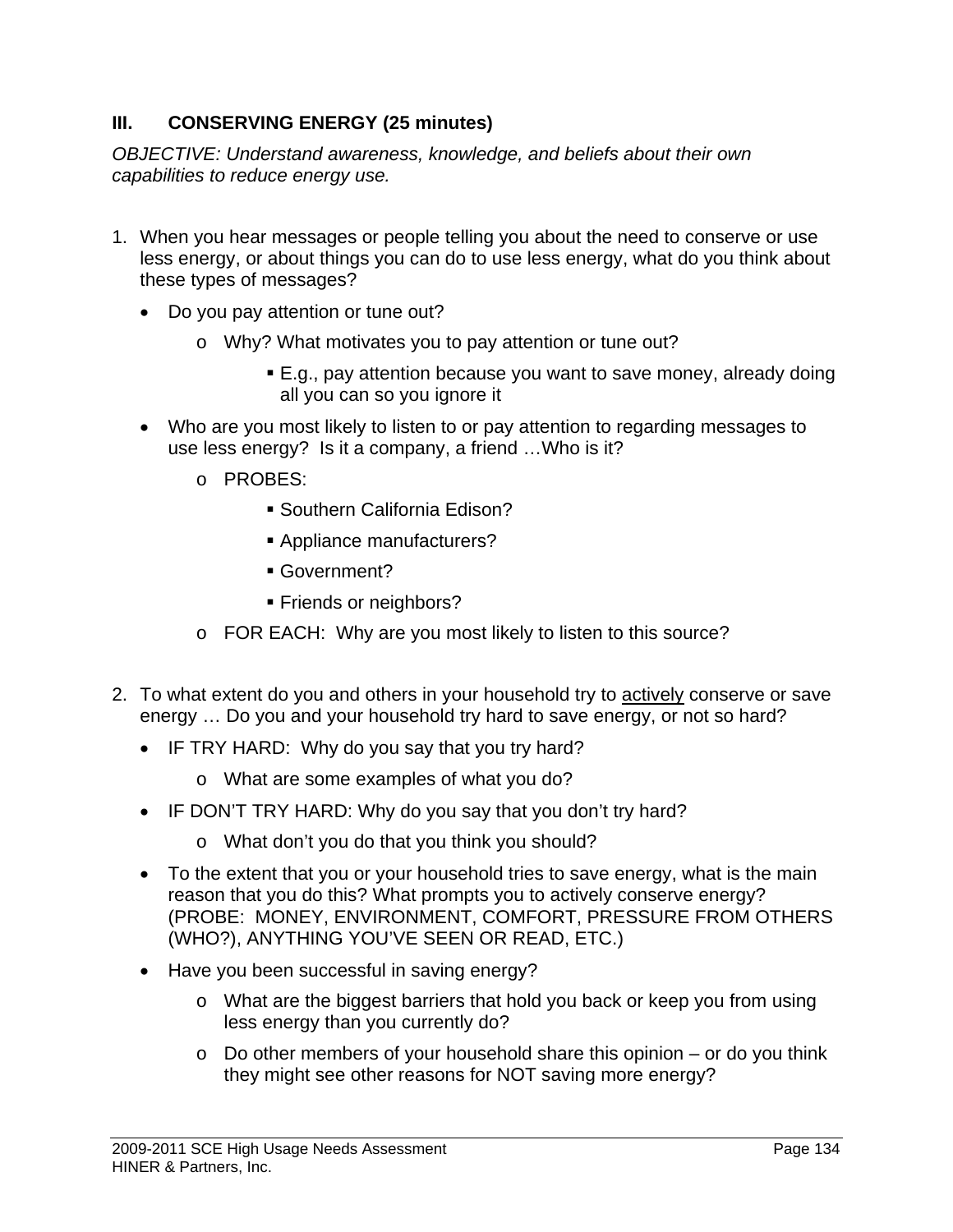- 3. Tell me the things that you feel you CANNOT control or change with regard to your energy use?
	- PROBES:
		- o Condition of home or appliances
		- o The number of appliances and electronics
		- o Habits: turning off lights and TVs, turning off the heat or AC when you leave your home, etc.
		- o Knowledge: not knowing how much energy is actually used for different appliances, etc.
		- o Need for energy for: comfort (heating and cooling), work (computers), entertainment (TV), saving time (dishwasher), etc.
		- o Habits or behavior of others
- 4. What sort of things do you feel you CAN control or change with regard to your energy consumption?
	- SAME PROBES
- 5. Now that we've had this discussion, what do you think are the top 2 or 3 things that would help your household use less energy?
	- Why do you think these will help?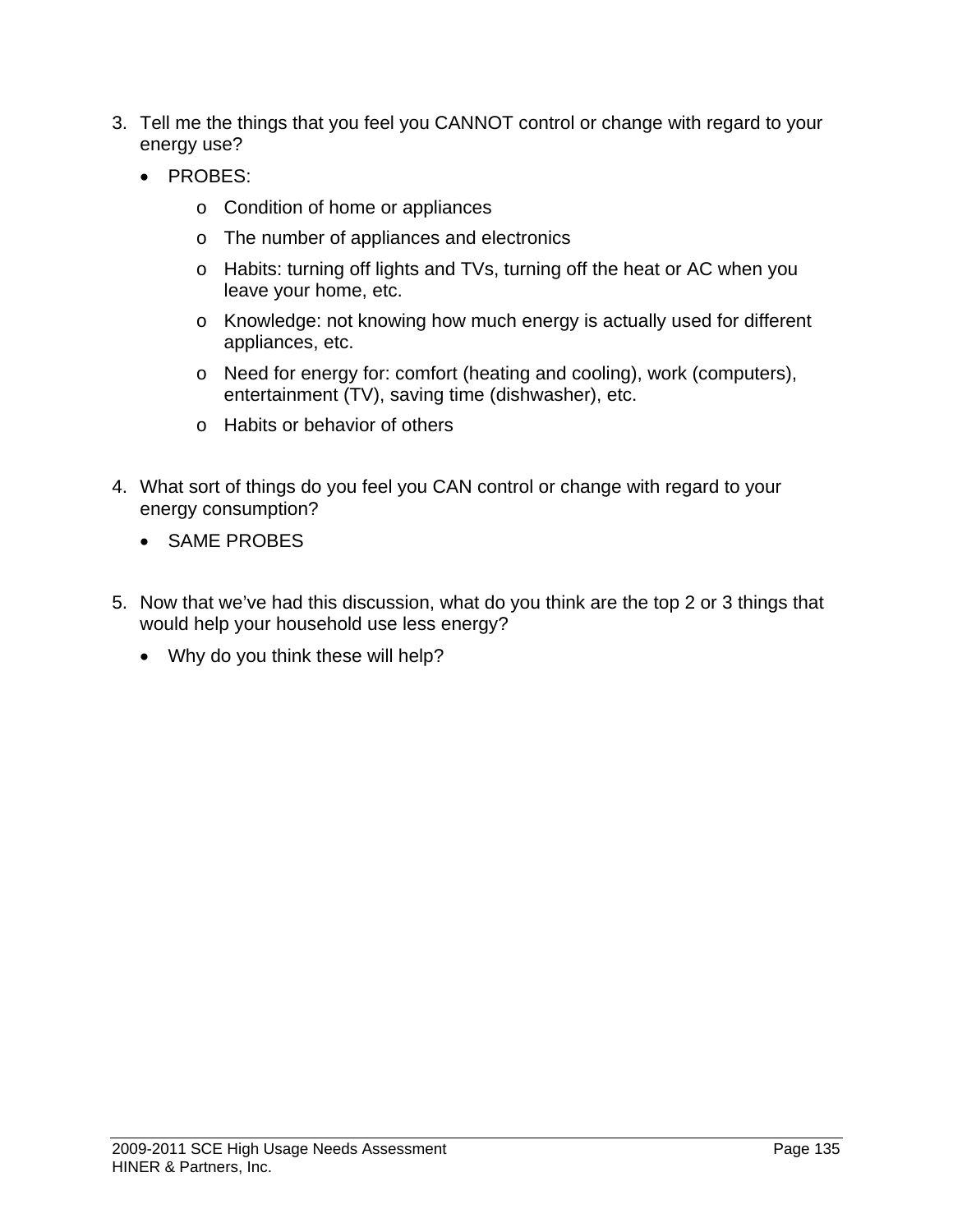#### **IV. FINANCIAL CHALLENGES & PAYING THE UTILITY BILL (10 minutes)**

*OBJECTIVE: Gain insights into knowledge about resources and strategies for dealing with a high electric bill.* 

- 1. In a minute I am going to ask your opinion about a specific energy efficiency program offered by your utility, but before I do that, I'd like to get a sense from you about how the current economic situation has impacted your ability to pay your bills.
	- How many of you have had difficulty paying your electric bill this past year?
		- $\circ$  Is the electric bill harder or easier to pay than some of your other bills?
			- i. Why is that?
	- How do you try to deal with your electric bill when you are in a situation where you know it's going to be a difficult bill to pay?
	- Do you think about getting outside assistance?
	- Where would you think to turn for assistance with high energy bills, keeping in mind that there are many different ways that you might deal with this?
		- o What kinds of help would get your attention and make the most sense to you?
			- i. Financial help like a discount or help with a payment?
			- ii. Physical help like fixing old appliances or insulating your home?
			- iii. Advice or educational assistance, informing you what you can do to change your energy use?
		- o What do you think about these types of assistance?
			- i. Benefits to you?
			- ii. Negatives? (e.g., too time consuming to help, hurts self-respect, doesn't really help, etc.
- 2. [IF TIME PERMITS] How many of you are currently receiving a discounted rate through your utility? (*IT SHOULD BE ALL – IF THEY KNOW)*
	- How did you learn about this program?
	- Have you ever told others you know about this program?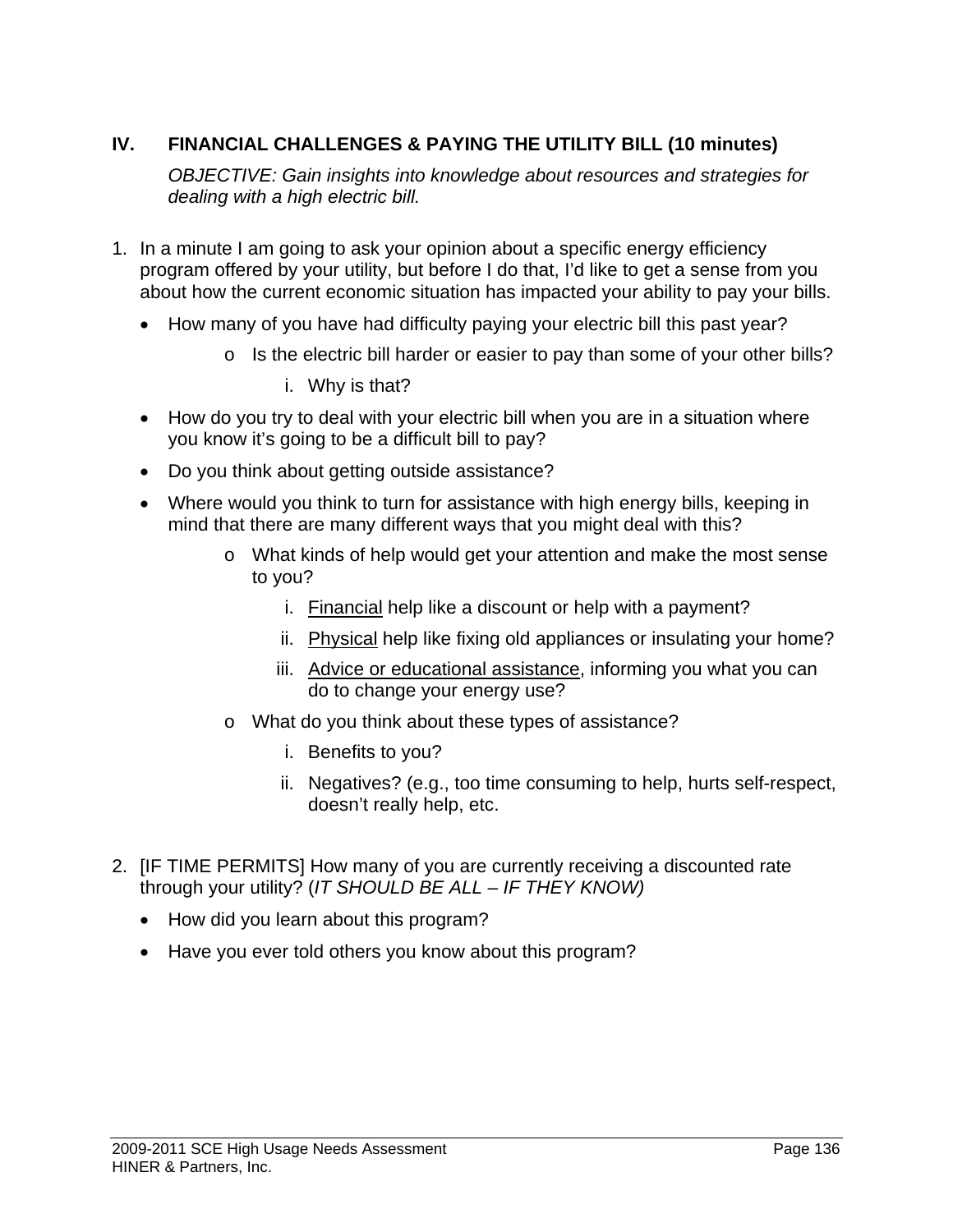#### **V. AWARENESS AND INTEREST IN THE LIEE PROGRAM (40 minutes)**

 *OBJECTIVE: Gain insights into customer awareness and perceptions of the program, as well as barriers to participation.* 

- 1. Are any of you familiar with any other programs that your utility offers to help customers reduce their energy consumption?
	- Tell me the names or a description of the programs you are familiar with?
	- Can I see a show of hands if you have participated in any of these programs?
		- o Which programs?
		- o What prompted you to participate?

#### *MODERATOR READ:*

Southern California Edison offers a program that provides energy efficiency products and services to some customers at no cost. A qualifying household can receive a mix of different services, depending on its needs. Some of the things provided by the program include: informational materials and tips on saving energy, compact florescent bulbs, attic insulation, energy efficient refrigerators, evaporative coolers, caulking, and in some areas air conditioning units. The program also offers maintenance services for some appliances to insure that they are working properly and not "wasting" energy.

- 2. How many of you have heard of this program?
- 3. Beyond what I just described… what else do you know about this program?
	- a. What does it include?
	- b. How can someone participate?
	- c. How do I qualify?
- 4. Have any of you participated in this program, or one like it?
	- What do you know about the program, other than what I just told you?
	- Has anyone participated in a program like this one,? either offered by your utility or by another entity?
		- o The Federal government also offers a similar program called "LIHEAP". Are any of you familiar with this?
		- o Are you aware of any ways that the Edison program is different than the Federal Program?
	- For those of you who have participated in this or a program like it, what enticed you to participate?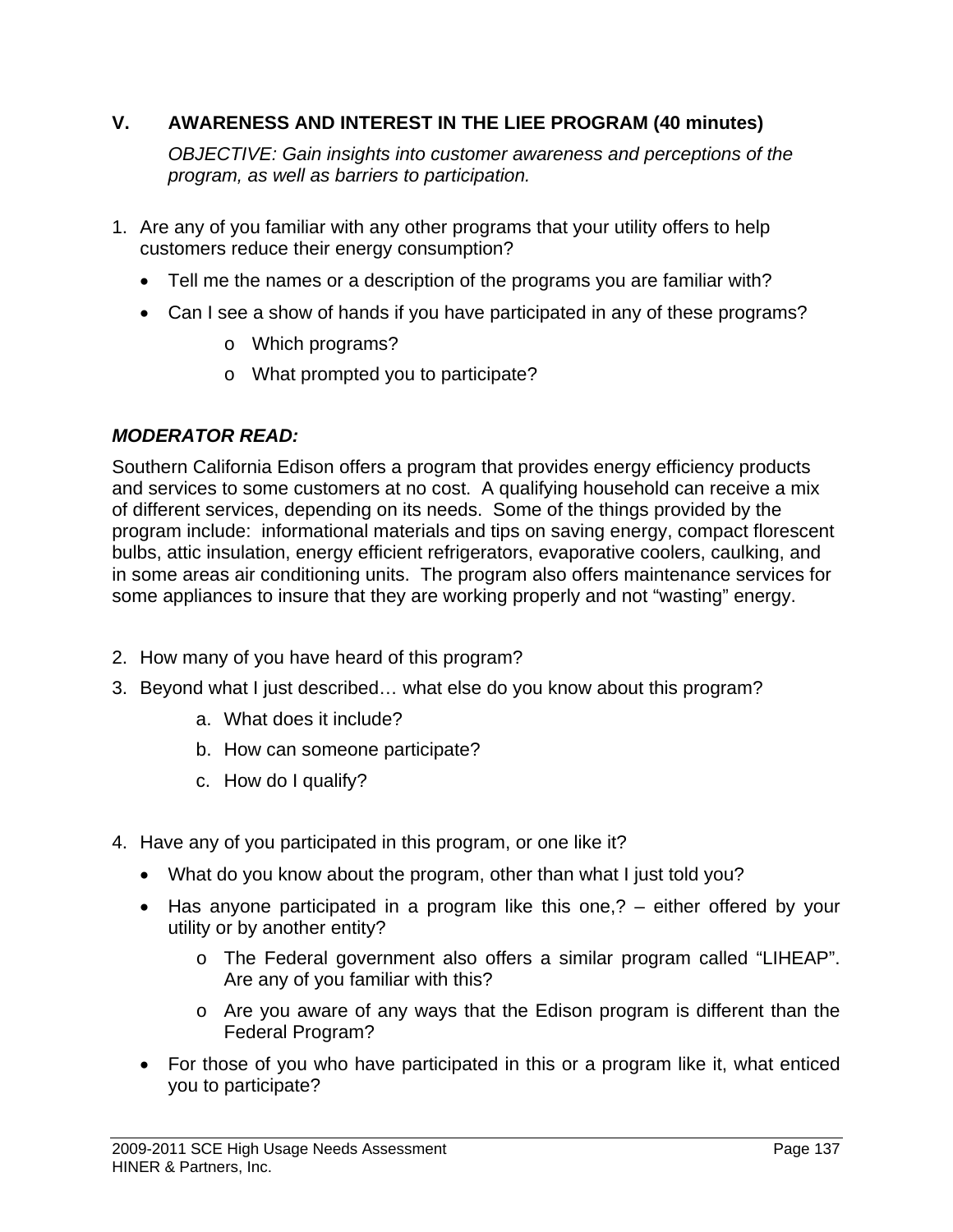- o What was the most important reason that you participated?
- What would you tell friends who were qualified for the program were the strengths and weaknesses of it?
- 5. Now, for the rest of the group, does this program sound like something that would be helpful to you or your household?
	- [SHOW OFF HANDS YES] Why?
	- **[SHOW OF HANDS NO] Why not?**
	- What is it about the program that you find appealing?
	- What are the negatives of the program, or reasons you might hesitate signing up for it?
	- Assuming that you are eligible, based on what you have heard so far, how many of you would consider participating in a program like this?
	- What is the main reason that you WOULD participate? PROBE FOR SPECIFIC ASPECTS OF THE PROGRAM THAT SOUND APPEALING – INFORMATION, GETTING A NEW FRIDGE, ETC?
	- What, if anything, might keep you from participating in the program?
- 6. Now that you know a little bit about the program, I would like to get your reaction to the process that customers go through in order to participate in the program.

#### **First, customers have to find out about the program, and tell Edison that they want to participate.**

- o How should Edison inform customers like yourselves about this program? PROBE EACH OF THE FOLLOWING FOR POSITIVES AND NEGATIVES:
	- Mail
		- o In with you bill, or separate from your bill
	- Email messages
		- o If you knew about an option where you could sign up with Edison to receive information about their programs, would you be willing to give them your email address or your mailing address for this purpose?
		- o Why? Why not?
	- An automated phone call that would allow you to enroll in the program immediately, by answering a few questions using the keypad of your phone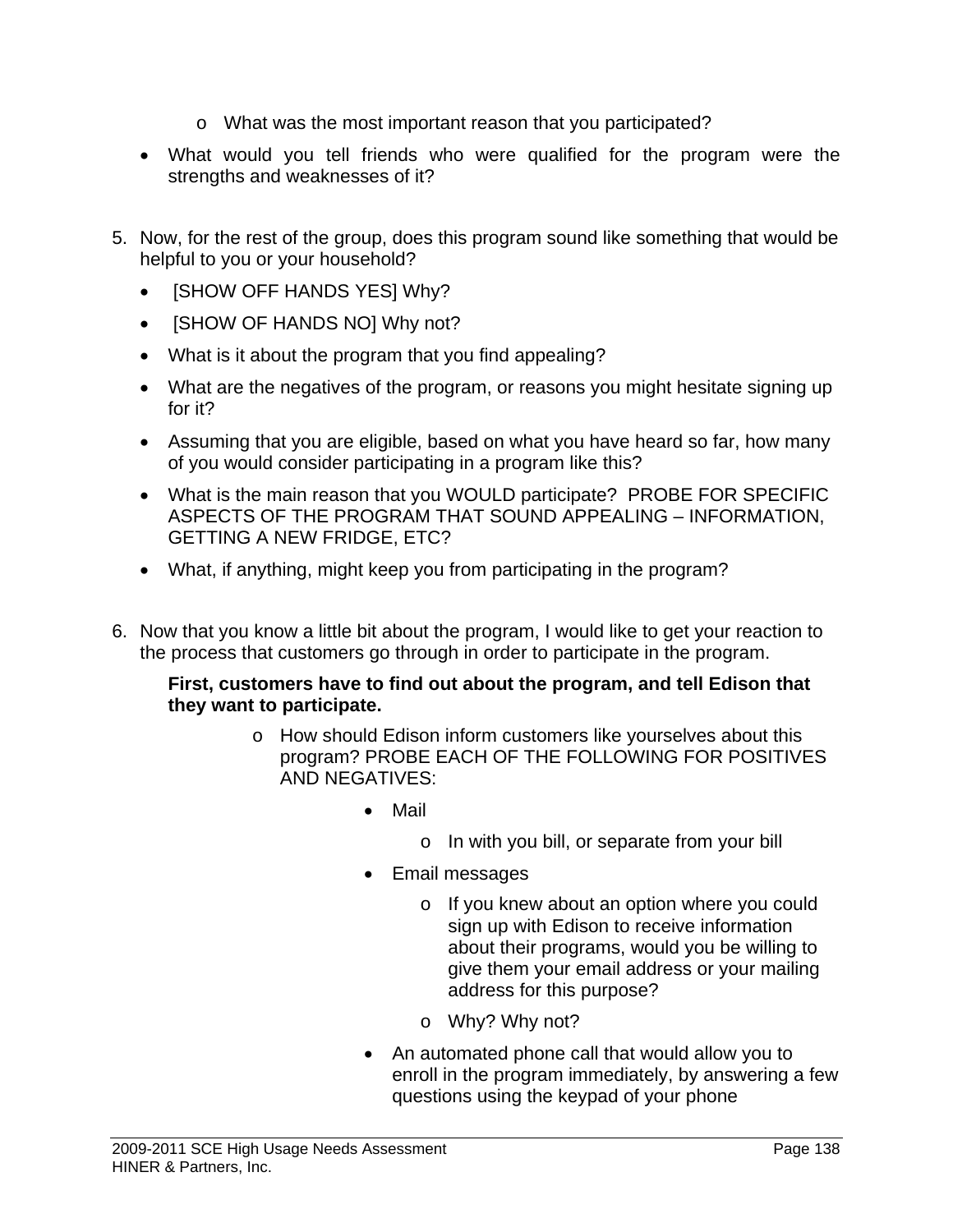- o Positives or negatives?
- o Should the auto message tell you how long it takes to go through the questions?
- o What would the introduction need to keep you from hanging up?
- o Should it include an option to speak to a live person?
- Radio ads
- Inserts in coupon packs (e.g., Valpak)
- Door-to-door a representative knocks on your door and explains the program to you
- Flyer left at your door
- At community events like local fairs
- Through local assistance programs, organizations, and non-profits … these are places you might hear about in your community where you could meet someone and fill out an application
- o Can you think of any other ways that you'd like Edison to use to inform you about a program like this one?

#### **Second, the customer has to complete an application with your name, address, and household income (including all members of the home).**

- o Is completing an application much of a barrier? Would any of you hesitate at this point? Why?
- o You will also be asked to provide a verification of your household income such as pay check stubs or tax returns. Do you foresee any issues or problems with this step of the process?

**Third, Edison schedules an evaluation visit, where a trained energy evaluator goes through the home to identify what improvements might be needed or that you are qualified for. For example, if you have an old refrigerator you might qualify for a new one, but if you already have a newer refrigerator, you would not qualify.** 

> o Would this step cause anyone to hesitate? Would this be a problem for anyone here – to have an Edison rep walk through your home to conduct an inspection?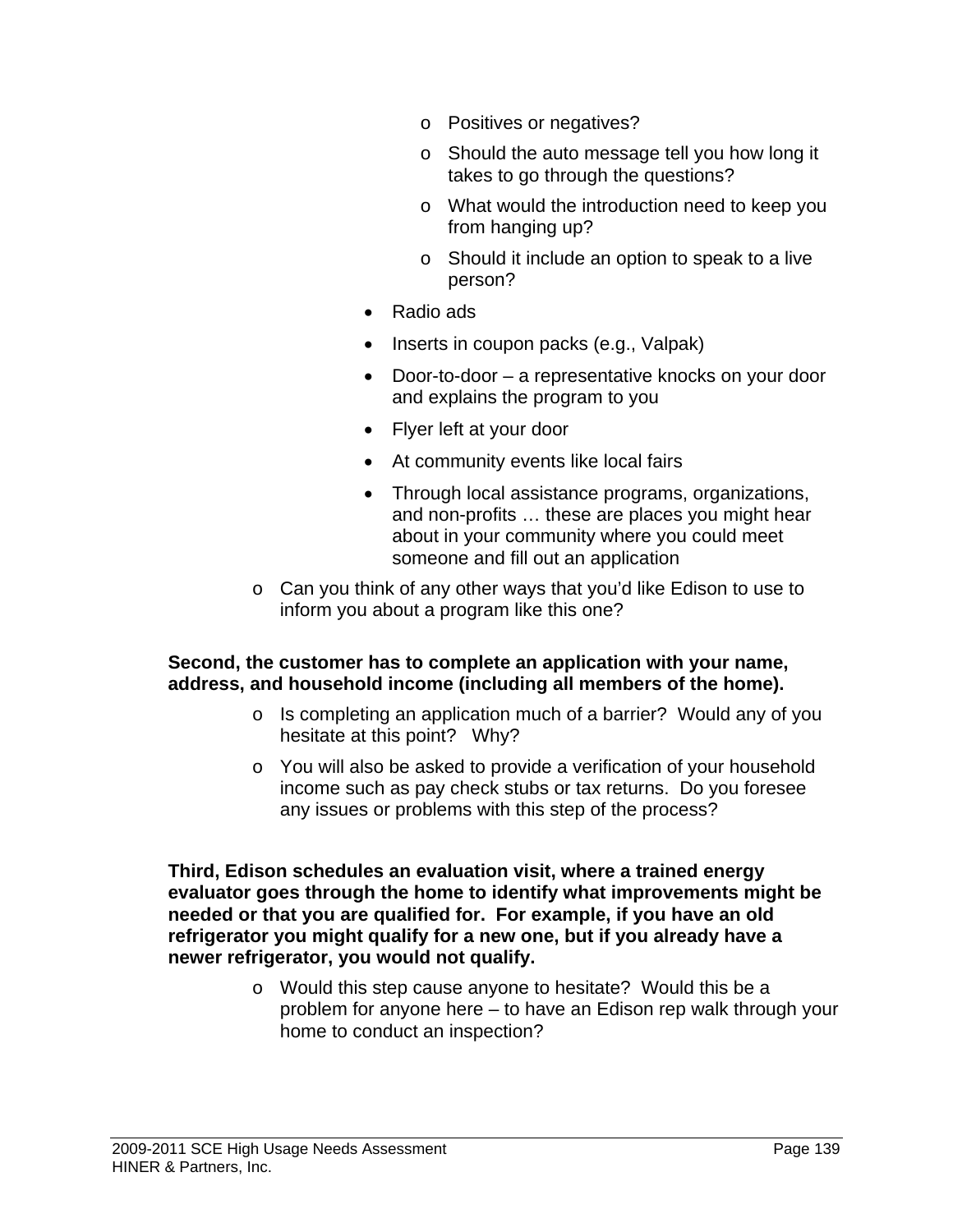**Fourth, another appointment is scheduled where the improvements are completed. Some people also get a follow-on appointment where an inspector reviews the completed work.** 

- Now I want to ask you again, assuming that you are eligible, how many of you would consider participating in this program?
	- o IF NO: Why not?
- What, if anything, might keep you from participating in the program? (e.g., worried that it is too good to be true, never home for the appointments, etc.)
- 7. One part of this program includes talking with customers and giving them a packet of information that offers tips and information on how to be more energy efficient.
	- Would this be helpful to you?
	- Would you open and read the information that is left for you?
	- What type of information would you want it to include?
		- o E.g., how much energy different appliances or electronics use, checklists, directions on how to buy more efficient appliances or electronics, helpful hints, etc.
	- Instead of a package of information to read, would some other method of teaching you work better? (e.g., DVD or online video like on YouTube, a DVD or online training class where you would learn some things and then answer some questions and receive a certificate of completion (like online traffic school), a class you would attend in person, etc.)
	- How about monthly feedback or reminders from Edison?
- 8. To promote this program, Edison will use short messages I'd like your reaction to some of these:
	- The program provides energy-saving appliances and services including refrigerators, home weatherization, and energy efficient light bulbs.
	- SCE will pay all costs of purchasing and installing the appliances for the program.
	- The program is FREE to participants / The program is NO COST to participants.
		- Probe: "free" vs. "no cost."
	- Helps your household use energy more efficiently / Helps your household use less energy.
		- Probe: "use less" vs. "use more efficiently."
	- The program helps ensure resources for future generations.